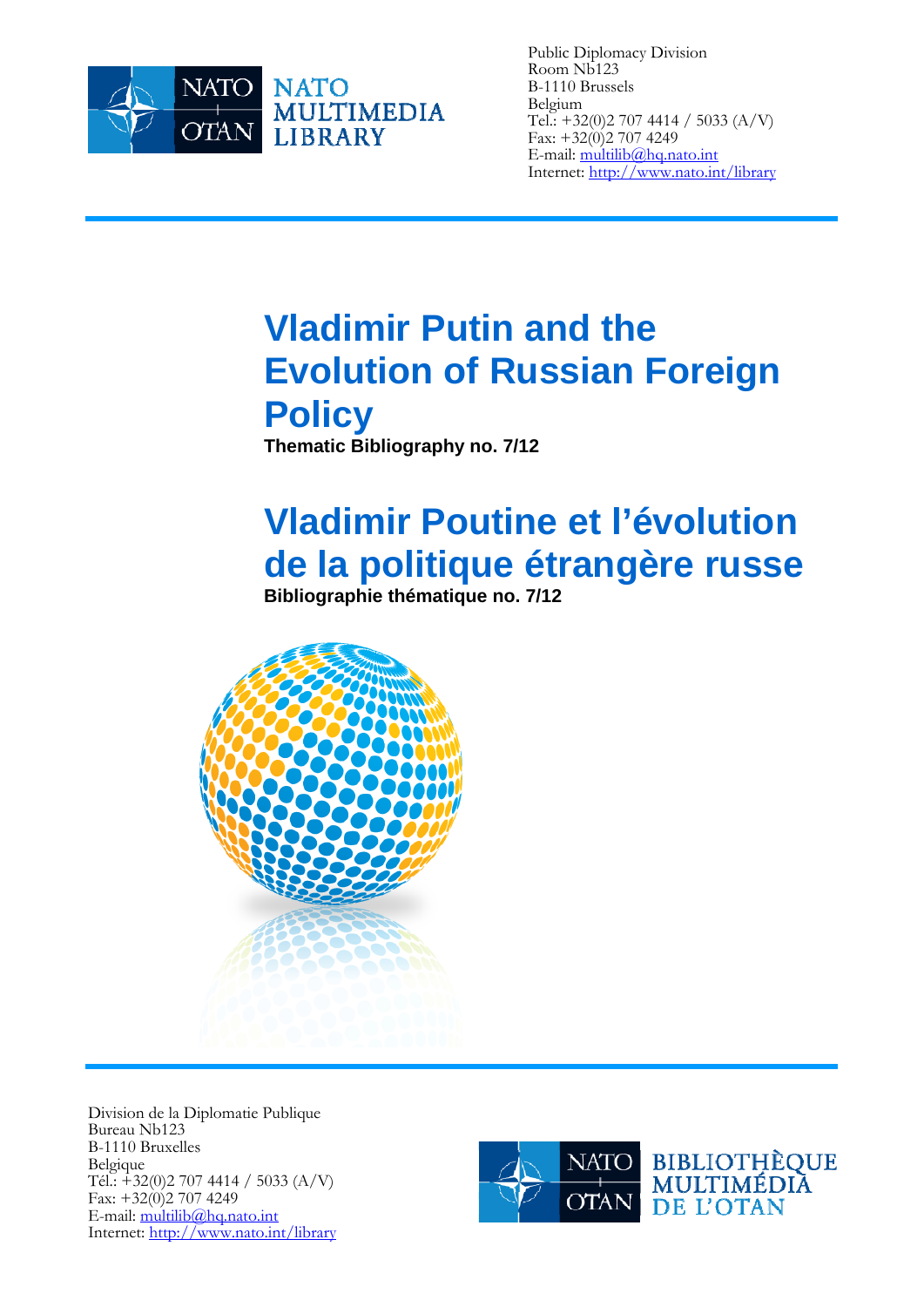#### **How to borrow items from the list below :**

As a member of the NATO HQ staff you can borrow books (Type: M) for one month, journals (Type: ART) and reference works (Type: REF) for one week. Individuals not belonging to NATO staff can borrow books through their local library via the interlibrary loan system.

#### **How to obtain the Multimedia Library publications :**

All Library publications are available both on the NATO Intranet and Internet websites.

#### **Comment emprunter les documents cités ci-dessous :**

En tant que membre du personnel de l'OTAN vous pouvez emprunter les livres (Type: M) pour un mois, les revues (Type: ART) et les ouvrages de référence (Type: REF) pour une semaine. Les personnes n'appartenant pas au personnel de l'OTAN peuvent s'adresser à leur bibliothèque locale et emprunter les livres via le système de prêt interbibliothèques.

#### **Comment obtenir les publications de la Bibliothèque multimédia :**

Toutes les publications de la Bibliothèque sont disponibles sur les sites Intranet et Internet de l'OTAN.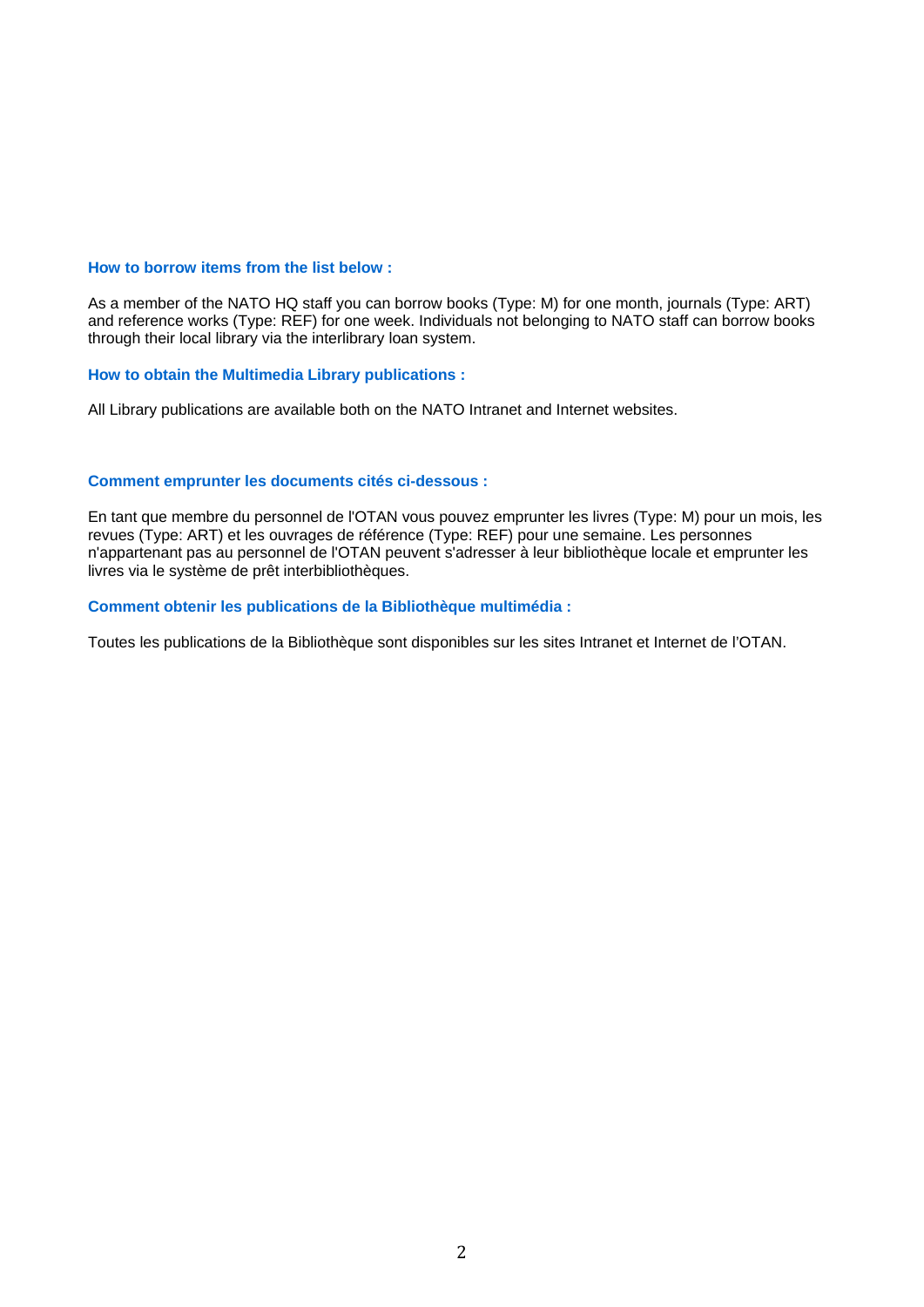

## **2012**

327 /01613 Russia's Identity in International Relations : Images, Perceptions, Misperceptions - Abingdon, UK : Routledge. x, 155 p.; 24 cm. (BASEES/Routledge Series on Russian and East European Studies ; 79) ISBN: 9780415520584 Subject(s): 1. RUSSIA (FEDERATION)--FOREIGN RELATIONS 2. RUSSIA (FEDERATION)--FOREIGN PUBLIC OPINION Added entry(s): 1. Taras, Ray, 1946- , ed. Notes: Includes index. 'Bringing together leading scholars from Russia and outside experts on Russia, this book looks at the difference between the image Russia has of itself and the way it is viewed in the West. It discusses the historical, cultural and political foundations that these images are built upon, and goes on to analyse how contested these images are, and their impact on Russian identity. The book questions whether differing images explain fractiousness in Western-Russian relations in the new century, or whether distinct 'imaginary solitudes' offer a better platform from which to negotiate differences.' ID number: 80024502 Year: 2013 Type: M

<span id="page-2-0"></span> $*$  This list contains material received as of September  $7<sup>th</sup>$ , 2012.– Cette liste est arrêtée au 7 septembre 2012.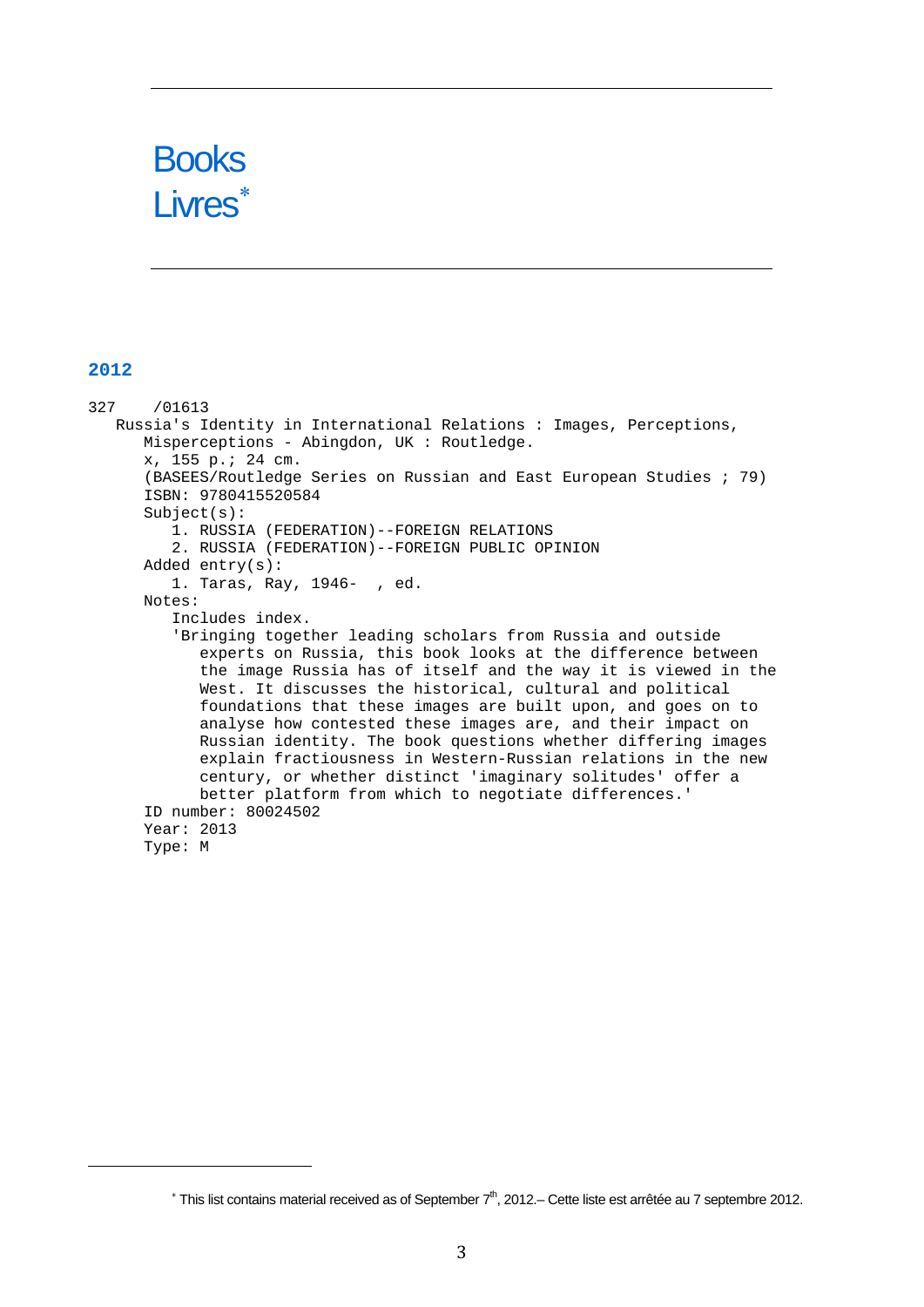```
323 /01292 
    Russia : Insights from a Changing Country - Paris : European Union 
       Institute for Security Studies. 
       71 p. : ill.; 24 cm. 
       (Report ; 11) 
       ISBN: 9789291982011 
       Subject(s): 
          1. RUSSIA (FEDERATION)--POLITICS AND GOVERNMENT 
          2. ELECTIONS--RUSSIA (FEDERATION) 
          3. RUSSIA (FEDERATION)--FOREIGN RELATIONS 
       Added entry(s): 
          1. European Union Institute for Security Studies (FR) 
       ID number: 80024384 
       Year: 2012 
       Type: M 
327 /01606 
    Russia and Its Near Neighbours - Houndmills, UK : Palgrave MacMillan. 
       xviii, 295 p.: ill.; 23 cm. 
       ISBN: 9780230390171 
       Subject(s): 
          1. RUSSIA (FEDERATION)--FOREIGN RELATIONS 
          2. RUSSIA (FEDERATION)--FOREIGN RELATIONS--FORMER SOVIET REPUBLICS 
          3. FORMER SOVIET REPUBLICS--FOREIGN RELATIONS--RUSSIA (FEDERATION) 
       Added entry(s): 
          1. Freire, Maria Raquel, ed. 
          2. Kanet, Roger E., 1936- , ed. 
       Notes: 
          Includes index. 
          'This volume highlights Russia's relations with its immediate 
             neighbours in a context where the resurgence of Russia has been 
             made visible in its policies and actions. The central argument 
             is that the change in Russia's positioning towards its 
             neighbourhood, with Russia assuming an objective policy of 
             engagement and influence, is evident in its most recent 
             dealings in political, economic and security terms. The 
             contributors to the volume agree that this has become 
             increasingly evident after the events in Georgia in the summer 
             of 2008. Nevertheless, this does not mean that Russia has 
             unlimited influence in the area, a fact that is detailed 
             throughout the chapters. The contributors assess this trend in 
             Russian politics, looking at different areas of activity, such 
             as energy diplomacy or political-military relations, as well as 
             through different theoretical lenses, including a 
             discourse-analysis approach, which adds to the understanding of 
             the dynamics that underline the complexity of these relations.' 
       ID number: 80024453 
       Year: 2012 
       Type: M
```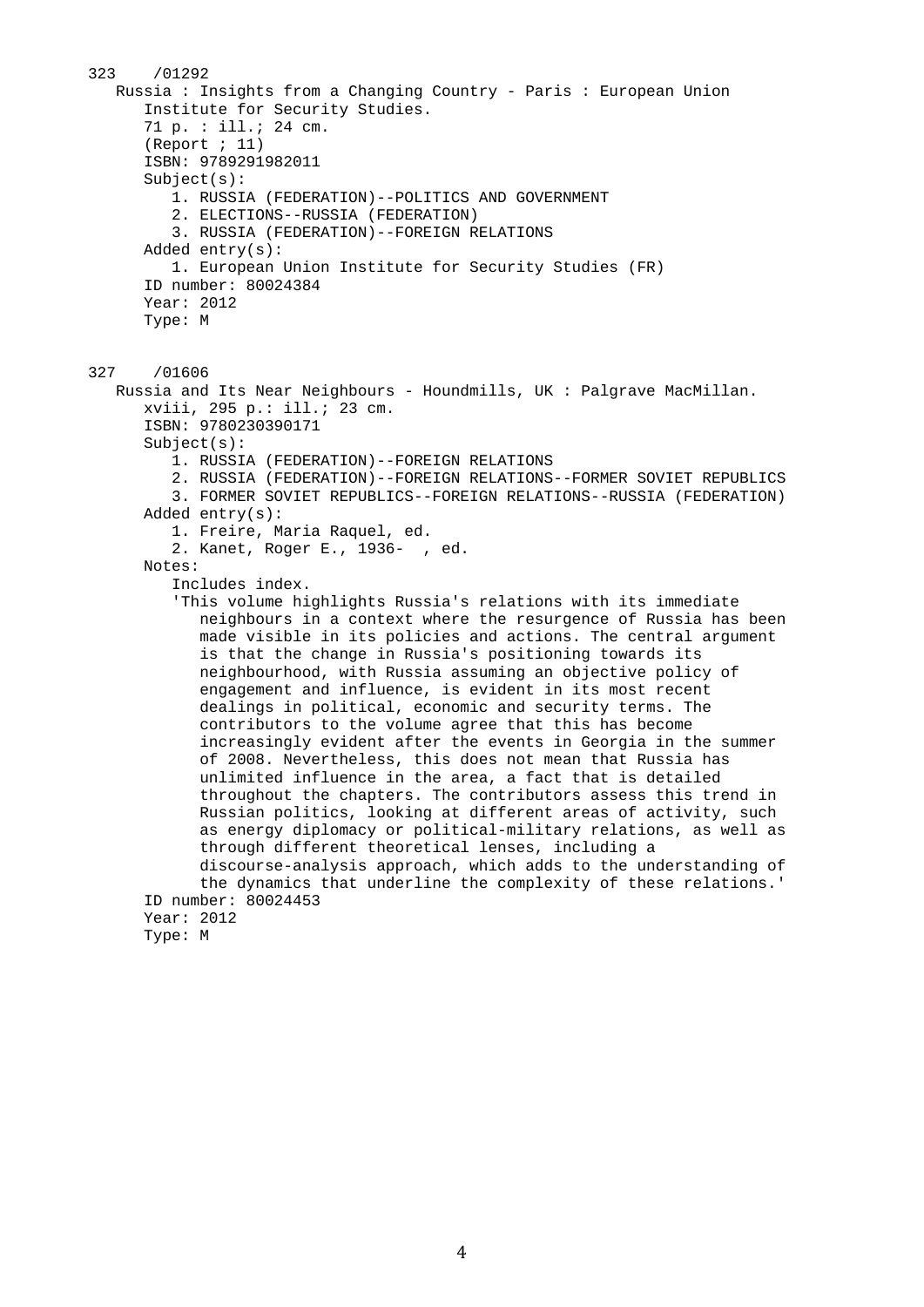```
327 /01603 
    La diplomatie russe : de Pierre le Grand a Vladimir Poutine - Paris : 
       Harmattan. 
       130 p. : ill.; 22 cm. 
       ISBN: 9782296967250 
       Author(s): 
          1. Yakemtchouk, Romain 
       Subject(s): 
          1. RUSSIA (FEDERATION)--FOREIGN RELATIONS 
          2. USSR--FOREIGN RELATIONS 
       Notes: 
          'De l'Empire tsariste a l'actuel Etat de Vladimir Poutine, la 
             Russie occupe une place importante sur la scene internationale. 
             La politique etrangere d'un Etat est toujours etroitement liee 
             a sa politique interieure : la Russie en fournit un excellent 
             exemple. Autant par la recherche de l'affirmation de sa 
             puissance que par le lien determinant etabli entre l'ideologie 
             dominante et le regime politique qu'elle induit, la conduite de 
             la Russie sur la scene internationale doit etre correctement 
             apprehendee et analysee pour ne pas passer a cote d'un facteur 
             essentiel de comprehension de cette puissance que la Russie 
             demeure a travers les differentes epoques. Ce livre constitue 
             cet outil d'explication. Si l'on veut bien considerer que les 
             hommes, chefs de l'Etat, ministres des Affaires etrangeres et 
             diplomates, sont au coeur du processus de formation et 
             d'application de la politique etrangere, on trouvera dans cet 
             ouvrage une des pistes principales pour aborder les fondements 
             de la politique etrangere russe.' 
       ID number: 80024451 
       Year: 2012 
       Type: M 
2011 
327 /01557 
    La politique etrangere russe : une approche regionale - Bruxelles : 
       Institut Royal Superieur de Defense. 
       119 p. : ill.; 25 cm. 
       Author(s): 
          1. Dasseleer, Pol-Henry 
       Subject(s): 
          1. RUSSIA (FEDERATION)--FOREIGN RELATIONS 
       Added entry(s): 
          1. Institut Royal Superieur de Defense (BE) 
       Notes: 
          'Malgre le choc geopolitique qu'a pu etre la disparition de 
             l'Union sovietique, la Russie a toujours insiste sur la place 
             centrale qu'elle devait occuper dans les affaires mondiales. 
             Dans un premier temps, l'auteur se concentre sur les nouvelles 
             donnees de la politique etrangere qu'il place arbitrairement en 
             2008 avec l'avenement de Dmitri Medvedev a la presidence de la 
             Federation russe. Parallelement a cette vision russe du monde, 
             les interets et objectifs de Moscou ont pour cadre une zone 
             geographique qui va de l'Asie-Pacifique a l'ocean Atlantique. 
             Cette puissance qui se veut globale a donc l'obligation de 
             subdiviser sa politique internationale en fonction de zones 
             distinctes. Il analyse des lors la politique etrangere russe 
             par l'intermediaire de quatre groupes d'acteurs etatiques.' 
       ID number: 80023925 
       Year: 2011 
       Type: M
```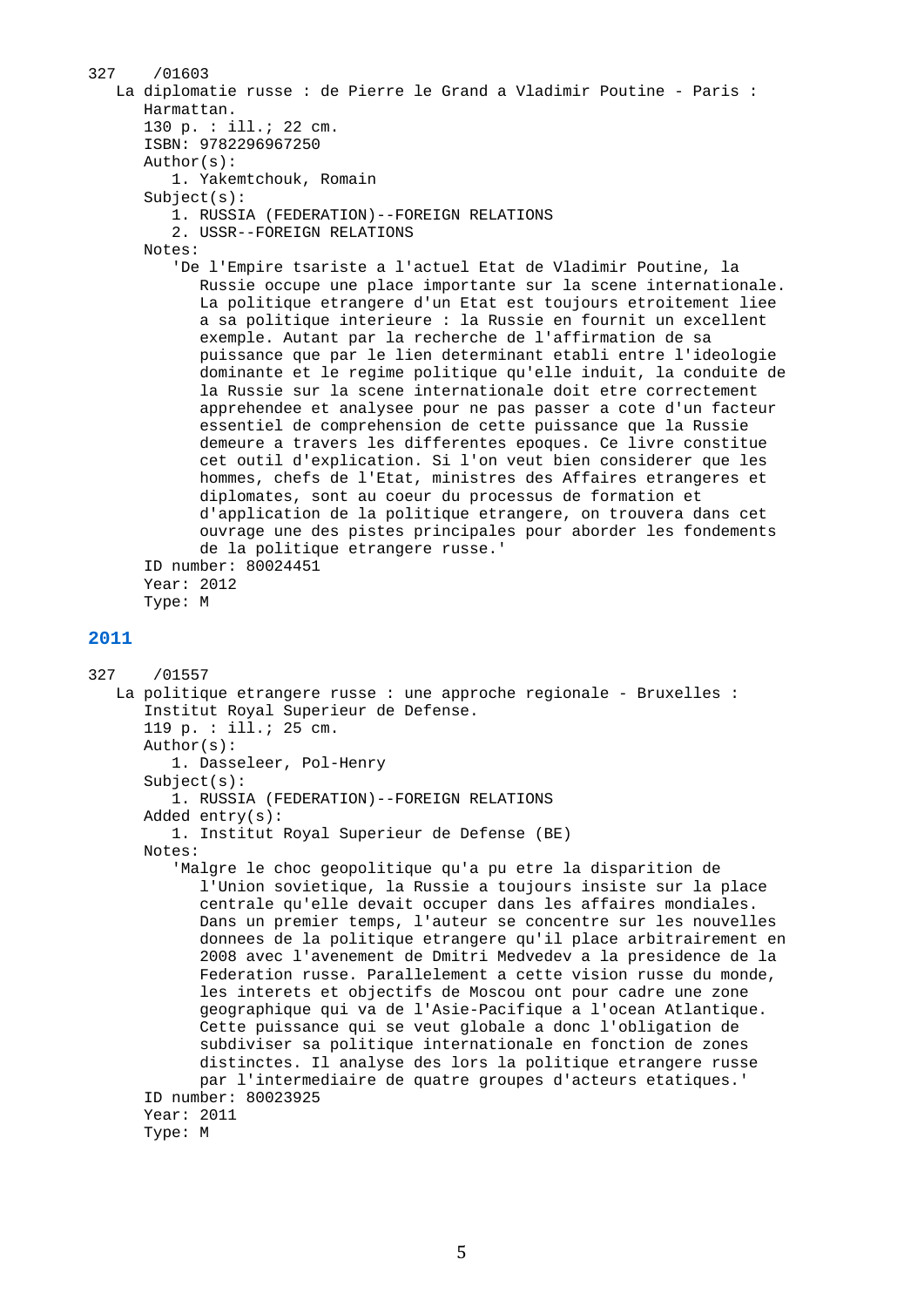```
327 /01544 
    Russian Foreign Policy in the 21st Century - Houndmills, UK : Palgrave 
       MacMillan. 
       xiv, 295 p.; 22 cm. 
       ISBN: 9780230271678 
       Subject(s): 
          1. RUSSIA (FEDERATION)--FOREIGN RELATIONS 
       Added entry(s): 
          1. Kanet, Roger E., 1936- , ed. 
       Notes: 
          Includes index. 
          'After the collapse of the Soviet Union expectations were high in 
             both Russia and the West that a 'new world order' was emerging 
             in which Russia and the other former Soviet republics would 
             join the Western community of nations. That has not occurred. A 
             group of analysts from Russia, Europe and North America 
             explains here the reasons for this failure and assesses likely 
             future developments in that relationship. The authors explore 
             the importance of Western policies in the 1990s in 
             'nationalizing' Russian views of their interests; the 
             commitment of President Putin to rebuilding Russia as a great 
             power (beginning in former Soviet space); and the deterioration 
             of Russian relations with the European Union and the United 
             States during the first decade of the 21st century.' 
       ID number: 80023818 
       Year: 2011 
       Type: M 
620 /00163 
    Russian Energy Security and Foreign Policy - Abingdon, UK : Routledge. 
       xv, 253 p. : ill.; 24 cm. 
       (Routledge/GARNET Series : Europe in the World ; 13) 
       ISBN: 9780415547338 
       Subject(s): 
          1. ENERGY POLICY--RUSSIA (FEDERATION) 
          2. RUSSIA (FEDERATION)--FOREIGN RELATIONS--FORMER SOVIET REPUBLICS 
          3. FORMER SOVIET REPUBLICS--FOREIGN RELATIONS--RUSSIA (FEDERATION) 
          4. RUSSIA (FEDERATION)--FOREIGN RELATIONS 
          5. ENERGY SECURITY--RUSSIA (FEDERATION) 
       Added entry(s): 
          1. Dellecker, Adrian, ed. 
          2. Gomart, Thomas, ed. 
       Notes: 
          Bibliography: p. 238-246. Includes index. 
          'This book provides an original and thoroughly academic analysis 
             of the link between Russian energy and foreign policies in 
             Eurasia, as well as offering an interpretation of Russia's 
             coherence on the international stage, seeking to understand 
             Russia and explain its behaviour. The authors analyse both 
             energy and foreign policies together, in order to better grasp 
             their correlation and gain deeper understanding of broader 
             geopolitical issues in Eurasia at a time when things could go 
             either way - towards producers or towards consumers. 
             Questioning the concept of 'energy deterrence' which aims to 
             fuel uncertainty in Russia's relations with its partners, as 
             well as projecting its overall power on the international 
             scene, this provocative volume seeks to stimulate debate on 
             this very important issue.' 
       ID number: 80023896 
       Year: 2011 
       Type: M
```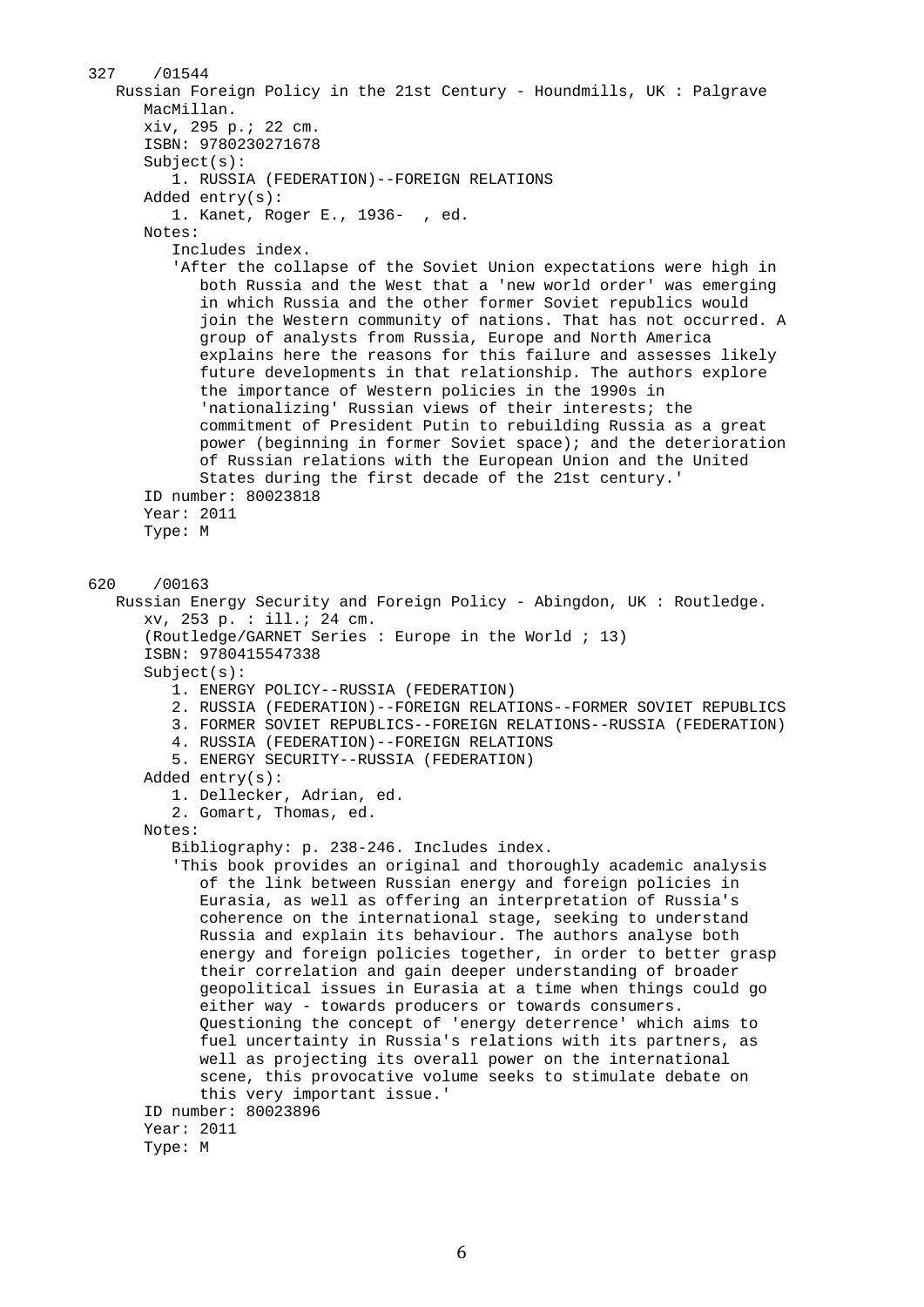```
323 /01248 
    Alternative Futures for Russia : The Presidential Elections and Beyond - 
       Paris : European Union Institute for Security Studies. 
       37 p.; 24 cm. 
       (Occasional Paper ; 92) 
       ISBN: 9789291981885 
       Author(s): 
          1. Saradzhyan, Simon 
          2. Abdullaev, Nabi 
       Subject(s): 
          1. RUSSIA (FEDERATION)--POLITICS AND GOVERNMENT 
          2. PRESIDENTS--RUSSIA (FEDERATION) 
          3. RUSSIA (FEDERATION)--FOREIGN RELATIONS 
       Added entry(s): 
          1. European Union Institute for Security Studies (FR) 
       Notes: 
          'This paper outlines alternative scenarios for Russia's short-term 
             future with a focus on potential outcomes of the March 2012 
             presidential elections. To construct these scenarios, the paper 
             first identifies key predetermined factors in Russia's domestic 
             and foreign policy domains. The paper then outlines and 
             analyses key factors of uncertainty, which the authors define 
             as events that could be 'game changers', having the potential 
             to lead to a significant change in the course of Russia's 
             development over the coming twelve months. The paper goes on to 
             present three scenarios, based on three different 
             interpretations of key areas of uncertainty and their 
             interaction with predetermined factors. The paper concludes 
             which scenarios are more probable and which are more favourable 
             for Russia and by extension for its partners, and primarily the 
             European Union.' 
       ID number: 80023948 
       Year: 2011 
       Type: M 
327 /01578 
    Change or Decay : Russia's Dilemma and the West's Response - Washington : 
       Carnegie Endowment for International Peace. 
       259 p.; 24 cm. 
       ISBN: 9780870033469 
       Author(s): 
          1. Shevtsova, Lilia Fedorovna 
          2. Wood, Andrew, 1940- 
       Subject(s): 
          1. RUSSIA (FEDERATION)--FOREIGN RELATIONS 
          2. RUSSIA (FEDERATION)--POLITICS AND GOVERNMENT 
       Added entry(s): 
          1. Carnegie Endowment for International Peace (US) 
       Notes: 
          Includes index. 
          'The world is still coping with the consequences of the collapse 
             of the Soviet Union. Two decades later, the West has yet to 
             adjust to the post-Soviet reality and Russia has not settled on 
             its relationship with the rest of the world. Two of the most 
             respected scholars on Russia analyze here how relations are 
             shifting between Russia and the world. In a series of lively 
             and candid conversations, they discuss how the Russia of Putin 
             and Medveded emerged from the ashes of the Soviet Union and the 
             trajectory of Russia's relations with the West.' 
       ID number: 80024300 
       Year: 2011 
       Type: M
```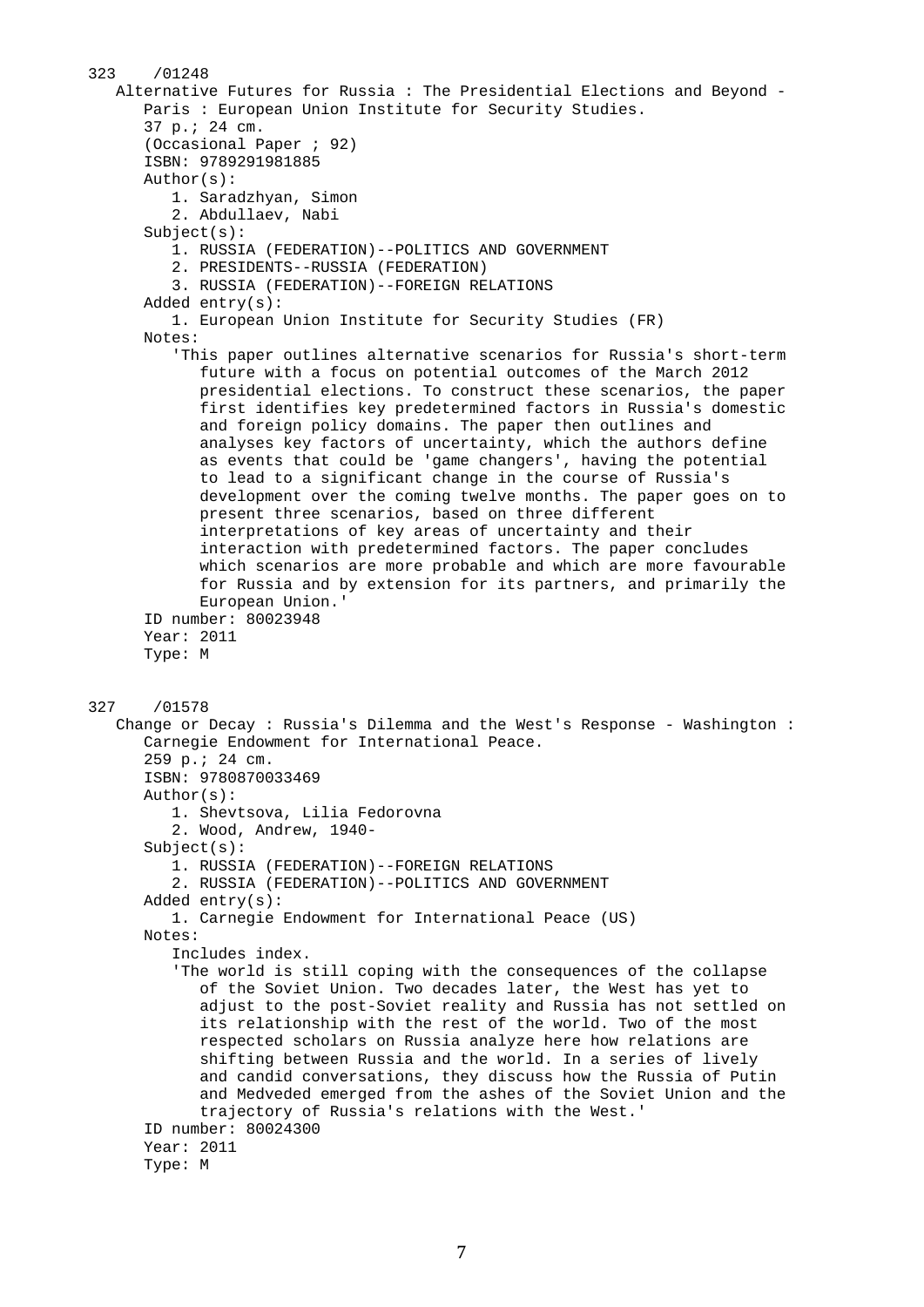```
321 /00825 
    The Return : Russia's Journey from Gorbachev to Medvedev - New York : 
       Free Press. 
       xi, 523 p. : ill.; 24 cm. 
       ISBN: 9781416560715 
       Author(s): 
          1. Treisman, Daniel 
       Subject(s): 
          1. RUSSIA (FEDERATION)--POLITICS AND GOVERNMENT 
          2. RUSSIA (FEDERATION)--ECONOMIC POLICY 
          3. RUSSIA (FEDERATION)--FOREIGN RELATIONS 
       Notes: 
          Includes index. 
          'Drawing on two decades of research, interviews, and insider 
             observation, this book provides the first comprehensive history 
             of postcommunist Russia. From Gorbachev to Yeltsin, Putin, and 
             Medvedev, it traces the twists and turns of the country's 
             evolution, uncovering the causes behind Russia's plunge into 
             depression in the 1990s and the resurgence since 2000. The book 
             provides insight into the prospects for democracy in Russia, 
             the challenges and opportunities of doing business there, the 
             wars in Chechnya, and the motives behind Moscow's foreign 
             policy.' 
       ID number: 80023755 
       Year: 2011 
       Type: M 
327 /01582 
    Post-Imperium : A Eurasian Story - Washington : Carnegie Endowment for 
       International Peace. 
       xiv, 279 p. : ill.; 24 cm. 
       ISBN: 9780870032486 
       Author(s): 
          1. Trenin, Dmitri V. 
       Subject(s): 
          1. RUSSIA (FEDERATION)--FOREIGN RELATIONS 
          2. RUSSIA (FEDERATION)--FOREIGN ECONOMIC RELATIONS 
          3. RUSSIA (FEDERATION)--POLITICS AND GOVERNMENT 
       Notes: 
          Includes index. 
          'The war in Georgia. Tensions with Ukraine and other nearby 
             countries. Moscow's bid to consolidate its 'zone of privileged 
             interests' among the Commonwealth of Independent States. This 
             volatile situations all raise questions about the nature and 
             prospects for Russia's relations with its neighbors. The author 
             argues here that Moscow needs to drop the notion of creating an 
             exclusive power center out of the post-Soviet space. Like other 
             former European empires, Russia will need to reinvent itself as 
             a global player and as part of a wider community. The author's 
             vision of Russia is an open Euro-Pacific country that is savvy 
             in its use of soft power and fully reconciled with its former 
             borderlands and dependents. He acknowledges that this scenario 
             may sound too optimistic but warns that the alternative is not 
             a new version of the historic empire but instead is the 
             ultimate marginalization of Russia.' 
       ID number: 80024355 
       Year: 2011 
       Type: M
```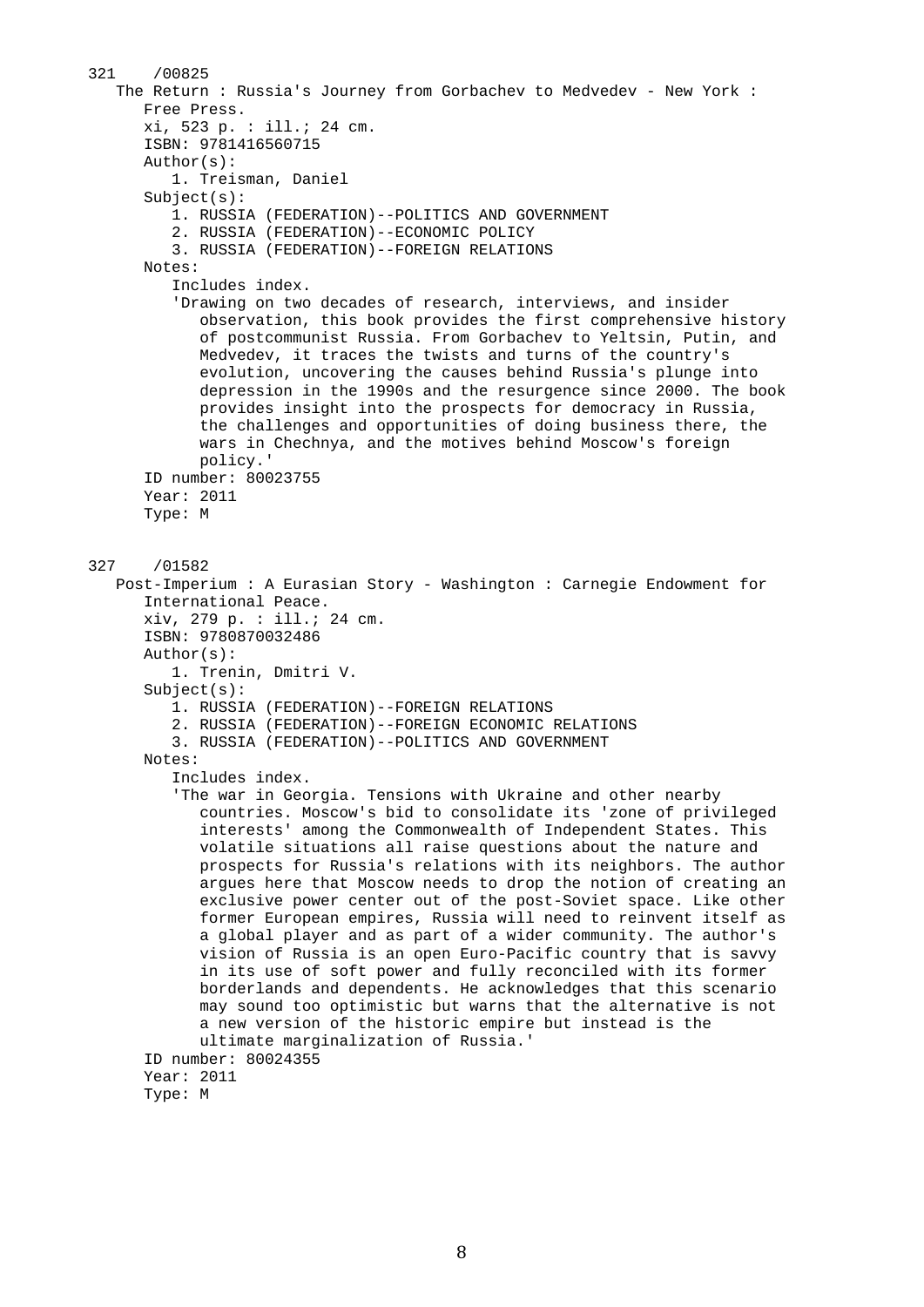```
321 /00820 
    La Russie entre deux mondes - Paris : Fayard. 
       327 p. : ill.; 22 cm. 
       ISBN: 9782213651477 
       Author(s): 
          1. Carrere d'Encausse, Helene 
       Subject(s): 
          1. RUSSIA (FEDERATION)--POLITICS AND GOVERNMENT 
          2. RUSSIA (FEDERATION)--FOREIGN RELATIONS 
       Notes: 
          Bibliography: p. 315-318. Includes index. 
          '1991 : liquidant de son propre chef l'Empire sovietique et le 
             systeme communiste, Boris Eltsine croit avoir paye le prix de 
             la modernite et attend que l'Europe l'accueille a bras ouverts. 
             Vingt ans plus tard, que reste-t-il de cette illusion ? 
             L'auteur montre ici la somme des malentendus, soupcons, 
             epreuves de force, occasions manquees entre le pouvoir russe - 
             auquel Poutine a rendu puissance exterieure et fierte 
             interieure - et les Occidentaux. Sa grande originalite est de 
             ne pas se contenter de nous presenter la Russie 'entre deux 
             mondes', mais aussi 'le monde vu de Russie'. Une Russie 
             confrontee a des problemes immenses - demographie en chute, 
             corruption galopante, terrorisme ... - qui mise sur sa force 
             exterieure. Mais elle rencontre partout la puissance 
             americaine, acharnee a l'ecarter du 'grand jeu' energetique et 
             a la remplacer dans sa 'zone d'interets'. Quelle vision 
             sous-tend aujourd'hui la strategie russe ? Asiatique ? 
             Democratique et europeenne ? Ou passerelle entre les deux 
             mondes ?' 
       ID number: 80023500 
       Year: 2010 
       Type: M 
355.4 /01649 
    Russia's Foreign Security Policy in the 21st Century : Putin, Medvedev 
       and Beyond - Abingdon, UK : Routledge. 
       xviii, 211 p. : ill.; 24 cm. 
       (Contemporary Security Studies) 
       ISBN: 9780415477307 
       Author(s): 
          1. Haas, Marcel de 
       Subject(s): 
          1. RUSSIA (FEDERATION)--NATIONAL SECURITY 
          2. RUSSIA (FEDERATION)--FOREIGN RELATIONS 
       Notes: 
          Bibliography: p. 184-203. Includes index. 
          'This book examines Russia's external security policy under the 
             presidencies of Vladimir Putin, Dmitry Medvedev and beyond. The 
             Russian Federation has developed from a neglected regional 
             power into a self-declared resurgent superpower. Russia's 
             background in the former Soviet Union as well as close ties 
             with the upcoming new powers of China and India served as 
             spring-boards towards regaining an influential status in the 
             world. Simultaneously, Moscow developed an assertive policy 
             towards the West and unwilling neighbours, culminating in 
             August 2008 in an armed conflict with Georgia. Reviewing this 
             decade of Russian international security policy, this work 
             analyses security documents, military reforms and policy 
             actions towards friends and foes, such as the USA and NATO, to 
             provide an assessment of the future security stance of the 
             Kremlin.'
```

```
 ID number: 80023168
```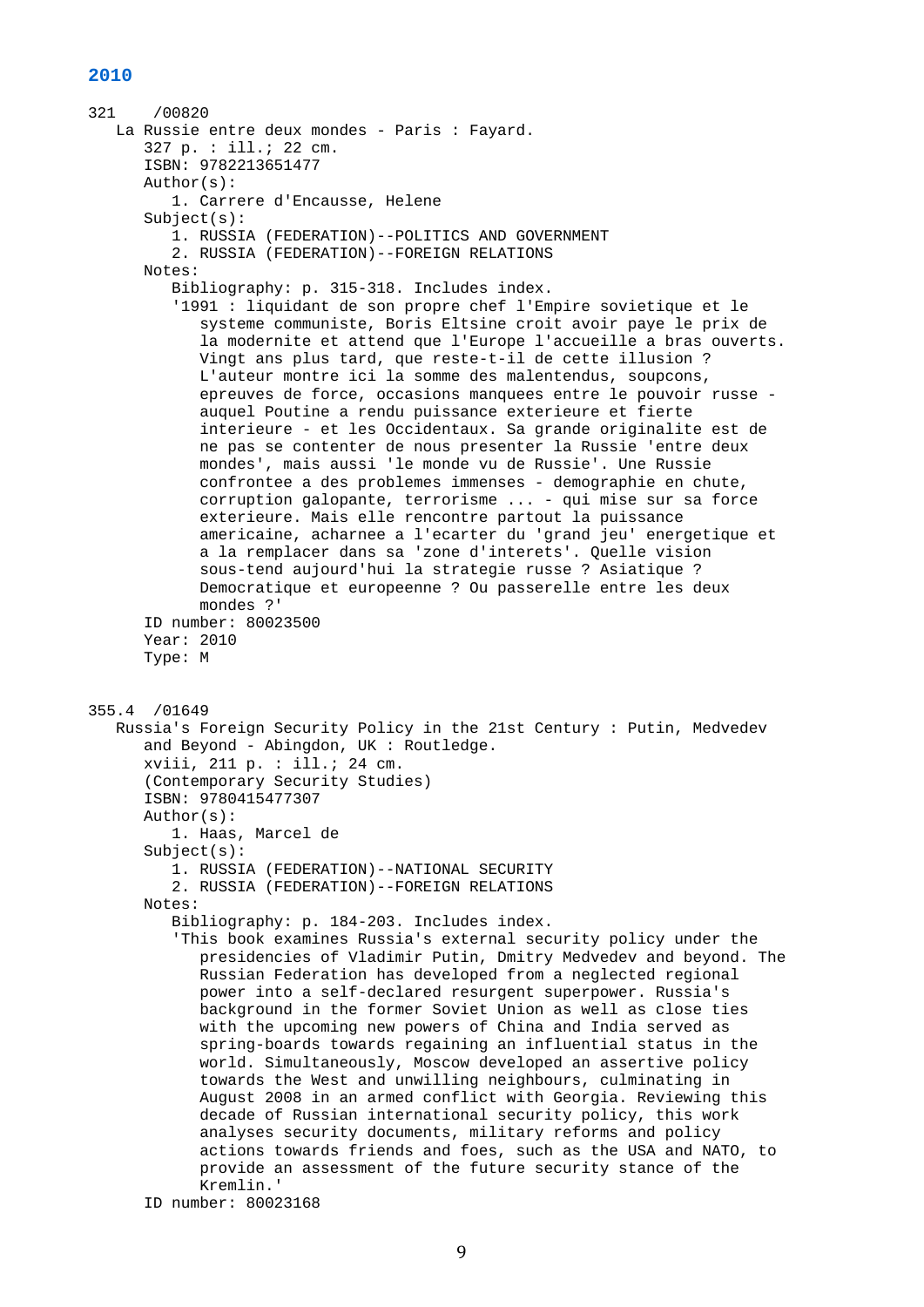Year: 2010 Type: M

#### **2009**

321 /00794 Authoritarian Backlash : Russian Resistance to Democratization in the Former Soviet Union - Farnham, UK : Ashgate. xiii, 240 p.; 24 cm. (Post-Soviet Politics) ISBN: 9780754673507 Author(s): 1. Ambrosio, Thomas, 1971- Subject(s): 1. AUTHORITARIANISM--RUSSIA (FEDERATION) 2. DEMOCRATIZATION--RUSSIA (FEDERATION) 3. RUSSIA (FEDERATION)--FOREIGN RELATIONS 4. RUSSIA (FEDERATION)--POLITICS AND GOVERNMENT 5. DEMOCRATIZATION--EUROPE, EASTERN Notes: Bibliography: p. 221-231. Includes index. 'The author examines five strategies that an increasingly authoritarian Russia has adopted to preserve the Kremlin's political power : insulate, bolster, subvert, redefine and coordinate. Each strategy seeks to counter or undermine regional democratic trends both at home and throughout the former Soviet Union. Policies such as these are of great concern to the growing literature on how autocratic regimes are becoming more active in their resistance to democracy. Through detailed case studies of each strategy, this book makes significant contributions to our understanding of Russian domestic and foreign policies, democratization theory, and the policy challenges associated with democracy promotion.' ID number: 80022976 Year: 2009 Type: M 321 /00793 The Russia Balance Sheet - Washington : Peterson Institute for International Economics. ix, 207 p. : ill.; 23 cm. ISBN: 9780881324242 Author(s): 1. Aslund, Anders, 1952- 2. Kuchins, Andrew Subject(s): 1. RUSSIA (FEDERATION)--POLITICS AND GOVERNMENT 2. RUSSIA (FEDERATION)--ECONOMIC POLICY 3. RUSSIA (FEDERATION)--FOREIGN RELATIONS 4. RUSSIA (FEDERATION)--FOREIGN RELATIONS--USA 5. USA--FOREIGN RELATIONS--RUSSIA (FEDERATION) Added entry(s): 1. Peterson Institute for International Economics (US) 2. Center for Strategic and International Studies (US) Notes: Bibliography: p. 171-173. Includes index. 'Russia under Vladimir Putin sought to reestablish itself as a major power on the international stage; Dmitri Medvedev's succession as president promises a similar agenda. Going forward, how the United States and Russia deal with each other and with issues of mutual interest will have a great impact around the globe. This book sets forth a primer on Russia's current governmental and political infrastructure as well as its opportunity for growth. It provides comprehensive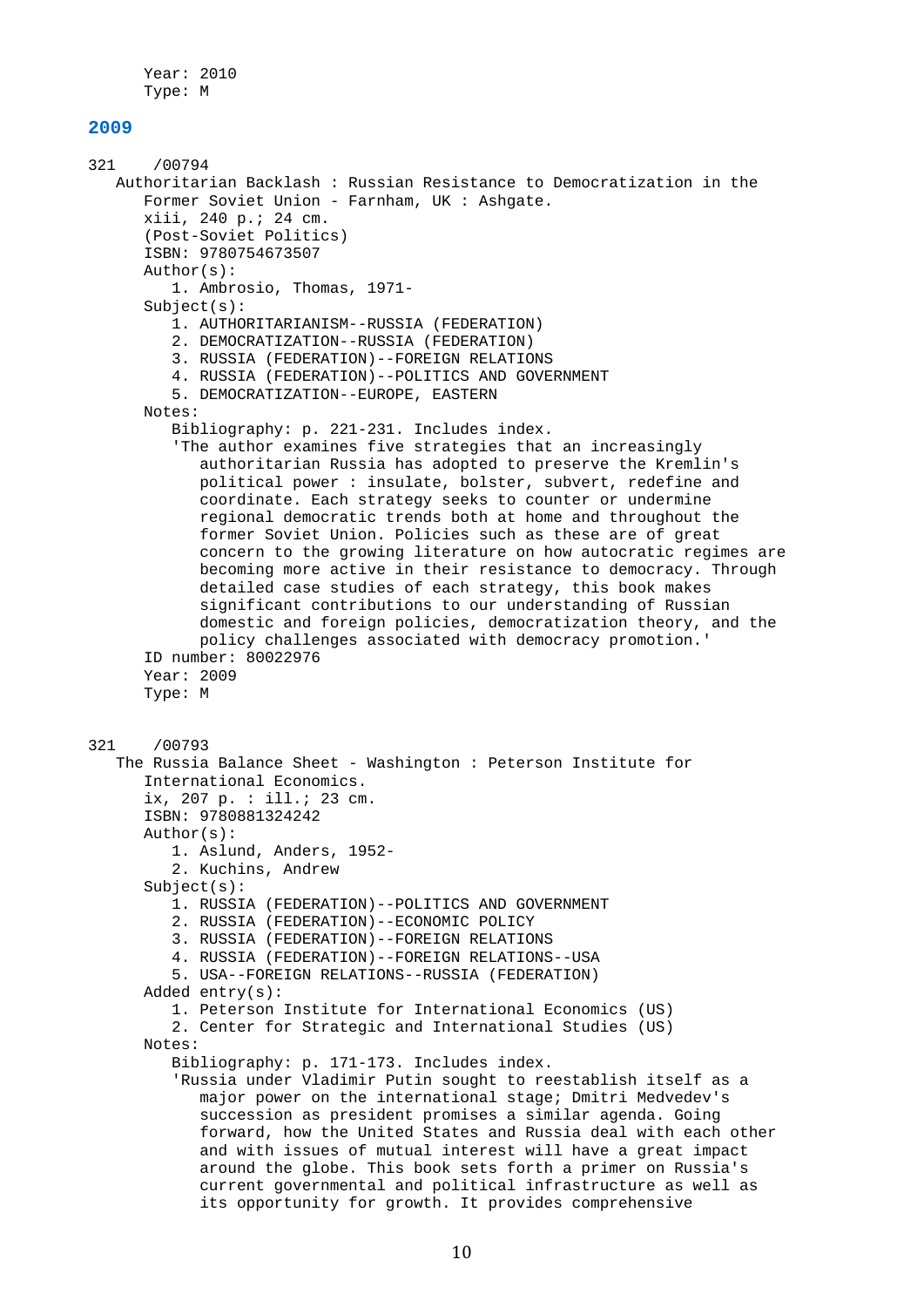```
 information on all key aspects of Russia and discusses what its 
             status means for the US and other nations. To that end, the 
             authors develop a cohesive, overarching framework that analyzes 
             the nexus point of such areas as economic reforms and 
             integration, domestic politics and society, foreign business 
             partnerships, and energy demands.' 
       ID number: 80022920 
       Year: 2009 
       Type: M 
662 /00038 
    Gazprom : l'idealisme europeen a l'epreuve du realisme russe - Paris : 
       Harmattan. 
       156 p. : ill.; 25 cm. 
       ISBN: 9782296073692 
       Author(s): 
          1. Dasseleer, Pol-Henry 
       Subject(s): 
          1. GAS INDUSTRY--POLITICAL ASPECTS--RUSSIA (FEDERATION) 
          2. RUSSIA (FEDERATION)--FOREIGN RELATIONS 
          3. ENERGY POLICY--EU 
          4. ENERGY POLICY--RUSSIA (FEDERATION) 
       Added entry(s): 
          1. Institut Royal Superieur de Defense (BE) 
       Notes: 
          Bibliography: p. 147-151. 
          'L'energie, c'est une chose trop grave pour la confier aux seuls 
             financiers. Par cette affirmation empruntee en partie a 
             Clemenceau, l'auteur constate ici la primeur du domaine 
             strategique lorsque l'on vient a etudier les ressources 
             energetiques. Le gaz est une ressource trop capitale pour notre 
             processus de developpement ainsi que pour nos standards de vie 
             pour etre apprehende par de simples criteres macroeconomiques. 
             Cette etude tente de deconstruire l'approche temporelle et 
             geographique de Gazprom par rapport a son theatre d'action 
             qu'est le continent europeen. La crise gaziere europeenne de 
             janvier 2009 est un element appuyant la mise en avant d'une 
             politique continentale energetique tenant compte des interets 
             des pays producteurs, consommateurs et de transit. Cet ouvrage 
             a pour objectif d'offrir des pistes de reflexions concernant 
             les futures negociations intracontinentales en vue d'assurer la 
             securite de l'approvisionnement gazier en Europe. Les 
             exportations russes, souvent considerees comme une menace, 
             pourraient tres bien s'averer etre une opportunite pour la 
             consolidation geopolitique du Vieux continent.' 
       ID number: 80022490 
       Year: 2009 
       Type: M
```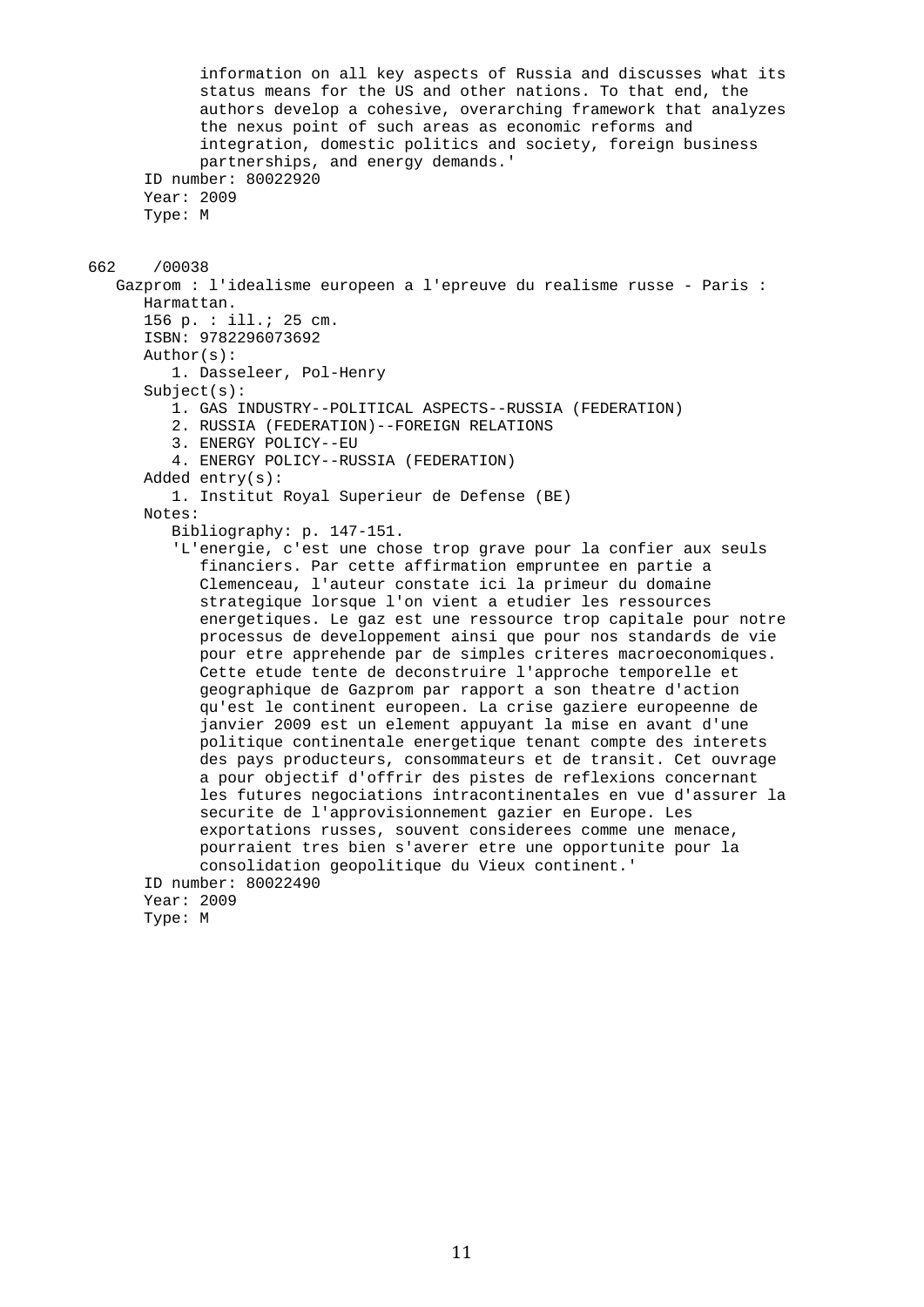327 /00998 The Foreign Policy of Russia : Changing Systems, Enduring Interests - Armonk, NY : Sharpe. xi, 419 p.; 23 cm. ISBN: 9780765622808 Author(s): 1. Donaldson, Robert H. 2. Nogee, Joseph L.  $Subject(s):$  1. RUSSIA (FEDERATION)--FOREIGN RELATIONS 2. USSR--FOREIGN RELATIONS Notes: Includes index. 'This book traces the lineage and evolution of Russian foreign policy to the present day, highlighting the continuities in Russia's behavior in the world, as well as the major sources of change and variability. The fourth edition includes coverage of ongoing issues connected with NATO expansion, the status of secessionist territories, responses to international terrorism, disputes over military installations and missile defense systems, and global issues of access to oil and gas supplies and other natural resources.' ID number: 80022553 Edition: 4th ed. Year: 2009 Type: M 327 /01472 Who Lost Russia ? An Enquiry into the Failure of the Russian-Western Partnership - Abingdon, UK : Routledge. v, 112 p.; 24 cm. (Whitehall Paper Series ; 71) Author(s): 1. Eyal, Jonathan Subject(s): 1. RUSSIA (FEDERATION)--FOREIGN RELATIONS Added entry(s): 1. Royal United Services Institute for Defence and Security Studies (GB) Notes: 'Almost two decades ago, the Soviet Union collapsed without violence. The disintegration of the Soviet empire was watched by the entire world with great hope. Commentators predicted a new era of stability and co-operation, the end of the Cold War, even the end of history. Once the ideological divide disappeared, Russia would be on the side of the angels : it would become an integral part of the West. The fact that, twenty years on, this has not happened, and that relations between Russia and the West have soured, now dominates political and intellectual debate on both sides of the Atlantic. A consensus appears to be evolving, according to which the West is responsible for missing a historic opportunity to engage Russia because it did not appreciate Russia's aspirations, feelings and 'legitimate' security needs. This paper argues that this belief is fundamentally wrong. There was never much of a chance for true Russian-Western engagement. And the main blame lies with the leaders of Russia themselves.' ID number: 80022534 Year: 2009 Type: M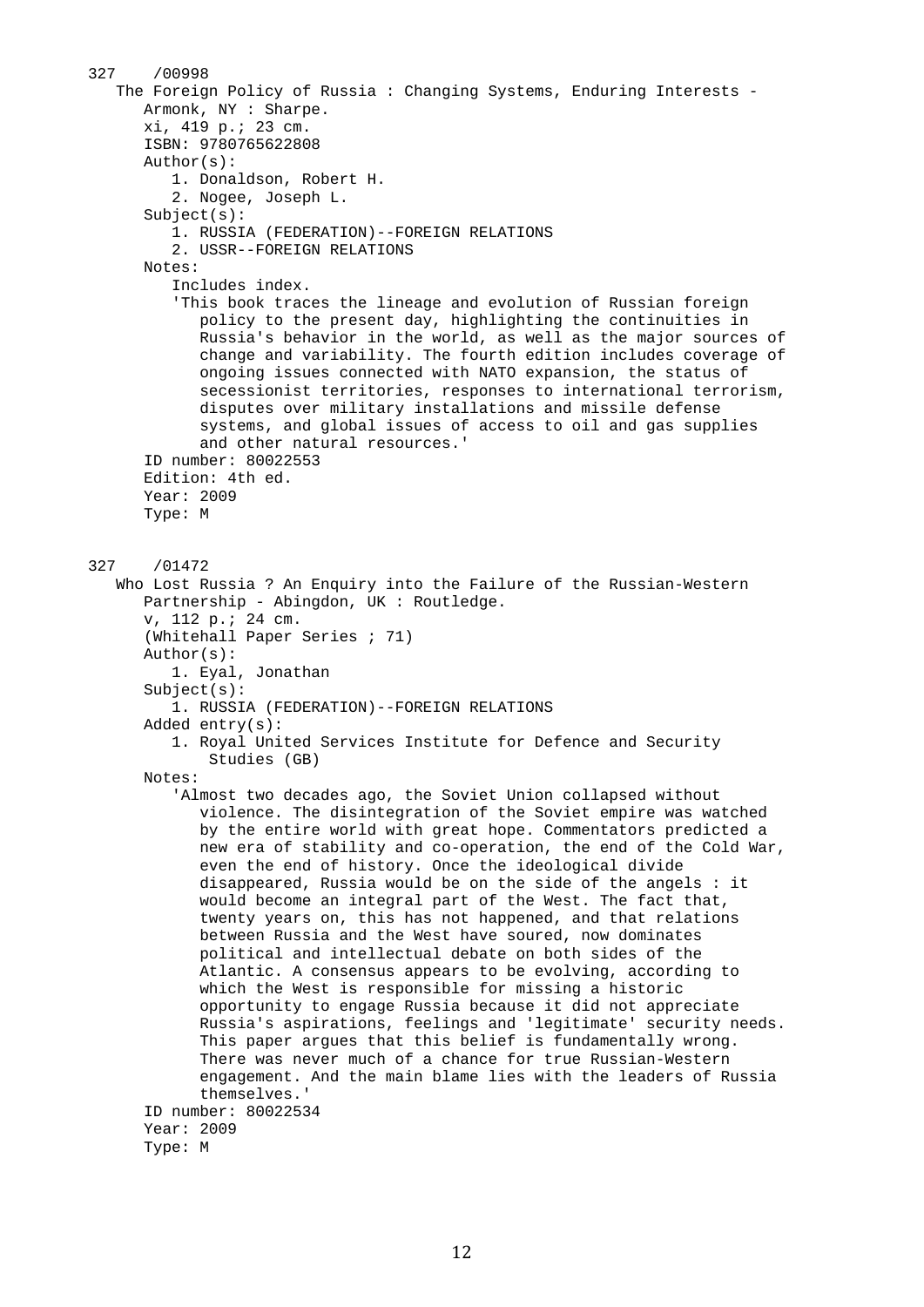```
327 /01519 
    La Russie menace-t-elle l'Occident ? - Paris : Choiseul. 
       220 p.; 21 cm. 
       ISBN: 9782916722849 
       Author(s): 
          1. Mongrenier, Jean-Sylvestre 
       Subject(s): 
          1. RUSSIA (FEDERATION)--FOREIGN RELATIONS 
       Notes: 
          Bibliography: p. 219-220. 
          'Si l'on en croit Vladimir Poutine, la fin de l'URSS serait 'la 
             plus grande catastrophe geopolitique du XXe siecle'. Les 
             violentes menaces et actes hostiles a l'encontre de nations 
             europeennes donnent sens a cette brutale affirmation. Embargos 
             energetiques a repetition, tentatives de destabilisation et 
             passage a l'action armee contre la Georgie empoisonnent les 
             relations russo-europeennes. Dans les crises exterieures qui 
             mettent au defi l'Occident, en Iran ou dans d'autres theatres 
             geopolitiques, la Russie exploite, en vue de ses seuls 
             interets, les opportunites strategiques qu'elle rencontre. 
             L'Occident perdrait-il la 'Russie-Eurasie', puissance 
             perturbatrice et encline aux exces aux confins de l'Europe ? A 
             la croisee de l'Orient et de l'Occident, cet Etat-continent est 
             anime par un nouvel autoritarisme et les dirigeants russes 
             entendent reconstituer une sphere de controle exclusif dans 
             l'espace post-sovietique. Ils agissent en consequence. Leurs 
             pretentions s'opposent a l'extension des frontieres de la 
             liberte dans l'Ancien Monde et appellent des reponses a la 
             hauteur des enjeux. Quelle posture l'Occident doit-il tenir 
             face a ce pays ? Encore faut-il poser le juste diagnostic 
             geopolitique.' 
       ID number: 80023316 
       Year: 2009 
       Type: M 
327 /01514 
    Le monde sans la Russie ? A quoi conduit la myopie politique - Paris : 
       Economica. 
       x, 201 p.; 25 cm. 
       ISBN: 9782717857375 
       Author(s): 
          1. Primakov, Evgenii Maksimovich 
       Subject(s): 
          1. RUSSIA (FEDERATION)--FOREIGN RELATIONS 
          2. INTERNATIONAL RELATIONS 
          3. RUSSIA (FEDERATION)--FOREIGN RELATIONS--USA 
          4. USA--FOREIGN RELATIONS--RUSSIA (FEDERATION) 
       Notes: 
          'Ce livre presente une analyse objective de la place et du role de 
             la Russie dans le monde actuel. En particulier, on y analyse 
             les problemes aigus qui divisent la Russie et les Etats-Unis, 
             on y montre comment est vue de Moscou la strategie de politique 
             etrangere americaine, qui en sont reellement les initiateurs. 
             L'auteur est persuade que la Russie est loin de vouloir 
             affirmer son importance dans les affaires mondiales par une 
             confrontation avec qui que ce soit. Cependant, seule une myopie 
             politique peut expliquer que certains politiciens occidentaux 
             soient prets a rayer la Russie du nombre des grandes 
             puissances, a sous-estimer son potentiel, sa dynamique, ses 
             perspectives de developpement. L'auteur examine en detail les 
             problemes de l'ordre mondial apres la fin de la guerre froide, 
             les possibilites d'un nouveau partage ideologique du monde et 
             donne une analyse critique de la pratique d'exportation de la 
             democratie. Une attention particuliere est accordee aux
```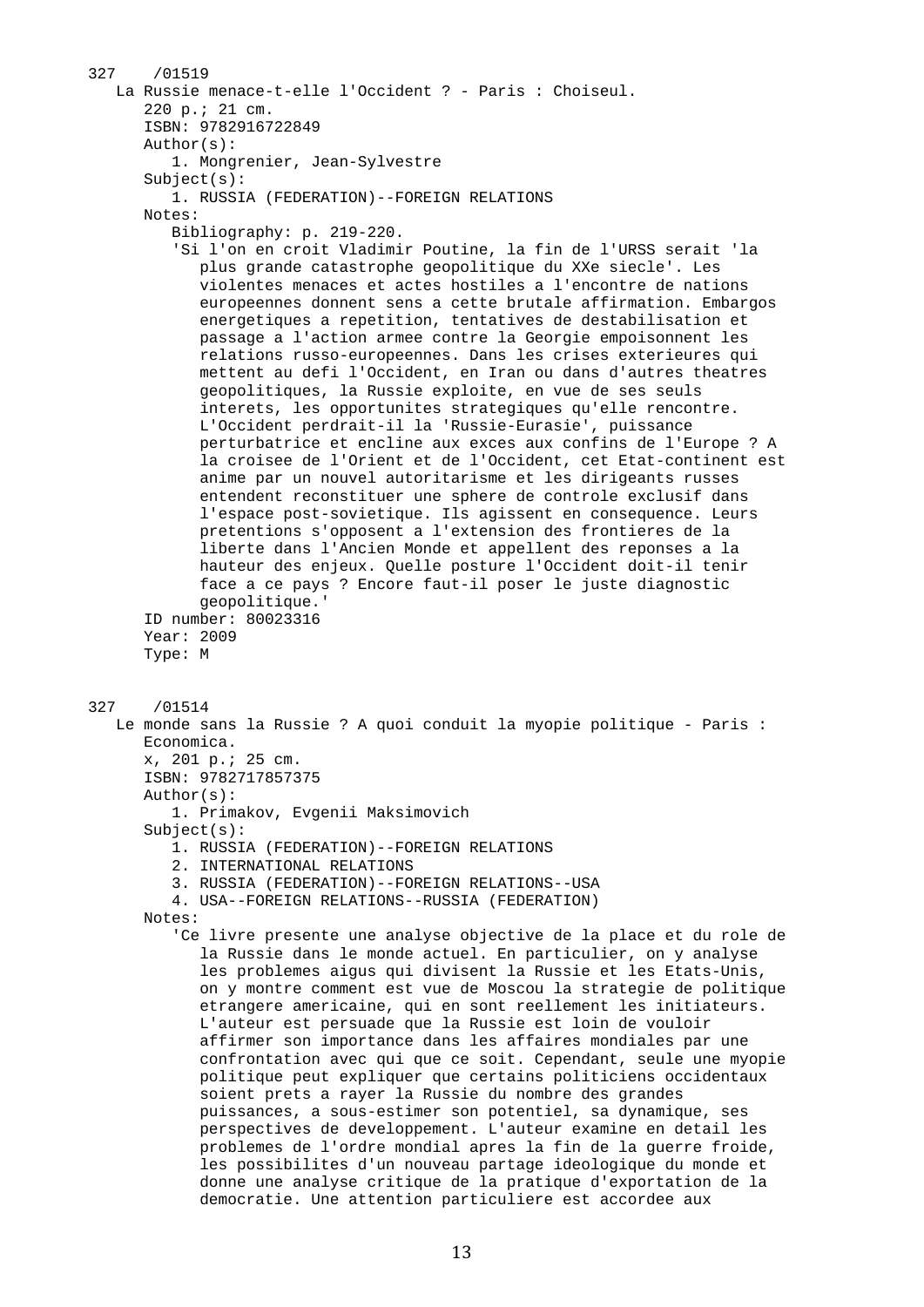```
 questions liees a l'expansion du terrorisme international ainsi 
             qu'a certains conflits recents - la situation en Irak, au 
             Kosovo, la 'guerre des cinq jours' en Ossetie du Sud. Il 
             analyse egalement la situation liee a la crise economique 
             mondiale.' 
       ID number: 80023222 
       Year: 2009 
       Type: M 
620 /00140 
    Russian Energy Power and Foreign Relations : Implications for Conflict 
       and Cooperation - Abingdon, UK : Routledge. 
       (CSS Studies in Security and International Relations) 
       ISBN: 9780415484381 
      Subject(s): 1. ENERGY POLICY--RUSSIA (FEDERATION) 
          2. RUSSIA (FEDERATION)--FOREIGN RELATIONS 
       Added entry(s): 
          1. Perovic, Jeronim, ed. 
          2. Orttung, Robert W., ed. 
          3. Wenger, Andreas, ed. 
       Notes: 
          Includes index. 
          'This book examines Russia's new assertiveness and the role of 
             energy as a key factor in shaping the country's behavior in 
             international relations, and in building political and economic 
             power domestically, since the 1990s. Energy transformed 
             Russia's fortunes after its decline during the 1990s. The 
             wealth generated from energy exports sparked economic recovery 
             and political stabilization, and has significantly contributed 
             to Russia's assertiveness as a great power. Energy has been a 
             key factor in shaping Russia's foreign relations in both the 
             Eurasian and global context. This development raises a host of 
             questions for both Russia and the West about the stability of 
             the Russian economy, how Russia will use the power it gains 
             from its energy wealth, and how the West should react to 
             Russia's new-found political weight. Given that energy is 
             likely to remain at the top of the global political agenda for 
             some time to come, and Russia's role as a key energy supplier 
             to Europe is unlikely to diminish soon, this book sheds light 
             on one of the key security concerns of the twenty-first century 
             : Where is Russia headed and how does energy affect the 
             changing dynamics of Russia's relations with Europe, the EU, 
             and the Asia-Pacific region.' 
       ID number: 80022429 
       Year: 2009 
       Type: M
```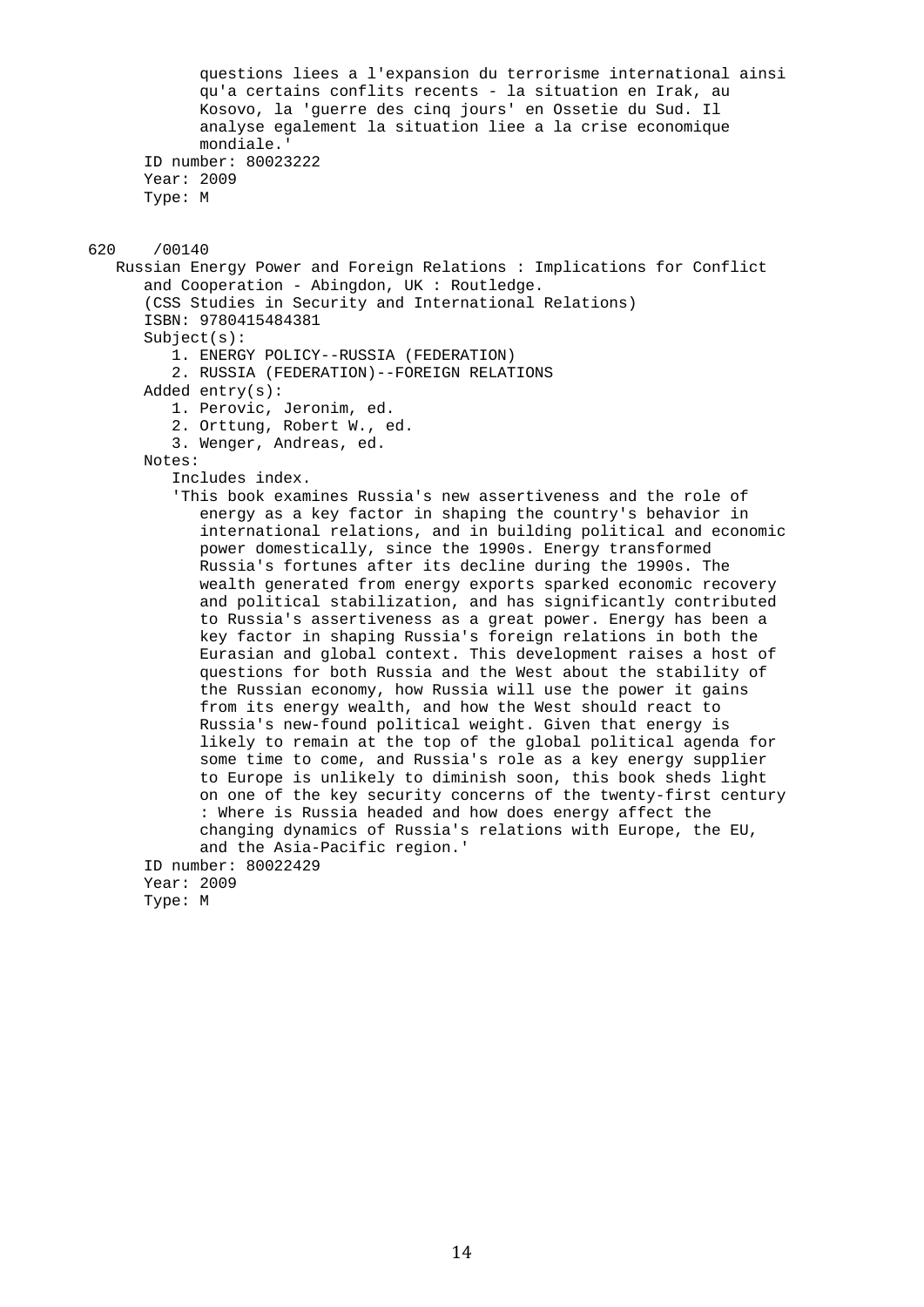```
321 /00786 
    La Russie postsovietique - Paris : La Decouverte. 
       122 p. : ill.; 18 cm. 
       ISBN: 9782707154361 
       Author(s): 
          1. Dauce, Francoise 
       Subject(s): 
          1. RUSSIA (FEDERATION)--POLITICS AND GOVERNMENT 
          2. RUSSIA (FEDERATION)--FOREIGN RELATIONS 
          3. RUSSIA (FEDERATION)--ECONOMIC CONDITIONS 
          4. RUSSIA (FEDERATION)--SOCIAL CONDITIONS 
       Notes: 
          Bibliography: p. 114-118. 
          'De la demission de M. Gorbatchev en 1991 a l'installation durable 
             de V. Poutine au pouvoir en 2000 en passant par l'instabilite 
             des annees Eltsine, la Russie a connu des ruptures politiques 
             importantes et parfois brutales. Elle a aussi vecu des 
             transformations progressives, marquees par l'ouverture sur le 
             monde exterieur, l'instauration de nouvelles regles economiques 
             et la mutation des comportements au sein de la societe. La 
             Russie n'est plus l'URSS, elle n'est pas non plus la democratie 
             liberale qu'esperaient les reformateurs du debut des annees 
             1990. Les responsables russes actuels evoquent la 'democratie 
             souveraine' pour justifier la specificite de la voie qu'ils ont 
             choisie. En reponse, les citoyens, dans leur majorite, refusent 
             la polemique politique pour garantir la stabilite de leur vie 
             quotidienne et consommer les fruits d'une croissance inesperee, 
             apportee par les ressources energetiques du pays. Cet ouvrage 
             apporte des eclairages tant factuels que theoriques sur 
             l'ensemble des evolutions engagees depuis 1991 pour mieux 
             comprendre la Russie d'aujourd'hui.' 
       ID number: 80022556 
       Year: 2008 
       Type: M 
620 /00132 
    Petrostate : Putin, Power, and the New Russia - Oxford, UK : Oxford 
       University Press. 
       x, 244 p. : ill.; 24 cm. 
       ISBN: 9780195340730 
       Author(s): 
          1. Goldman, Marshall I. 
       Subject(s): 
          1. ENERGY POLICY--RUSSIA (FEDERATION) 
          2. RUSSIA (FEDERATION)--FOREIGN RELATIONS 
       Notes: 
          Includes index. 
          'In the aftermath of the financial collapse of August 1998, it 
             looked as if Russia's day as a superpower had come and gone. 
             That it should recover and reassert itself after less than a 
             decade is nothing short of an economic and political miracle. 
             This book chronicles Russia's dramatic reemergence on the world 
             stage, illuminating the key reason for its rebirth : the use of 
             its ever-expanding energy wealth to reclaim its traditional 
             status as a great power. The author traces how this has come to 
             be and how Russia is using its oil-based power as a lever in 
             world politics. After charting the rise of the Russian oil 
             economy from its origins in the 19th century through the Soviet 
             and post-Soviet eras, he focuses on Vladimir Putin's determined 
             effort to reign in the upstart oil oligarchs who had risen to 
             power after the fall of the Soviet Union. ' 
       ID number: 80021933
```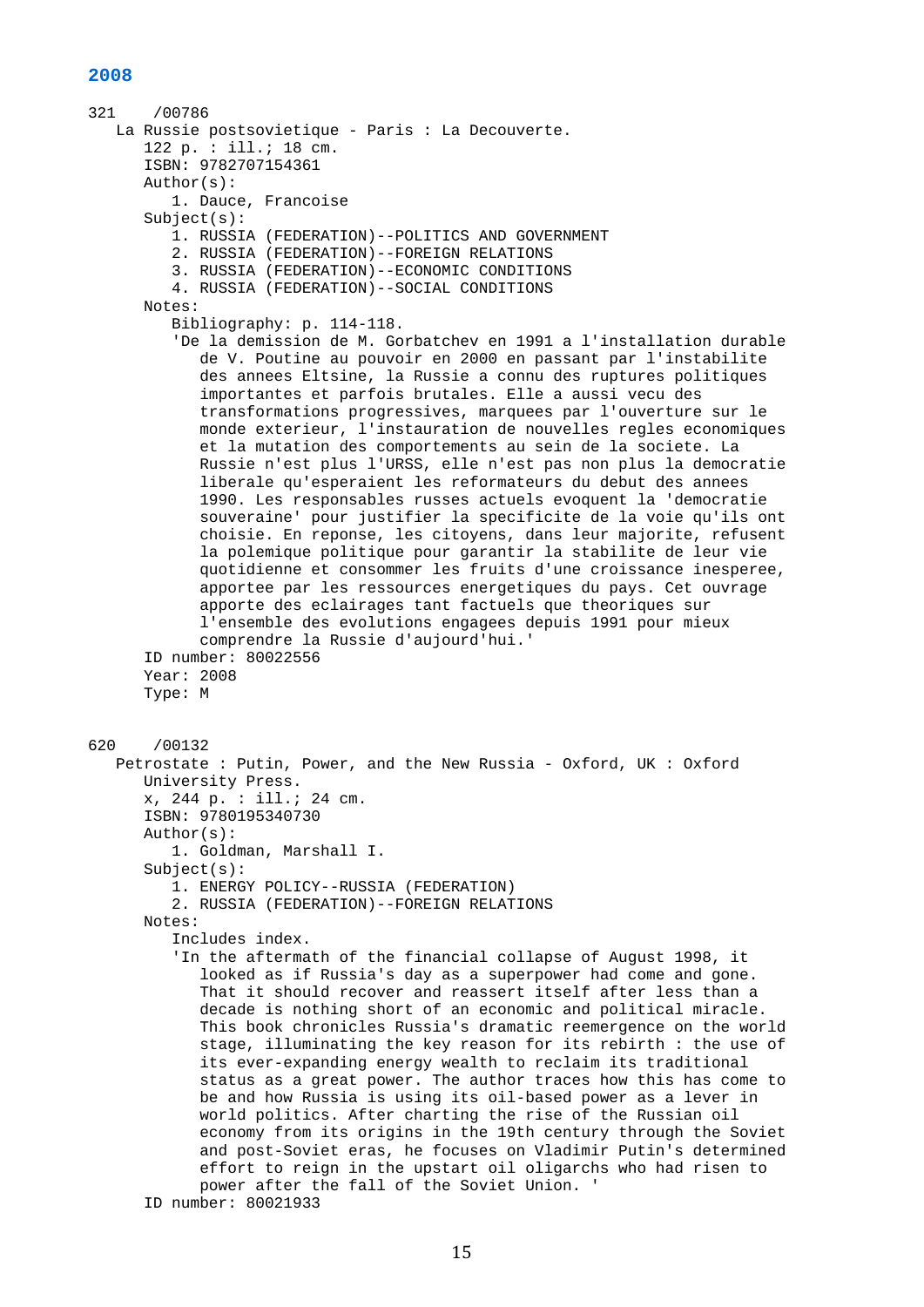Year: 2008 Type: M

323 /01135 Russian Eurasianism : An Ideology of Empire - Washington : Woodrow Wilson Center Press. xi, 276 p.; 24 cm. ISBN: 9780801890734 Author(s): 1. Laruelle, Marlene Subject(s): 1. EURASIAN SCHOOL 2. RUSSIA (FEDERATION)--POLITICS AND GOVERNMENT 3. POST-COMMUNISM--RUSSIA (FEDERATION) 4. GEOPOLITICS--RUSSIA (FEDERATION) 5. RUSSIA (FEDERATION)--FOREIGN RELATIONS Notes: Bibliography: p. 255-268. Includes index. 'Since the dissolution of the Soviet Union, Russia has been literally marginalized at the edge of a Western-dominated political and economic system. But in recent years, leading Russian figures including President Putin have begun to stress instead a geopolitics that puts Russia at the center of a number of axes : European-Asian, Christian-Muslim-Buddhist, Mediterranean-Indian, Slavik-Turkic, and so forth. Contributing to this push is Eurasianism, an intellectual movement promoting an ideology of Russian-Asian greatness, which has begun to take hold throughout Russia, Kazakhstan, and Turkey. Eurasianism purports to tell Russians what is unalterably important about them and why it can only be expressed in an empire. This volume examines the political presuppositions and expanding intellectual impact of this movement. Using a wide range of sources, including academic and quasi-academic journals, pamphlets, books, and personal interviews, the author discusses the impact of the ideology of Eurasianism on geopolitics, interior policy, foreign policy, and culturalist philosophy.' ID number: 80022500 Year: 2008 Type: M 327 /01461 The New Cold War : How the Kremlin Menaces both Russia and the West - London : Bloomsbury. xxxiv, 350 p. : ill.; 20 cm. ISBN: 9780747596363 Author(s): 1. Lucas, Edward Subject(s): 1. RUSSIA (FEDERATION)--FOREIGN RELATIONS 2. RUSSIA (FEDERATION)--POLITICS AND GOVERNMENT 3. PUTIN, VLADIMIR VLADIMIROVICH, 1952- Notes: Includes index. 'No longer the sick man of Europe, Russia is run by an authoritarian ex-KGB regime with the cash to put its ideas into practice. Under Vladimir Putin's autocratic rule, it silences its critics and bullies its neighbours. The murder of Anna Politkovskaya and Aleksander Litvinenko have sent a grim warning to other critics and the sham presidential 'election' in 2008 that put Dmitri Medvedev in the Kremlin as Putin's hand-picked successor showed how Russia's rulers, not the voters, dictate the country's political future. This book explains the Kremlin's use of energy blockades and trade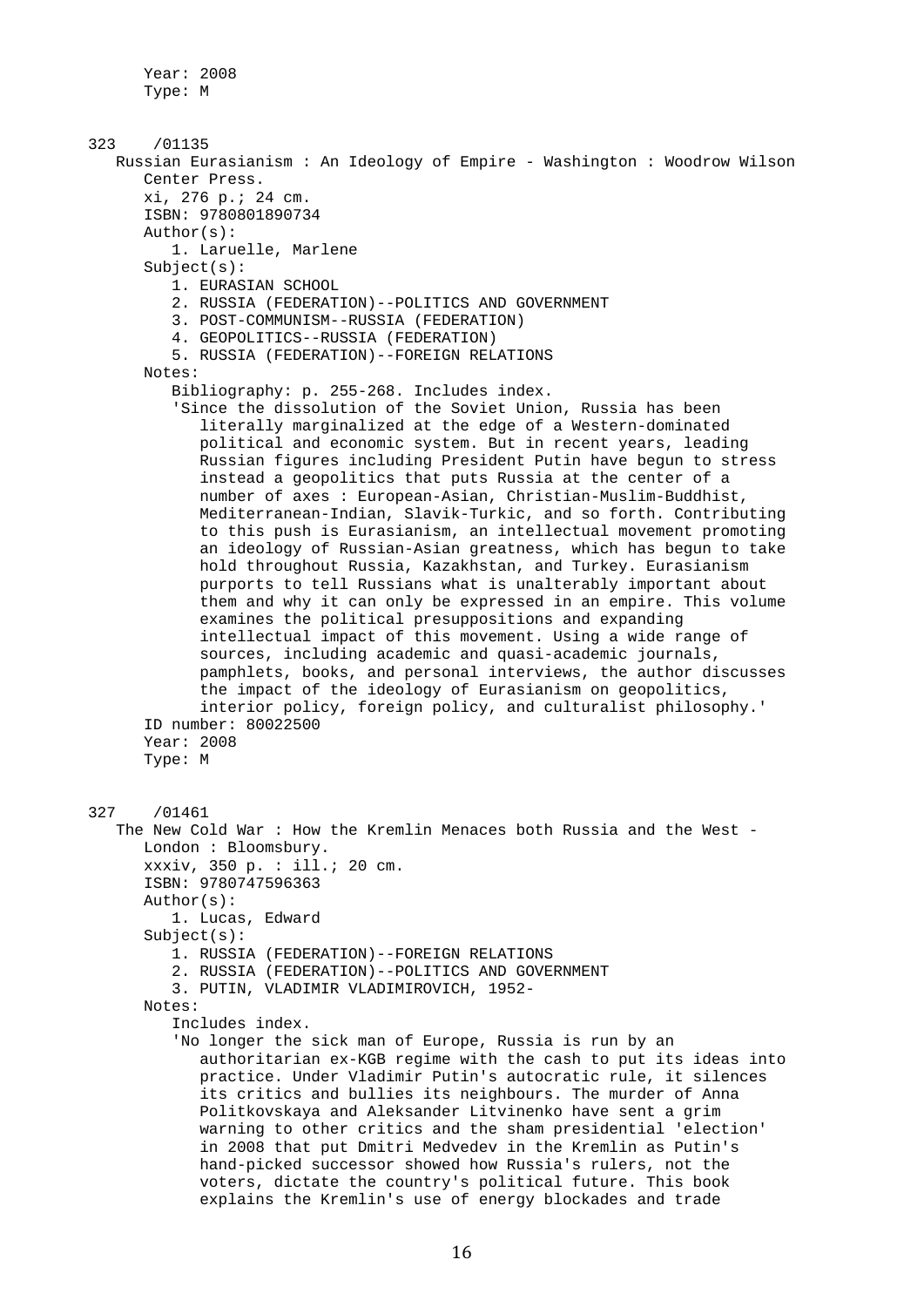sanctions, military sabre-rattling and propaganda wars against its neighbours - and why a divided and demoralised West is responding so feebly. Revised and updated following Russia's attack on Georgia, this is an incisive and disturbing account of why we are perilously close to defeat - and how we can still win.' ID number: 80022845 Year: 2008 Type: M 323 /01127 La reconquete russe - Paris : Grasset. 388 p.; 23 cm. ISBN: 9782246728016 Author(s): 1. Mandeville, Laure Subject(s): 1. RUSSIA (FEDERATION)--POLITICS AND GOVERNMENT 2. PUTIN, VLADIMIR VLADIMIROVICH, 1952- 3. RUSSIA (FEDERATION)--FOREIGN RELATIONS Notes: Bibliography: p. 387-388. '8 aout 2008, Vladimir Poutine lance ses chars contre la Georgie sous les yeux de l'Occident stupefait. Ce n'est ni un accident, ni un hasard de l'histoire mais l'aboutissement d'un processus enclenche au milieu des annees 1990 alors que se noue, sans qu'on en ait encore conscience, le tragique echec de la democratie en Russie. Ce livre raconte la renaissance d'un 'systeme' qu'on croyait defunt. Il decrit la reconquete ideologique, politique et economique de la population et du territoire russe engagee depuis le Kremlin par Poutine et ses hommes, et explique les raisons qui conduisent aujourd'hui a la contre-attaque de l'Empire. De l'echec de l'ere eltsinienne qui a tourne au pillage a l'invasion de la Georgie, de la montee au pouvoir de Poutine a la chute du nouveau prince du capitalisme russe, Mikhail Khodorkovski, c'est la meme logique d'un pouvoir predateur qui s'impose, detruisant systematiquement toute possibilite d'opposition. Aujourd'hui, la derive nationaliste russe sonne comme un defi majeur pour l'Occident. Saura-t-il arreter les apprentis sorciers qui, au Kremlin, ont jusqu'ici agi en toute impunite ? Si tel n'etait pas le cas, la reconquete russe sonnerait le glas de la securite de nos democraties.' ID number: 80022408 Year: 2008 Type: M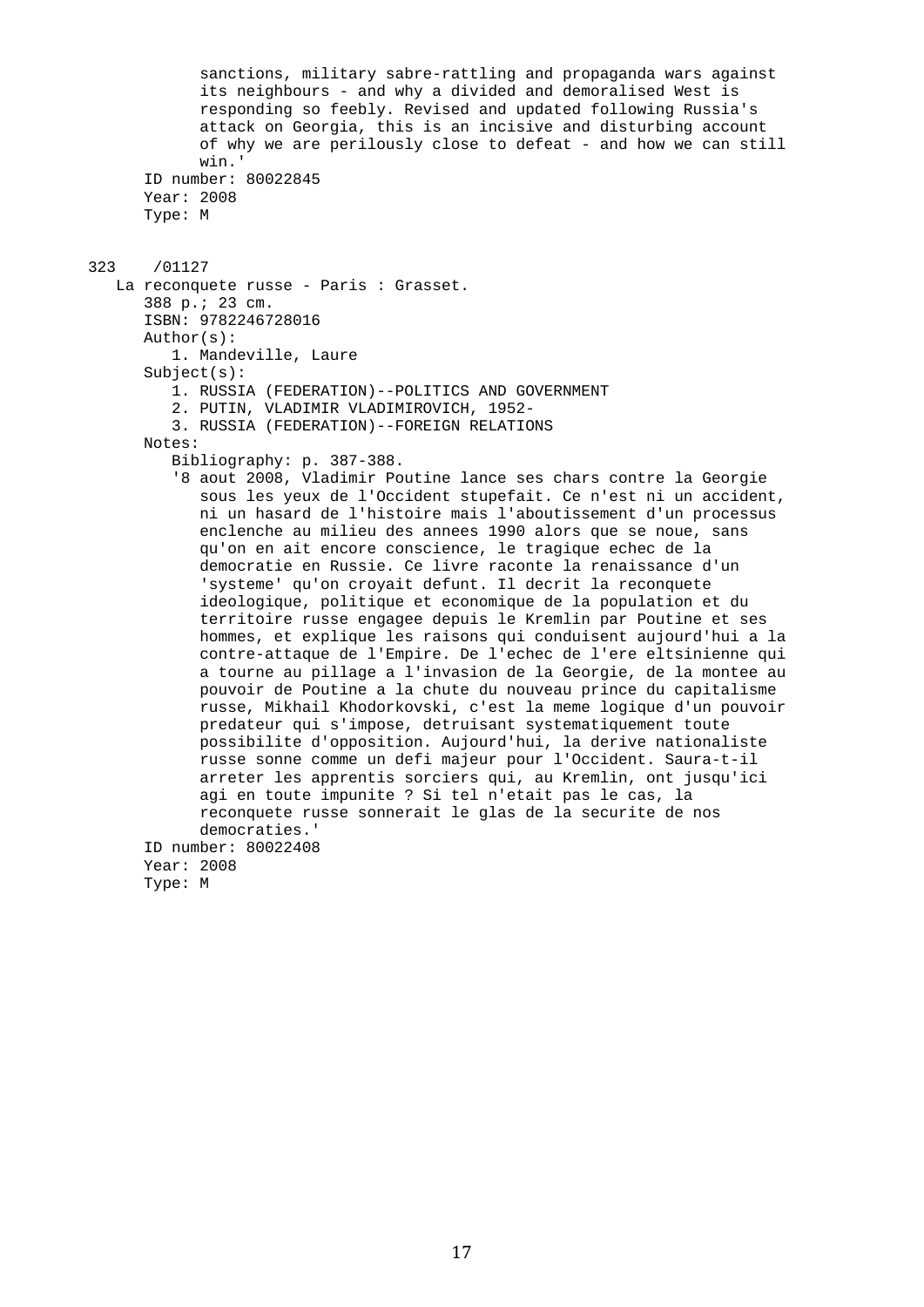```
327 /01454 
    Russia : A New Cold War ? - London : Valentine Mitchel Academics. 
       xviii, 396 p. : ill.; 22 cm. 
       (Geopolitical Affairs ; 3) 
       ISBN: 9780853038047 
       Subject(s): 
          1. RUSSIA (FEDERATION)--FOREIGN RELATIONS 
          2. RUSSIA (FEDERATION)--POLITICS AND GOVERNMENT 
          3. RUSSIA (FEDERATION)--SOCIAL CONDITIONS 
       Added entry(s): 
          1. Korinman, Michel, ed. 
          2. Laughland, John, ed. 
       Notes: 
          'When Vladimir Putin came to power in 2000, George Bush said he 
             was a man he could trust. Since then, relations between Russia 
             and the West have gone from bad to worse. The EU and Russia 
             have been unable to agree on the terms of their partnership; 
             NATO expansion continues apace, threatening to include 
             countries like Ukraine and Georgia; the United Kingdom harbours 
             as political refugees men who call for the violent overthrow of 
             the Russian government; and the United States is determined to 
             build an anti-missile shield which, Moscow fears, would render 
             feasible a 'first strike' against Russia. How do Russians see 
             these developments and the other developments inside their 
             fascinating country ? This volume contains articles by some 
             fifty commentators and decision-makers, the overwhelming 
             majority Russians, on issues as diverse as immigration, 
             demography, the economy, gas and oil pipelines, foreign policy, 
             public opinion and international relations. The book aims to 
             provide a survey of all the major political and social issues 
             facing Russia today.' 
       ID number: 80022851 
       Year: 2008 
       Type: M 
327 /01417 
    Russia and the West : A Reassessment - Shrivenham : Defence Academy of 
       the United Kingdom. 
       43 p.; 25 cm. 
       (Shrivenham Papers ; 6) 
       ISBN: 9780955392146 
       Author(s): 
          1. Sherr, James 
       Subject(s): 
          1. RUSSIA (FEDERATION)--FOREIGN RELATIONS 
       Added entry(s): 
          1. Defence Academy of the United Kingdom (GB) 
       ID number: 80022792 
       Year: 2008 
       Type: M
```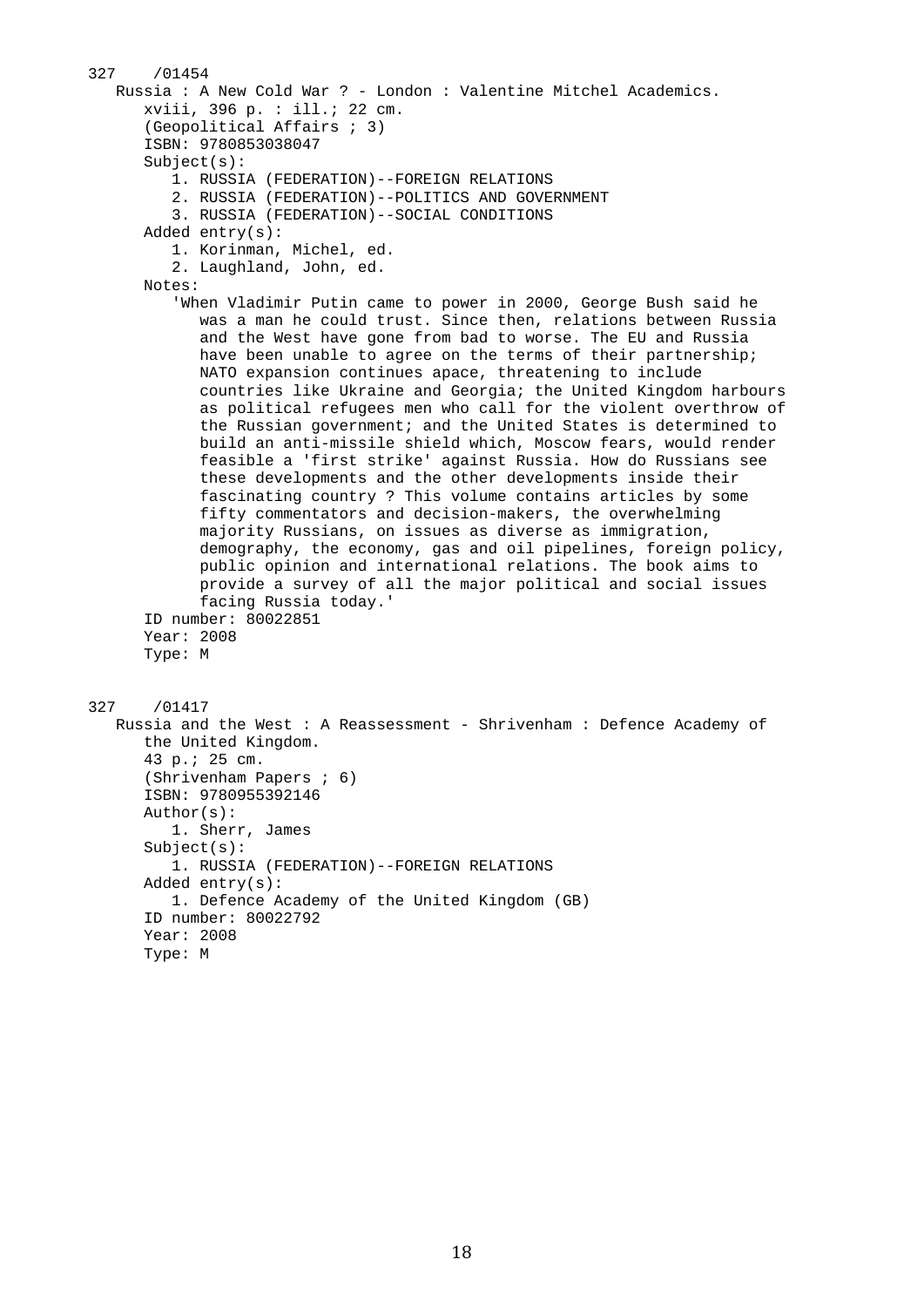```
327 /01442 
    La politique etrangere de la Russie - Paris : Harmattan. 
       435 p. : ill.; 24 cm. 
       ISBN: 9782296060180 
       Author(s): 
          1. Yakemtchouk, Romain, 1925-2011 
       Subject(s): 
          1. RUSSIA (FEDERATION)--FOREIGN RELATIONS 
       Notes: 
          Includes index. 
           'Moins de vingt ans apres la dissolution de l'URSS, la Russie 
             vient de retrouver son rang de grande puissance et est appelee 
             a jouer un role de premier plan dans les affaires mondiales.' 
       ID number: 80022035 
       Year: 2008 
       Type: M
```
327 /01400 Russian Foreign Policy beyond Putin - Abingdon, UK : Routledge. 100 p.; 24 cm. (Adelphi Papers ; 390) ISBN: 9780415450638 Author(s): 1. Rumer, Eugene B., 1958- Subject(s): 1. RUSSIA (FEDERATION)--FOREIGN RELATIONS 2. RUSSIA (FEDERATION)--POLITICS AND GOVERNMENT 3. RUSSIA (FEDERATION)--ECONOMIC POLICY Added entry(s): 1. International Institute for Strategic Studies (GB) Notes: 'Russia's resurgence as an assertive actor in the global diplomatic arena after a long period of introspection and preoccupation with domestic troubles, and the economic revival that underpins it, are among the most striking developments in international relations of recent years. But what drives Russian foreign policy at the end of the Putin era ? To what extent is it shaped by Russia's role as a major energy supplier, and how long can the country remain an 'energy superpower', if indeed it is one ? How might Russian foreign policy change in the years ahead ? Which way will Russia, faced with the might of growing powers around it, and struggling with the fragility of its economic success and stability at home, choose to face in international relations ? This paper examines the domestic context of contemporary Russian foreign policy and its key political, economic, military and security drivers, as well as looking at the contrasting outlook that preceded it, and at how Russia's international posture may adjust again in the coming years. The paper concludes with recommendations for Western policymakers on how to respond to Russia's return.'

 ID number: 80021599 Year: 2007 Type: M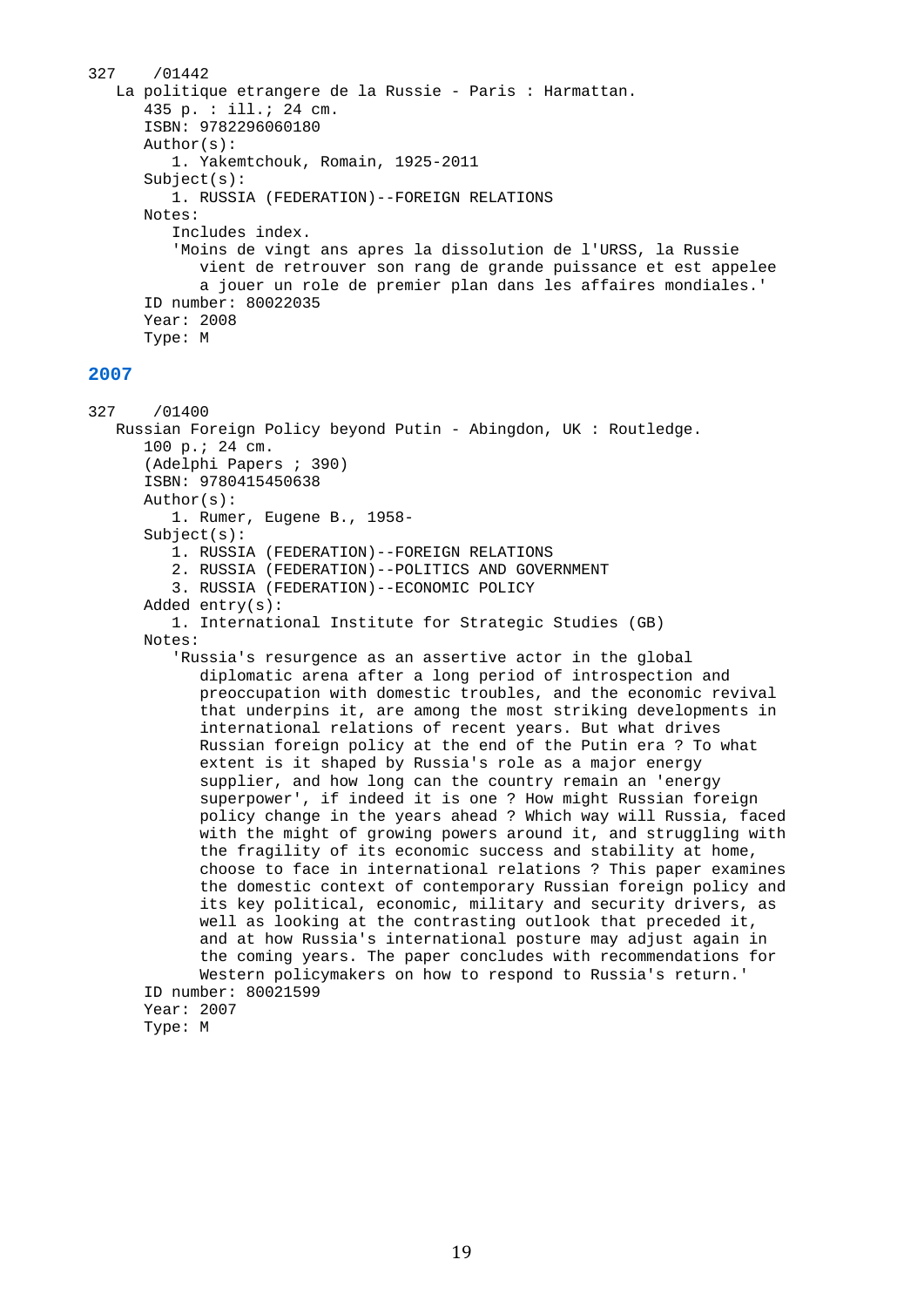```
327 /01383 
    Russian Foreign Policy in the Twenty-first Century and the Shadow of the 
       Past - New York : Columbia University Press. 
       x, 534 p.; 24 cm. 
       (Studies of the Harriman Institute) 
       ISBN: 9780231141222 
       Subject(s): 
          1. RUSSIA (FEDERATION)--FOREIGN RELATIONS 
          2. USSR--FOREIGN RELATIONS 
          3. RUSSIA--FOREIGN RELATIONS 
       Added entry(s): 
          1. Legvold, Robert, ed. 
       Notes: 
          Includes index. 
          'In this book, a mix of leading historians and political 
             scientists examines the foreign policy of contemporary Russia 
             over four centuries of history. The authors explore the impact 
             of empire and its loss, the interweaving of domestic and 
             foreign impulses, long-standing approaches to national 
             security, and the effect of globalization over time. 
             Contributors focus on the underlying patterns that have marked 
             Russian foreign policy and that persist today. These patterns 
             derive from the country's political makeup, geographical 
             circumstances, economic strivings, unsettled position in the 
             larger international setting, and, above all, its tortured 
             effort to resolve issues of national identity. The argument 
             here is not that the Russia of Putin and his successors must 
             remain trapped by these historical patterns but that history 
             allows for an assessment of how much or how little has changed 
             in Russia's approach to the outside world and creates a 
             foundation for identifying what must change if Russia is to 
             evolve.' 
       ID number: 80021420 
       Year: 2007 
       Type: M 
327 /01383 
    Russian Foreign Policy in the Twenty-first Century and the Shadow of the 
       Past - New York : Columbia University Press. 
       x, 534 p.; 24 cm. 
       (Studies of the Harriman Institute) 
       ISBN: 9780231141222 
       Subject(s): 
          1. RUSSIA (FEDERATION)--FOREIGN RELATIONS 
          2. USSR--FOREIGN RELATIONS 
          3. RUSSIA--FOREIGN RELATIONS 
       Added entry(s): 
          1. Legvold, Robert, ed. 
       Notes: 
          Includes index. 
          'In this book, a mix of leading historians and political 
             scientists examines the foreign policy of contemporary Russia 
             over four centuries of history. The authors explore the impact 
             of empire and its loss, the interweaving of domestic and 
             foreign impulses, long-standing approaches to national 
             security, and the effect of globalization over time. 
             Contributors focus on the underlying patterns that have marked 
             Russian foreign policy and that persist today. These patterns 
             derive from the country's political makeup, geographical 
             circumstances, economic strivings, unsettled position in the 
             larger international setting, and, above all, its tortured 
             effort to resolve issues of national identity. The argument 
             here is not that the Russia of Putin and his successors must 
             remain trapped by these historical patterns but that history
```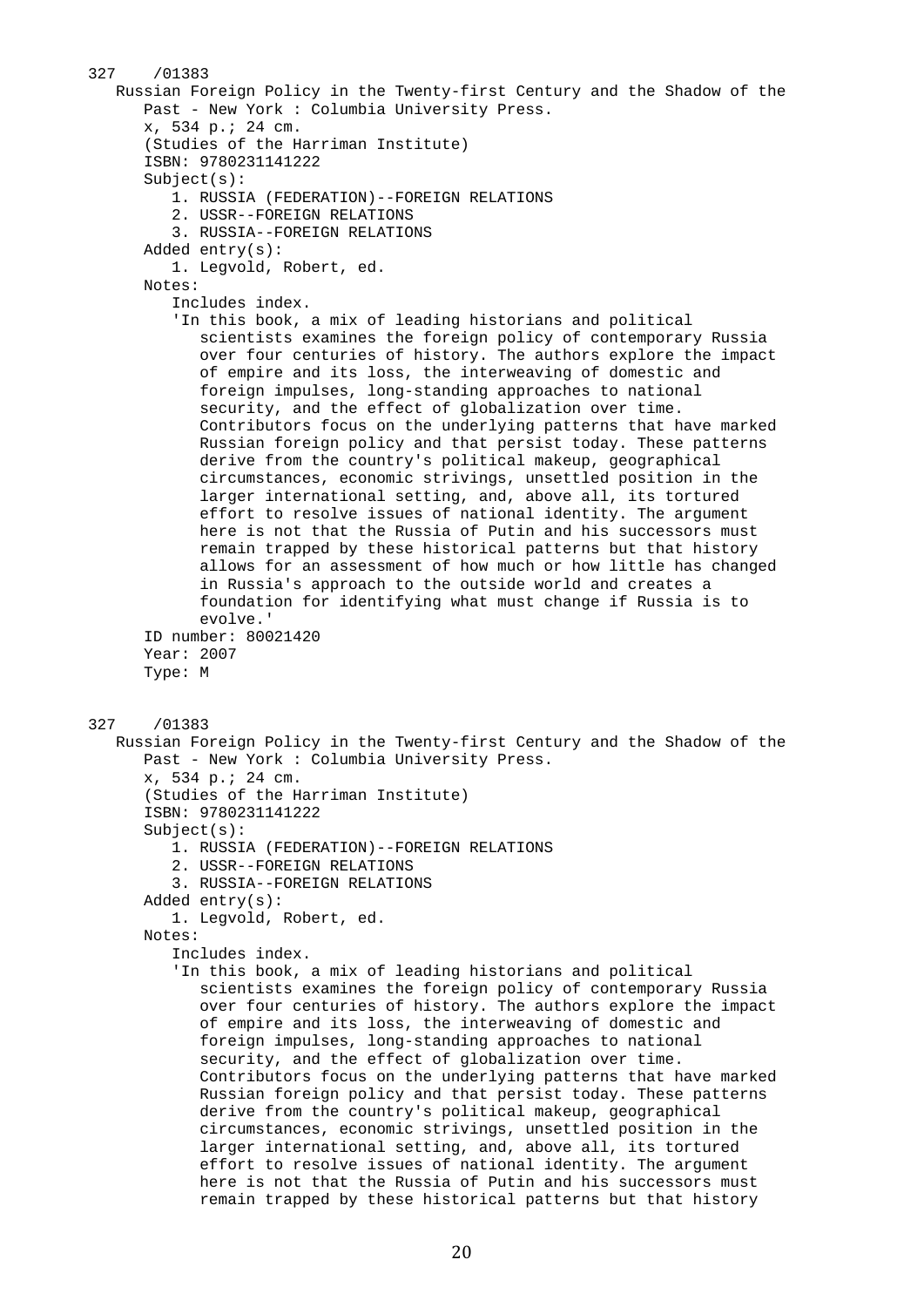allows for an assessment of how much or how little has changed in Russia's approach to the outside world and creates a foundation for identifying what must change if Russia is to evolve.' ID number: 80021923 Year: 2007 Type: M 327 /01396 Getting Russia Right - Washington : Carnegie Endowment for International Peace. xvi, 127 p.; 23 cm. ISBN: 9780870032349 Author(s): 1. Trenin, Dmitri V. Subject(s): 1. RUSSIA (FEDERATION)--FOREIGN RELATIONS Added entry(s): 1. Carnegie Endowment for International Peace (US) Notes: Includes index. 'In this essay the author undertakes a personal quest to answer the question of why Russia's relations with the United States and Europe have soured in the last decade, and what can be done to recover the hope and promise that accompanied the end of the Cold War and dissolution of the USSR.' ID number: 80021581 Year: 2007 Type: M 355.4 /01482 Changing Transatlantic Security Relations : Do the US, the EU and Russia Form a New Strategic Triangle ? - Abingdon, UK : Routledge. xii, 249 p.; 25 cm. ISBN: 0415391164 Subject(s): 1. SECURITY, INTERNATIONAL 2. EU--NATIONAL SECURITY 3. EU--FOREIGN RELATIONS 4. USA--NATIONAL SECURITY 5. USA--FOREIGN RELATIONS 6. RUSSIA (FEDERATION)--NATIONAL SECURITY 7. RUSSIA (FEDERATION)--FOREIGN RELATIONS Added entry(s): 1. Hallenberg, Jan, ed. 2. Karlsson, Hakan, ed. Notes: Bibliography: p. 216-241. Includes index. 'This book uses the concept of a strategic triangle as an organizing principle for the study of the security relationship between the United States, the EU and Russia and provides a fresh look at the development of transatlantic security relations after September 11. To understand these relations the contributors have explored each of the three actors in the triangle. The volume first analyses the actor capability of the EU in the transatlantic context and explains how the Union can maintain such a capability, despite the controversy surrounding the proposed EU Constitution. Secondly, as Russia is now able to play a role in this strategic relationship, this book demonstrates how Russia needs to develop its democratic system and modernise its economy more if it is to become fully integrated into the new strategic triangle. Finally, this volume provides a qualified assessment of the role of the new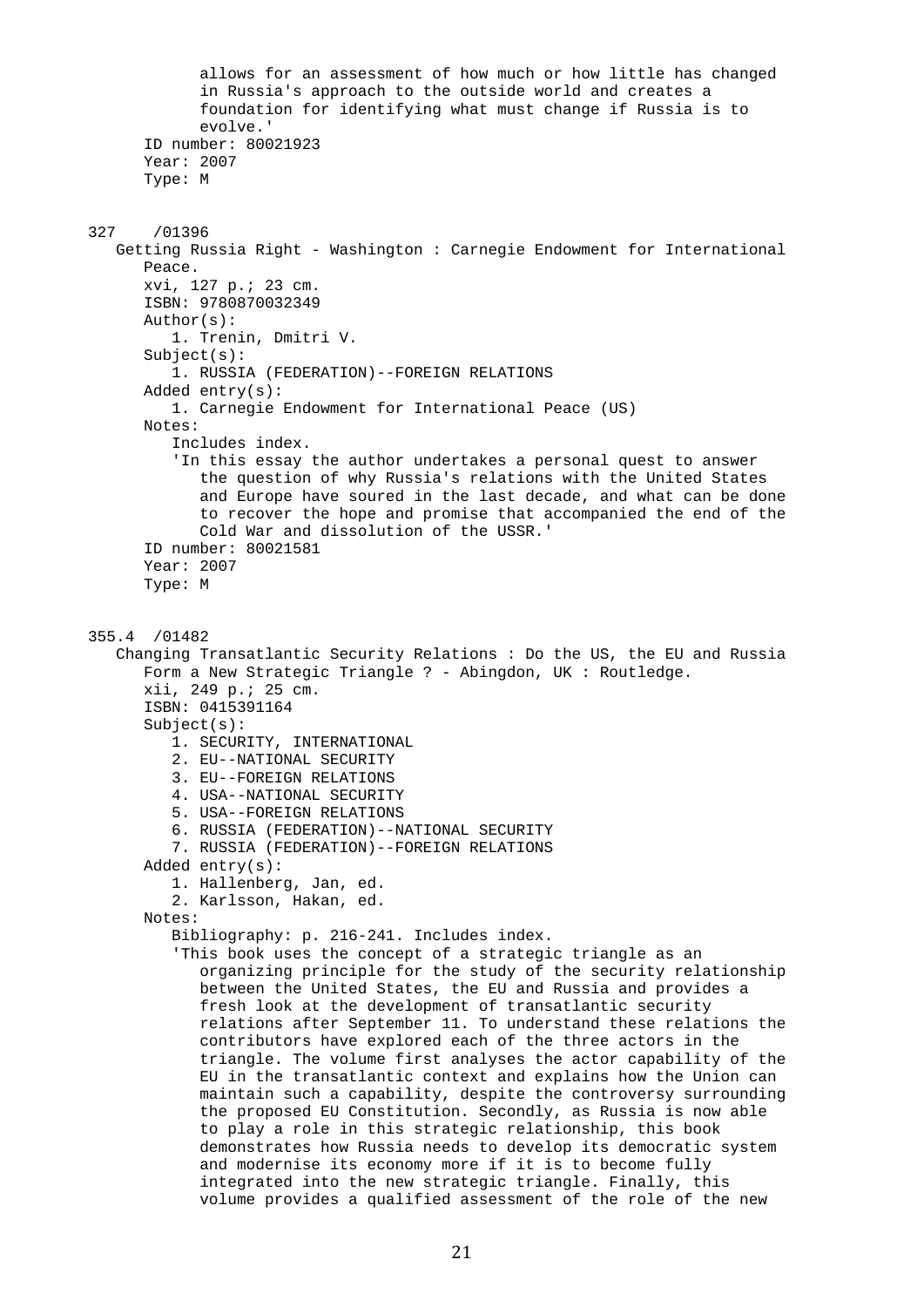strategic triangle in the broader scheme of US grand strategy and strives to answer the question : under what US grand strategy, if any, might the strategic triangle be an important way of characterizing the security relationship among the United States, Russia and the EU ?' ID number: 80020685 Edition: 1st ed. Year: 2006 Type: M

```
321 /00728 
    Engaging with Russia : The Next Phase - Washington : Trilateral 
       Commission. 
       x, 182 p.; 23 cm. 
       (Triangle Papers ; 59) 
       ISBN: 0930503872 
       Author(s): 
          1. Lyne, Roderic 
          2. Talbott, Strobe 
          3. Watanabe, Koji 
       Subject(s): 
          1. RUSSIA (FEDERATION)--POLITICS AND GOVERNMENT 
          2. POST-COMMUNISM--RUSSIA (FEDERATION) 
          3. RUSSIA (FEDERATION)--FOREIGN RELATIONS 
       Added entry(s): 
          1. Trilateral Commission 
       Notes: 
          'This report seeks to understand the development of the Russian 
             Federation in the post-Soviet era, including the development of 
             new processes in politics and society, of a market economy, and 
             of new external relationships; to explore the choices facing 
             Russia and the ways in which the country might develop over the 
             next generation; and to look at the implications for Russia's 
             partners. Chapter 2 looks at the legacy inherited from the 
             1990s. Chapters 3 and 4 assess the main trends and policies 
             under the current administration. Chapter 5 examines Russia's 
             role in the G-8 and her relations with the United States. In 
             chapter 6 the authors look at the evolution of Russia's 
             relations within the European continent and in chapter 7, at 
             the parallel processes in Asia. In chapter 8, the authors draw 
             some conclusions about the direction in which Russia is heading 
             and the impediments to progress. ' 
       ID number: 80021016 
       Year: 2006 
       Type: M
```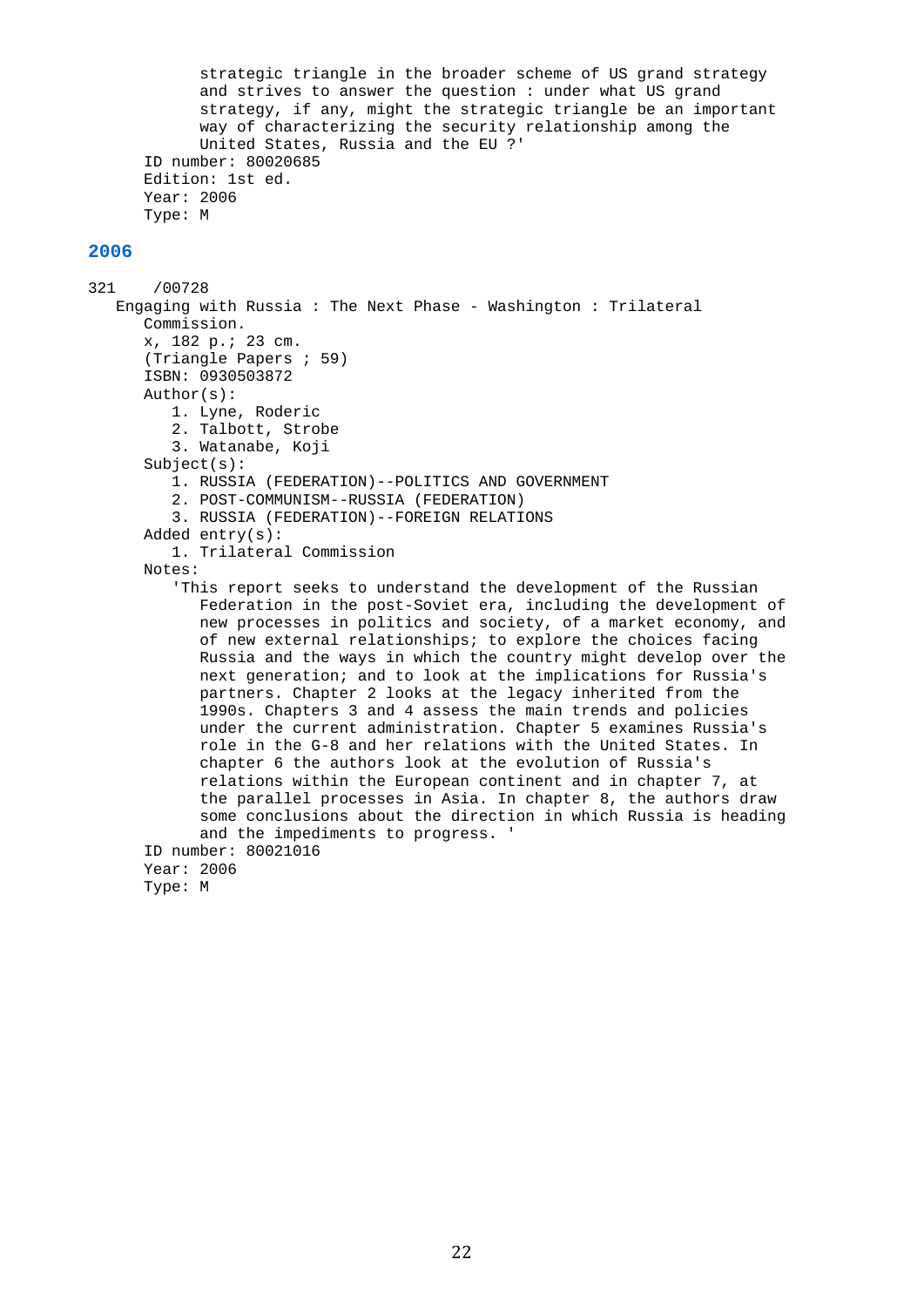```
327 /01353 
    Russia's Quest for Strategic Identity - Rome : NATO Defense College. 
       71 p.; 21 cm. 
       (NDC Occasional Paper ; 18) 
       Author(s): 
          1. Secrieru, Stanislav 
       Subject(s): 
          1. RUSSIA (FEDERATION)--FOREIGN RELATIONS 
       Added entry(s): 
          1. NATO Defence College (IT) 
       Notes: 
          'Since the end of the Cold War, post-Soviet Russia has experienced 
             a profound crisis of strategic identity. Previously a 
             self-sufficient and autonomous international actor, post-Soviet 
             Russia not only had to rethink its domestic political and 
             economic organizational model in depth, but also had to 
             'confront the most significant transformation of its 
             surrounding strategic environment in the past five centuries - 
             the greatest change since the rise of Muscovy'. Russia was 
             challenged not only by the losses of strategically pivotal 
             terrestrial and maritime strongholds, and the rise of powerful 
             actors in its immediate vicinity, but also faced profound 
             changes in the entire international political framework with 
             blurred prospects for the future world order.' 
       ID number: 80021155 
       Year: 2006 
       Type: M 
327 /01321 
    Russia's Foreign Policy : Change and Continuity in National Identity - 
       Lanham, MD : Rowman & Littlefield. 
       xxvi, 217 p. : ill.; 24 cm. 
       (New International Relations of Europe) 
       ISBN: 0742526496 
       Author(s): 
          1. Tsygankov, Andrei P., 1964- 
       Subject(s): 
          1. RUSSIA (FEDERATION)--FOREIGN RELATIONS 
          2. USSR--FOREIGN RELATIONS 
       Notes: 
          Bibliography: p. 189-207. Includes index. 
          'This text explores the past quarter-century of Soviet and Russian 
             international relations, comparing foreign policy formation 
             under Mikhail Gorbachev, Boris Yeltsin, and Vladimir Putin. 
             Challenging conventional views of Moscow's foreign policy, the 
             author takes a constructivist approach to argue that 
             definitions of national interest depend on visions of national 
             identity and that national identity itself is rooted in both 
             history and domestic politics. Yet the author also highlights 
             the role of the external environment in affecting the balance 
             of power among competing domestic groups. He shows how Moscow's 
             policies have shifted under different leaders' visions of 
             Russia's national interests. He gives an overview of the ideas 
             and pressures that motivated Russian foreign policy in four 
             different periods - the Gorbachev era of the late 1980s, the 
             liberal 'Westernizers' era under Andrei Kozyrev in the early 
             1990s, the relatively hardline Statist policy under Yevgeni 
             Primakov, and the more pragmatic Statist policy under Putin. 
             Evaluating the successes and failures of Russia's foreign 
             policies, the author explains the many twists and turns as 
             Russia's identity and interaction with the West have evolved.' 
       ID number: 80020811 
       Year: 2006 
       Type: M
```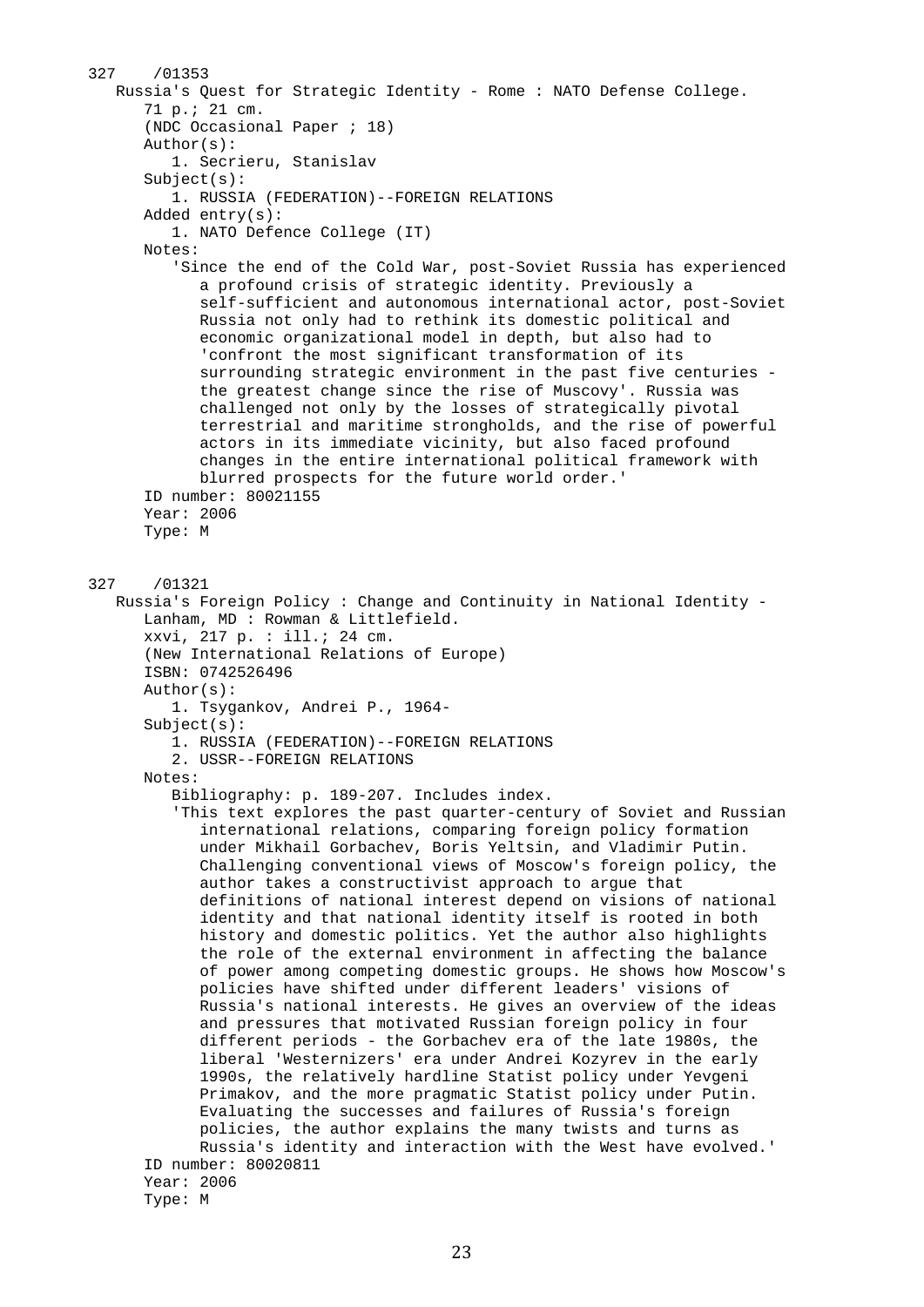```
327 /01248 
    Challenging America's Global Preeminence : Russia's Quest for 
       Multipolarity - Aldershot, UK : Ashgate. 
       x, 196 p.; 25 cm. 
       ISBN: 0754642895 
       Author(s): 
          1. Ambrosio, Thomas 
       Subject(s): 
          1. RUSSIA (FEDERATION)--FOREIGN RELATIONS 
          2. RUSSIA (FEDERATION)--FOREIGN RELATIONS--USA 
          3. USA--FOREIGN RELATIONS--RUSSIA (FEDERATION) 
       Notes: 
          Bibliography: p. 181-190. Includes index. 
          'Examining the shifts in Russian foreign policy and their 
             potential impact on the status and influence of the United 
             States in the international system, this volume examines why 
             the Kremlin initially sought an alliance with the United States 
             and the internal and external reasons why such a policy was 
             unsustainable. In particular, it looks for an explanation for 
             the post-Cold War vacillations in Russian foreign policy. 
             Russia made several decisions which were perceived domestically 
             as being unacceptable capitulations to American interests. 
             Consequently, a pro-Western foreign policy became incompatible 
             with Russian political culture. The rapprochement following 
             9/11 was destined to be temporary due to the decision by the 
             Bush administration to invade Iraq. Contributing to the fields 
             of international relations and comparative foreign policy, this 
             study provides a fresh approach to the balance/bandwagon issue 
             and takes into account the global repercussions of the recent 
             war in Iraq.' 
       ID number: 80020035 
       Year: 2005 
       Type: M 
327 /01218 
    Russian Governance in the Twenty-First Century : Geo-strategy, 
       Geopolitics and Governance - London : Frank Cass. 
       xii, 354 p.; 24 cm. 
       ISBN: 0714655295 
       Author(s): 
          1. Isakova, Irina Viktorovna 
       Subject(s): 
          1. RUSSIA (FEDERATION)--FOREIGN RELATIONS 
          2. RUSSIA (FEDERATION)--POLITICS AND GOVERNMENT 
          3. RUSSIA (FEDERATION)--MILITARY POLICY 
       Notes: 
          Bibliography: p. 347-348. Includes index. 
          'This book analyses the cardinal changes that have recently 
             occurred in the Russian state, its principles of governance and 
             its foreign-policy orientation. It reviews the recent changes 
             in Russian approaches to geo-strategy and the geopolitical 
             development patterns that influenced the transformation of 
             Russian military strategic thinking and foreign policy in the 
             beginning of the twenty-first century. It draws attention to 
             defence and security policies prior to and after 11 September 
             2001 and the evolution of civil-military relations in Russia. 
             The book demonstrates how the scale of political, 
             social-economic, territorial-administrative and military 
             reforms clearly transformed the country in a systemic manner, 
             which is unequalled since the collapse of the Soviet Union. As 
             a result the book helps us to understand the roots and reasons 
             for Russia's decision to increase its engagement with the West
```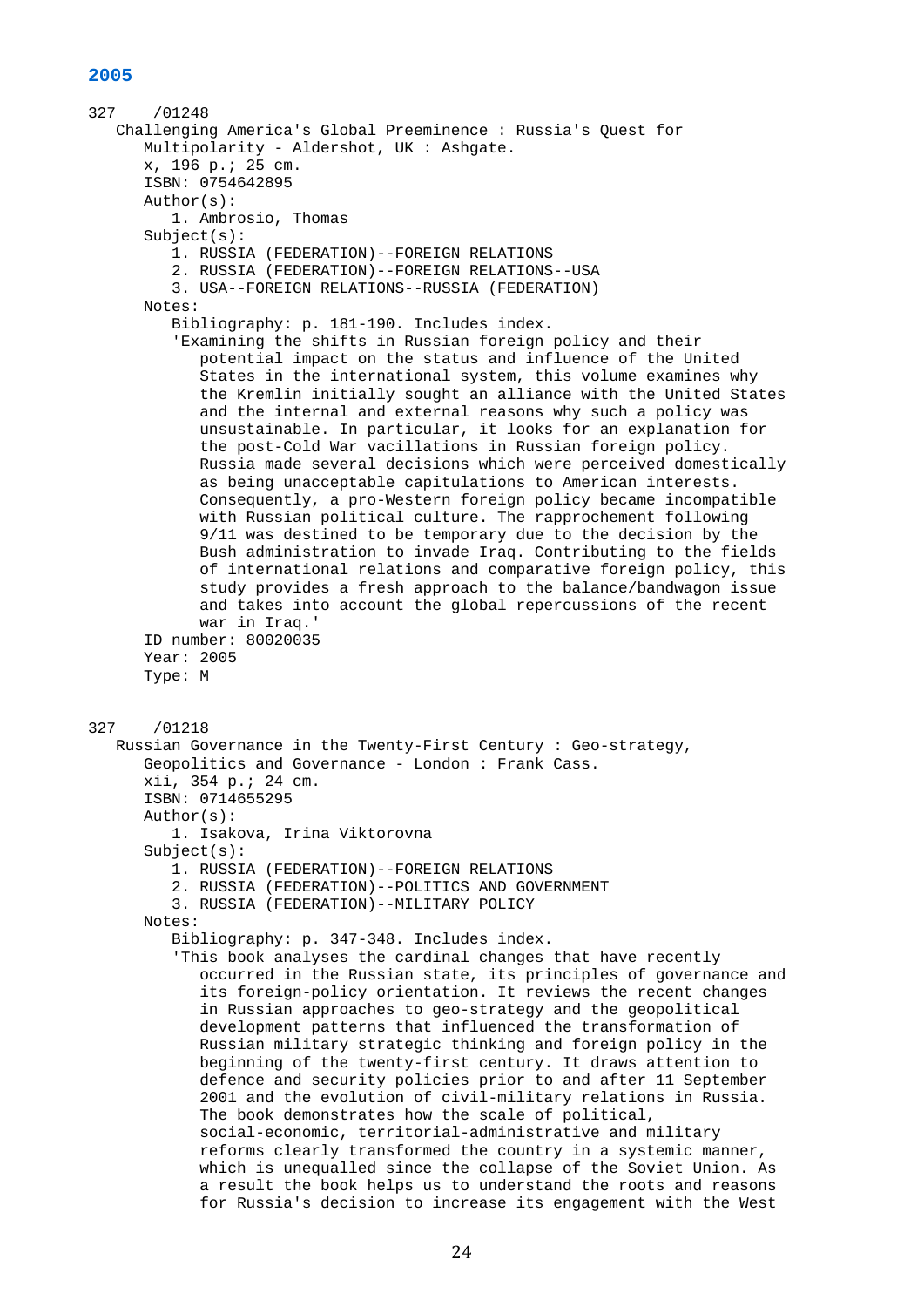after 11 September 2001, as well as the pitfalls of such 'geo-strategic shifts', the success of which should not be taken for granted.' ID number: 80019632 Edition: 1st ed. Year: 2005 Type: M 355.4 /01445 The New Security Environment : The Impact on Russia, Central and Eastern Europe - Aldershot, UK : Ashgate. xi, 247 p.; 24 cm. (Global Interdisciplinary Studies Series) ISBN: 0754643301 Subject(s): 1. RUSSIA (FEDERATION)--NATIONAL SECURITY 2. EUROPE, EASTERN--NATIONAL SECURITY 3. RUSSIA (FEDERATION)--FOREIGN RELATIONS 4. EUROPE, EASTERN--FOREIGN RELATIONS Added entry(s): 1. Kanet, Roger E., 1936- , ed. Notes: Includes index. 'The security and foreign policy environment in Russia, Central and Eastern Europe is constantly changing and evolving. This book pays special attention to the impact that the expansion of NATO and the EU is likely to have on security issues. One the unique features of the volume is the diversity of the contributors, complementing the geographical span of the regions studied. They therefore bring diverse perspectives to their analysis on the central issues of security in the post 9/11 period. The book incorporates a selection of case studies such as the impact of US policy, EU enlargement and Russia's regional security challenges.' ID number: 80020041 Year: 2005 Type: M 441 /00134 What Russia Sees - Paris : European Union Institute for Security Studies. 139 p.; 24 cm. (Chaillot Papers ; 74) ISBN: 9291980668 Subject(s): 1. EU--RUSSIA (FEDERATION) 2. RUSSIA (FEDERATION)--FOREIGN RELATIONS Added entry(s): 1. Lynch, Dov, ed. 2. European Union Institute for Security Studies (FR) Notes: 'The Cold War is finally ending in Europe and the shape of a new order is becoming visible. Europe's institutional structure is different from the bipolar era or even the transition years of the 1990s. The North Atlantic Treaty Organisation is assuming a more global profile and less direct responsibility in Europe itself. The Organisation for Security and Cooperation in Europe has entered a crisis, in which major participating states are challenging its utility. Meanwhile, the European Union is emerging as the Continent's primary security provider. With enlargement in 2004, a new Europe has been born, founded around the ambitions and values of the EU. So much is clear. What is less clear is the place of Russia in the emerging order. What

is the role of Russia in the new Europe ? How does Russia view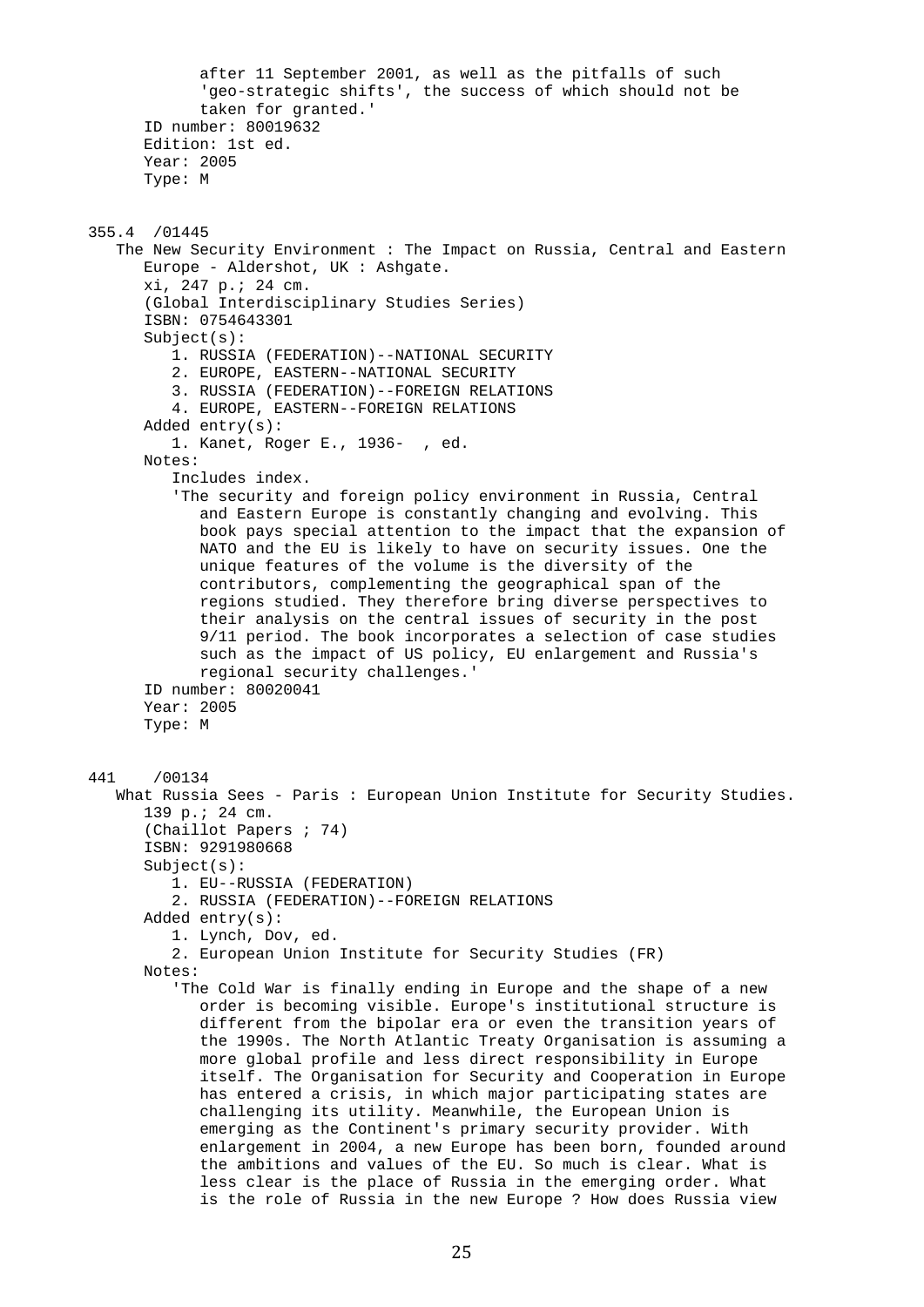such developments ? What policies will Russia adopt in Europe and the new 'shared neighbourhood' ? As the EU has moved closer to Russia geographically, real differences have arisen in EU-Russia relations, featuring as much misperception of the other's policies as divergent interests. Given the strategic importance of Russia for the EU and Europe, it is vitally important that EU member states understand better Russian views and interests. This paper is one step to help clear the landscape of relations, in order to dispel myths that are false and highlight differences that are real.' ID number: 80019908 Year: 2005 Type: M

#### **2004**

327 /01223 Rethinking the National Interest : Putin's Turn in Russian Foreign Policy - Garmisch-Partenkirchen : George C. Marshall European Center for Security Studies. xiv, 71 p.; 23 cm. (Marshall Center Papers ; 6) ISBN: 1930831129 Author(s): 1. Medvedev, Sergei Subject(s): 1. RUSSIA (FEDERATION)--FOREIGN RELATIONS 2. USSR--FOREIGN RELATIONS Added entry(s): 1. George C. Marshall European Center for Security Studies (DE) Notes: 'The paper examines the historical and political roots behind a turn in Russian foreign policy undertaken by President Vladimir Putin in the wake of the terrorist acts of 9/11. Current Russian foreign policy vastly differs from the previous decades in that, using the opportunity and the rhetoric of the war on terrorism, Putin made a normative choice in favor of Westernization and strategic partnership with the United States and Europe. The paper posits that the realignment in Russian foreign and security policy is of a long-term revolutionary nature. This is not an ad hoc marriage of convenience, nor a policy of playing a weaker hand, but a profound reappraisal of Russia's national interests and place in the world, defying the centuries-old imperial paradigms. In order to appreciate the magnitude of this change, the paper looks beyond the Putin presidency and transformations of the past decade, into the historical roots of Russian statehood and foreign policy. This is an essay about foreign policy as explained by history, culture and geography.' ID number: 80019711 Year: 2004 ? Type: M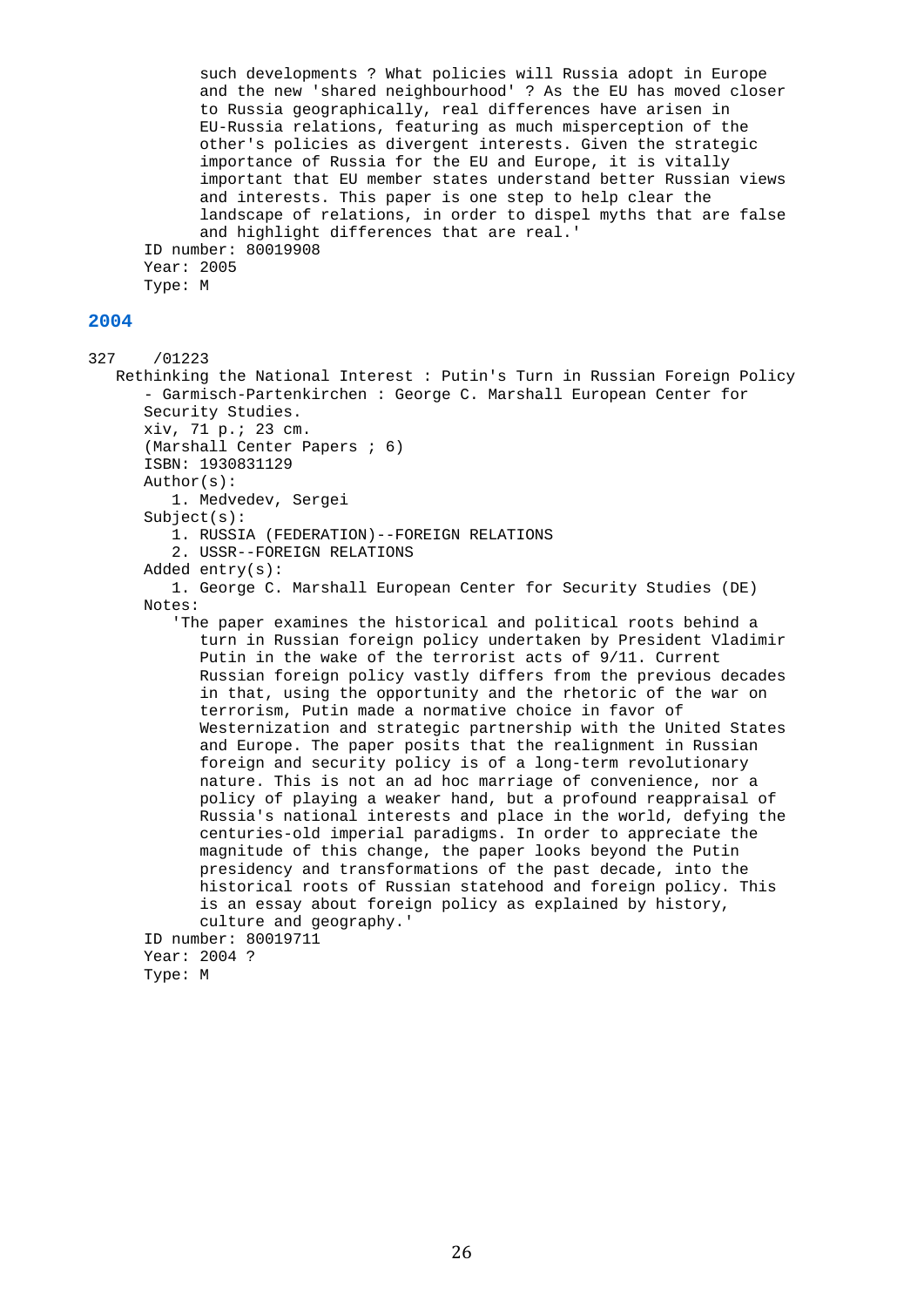```
327 /01281 
    Vladimir Putin and the New World Order : Looking East, Looking West ? - 
       Lanham, MD : Rowman & Littlefield. 
       xiv, 367 p.; 24 cm. 
       ISBN: 0742529657 
       Author(s): 
          1. Black, J. L. 
       Subject(s): 
          1. RUSSIA (FEDERATION)--FOREIGN RELATIONS 
       Notes: 
          Bibliography: p. 351-354. Includes index. 
          'This book is divided into two parts. The first is a chronological 
             story of Putin's efforts to find a niche for Russia in the 
             world since his sudden appointment as acting president at the 
             end of December 1999. Throughout the book, the author places 
             great emphasis on the sequence of events to illustrate 
             important patterns - for example, Putin's tendency to make 
             dramatic overtures to the East as preparation for negotiations 
             with the West. The book's second part focuses on Russia's 
             attention to specific regions of the world and types of 
             international activity. These include individual countries, 
             such as China and Ukraine; regions like Central Asia and the 
             Caucasus; integrative agencies, including the CIS; concepts and 
             practices, among them matters of security and military reform; 
             and the ambivalent Russian associations with so-called rogue 
             states.' 
       ID number: 80020376 
       Year: 2004 
       Type: M 
323 /00830 
    Islam in Russia : The Politics of Identity and Security - Armonk, NY : 
       Sharpe. 
       xxiv, 566 p. : ill.; 24 cm. 
       ISBN: 0765612828 
       Author(s): 
          1. Hunter, Shireen T. 
       Subject(s): 
          1. ISLAM--RUSSIA (FEDERATION) 
          2. ISLAM AND POLITICS--RUSSIA (FEDERATION) 
          3. RUSSIA (FEDERATION)--POLITICS AND GOVERNMENT 
          4. RUSSIA (FEDERATION)--FOREIGN RELATIONS 
          5. MUSLIMS--RUSSIA (FEDERATION) 
       Notes: 
          Bibliography: p. 543-552. Includes index. 
          'The author traces the shared history of Russia and Islam. The 
             study's analytical drive stresses political and geopolitical 
             relationships over time and examines Russia's Muslim 
             populations, religious institutions, political organizations 
             and ideological movements.' 
       ID number: 80019304 
       Year: 2004 
       Type: M
```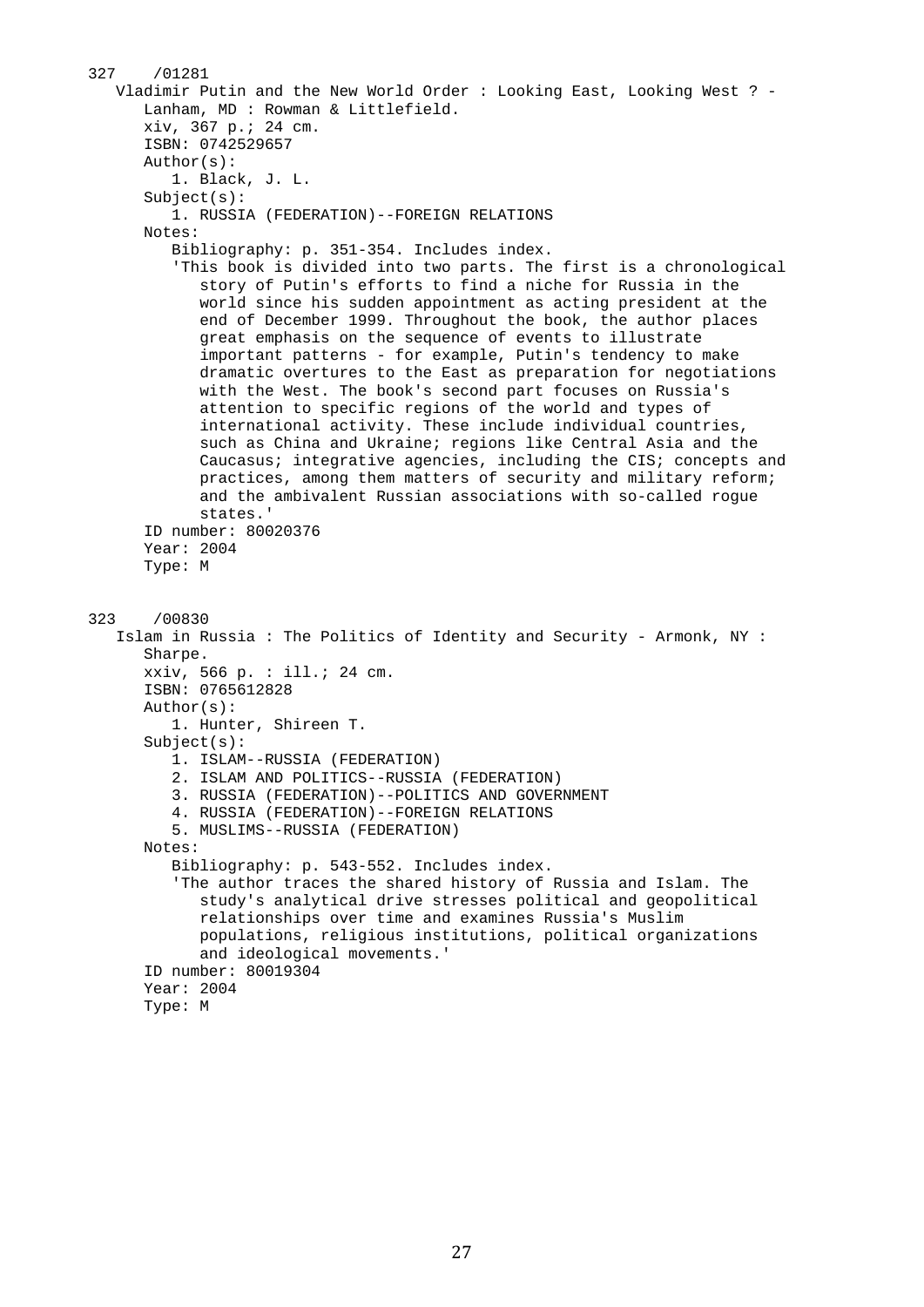```
327 /01227 
    Russian Crossroads : Toward the New Millennium - New Haven, CT : Yale 
       University Press. 
       viii, 337 p.; 24 cm. 
       ISBN: 0300097921 
       Author(s): 
          1. Primakov, Evgenii Maksimovich 
       Subject(s): 
          1. RUSSIA (FEDERATION)--POLITICS AND GOVERNMENT 
          2. RUSSIA (FEDERATION)--FOREIGN RELATIONS 
          3. PRIMAKOV, EVGENII MAKSIMOVICH 
       Notes: 
          Includes index. 
          'A prominent Russian politician who served as prime minister, 
             foreign minister, and head of foreign intelligence during the 
             1990s, the author has been part of all vital decisions on 
             Russian domestic and foreign policy for the past two decades. 
             His memoir is both an insider's account of post-perestroika 
             Russian politics and a statement from a representative of the 
             enlightened Russian establishment on the nation's relationship 
             with America and the world. The author is a specialist in the 
             Middle East, and his personal involvement in the problems of 
             that region make his commentary particularly valuable as he 
             articulates Russia's view of the conflicts there and its 
             stances towards Irak, Israel, and Palestine. Primakov also 
             offers pertinent opinions on the Gulf War, NATO enlargement, 
             spying, and other aspects of contemporary international 
             relations, and he gives personal assessments of a wide variety 
             of major players, from Saddam Hussein and Yasir Arafat to 
             Madeleine Albright and Bill Clinton. Providing 
             behind-the-scenes information about government shake-ups in 
             Moscow, the history of speculative privatizations, the 
             formation of the new political and economic oligarchy, and much 
             more, this book is an invaluable aid to political analysts, 
             historians, and anyone interested in Russia's recent past and 
             future plans.' 
       ID number: 80019729 
       Year: 2004 
       Type: M 
321 /00681 
    Russian Politics under Putin - Manchester : Manchester University Press. 
       xii, 292 p. : ill.; 24 cm. 
       ISBN: 0719068010 
       Subject(s): 
          1. RUSSIA (FEDERATION)--POLITICS AND GOVERNMENT 
          2. RUSSIA (FEDERATION)--FOREIGN RELATIONS 
          3. RUSSIA (FEDERATION)--ECONOMIC POLICY 
       Added entry(s): 
          1. Ross, Cameron, ed. 
       Notes: 
          Includes index. 
          'In March 2000 Vladimir Putin was elected President of the Russian 
             Federation, the largest country in the world. In the space of 
             just a few years Putin's radical reforms in the areas of 
             domestic and foreign policy have made a major impact on Russian 
             politics and society and we have witnessed a new orientation in 
             Russia's external relations with the West. But is Putin an 
             authoritarian or a democrat ? Does his presidency signal a 
             break with Russia's past or is he just another autocratic Tsar 
             in modern clothing ? Bringing together a team of 
             internationally renowned scholars from Britain, the USA and 
             Russia, this book provides a critical analysis of Putin's 
             domestic and foreign policies. This is a lively, comprehensive,
```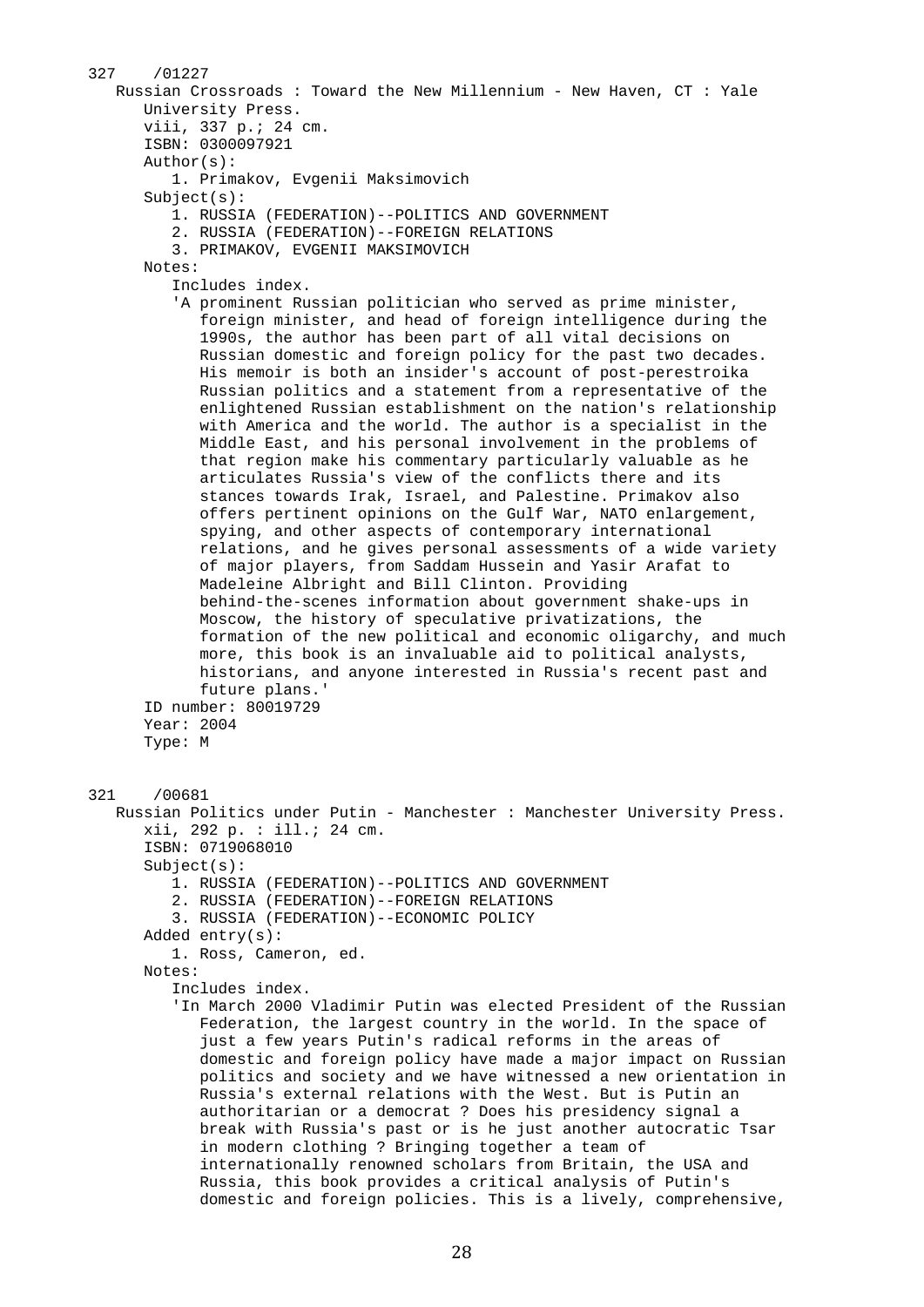and highly accessible account of contemporary Russian politics. There are fifteen chapters covering such key areas as : leadership and regime change, political parties and democratisation, economy and society, regional politics, the war in Chechnya, and Russian foreign policy.' ID number: 80019697 Year: 2004 Type: M

```
327 /01129 
    Vladimir Putin and the Evolution of Russian Foreign Policy - Oxford, UK : 
       Blackwell. 
       165 p.; 23 cm. 
       (Chatham House Papers) 
       ISBN: 1405102993 
       Author(s): 
          1. Lo, Bobo 
       Subject(s): 
          1. RUSSIA (FEDERATION)--FOREIGN RELATIONS 
          2. PUTIN, VLADIMIR VLADIMIROVICH, 1952- 
       Added entry(s): 
          1. Royal Institute of International Affairs (GB) 
       Notes: 
          Includes index. 
          'Few world leaders of recent times have excited as much interest 
             and speculation as Russian president Vladimir Putin. Emerging 
             from virtual obscurity, he has become the symbol of a resurgent 
             nation, committed to both positive engagement with the West and 
             the vigorous pursuit of Russian interests. In this original and 
             significant work, Bobo Lo explores the Putin foreign policy 
             transformation and considers whether a fundamental shift has 
             occurred in Moscow's approach towards the outside world.' 
       ID number: 80018508 
       Year: 2003 
       Type: M 
441 /00108 
    Russia Faces Europe - Paris : European Union Institute for Security 
       Studies. 
       107 p. : ill.; 24 cm. 
       (Chaillot Papers ; 60) 
       Author(s): 
          1. Lynch, Dov, 1970- 
       Subject(s): 
          1. EU--RUSSIA (FEDERATION) 
          2. EU--ESDP--RUSSIA (FEDERATION) 
          3. RUSSIA (FEDERATION)--FOREIGN RELATIONS 
       Added entry(s): 
          1. European Union Institute for Security Studies (FR) 
       Notes: 
          'Russia's foreign policy remains riddled with ambiguities in 
             orientation within the Euro-Atlantic community - between the 
             United States and Europe, ESDP and NATO, unilateralism and 
             multilateralism. However, the basic thrust is clear : Russia is 
             open to far deeper security cooperation than ever before in the 
             post-Cold War era. Since 11 September, the United States and 
             NATO have succeeded in taking security relations further 
             forward with Russia. The EU has not, mainly because it has not 
             tried to do so. The EU is caught up in a massive transformation 
             process, which leaves little time to pursue coherent policies 
             towards third parties. None the less, the EU must start to 
             consider proactively how to develop the security dialogue with
```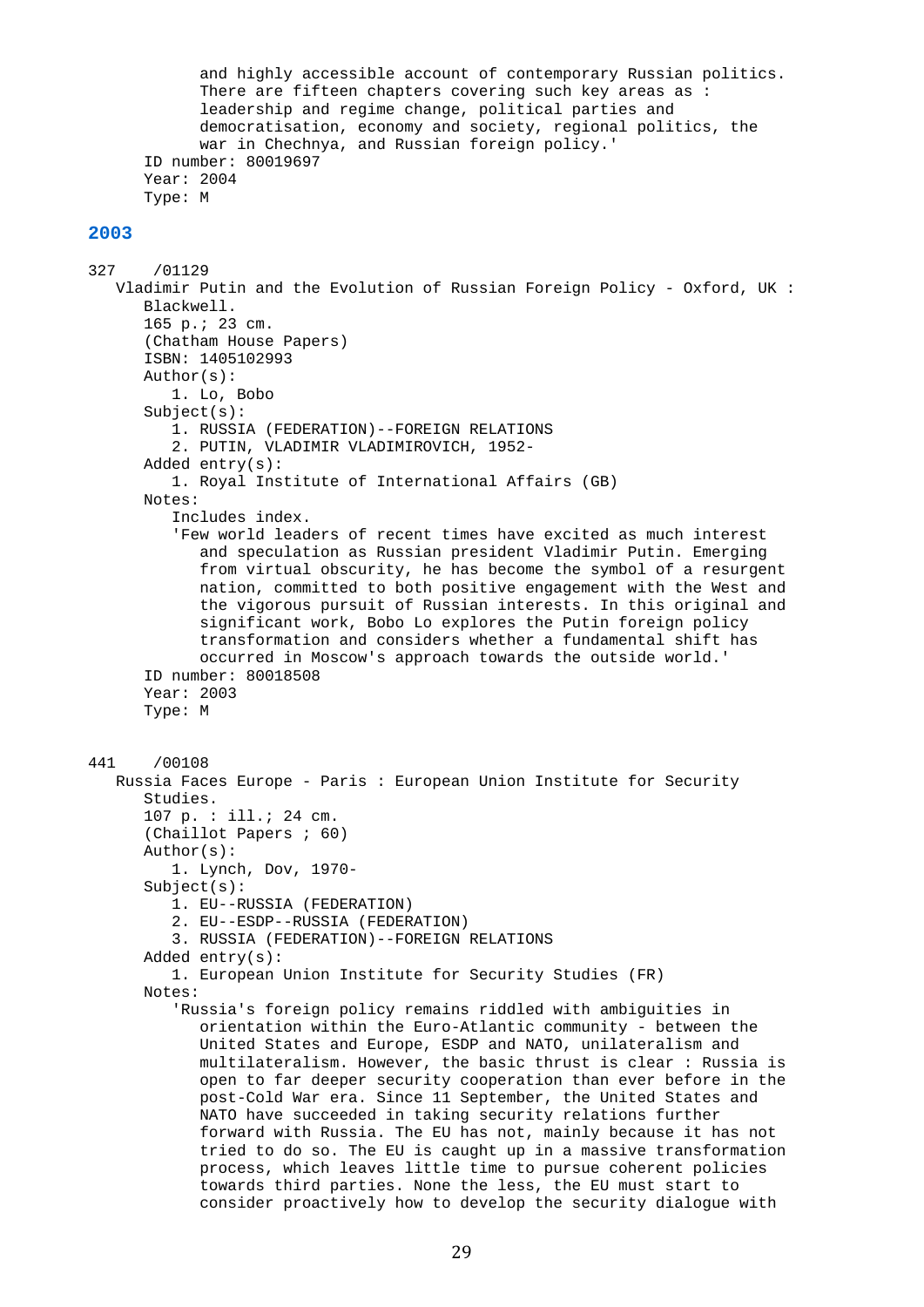Russia. Enlargement will literally bring the EU and Russia ever closer. Moreover, as the United States withdraws from peacekeeping and NATO is transformed, the EU will become Europe's peacekeeper. Its political dialogue with Russia must focus on questions of direct and urgent interest to both parties. Peace support operations fit these criteria. This paper argues for greater cooperation between Brussels and Moscow on this subject, and explores the possibility of a joint approach to the conflict in Moldova, a country that falls in the new periphery between the EU and Russia. The need for a new institutional mechanism, a 'High-Level Group on Wider Security', is also discussed, in order to catalyse the EU-Russia dialogue in peace support and other areas, such as non-proliferation and military reform.' ID number: 80018631 Year: 2003 Type: M

#### **2002**

327 /01126 The New Russian Diplomacy - Washington : Nixon Center. x, 203 p. : ill.; 24 cm. ISBN: 0815744986 Author(s): 1. Ivanov, Igor S. Subject(s): 1. RUSSIA (FEDERATION)--FOREIGN RELATIONS Added entry(s): 1. Nixon Center (US) Notes: Includes index. 'Foreign Minister Igor S. Ivanov describes the evolution of Russian foreign policy since the collapse of the Soviet Union. The book includes the text of Russia's Foreign Policy Concept, a Putin administration document that guides the day-to-day activities of the government. While acknowledging the impulse to recreate foreign policy from scratch during periods of revolutionary change and radical reform, Ivanov stresses the theoretical and practical importance of continuity. Although the modern political system of the Russian Federation has no analogue in Russian history, Ivanov draws compelling connections between the country's contemporary challenges and the rich legacy of Russian and Soviet diplomacy - in the process invoking the political philosophies of historical Russian leaders from ancient Rus' to Aleksandr Gorchakov.' ID number: 80018475 Year: 2002 Type: M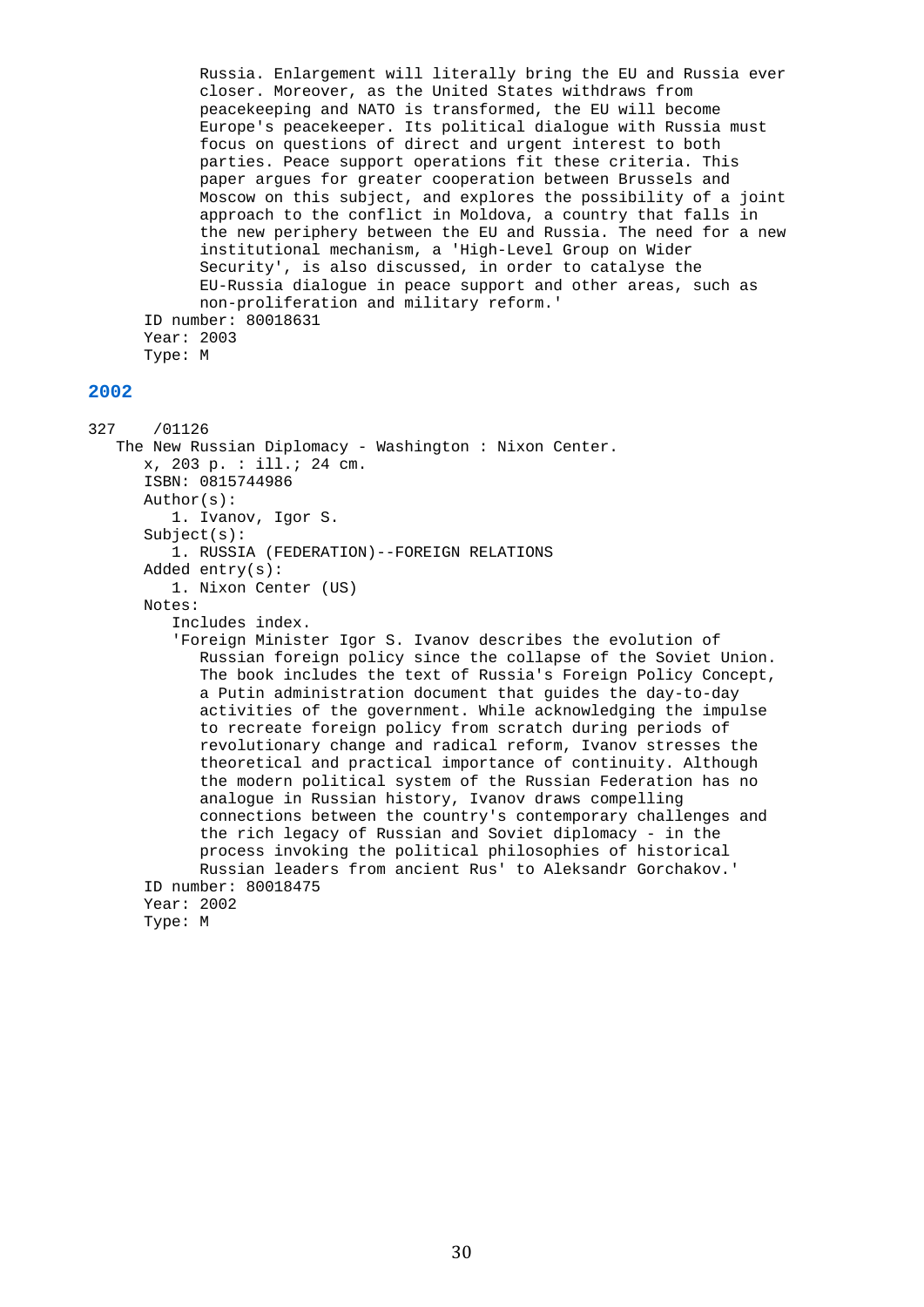```
327 /01134 
    L'incroyable alliance : la Russie : de la guerre froide aux portes de 
       l'OTAN - Monaco : Editions du Rocher. 
       335 p.; 24 cm. 
       ISBN: 226804291X 
       Author(s): 
          1. Lorrain, Pierre 
       Subject(s): 
          1. RUSSIA (FEDERATION)--FOREIGN RELATIONS--USA 
          2. USA--FOREIGN RELATIONS--RUSSIA (FEDERATION) 
          3. RUSSIA (FEDERATION)--FOREIGN RELATIONS 
       Notes: 
          Bibliography: p. 298-307. Includes index. 
          'L'un des resultats les plus spectaculaires des attentats du 11 
             septembre 2001 est d'avoir rendu possible un rapprochement sans 
             precedent entre Moscou et Washington, entre Vladimir Poutine et 
             George W. Bush. Mais cette 'incroyable alliance' est-elle une 
             retombee annexe de la lutte anti-terroriste, ou un phenomene 
             plus profond ne d'une convergence d'interets entre les deux 
             adversaires de la guerre froide ? Pierre Lorrain montre ici 
             qu'il ne s'agit pas que d'une simple entente de circonstance, 
             condamnee d'avance par la geopolitique, mais du premier 
             resultat concret d'un processus d'integration de la Russie dans 
             la communaute occidentale entame lors de l'effondrement de 
             l'URSS, mis en sommeil pendant la 'paix froide' des annees 
             Eltsine et repris par Poutine des son election. Comment le 
             president russe est-il parvenu a exorciser les vieux demons 
             anti-occidentaux qui hantaient son pays pour le faire passer de 
             la guerre froide aux portes de l'OTAN ? De quelle maniere 
             s'est-il servi des evenements du 11 septembre pour apparaitre 
             aux yeux des Americains comme un partenaire sur et un allie 
             incontournable ? Quels sont les enjeux internationaux et 
             interieurs qui ont legitime son action ? Mais aussi quelles 
             forces, quelles idees et quelles embuches peuvent encore 
             contrecarrer sa politique et faire echouer la nouvelle alliance 
             ? Telles sont les questions auxquelles le present ouvrage 
             apporte quelques elements de reponse.' 
       ID number: 80018548 
       Year: 2002 
       Type: M 
327 /01111 
    Russia & the West - Camberley, UK : Conflict Studies Research Centre. 
       13 p.; 30 cm. 
       Author(s): 
          1. Smith, Mark A. 
       Subject(s): 
          1. RUSSIA (FEDERATION)--FOREIGN RELATIONS 
       Added entry(s): 
          1. Conflict Studies Research Centre (GB) 
       Notes: 
          'Russia's alignment with the USA, NATO and the EU has been more 
             marked since Putin became President. However, there are 
             separate reasons for each of these convergences, and an 
             influential current of opinion in Moscow against the 
             relationships becoming too close.' 
       ID number: 80018274 
       Year: 2002 
       Type: M
```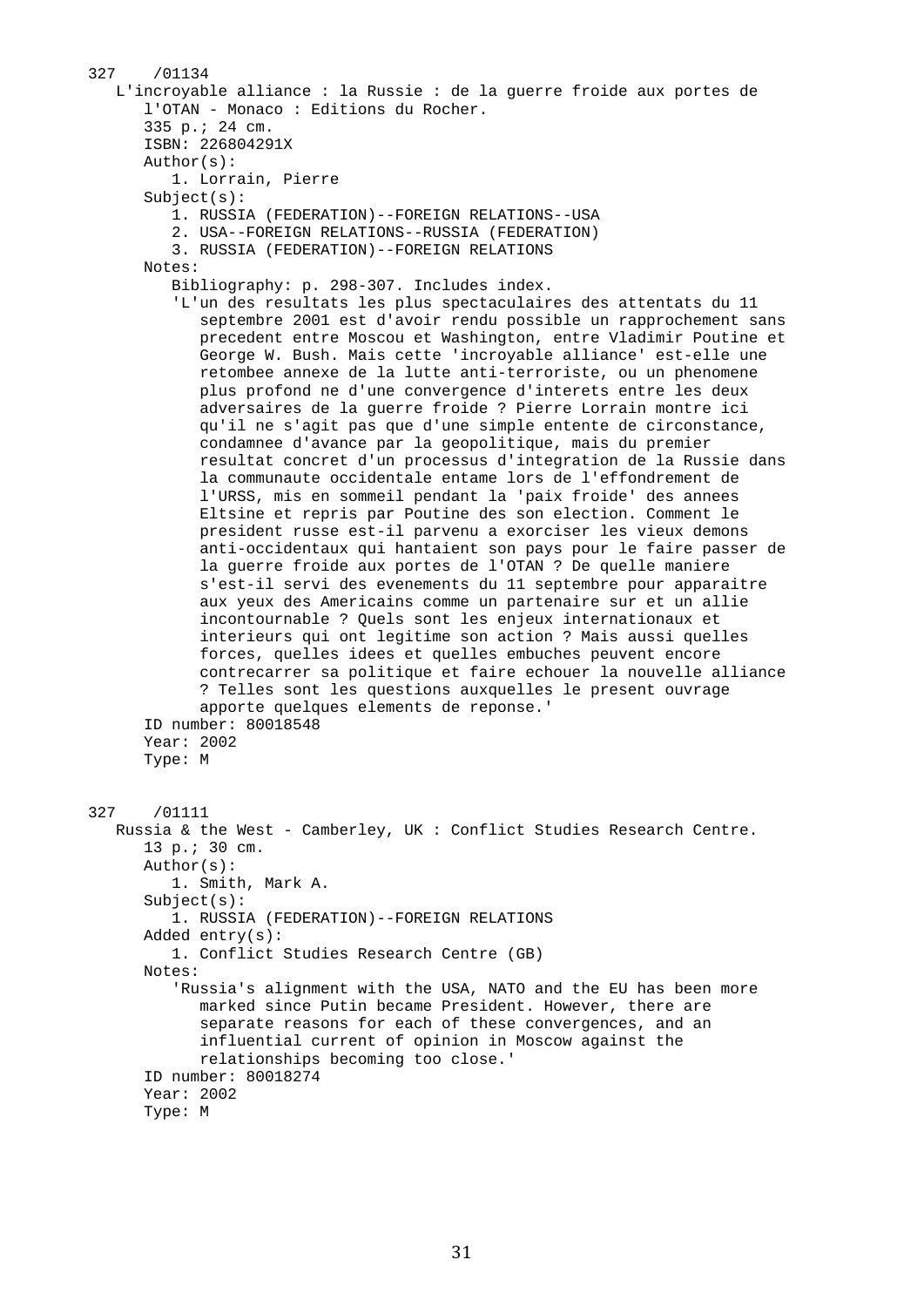```
327 /01092 
    Putin's 'New Course' is Now Firmly Set : What Next ? - Moscow : Carnegie 
       Moscow Center. 
       6 p.; 30 cm. 
       (Briefing Papers ; vol. 4, issue 6, June 2002) 
       Author(s): 
          1. Trenin, Dmitri 
       Subject(s): 
          1. RUSSIA (FEDERATION)--FOREIGN RELATIONS 
       Added entry(s): 
          1. Carnegie Moscow Center (SU) 
       URI: http://pubs.carnegie.ru/english/briefings/2002/issue02-06.asp 
       ID number: 80018056 
       Year: 2002 
       Type: M
```
327 /01140 Between the Past and the Future : Russia in the Transatlantic Context - Moscow : [s.n.]. 365 p.; 21 cm. ISBN: 5895200567 Subject(s): 1. RUSSIA (FEDERATION)--FOREIGN RELATIONS 2. RUSSIA (FEDERATION)--FOREIGN ECONOMIC RELATIONS ID number: 80018613 Year: 2001 Type: M 327 /01073 Vladimir Putin's Autumn Marathon : Toward the Birth of a Russian Foreign Policy Strategy - Moscow : Carnegie Moscow Center. 7 p.; 30 cm. (Briefing Papers ; vol. 3, issue 11, November 2001) Author(s): 1. Trenin, Dmitri Subject(s): 1. RUSSIA (FEDERATION)--FOREIGN RELATIONS Added entry(s): 1. Carnegie Moscow Center (SU) Notes: 'Over the three autumn months that have passed since the September attacks, by international terrorists, on New York and Washington, elements of a strategy have at last appeared in Russia's foreign policy. The public declarations and practical steps of President Putin have raised many people's hopes. At the same time, it is obvious that the process of establishing foreign and defense policies appropriate to contemporary world conditions demands prolonged, serious efforts, and will inevitably encounter covert (and possibly overt) opposition. What must be done in order for the elements of strategy that have surfaced to be transformed into a new Russian foreign policy ?' URI: http://pubs.carnegie.ru/english/briefings/2001/issue01-11.asp

```
 ID number: 80017796 
 Year: 2001
```

```
 Type: M
```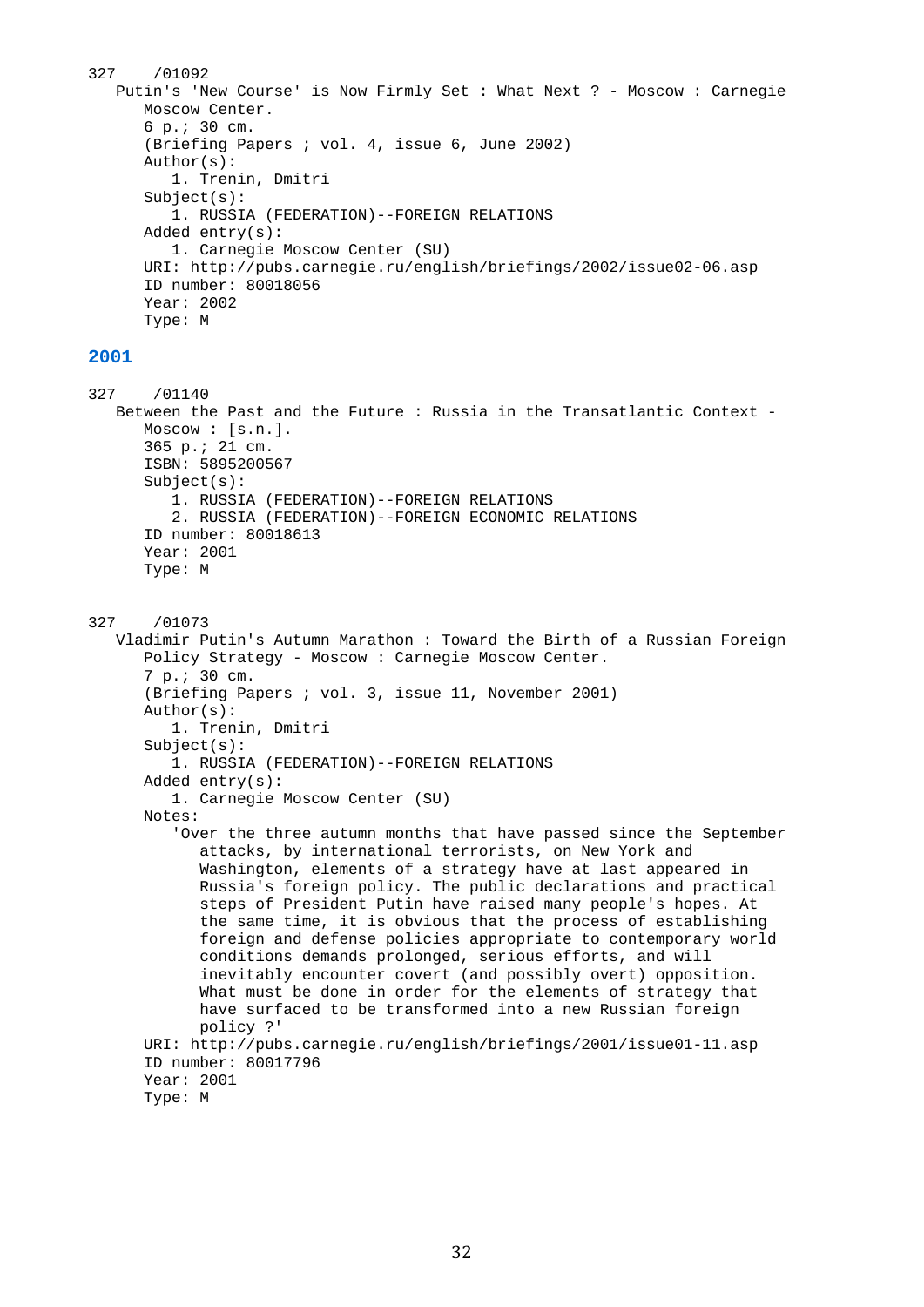341.2 /00297 The End of Eurasia : Russia on the Border Between Geopolitics and Globalization - Washington : Carnegie Endowment for International Peace. 340 p. : ill.; 22 cm. ISBN: 5895200486 Author(s): 1. Trenin, Dmitri Subject(s): 1. RUSSIA (FEDERATION)--BOUNDARIES 2. USSR--BOUNDARIES 3. RUSSIA--BOUNDARIES 4. GEOPOLITICS--RUSSIA (FEDERATION) 5. RUSSIA (FEDERATION)--FOREIGN RELATIONS Added entry(s): 1. Carnegie Moscow Center (SU) 2. Carnegie Endowment for International Peace (US) Notes: 'The book argues that the recent changes in the shape and nature of Russia's borders are of a qualitative nature. The end of the Soviet/Russian empire is the result of a long process of self-determination, not the product of mistakes, greed, or crimes. Post-imperial Russia faces new and very different challenges along its European, Central Asian, and Far Eastern borders. The method of response and the options chosen will help shape its new international identity. By the same token, the way the Russian government deals with the issue of internal borders will help define the nature of the political regime in Russia. The sailing will be rough, between the Scylla of fragmentation and the Charybdis of stifling recentralization. Whatever options are pursued and whatever choices are made in the future, the era during which Eurasia was synonymous with Russia is over. In the 21st century, these notions will no longer be blurred together.' ID number: 80018459 Year: 2001 Type: M 327 /01042 Developing the 'Moral' Arguments : Russian Rhetorical Strategies on Security Post-Kosovo - Paris : Institute for Security Studies of Western European Union. v, 25 p.; 30 cm. (Occasional Papers ; 28) Author(s): 1. Wagnsson, Charlotte Subject(s): 1. RUSSIA (FEDERATION)--FOREIGN RELATIONS 2. KOSOVO WAR, 1998-1999--RUSSIA (FEDERATION) 3. OPERATION ALLIED FORCE, 1999 Added entry(s): 1. Institute for Security Studies of Western European Union (FR) Notes: 'This paper analyses how the Russian top leadership's rhetoric on security and the West evolved during and after NATO's Operation Allied Force against Serbia in 1999. By grasping the logic inherent in political rhetoric, one can arrive at a better understanding of the messages that a political actor is trying to convey, which may also enhance one's ability to predict how that actor will reason in the future. Political implications for relations between Russia and the European Union are discussed in the final section.' ID number: 80017278 Year: 2001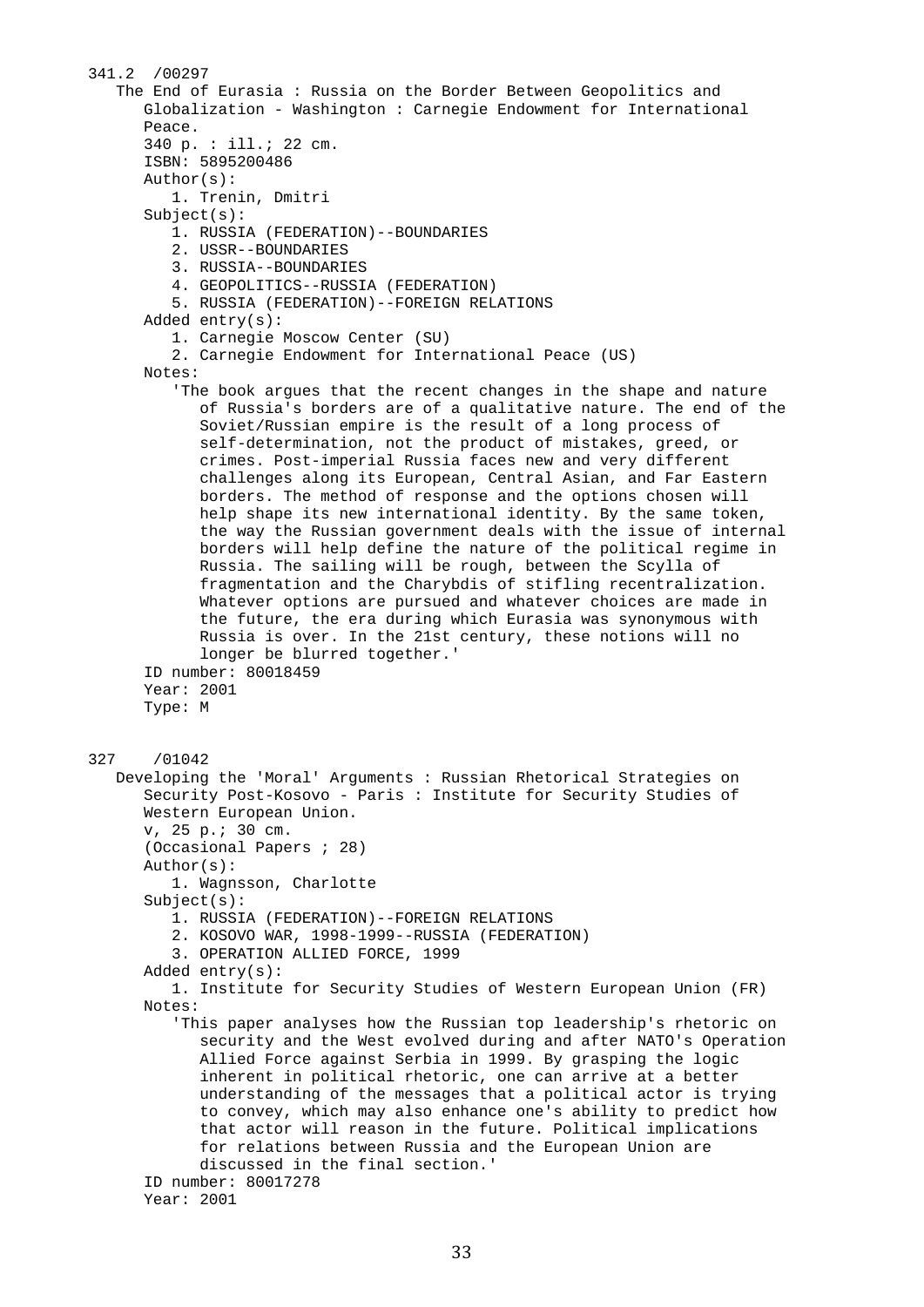```
327 /01028 
    Engaging Russia : Can International Organizations Help ? - Washington : 
       Atlantic Council of the United States. 
       11 p. : ill; 28 cm. 
       (Occasional Paper) 
       Author(s): 
          1. Heuven, Marten H. A. van 
       Subject(s): 
          1. RUSSIA (FEDERATION)--FOREIGN RELATIONS 
       Added entry(s): 
          1. Atlantic Council of the United States (US) 
       Notes: 
          'In this paper, the author has taken on himself the important 
             challenge of attempting to sort out the potential roles and 
             uses of the different institutions that have been established 
             to further the Western goal of engaging Russia in a new and 
             more productive relationship since the end of the Cold War. 
             Studying international issues through the lens of institutions 
             is often seen as a somewhat sterile enterprise, on the theory 
             that it is policies and people, not institutions, that 
             determine the outcomes of international dealings. While this 
             may be largely true, it does not tell the whole story and the 
             author's approach here yields some important insights as to how 
             Western policy towards Russia could be more effectively 
             prosecuted in the coming years.' 
       ID number: 80016807 
       Year: 2000 
       Type: M 
327 /01152 
    Re-engaging Russia - London : Foreign Policy Centre. 
       66 p.; 21 cm. 
       ISBN: 0953559866 
       Author(s): 
          1. Lloyd, John 
       Subject(s): 
          1. RUSSIA (FEDERATION)--FOREIGN RELATIONS 
       Added entry(s): 
          1. Foreign Policy Centre (GB) 
       Notes: 
          'Re-engaging Russia sets out a radical new appraoch for the west 
             as Russia enters a new political era. The author shows why 
             Russia's stalled reform process has failed to deliver, causing 
             mutual hostility and leading to increasing calls for 
             disengagement in both Russia and the west. He argues that the 
             way forward is not to disengage, but to engage differently - 
             with the west seeking to spread relations much more broadly 
             beyond a small elite, with reform being Russian-led and with 
             the EU playing a more proactive role than in the past. This 
             book does not underestimate the scale of the challenges but 
             marks an important attempt to redefine the way that western 
             countries seek to promote their values and engage with other 
             societies.' 
       ID number: 80018722 
       Year: 2000 
       Type: M
```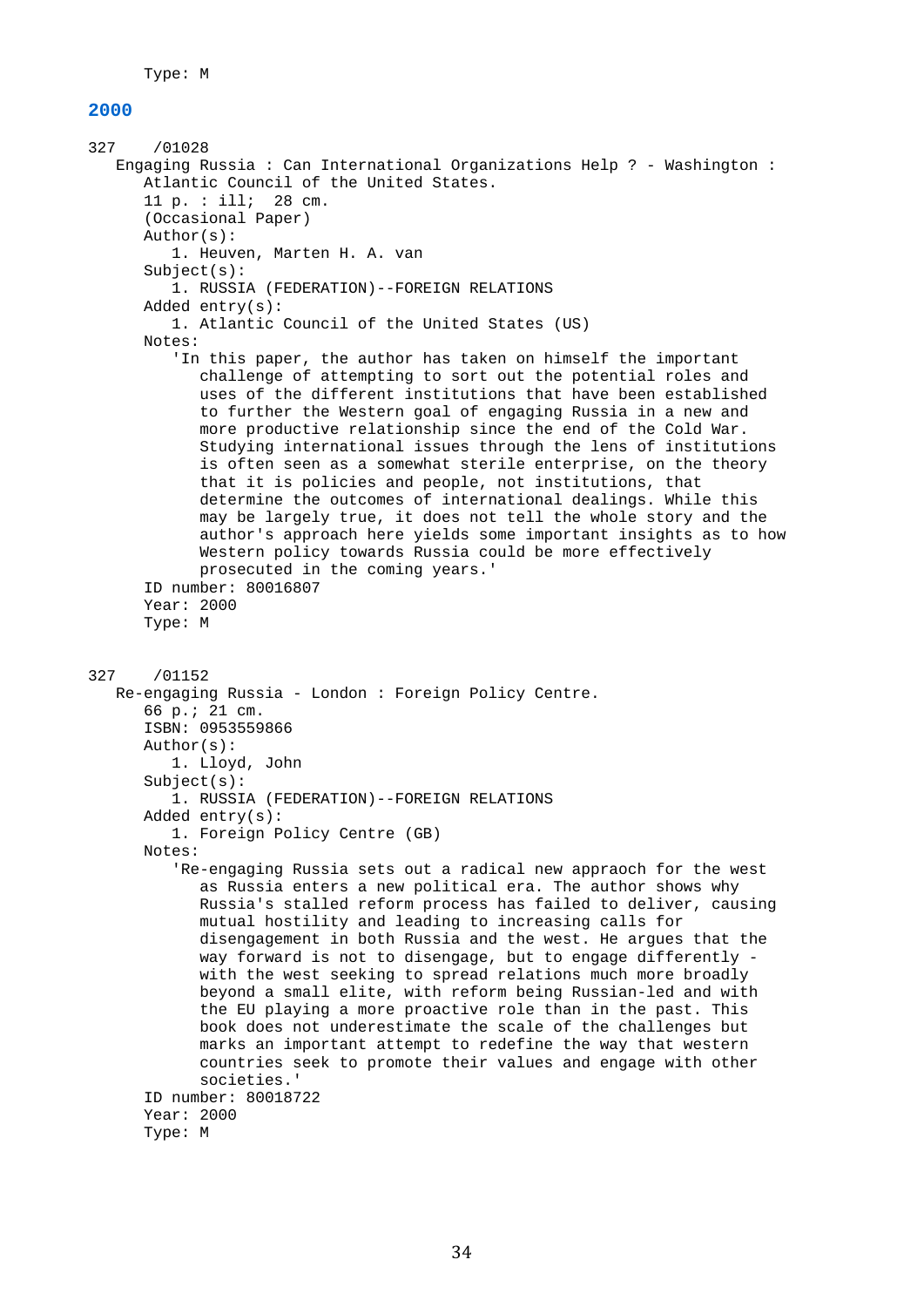```
355.4 /01286 
    La politique de securite de la Russie : entre continuite et rupture - 
       Paris : Ellipses. 
       250 p. : ill.; 20 cm. 
       (Reperes strategiques) 
       ISBN: 2729801286 
       Subject(s): 
          1. RUSSIA (FEDERATION)--NATIONAL SECURITY 
          2. RUSSIA (FEDERATION)--STRATEGIC ASPECTS 
          3. RUSSIA (FEDERATION)--FOREIGN RELATIONS 
       Added entry(s): 
          1. Boyer, Yves, ed. 
          2. Facon, Isabelle, ed. 
          3. Fondation pour la Recherche Strategique (FR) 
       Notes: 
          'La politique exterieure et de securite russe fait l'objet en 
             France d'appreciations divergentes souvent polemiques. Elle est 
             parfois mise a l'index. Il est vrai que les sujets de discorde 
             ne manquent pas, depuis la question de l'elargissement de 
             l'OTAN jusqu'a la guerre de Tchetchenie, en passant par la 
             crise du Kosovo. Malgre les incomprehensions, Paris souhaite 
             voir Moscou associe a la construction de l'equilibre mondial et 
             participer a la stabilite du continent europeen. Cet ouvrage 
             reunit des chercheurs russes et francais et propose des 
             analyses croisees totalement inedites sur l'adaptation de la 
             politique de securite de la Russie. Il permettra au lecteur de 
             comprendre le role que joue la Russie post-Guerre froide dans 
             les relations internationales.' 
       ID number: 80016995 
       Year: 2000 
       Type: M 
321 /00618 
    Russia's New Politics : The Management of a Postcommunist Society - 
       Cambridge, UK : Cambridge University Press. 
       xiii, 386 p. : ill.; 23 cm. 
       ISBN: 0521587379 
       Author(s): 
          1. White, Stephen, 1945- 
       Subject(s): 
          1. RUSSIA (FEDERATION)--POLITICS AND GOVERNMENT 
          2. RUSSIA (FEDERATION)--SOCIAL CONDITIONS 
          3. RUSSIA (FEDERATION)--ECONOMIC POLICY 
          4. POST-COMMUNISM--RUSSIA (FEDERATION) 
          5. RUSSIA (FEDERATION)--FOREIGN RELATIONS 
       Notes: 
          Includes index. 
          'Just as the Bolshevik revolution defined the early politics of 
             the 20th century, the transition from communist rule is the 
             landmark event of its final years. In this book, based on a 
             wealth of references including interview and survey material, 
             the author offers a full, discriminating account of the 
             dramatic process of change in what is still the world's largest 
             country. After an early chapter examining the Gorbachev legacy, 
             the book analyses the electoral process, the powerful 
             presidency, and the intractable problem of economic reform. 
             Later chapters cover social divisions, public opinion, and 
             foreign policy, and a final chapter places the Russian 
             experience within the wider context of democratisation.' 
       ID number: 80016504 
       Year: 2000 
       Type: M
```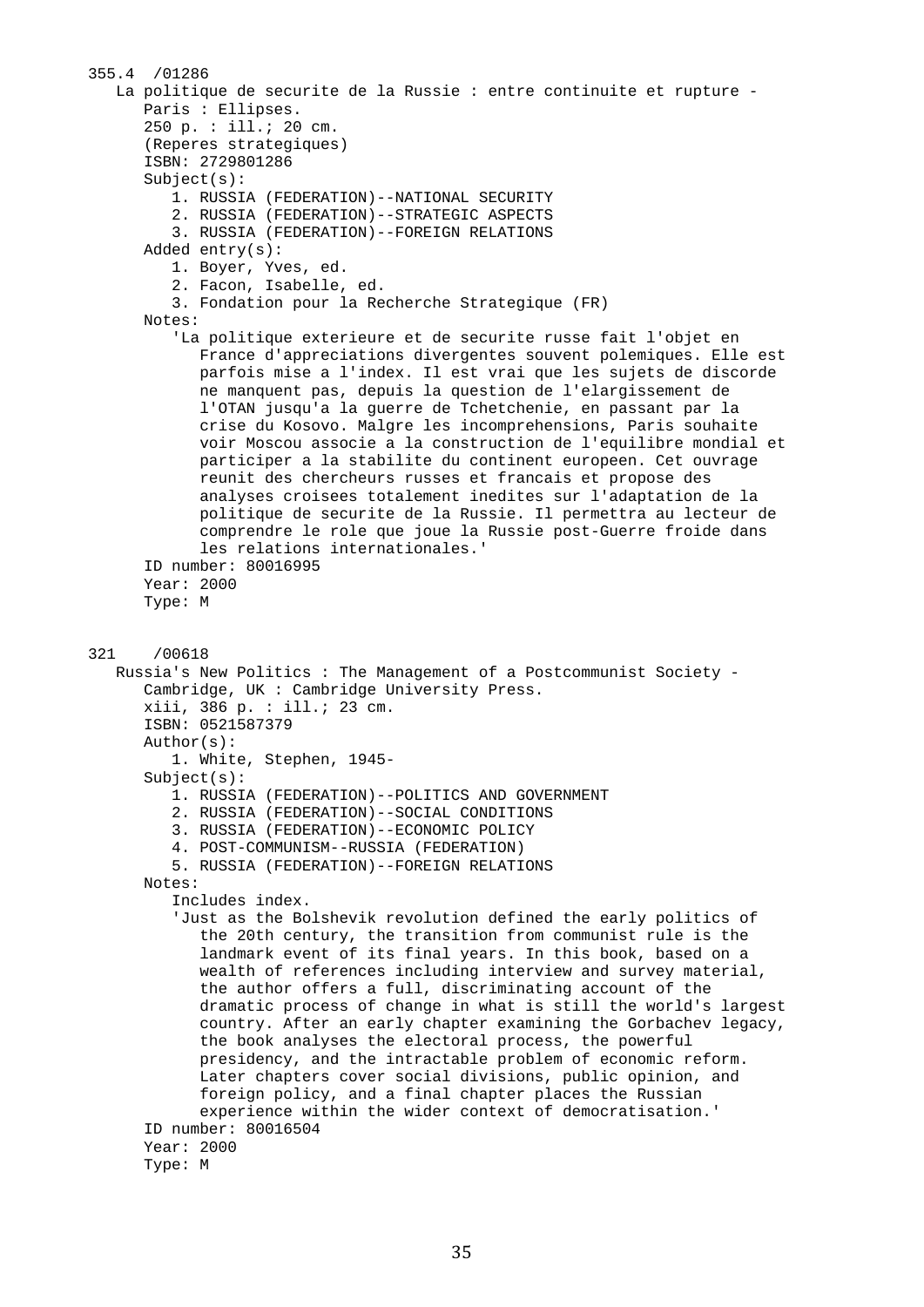# Journal Articles Articles de revues

### **2012**

<span id="page-35-0"></span>

 Putin and the Uses of History. (NATIONAL INTEREST, no. 117, January - February 2012, p. 21-31.) Author(s): 1. Hill, Fiona 2. Gaddy, Clifford Subject(s): 1. PUTIN, VLADIMIR VLADIMIROVICH, 1952- 2. RUSSIA (FEDERATION)--POLITICS AND GOVERNMENT 3. RUSSIA (FEDERATION)--FOREIGN RELATIONS Notes: 'I do not need to prove anything to anyone', declared Russia's Vladimir Putin recently. As Putin prepares to reprise his presidency, such defiance reflects his conviction that his destiny and Russia's are intertwined and that he's the steward of his country's future. To bolster his ambitions, Putin masters his country's history - and also seeks to manipulate it. ID Number: JA028238 Year: 2012 Language: English Type: ART Russian Foreign Policy : Continuity in Change. (WASHINGTON QUARTERLY, vol. 35, no. 1, Winter 2012, p. 147-161.) Author(s): 1. Kuchins, Andrew C. 2. Zevelev, Igor A. Subject(s): 1. RUSSIA (FEDERATION)--FOREIGN RELATIONS Notes: The return of Putin as president will not significantly alter the course of Moscow's foreign policy. There are deeper structural reasons involving debates among Russian elites about foreign policy and Russia's place in the world that are more important. ID Number: JA028492 Year: 2012 Language: English Type: ART

 $*$  This list contains material received as of September  $7<sup>th</sup>$ , 2012.– Cette liste est arrêtée au 7 septembre 2012.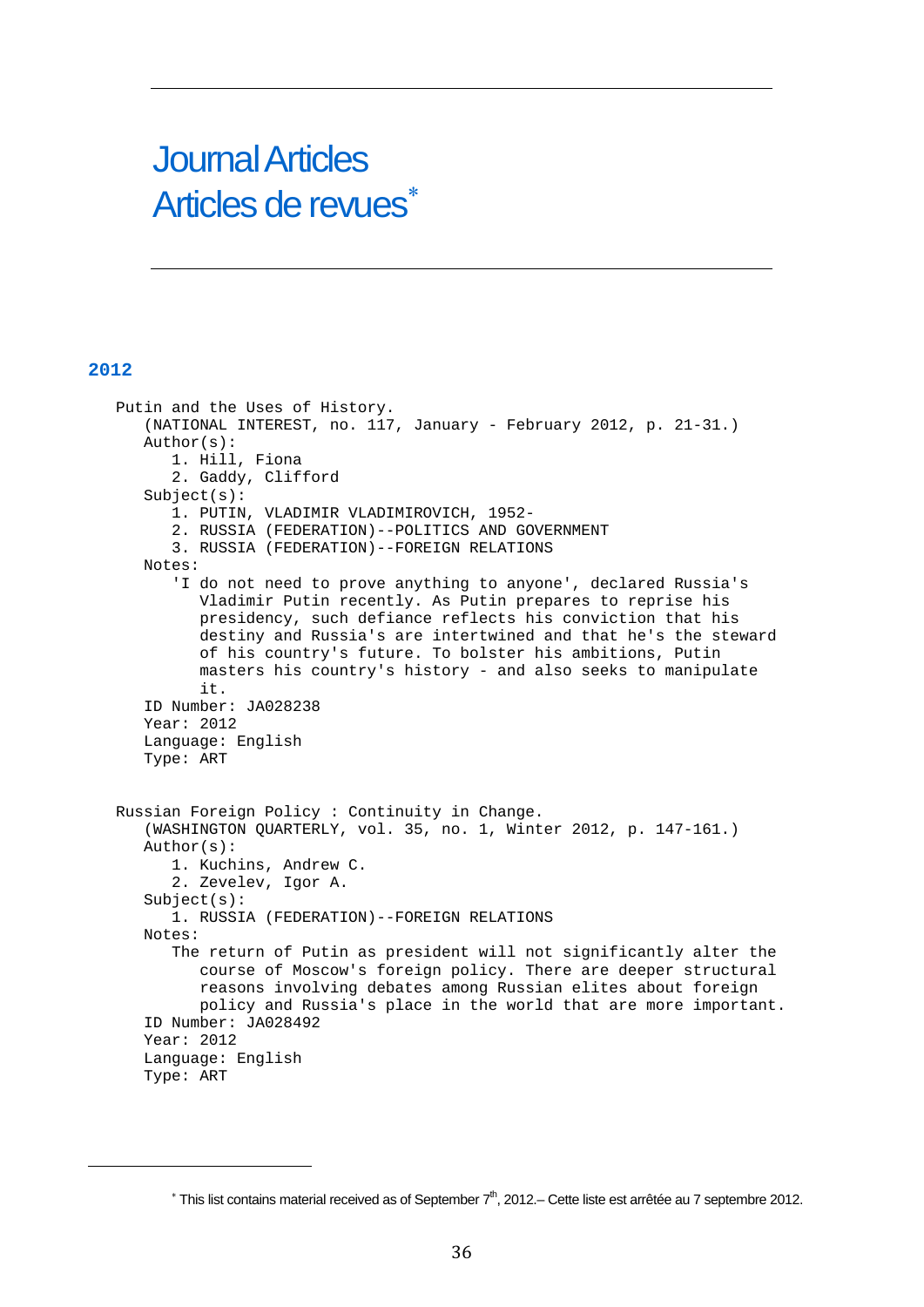```
 Russie : une presidentielle sans surprise ... 
    (POLITIQUE INTERNATIONALE, no. 135, printemps 2012, p. 201-211.) 
    Author(s): 
       1. Melnik, Alexandre 
   Subject(s): 1. RUSSIA (FEDERATION)--POLITICS AND GOVERNMENT 
       2. PUTIN, VLADIMIR VLADIMIROVICH, 1952- 
       3. PRESIDENTS--RUSSIA (FEDERATION) 
       4. RUSSIA (FEDERATION)--FOREIGN RELATIONS 
    Notes: 
       The Russian presidential election on March 4 marked a real turning 
          point in the country's history. By once again becoming the 
          president of the Russian federation for a new six-year term, 
          Vladimir Putin won a battle that had been decided in advance - 
          the election itself - but he lost another, and more important 
          one, namely the battle for hearts and minds. The main 
          locomotives of the 'Putin system' are slipping : the 
          strengthening of the State has resulted in an unwieldy, 
          inefficient and corrupt public sector; the flaunted patriotism 
          has turned into a threatening pan-Slavism; and the Orthodox 
          religion, presented by propaganda as the quintessence of 
          Russian identity, in fact prevents people from acting by 
          presenting fatalism as a virtue. Weighted down by these 
          attributes, Russia is unable to position itself in the 
          international race. And it is this disappointment that pushed 
          thousands of Russians into the street the day before the 
          election. For the moment, of course, this social awakening has 
          not resulted in a new political offering, but let us hope that 
          it is only a matter of time. 
    ID Number: JA028607 
    Year: 2012 
    Language: French 
    Type: ART 
 Deception and Farce in Post-Soviet Russian Policy vis-a-vis NATO's 
    Expansion. 
    (JOURNAL OF SLAVIC MILITARY STUDIES, vol. 25, no. 2, April - June 
       2012, p. 162-182.) 
    Author(s): 
       1. Surovell, Jeffrey 
    Subject(s): 
       1. NATO--RUSSIA (FEDERATION) 
       2. NATO--ENLARGEMENT 
       3. RUSSIA (FEDERATION)--FOREIGN RELATIONS 
    Notes: 
       Of all the assumptions pervading the conventional wisdom about 
          Russian foreign policy few have been more universally accepted 
          than Russia's supposed opposition to NATO expansion. Because 
          Russia's principal source of profit has come from rental value 
          of natural resources from the world market, Russia's foreign 
          policy has largely been conducted in the interests of the 
          exporters of those resources. Compliance with NATO expansion, 
          Moscow's decision-makers apparently believe, can only promote 
          the pecuniary interests of that group. Given this dynamic, and 
          confirmed by an examination of the historical record, the 
          author concludes that Moscow's leaders have acquiesced to and 
          even supported NATO expansion. 
    ID Number: JA028679 
    Year: 2012 
    Language: English 
    Type: ART
```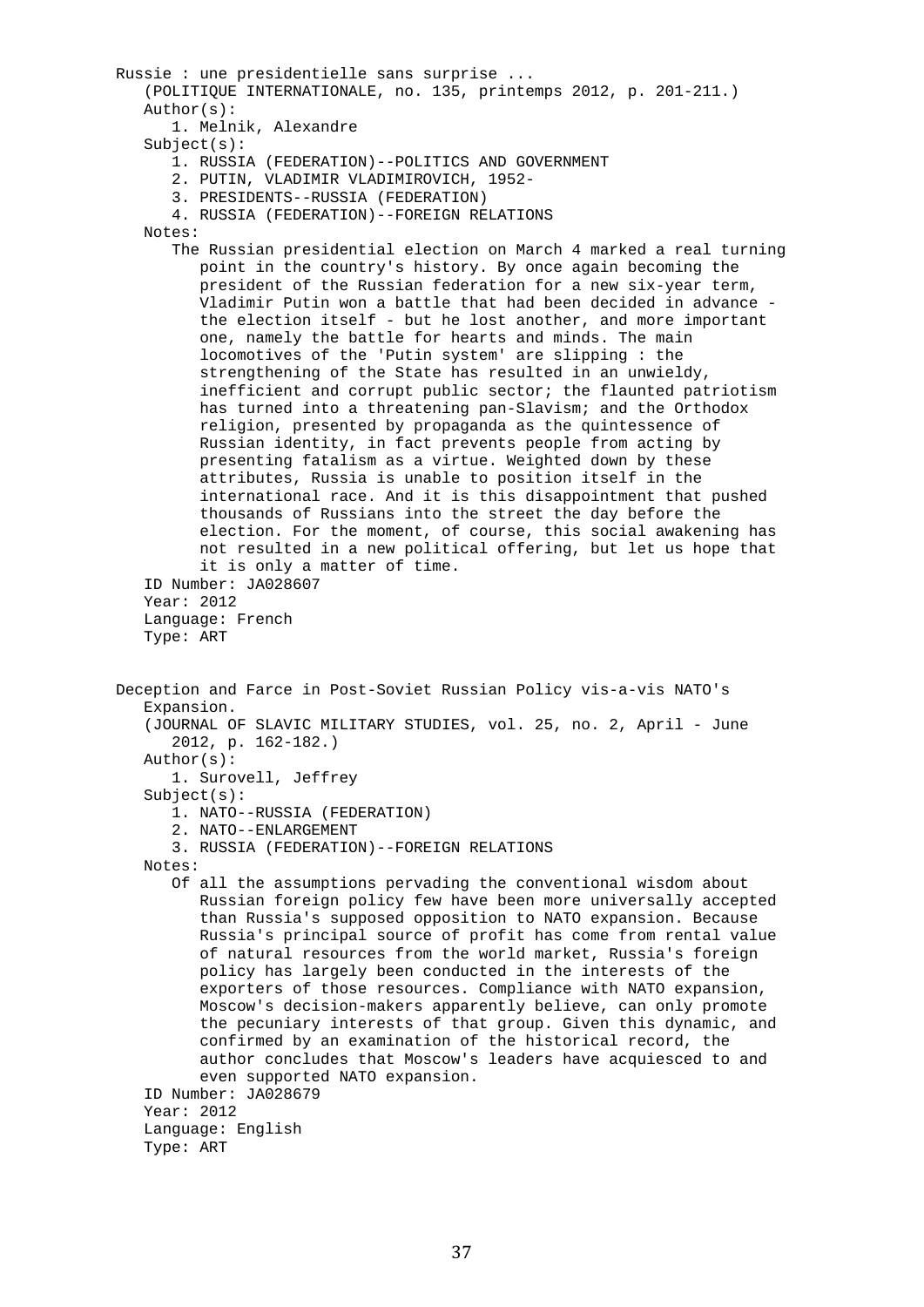```
 Energy Security and Russia's Gas Strategy : The Symbiotic Relationship 
    between the State and Firms. 
    (COMMUNIST AND POST-COMMUNIST STUDIES, vol. 44, no. 2, June 2011, p. 
       119-127.) 
    Author(s): 
       1. Bilgin, Mert 
    Subject(s): 
       1. ENERGY POLICY--RUSSIA (FEDERATION) 
       2. RUSSIA (FEDERATION)--FOREIGN RELATIONS 
       3. GAS INDUSTRY--RUSSIA (FEDERATION) 
    Notes: 
       The way how Russia ignores the EU's quest for liberalization and 
          sustains a control over markets and supplies is directly 
          related to her use of gas as leverage. Russia's strategy 
          affects many European countries during all stages : demand, 
          supply and transit. It is not, however, possible to generalize 
          a common statement that the EU's position is based on a policy 
          of market liberalization while Russia pursues an opposing 
          strategy of increased state control. Russian energy strategy 
          leads markets in Europe; sets tone for energy supplies at 
          homeland and abroad, benefiting from a variety of means. This 
          article shows how a symbiotic relationship between the Russian 
          state and Russian energy companies emerge from a structure in 
          which trade, markets and international politics have been 
          embedded within the state interests and firm behavior. It 
          identifies the economic and geopolitical trends with regard to 
          recent developments of Russia's strategy. 
    ID Number: JA027818 
    Year: 2011 
    Language: English 
    Type: ART 
 Russia's Geo-economic Future : The Security Implications of Russia's 
    Political and Economic Structure. 
    (JOURNAL OF SLAVIC MILITARY STUDIES, vol. 24, no. 3, July - September 
       2011, p. 351-395.) 
    Author(s): 
       1. Blank, Stephen 
    Subject(s): 
       1. RUSSIA (FEDERATION)--ECONOMIC POLICY 
       2. RUSSIAN FAR EAST (RUSSIA)--ECONOMIC CONDITIONS 
       3. RUSSIA (FEDERATION)--MILITARY POLICY 
       4. RUSSIA (FEDERATION)--FOREIGN RELATIONS 
    Notes: 
       Russia's political-economic structure is a neo-Tsarist patrimonial 
          one that fuses together power and position in traditional, even 
          medieval ways. As a result its economy is hobbled by pervasive 
          systemic corruption, misrule, and chronic sub-optimal outcomes. 
          Of necessity these outcomes have a profound impact on Russian 
          security and defense agendas. This article focuses on the 
          relationship between these pathologies of Russian governance 
          and the security and defense situation in regard to Russia's 
          positions in the Russian Far East (RFE) and in comparison with 
          China. It argues that these security and defense outcomes 
          arising out of these pathologies of misrule are undermining 
          Russia's basis for independent action in the Far East and its 
          ability to assume not only a strong security and defense 
          posture in that region, but also its ability to play an 
          independent role in Asia. 
    ID Number: JA028166 
    Year: 2011 
    Language: English
```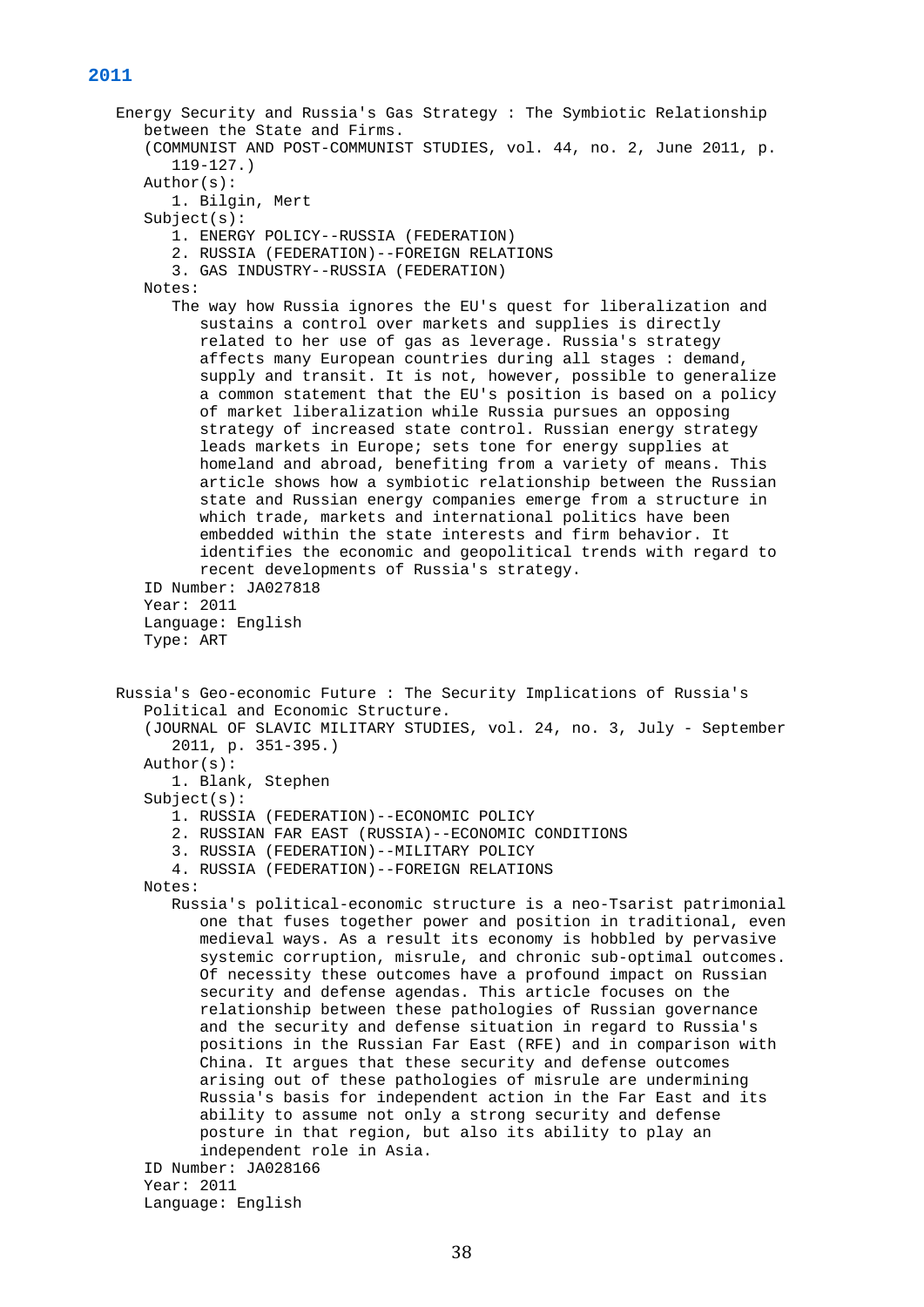Russian Grand Strategy in the South Ossetia War. (DEMOKRATIZATSIYA, vol. 19, no. 4, Fall 2011, p. 343-366.) Author(s): 1. Ellison, Brian J. Subject(s): 1. SOUTH OSSETIA WAR, 2008 2. RUSSIA (FEDERATION)--FOREIGN RELATIONS Notes: The 2008 Russia-Georgia War over South Ossetia and Abkhazia sparked controversy about whether Russia's grand strategic intentions in the South Caucasus were expansive vis-a-vis Moscow's perceived sphere of interest. This is often based on the assumption that Russia initiated the war with - among other objectives - the intention of regime change in Tbilisi. This article examines Russian decision-making and the course of events leading up to the war through various explanatory models. It concludes that, because the Russian military and civilian leadership in Moscow - namely, that of Prime Minister Vladimir Putin and President Dmitry Medvedev - was disjointed and lacking significant unity of effort, the war itself served as little evidence of a grand strategic shift on Moscow's part. Decision-making by civilians can be explained by a pragmatic response to the unfolding events, either by Georgia or by Russian military brinksmanship. ID Number: JA028197 Year: 2011 Language: English Type: ART Statism in Russia : The Implications for US-Russian Relations. (JOURNAL OF SLAVIC MILITARY STUDIES, vol. 24, no. 3, July - September 2011, p. 529-552.) Author(s): 1. Kasymov, Shavkat Subject(s): 1. RUSSIA (FEDERATION)--FOREIGN RELATIONS Notes: This article seeks to identify and assess the general shift in Russian foreign policy thinking during Vladimir Putin's presidency. The main thesis of this article is that a general shift in Russian foreign policy had occurred during Putin's presidency owing to the rise in Statist thinking. To substantiate the thesis, the author uses the State of the Nation addresses of Boris Yeltsin and Vladimir Putin to make a comparative analysis of the presidents' foreign policy approaches. As is demonstrated in the article, the Russian foreign policy had experienced a dramatic influence of state power during Vladimir Putin's presidency, which resulted in the relative quantitative and qualitative reduction of cooperative initiatives between the United States and Russia. ID Number: JA028168 Year: 2011 Language: English Type: ART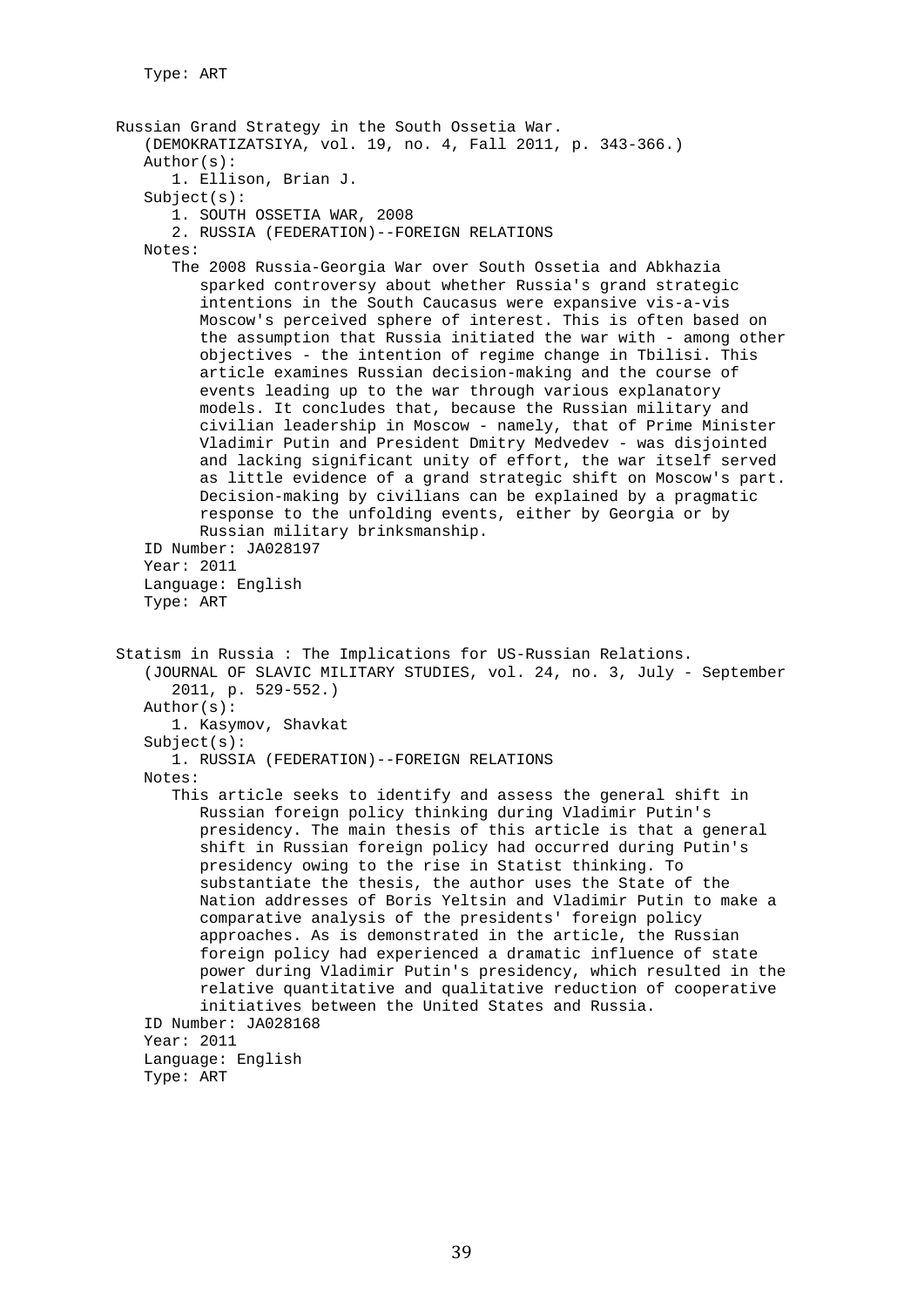Vingt ans apres : la Russie et la quete de puissance. (COMMENTAIRE, vol. 34, no. 136, hiver 2011 - 2012, p. 891-899.) Author(s): 1. Mendras, Marie  $Subject(s):$  1. RUSSIA (FEDERATION)--FOREIGN RELATIONS 2. RUSSIA (FEDERATION)--POLITICS AND GOVERNMENT Notes: Vingt ans apres l'effondrement de l'URSS, la politique etrangere de la Russie, tout comme la politique interieure, reste profondement marquee par la chute de 1991. Les hommes qui dirigent le pays aujourd'hui ont une vision negative de leur histoire nationale. Ils continuent a voir dans l'extraordinaire bouleversement des reformes gorbatcheviennes et de l'eclatement de l'empire une perte considerable. 1991 a ete une 'catastrophe geopolitique', repete Vladimir Poutine. Cette rupture brutale avec le passe laisse de profondes traces, tant dans les mentalites que dans le comportement des elites dirigeantes. ID Number: JA028206 Year: 2011 Language: French Type: ART The Centrality of the United Nations in Russian Foreign Policy. (JOURNAL OF COMMUNIST STUDIES AND TRANSITION POLITICS, vol. 27, no. 2, June 2011, p. 195-216.) Author(s): 1. Panagiotou, Ritsa A. Subject(s): 1. RUSSIA (FEDERATION)--FOREIGN RELATIONS 2. UNITED NATIONS--RUSSIA (FEDERATION) Notes: Russia's relations with and attitude towards the United Nations (UN) cannot be viewed in isolation from its greater foreign policy goals. As these goals changed and evolved throughout various periods of Soviet and Russian history, relations with the UN have reflected these changes and have adapted accordingly. One of the key components of Russia's early post-Soviet foreign policy was the desire to re-establish great power status and to reverse its post-Cold War irrelevance and decline in prestige. At the time, this could be achieved only through its status as a permanent member of an empowered Security Council. The shifting global equilibrium of the past few years - characterized by the re-emergence of a multipolar global configuration and a resurgent Russian foreign policy suggests that Russia will no longer be relying on membership of the Security Council to assert its great power status. ID Number: JA027781 Year: 2011 Language: English Type: ART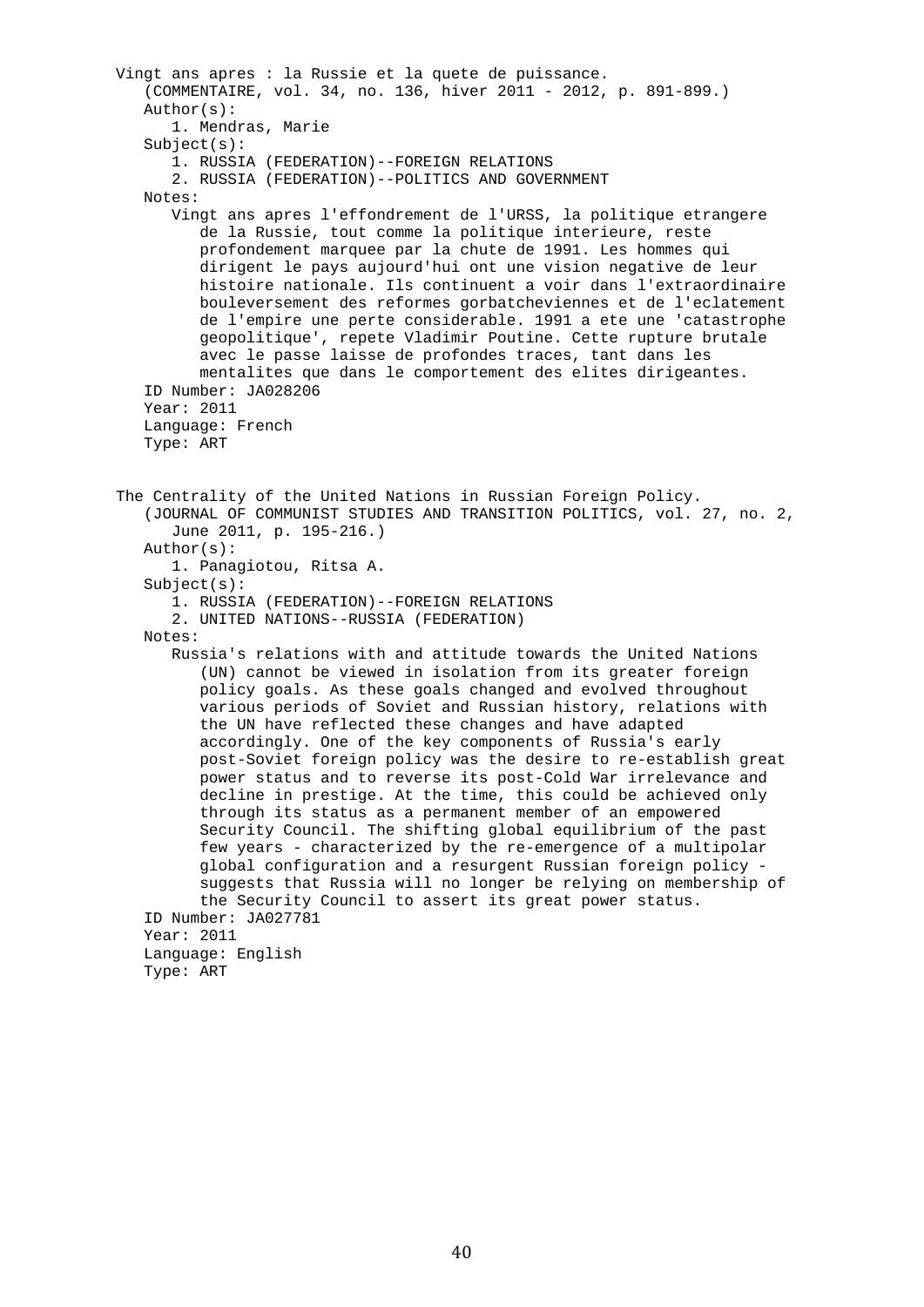```
 Les raisons profondes du rearmement russe. 
    (REVUE DEFENSE NATIONALE, no. 743, octobre 2011, p. 91-98.) 
    Author(s): 
       1. Paris, Henri 
   Subject(s): 1. RUSSIA (FEDERATION)--DEFENSES 
       2. RUSSIA (FEDERATION)--FOREIGN RELATIONS 
    Notes: 
       En denoncant les faiblesses militaires apparues notamment a l'ete 
          2008, le Premier ministre russe alimente sa reflexion au besoin 
          de grandeur et de fierte russe frustre par les deux decennies 
          post-sovietiques. En detaillant ses lacunes nombreuses, il se 
          propose de restaurer l'appareil militaire russe en esquissant 
          une politique de rearmement. L'auteur livre son analyse d'un 
          discours poutinien patriotique a usage electoral. 
    ID Number: JA028157 
    Year: 2011 
    Language: French 
    Type: ART 
 Russian Nationalism, Foreign Policy and Identity Debates. 
    (DEMOKRATIZATSIYA, vol. 19, no. 3, Summer 2011, Special Issue.) 
    Subject(s): 
       1. NATIONALISM--RUSSIA (FEDERATION) 
       2. RUSSIA (FEDERATION)--FOREIGN RELATIONS 
    Notes: 
       The five related articles gathered herein discuss the new 
          conjunctions that have emerged between foreign policy events 
          and expressions of 'Russian nationalism'. Relations with 
          Georgia, the Ukraine, and the Baltic countries - in particular 
          the memory wars that have developed throughout the 
          post-Communist space and the interpretation of the French riots 
          - have all contributed to reinforcing apprehensions that are 
          shared as much by organs of the Russian state as by public 
          opinion and youth-centered nationalist groups. Each of these 
          collectives has its own agenda, and each has imposed differing 
          methods of societal recognition and participation. But they 
          share similar readings of these recent events, thus reinforcing 
          the idea of unanimity in Russian society and helping to shape 
          Russia's current national identity. 
    ID Number: JA027921 
    Year: 2011 
    Language: English 
    Type: ART 
 Why Moscow Says No : A Question of Russian Interests, Not Psychology. 
    (FOREIGN AFFAIRS, vol. 90, no. 1, January - February 2011, p. 
       122-138.) 
    Author(s): 
       1. Schleifer, Andrei 
       2. Treisman, Daniel 
    Subject(s): 
       1. RUSSIA (FEDERATION)--FOREIGN RELATIONS 
       2. RUSSIA (FEDERATION)--FOREIGN RELATIONS--USA 
       3. USA--FOREIGN RELATIONS--RUSSIA (FEDERATION) 
    Notes: 
       Too often over the last decades, policymakers in Washington have 
          viewed Moscow's resistance to US policies through the lens of 
          psychology. In fact, Russia's foreign policy has been driven by 
          its own rational self-interest. 
    ID Number: JA027392 
    Year: 2011 
    Language: English
```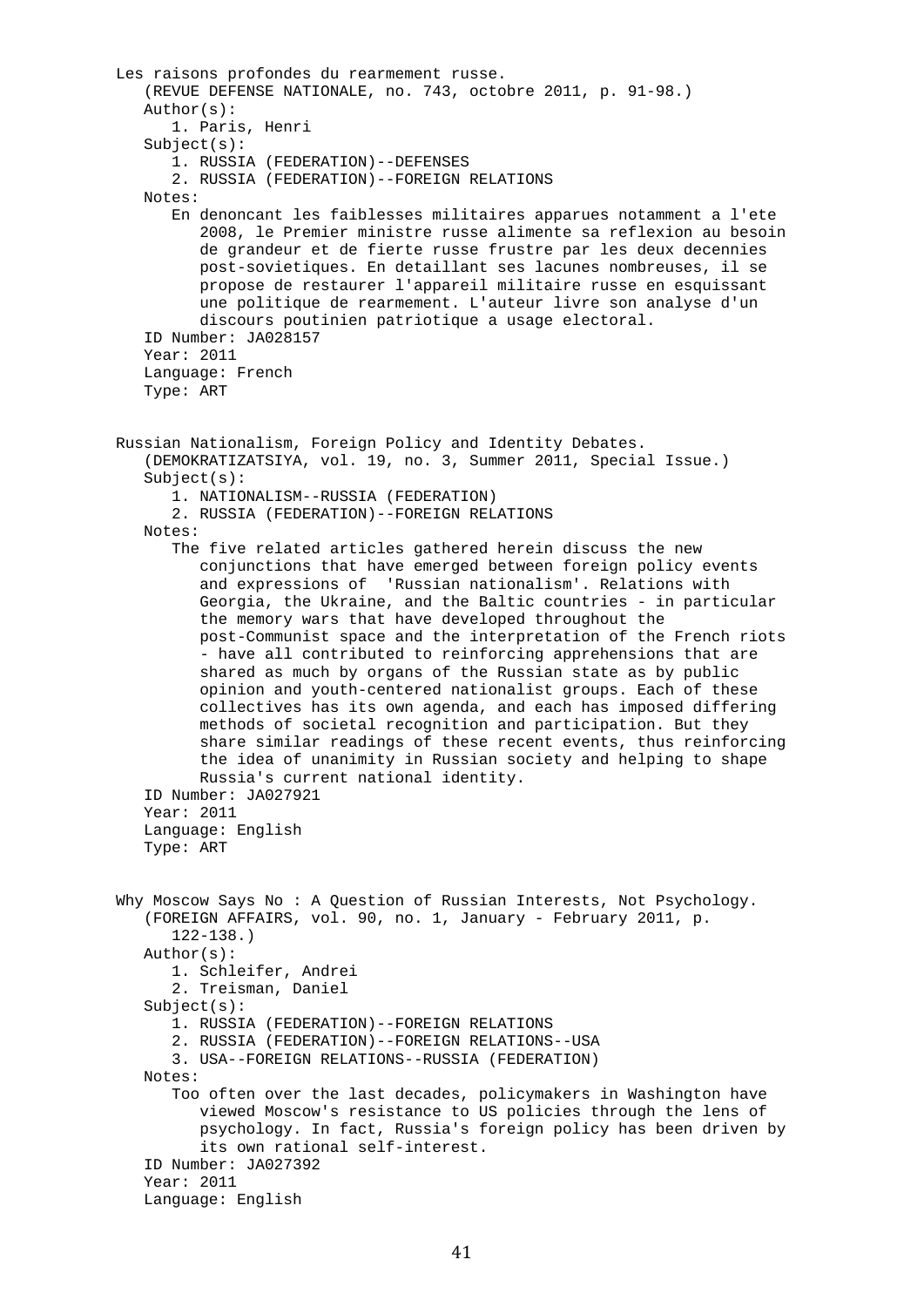Type: ART

```
 Russia's Post-Imperial Condition. 
    (CURRENT HISTORY, vol. 110, no. 738, October 2011, p. 272-276.) 
    Author(s): 
       1. Trenin, Dmitri 
    Subject(s): 
       1. RUSSIA (FEDERATION)--FOREIGN RELATIONS 
    Notes: 
       Two decades after the collapse of the Soviet Union, the 
           'post-Soviet space' no longer exists. Never again will Russia 
         be an empire. The question now is : can it be a great power ?
    ID Number: JA028057 
    Year: 2011 
    Language: English 
    Type: ART
```
## **2010**

 Power-loss or Power-transition ? Assessing the Limits of Using the Energy Sector in Reviving Russia's Geopolitical Stature. (COMMUNIST AND POST-COMMUNIST STUDIES, vol. 43, no. 3, September 2010, p. 263-274.) Author(s): 1. Hashim, S. Mohsin Subject(s): 1. ENERGY POLICY--RUSSIA (FEDERATION) 2. RUSSIA (FEDERATION)--FOREIGN RELATIONS Notes: The paper seeks to evaluate the scope and limits of the Russian state's capacity to use oil and natural gas as strategic resources to revive Russia's fortunes as a credible global power. It offers an analysis of the evolution of state-markets interactions in the energy sector from the late Gorbachev era to the present day. The paper briefly documents how Russian foreign policy became more assertive using energy as a strategic resource, particularly in crafting its relations with the European Union. Subsequently, the paper analyzes Russia's limits of using energy as leverage in securing foreign policy objectives. Finally, it points to the impediments to normalizing a Russo-EU energy dialog. ID Number: JA027158 Year: 2010 Language: English Type: ART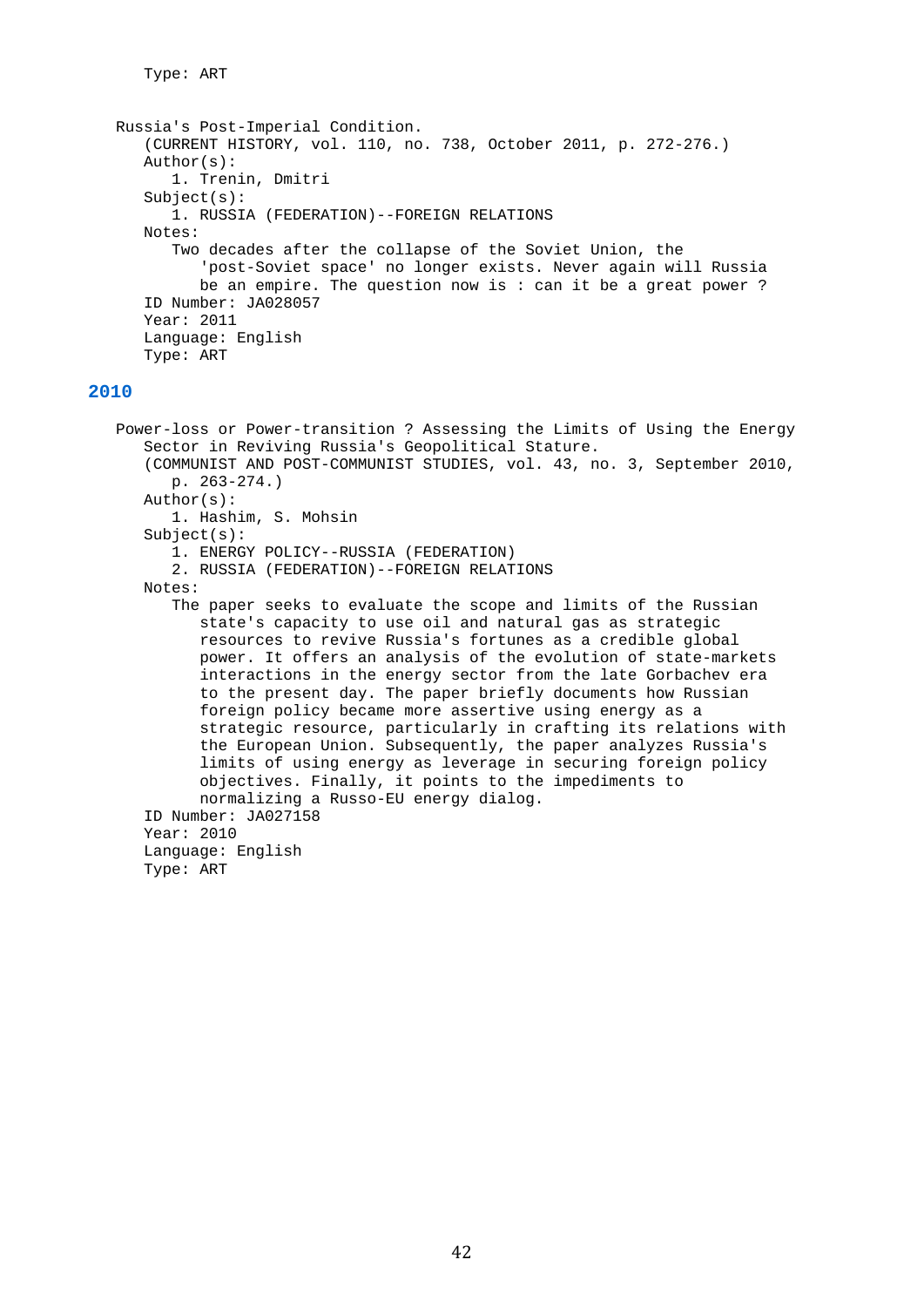```
 Moscow's Modernization Dilemma : Is Russia Charting a New Foreign Policy 
    ?. 
    (FOREIGN AFFAIRS, vol. 89, no. 6, November - December 2010, p. 
       153-160.) 
    Author(s): 
       1. Laqueur, Walter 
    Subject(s): 
       1. RUSSIA (FEDERATION)--ECONOMIC POLICY 
       2. RUSSIA (FEDERATION)--POLITICS AND GOVERNMENT 
       3. RUSSIA (FEDERATION)--FOREIGN RELATIONS 
    Notes: 
       Over the last year, Russia has begun to display some subtle 
          signals that it may be ready for detente with the West, and 
          with the United States in particular. Moscow would like to 
          trade its compliance on a range of international issues for 
          technology and investment, both of which it needs for domestic 
          growth and stability. 
    ID Number: JA027286 
    Year: 2010 
    Language: English 
    Type: ART 
 Priorities in Modernizing Russia' Diplomacy. 
    (INTERNATIONAL AFFAIRS (Minneapolis), vol. 56, no. 2, 2010, p. 
       157-164.) 
    Author(s): 
       1. Likhachev, Vasily 
    Subject(s): 
       1. RUSSIA (FEDERATION)--FOREIGN RELATIONS 
    ID Number: JA026800 
    Year: 2010 
    Language: English 
    Type: ART 
 Priority Tasks for Russian Diplomacy : Protection of National Interests 
    and Assistance to Russia's Full-Scale Modernization. 
    (INTERNATIONAL AFFAIRS (MINNEAPOLIS), vol. 56, no. 5, 2010, p. 13-22.) 
    Author(s): 
       1. Medvedev, Dmitry 
    Subject(s): 
       1. RUSSIA (FEDERATION)--FOREIGN RELATIONS 
    ID Number: JA027254 
    Year: 2010 
    Language: English 
    Type: ART
```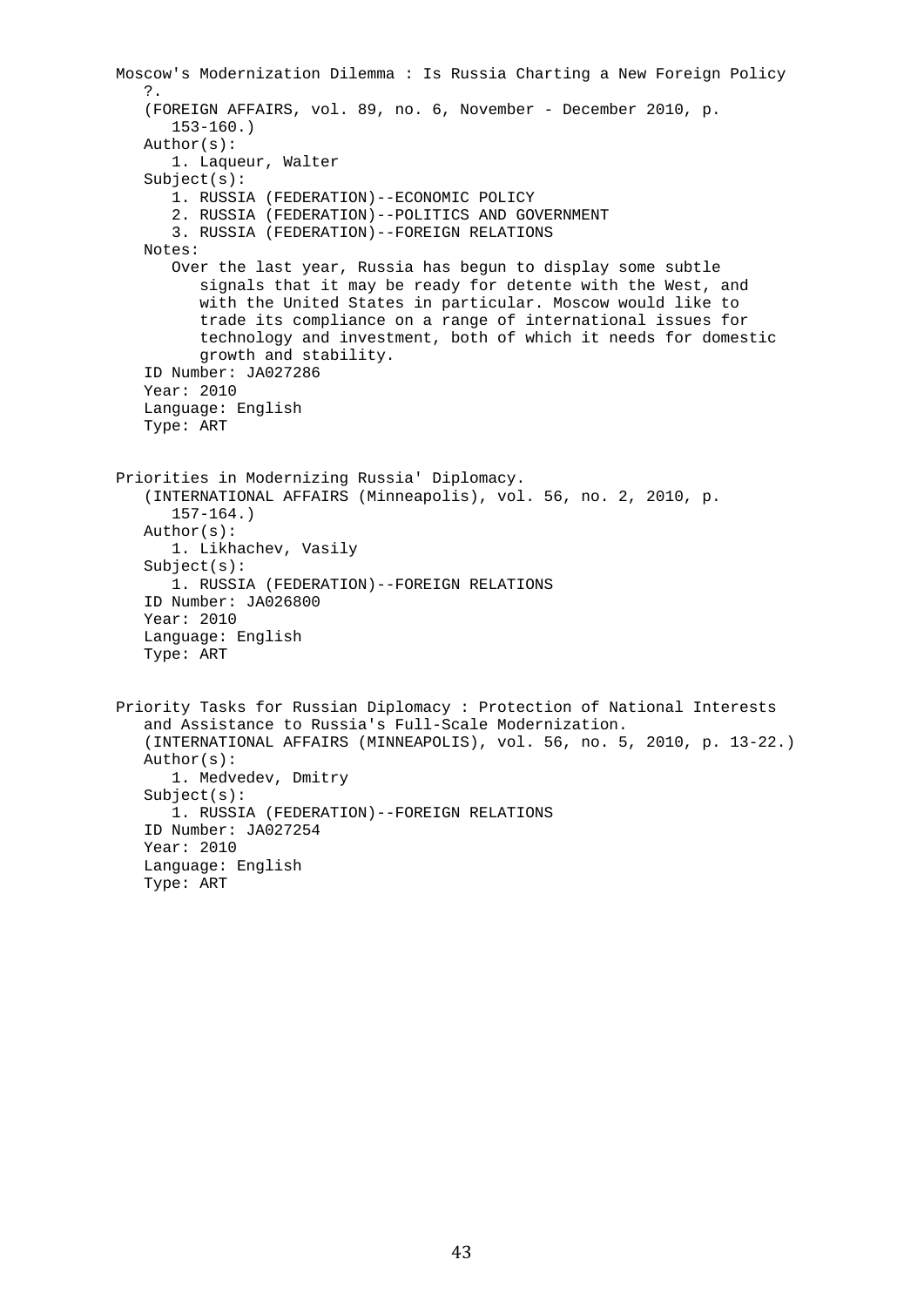```
 Russian Approaches to Global Governance in the 21st Century. 
       (INTERNATIONAL SPECTATOR, vol. 45, no. 4, December 2010, p. 27-42.) 
       Author(s): 
          1. Zagorski, Andrei 
      Subject(s): 1. RUSSIA (FEDERATION)--FOREIGN RELATIONS 
       Notes: 
          The shifting distribution of power challenges Russia's great power 
             ambition and exposes it to growing competition in an 
             increasingly polycentric world. But the emergence of 'rising 
             powers' also provides Russia with greater room for manoeuvre. 
             While remaining a status quo power determined to minimise 
             changes in the international system, Russia is forced to adapt 
             to ongoing change which it cannot halt. This has led to a 
             policy of preserving the benefits of permanent membership on 
             the UN Security Council while, at the same time, increasingly 
             engaging in informal multilateral institutions of global 
             governance, such as the G4, G8 and G20. 
       ID Number: JA027412 
       Year: 2010 
       Language: English 
       Type: ART 
2009 
   From Pristina to Tskhinvali : The Legacy of Operation Allied Force in 
       Russia's Relations with the West. 
       (INTERNATIONAL AFFAIRS, vol. 85, no. 3, May 2009, p. 575-591.) 
       Author(s): 
          1. Averre, Derek 
      Subject(s): 1. KOSOVO WAR, 1998-1999--RUSSIA (FEDERATION) 
          2. OPERATION ALLIED FORCE, 1999 
          3. NATO--RUSSIA (FEDERATION) 
          4. RUSSIA (FEDERATION)--FOREIGN RELATIONS 
       Notes: 
          This article reviews the main developments in the Kosovo crisis in 
             the context of relations between Russia and NATO/the West. For 
             Moscow, Operation Allied Force constituted a flagrant breach of 
             international law, a threat to post-Cold War European security 
             governance and a challenge to Russia's status in the 
             international order. Official Russian interpretations, heavily 
             influenced by domestic politics, reflect a perception among 
             Russia's political elite that, rather than upholding liberal 
             democratic values, NATO's intervention constituted a selective 
             defence of the interests of the leading western powers. Such 
             views have influenced Moscow's position on the thorny question 
             of Kosovo's independence and Russia's more assertive foreign 
             and security policy in the recent period, not least in the 
             conflict over South Ossetia in August 2008. Ultimately, 
             Operation Allied Force resulted in the Russian governing elite 
             reassessing its views on statehood, the international order and 
             the norms underpinning international society. 
       ID Number: JA025933 
       Year: 2009
```

```
 Language: English 
 Type: ART
```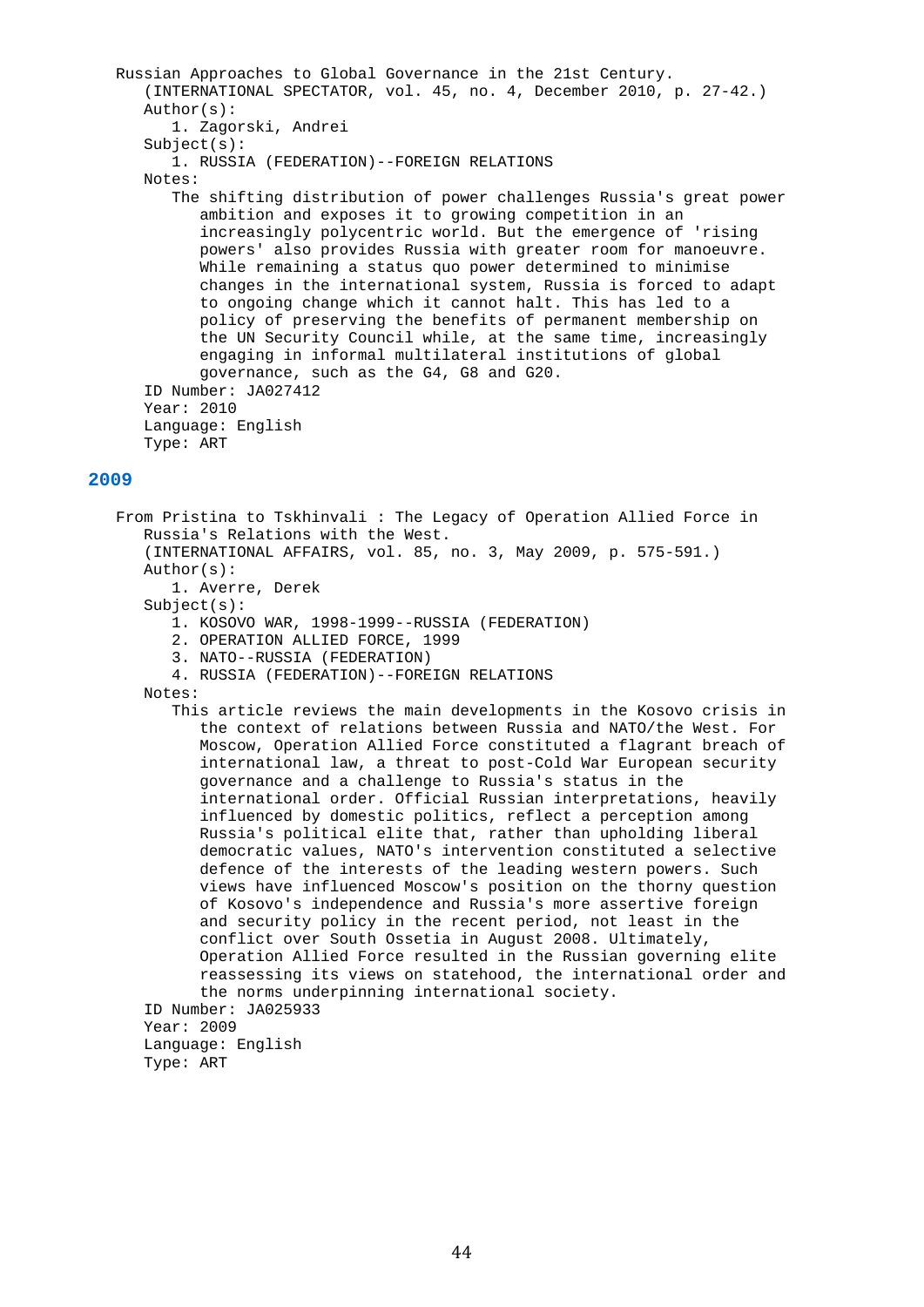Will Moscow Help with Trouble Spots ?. (CURRENT HISTORY, vol. 108, no. 720, October 2009, p. 311-317.) Author(s): 1. Fedorov, Yury  $Subject(s):$  1. RUSSIA (FEDERATION)--FOREIGN RELATIONS Notes: The United States hopes for Russia's assistance with Iran, Afghanistan, North Korea, and the Middle East. ID Number: JA026260 Year: 2009 Language: English Type: ART The Myth of a Sino-Russian Challenge to the West. (INTERNATIONAL SPECTATOR, vol. 44, no. 3, September 2009, p. 59-76.) Author(s): 1. Haukkala, Hiski 2. Jakobson, Linda Subject(s): 1. CHINA--FOREIGN RELATIONS 2. RUSSIA (FEDERATION)--FOREIGN RELATIONS 3. CHINA--FOREIGN RELATIONS--RUSSIA (FEDERATION) 4. RUSSIA (FEDERATION)--FOREIGN RELATIONS--CHINA Notes: In recent years, there has been a lively debate on 'the end of the West' with the rise of authoritarian capitalist powers and the challenge they pose to the values and institutions of the West. The debate has to be qualified in two important respects. First, China and Russia have - albeit for different reasons major stakes in the preservation of the current world order, thus making it unlikely that they will be able or willing to launch a sustained assault on it. Second, and perhaps more importantly, despite certain current similarities in their international outlook, China and Russia are in fact far from natural and permanent partners in the creation of a new anti-liberal world order. Therefore, instead of galvanising a strong resistance against the rise of China and, to a lesser extent, Russia, the future challenge for the West is to find ways to deal constructively with these countries so as to reinforce the liberal and multilateral elements of the present world order. This will necessarily require a moderate and constructive stance from China and Russia, one that can plausibly be expected in the natural course of events, provided they are given a chance to voice their legitimate concerns. ID Number: JA026279 Year: 2009 Language: English Type: ART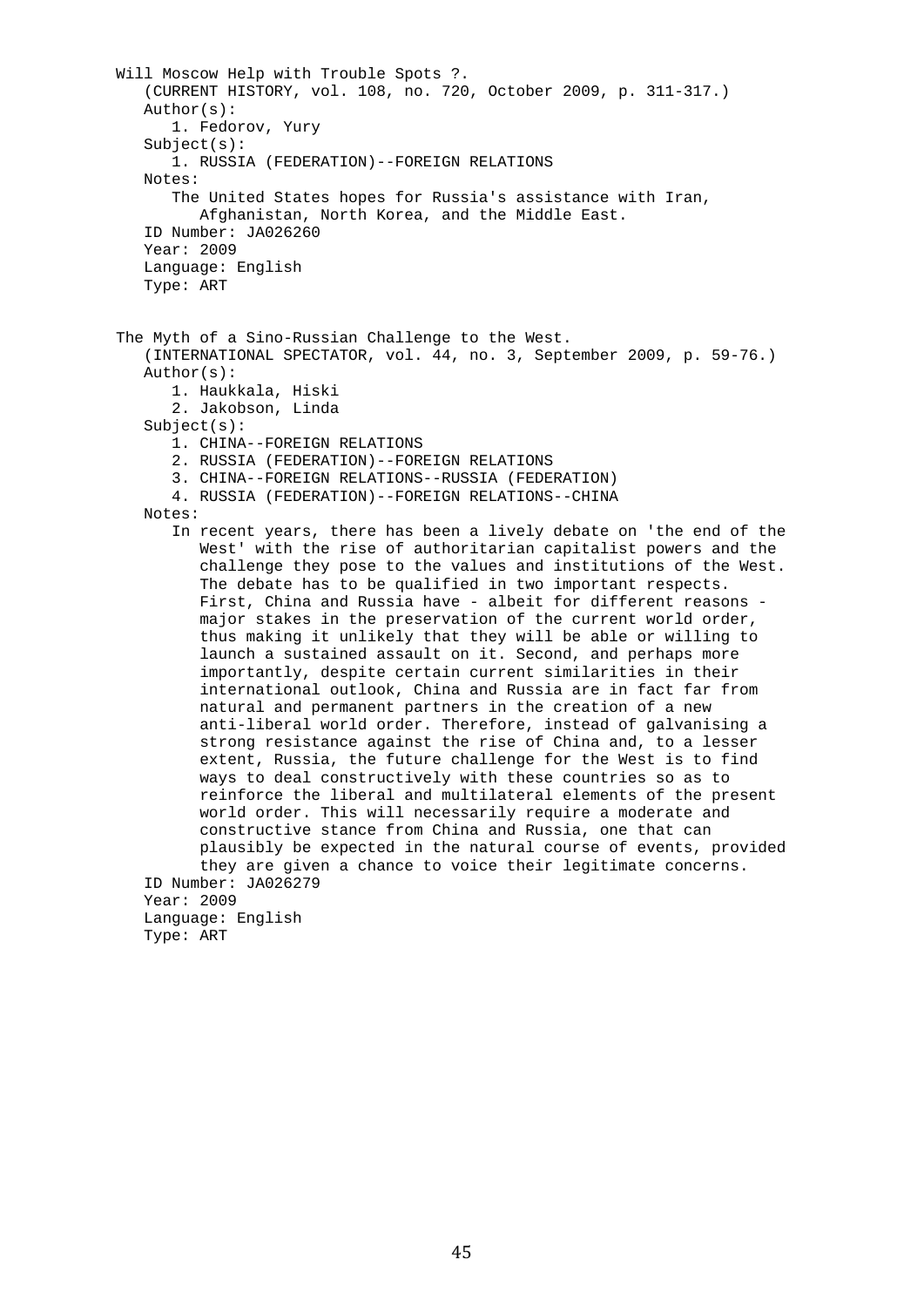Dilemmas of the 'Middle Continent' : Russian Strategy for Eastern Eurasia. (INTERNATIONAL SPECTATOR, vol. 44, no. 2, June 2009, p. 75-94.) Author(s): 1. Kerr, David Subject(s): 1. RUSSIA (FEDERATION)--FOREIGN RELATIONS Notes: Russia did not join the West, nor did it join the East. Russia's commitment to its strategic autonomy and independent foreign and security policy requires the preservation of a 'middle continent' that bridges and transcends Europe and Asia. Russia pursues a restorationist strategy for Eurasia but faces a three-way struggle : for its own autonomy as a great power; for resistance to absorption within the US-centred system of common strategic space; and for management of the dynamics between the emergent powers through negotiation between strategic partnerships and regionalisms. These dilemmas are even more complicated in relation to Eastern Eurasia, and in particular the Sino-Russian relationship. ID Number: JA026140 Year: 2009 Language: English Type: ART Why Russia is So Russian. (CURRENT HISTORY, vol. 108, no. 720, October 2009, p. 318-324.) Author(s): 1. Kuchins, Andrew C. Subject(s): 1. RUSSIA (FEDERATION)--FOREIGN RELATIONS 2. USSR--FOREIGN RELATIONS Notes: Since Vladimir Putin came to power, Russia has reverted to traditional themes that characterized both czarist and Soviet approaches to foreign policy. ID Number: JA026261 Year: 2009 Language: English Type: ART Russia as a Great Power. (SMALL WARS AND INSURGENCIES, vol. 20, no. 2, June 2009, p. 276-299.) Author(s): 1. Rich, Paul B. Subject(s): 1. RUSSIA (FEDERATION)--FOREIGN RELATIONS Notes: This paper explores historically Russia's status as a great power in first the European and later the global states system. It argues that its role as a 'superpower' was really a temporary aberration during the Cold War period and that since the collapse of the Soviet Union Russian foreign policy has been essentially guided by the desire to reaffirm its great power status and emergence as an energy superpower centred on the export of oil and gas. Western policy towards Russia needs to be guided by a far more sophisticated awareness of this transformation and a greater understanding of the importance of the symbols of power and status that might look rather dated and backward looking in terms of the construction of regional European security and the 'post-national' project of the European Union. ID Number: JA026071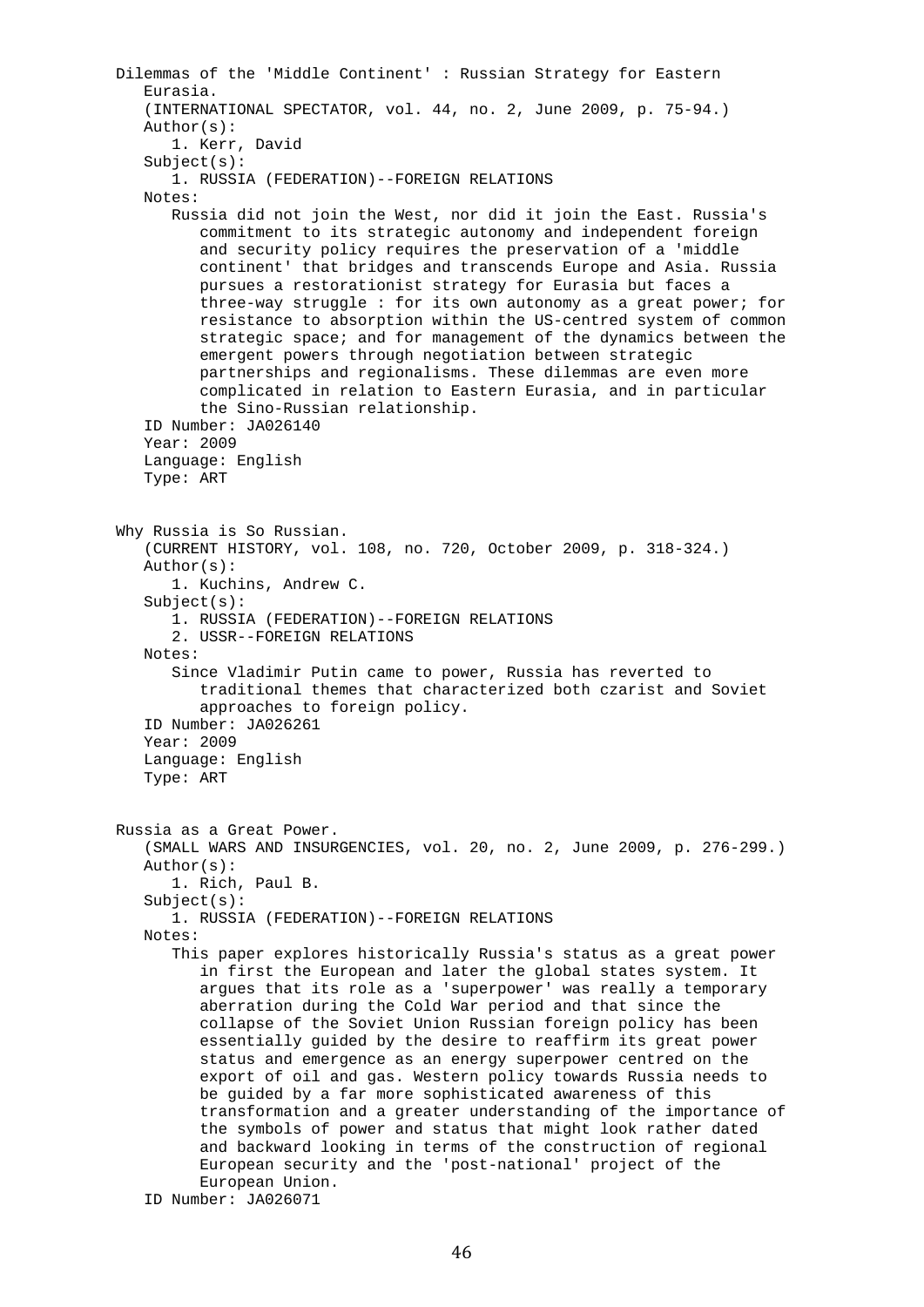Year: 2009 Language: English Type: ART Russia and the West. (SURVIVAL, vol. 51, no. 2, April - May 2009, p. 91-103.) Author(s): 1. Rumer, Eugene 2. Stent, Angela  $Subject(s):$  1. RUSSIA (FEDERATION)--FOREIGN RELATIONS Notes: The Allies will have to rethink earlier premises and respond with care to the mixed signals emanating from Moscow. ID Number: JA025759 Year: 2009 Language: English Type: ART The Roots of Russian Conduct. (SMALL WARS AND INSURGENCIES, vol. 20, no. 2, June 2009, p. 251-275.) Author(s): 1. Shearman, Peter 2. Sussex, Matthew Subject(s): 1. SOUTH OSSETIA WAR, 2008 2. RUSSIA (FEDERATION)--FOREIGN RELATIONS Notes: This article examines the reasons behind Russia's decision to go to war with Georgia in August 2008. It evaluates the potential drivers of Russian policy relating to structural, domestic and perceptual factors. The authors find that initial responses to the war, which focused on Russia as the aggressor and raised the specter of a new 'Cold War', are overly simplistic. The wider Eurasian region is of critical strategic importance to decision-makers in Moscow, something the authors find has been overlooked or underestimated in many assessments of the war. By the same token, the idea of a new Cold War conflates the structural conditions of bipolarity with the much more complex and fluid contemporary regional security order. The authors demonstrate that it is necessary to gain a more comprehensive and objective understanding of the roots of Russian foreign policy in order to better construct more durable and cooperative relations between Russia and the West. Here they argue that existing multilateral security institutions do not provide an effective mechanism to achieve this objective. They then offer suggestions for a new security framework for Eurasia, which would prevent a repeat of the Russia-Georgia war and the resulting deterioration in Russia's relations with the West. ID Number: JA026072 Year: 2009 Language: English Type: ART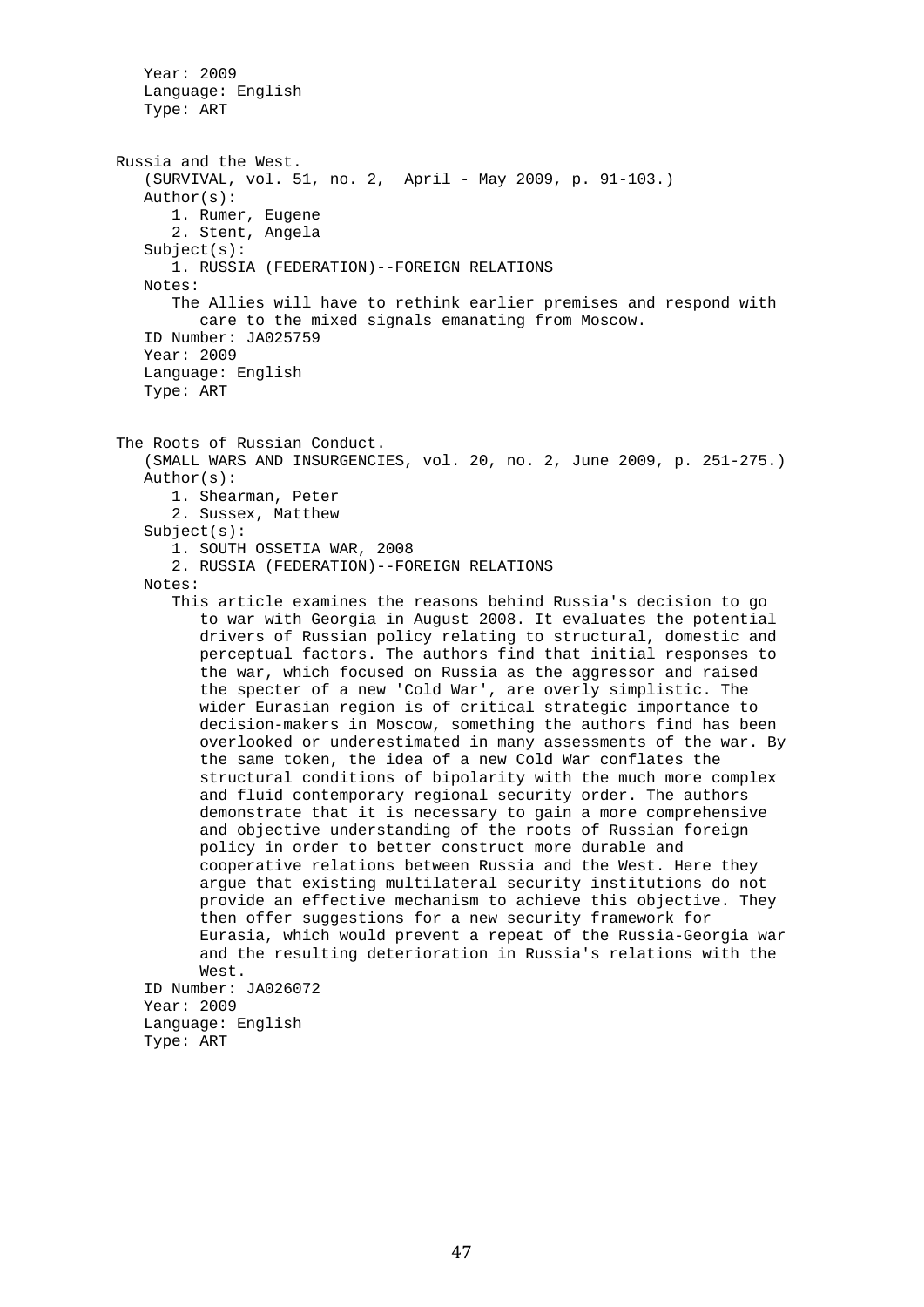Perceptions of Foreign Threats to the Regime : From Lenin to Putin. (COMMUNIST AND POST-COMMUNIST STUDIES, vol. 42, no. 3, September 2009, p. 305-324.) Author(s): 1. Shlapentokh, Vladimir Subject(s): 1. RUSSIA (FEDERATION)--FOREIGN RELATIONS 2. USSR--FOREIGN RELATIONS Notes: During his second term, Putin's foreign policy was strongly influenced by the belief that the West's hostility could help the opposition change the current regime, as the West had done in Ukraine and Georgia. A regime change would deprive the ruling elite, mostly people from the security police and army, of their power and illegally acquired wealth. Moscow restored, in early 2000, the ideology of Russia's 'encirclement' from the 1920s, which suggested that the country was surrounded by enemies in order to legitimize the regime. At the same time, as in the past, Moscow tried to punish the Western governments for their disrespect for the regime with an aggressive and uncooperative foreign policy. ID Number: JA026238 Year: 2009 Language: English Type: ART Le grand dessein de la Russie. (COMMENTAIRE, vol. 32, no. 125, printemps 2009, p. 75-82.) Author(s): 1. Thom, Francoise Subject(s): 1. RUSSIA (FEDERATION)--FOREIGN RELATIONS Notes: Au moment de la phase aigue de la crise georgienne, les responsables occidentaux se plaignaient de 'l'opacite' des intentions russes. L'incomprehension dont beaucoup de nos dirigeants politiques font preuve a l'egard de la Russie tient au fait que, dans l'analyse de la politique de Moscou, le facteur ideologique est systematiquement sous-estime. On considere la Russie comme un 'pays emergent' dirige par un clan oligarchique dont les preoccupations seraient essentiellement economiques. Les insuffisances de cette grille de lecture ont ete revelees de maniere crue par la crise georgienne d'aout dernier. Les Occidentaux ne comprennent pas dans quel univers mental les dirigeants russes evoluent, faute de discerner les cadres conceptuels qui sous-tendent le comportement russe sur la scene internationale. Ce sont ces cadres conceptuels que l'auteur cherche a mettre en lumiere ici, avant de montrer comment ils prennent corps dans une strategie. ID Number: JA025743 Year: 2009 Language: French Type: ART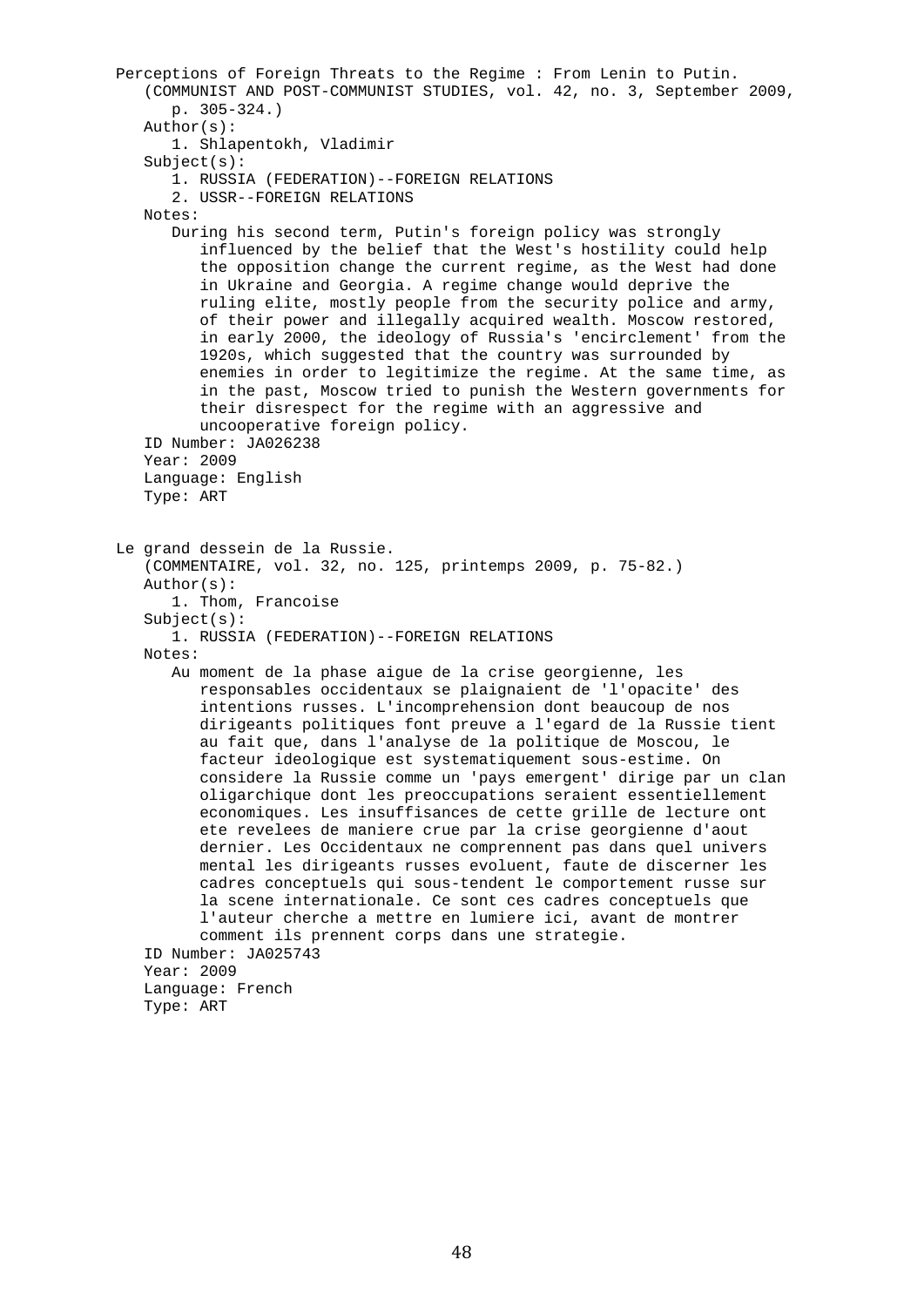```
 Russia's Spheres of Interest, not Influence. 
       (WASHINGTON QUARTERLY, vol. 32, no. 4, October 2009, p. 3-22.) 
       Author(s): 
          1. Trenin, Dmitri 
      Subject(s): 1. RUSSIA (FEDERATION)--FOREIGN RELATIONS 
       Notes: 
          The article presents an analysis of the politics and government of 
             the 21st-century Russia, focusing on its foreign policy. 
             Statements by Russian President Dmitrii Medvedev and Foreign 
             Minister S.V. Lavrov regarding Russia's self-appointed sphere 
             of interest are discussed. A distinction is drawn between the 
             phrase 'sphere of interest,' which is said to hark back to the 
             cold war doctrines of the Soviet Union, and the concept of a 
             sphere of influence, which is characterized as a legitimate 
             geopolitical term. Russia's relationship with its neighboring 
             states are analyzed in this context. 
       ID Number: JA026378 
       Year: 2009 
       Language: English 
       Type: ART 
2008 
    From West to South to North : Russia Engages and Challenges Its 
       Neighbours. 
       (INTERNATIONAL JOURNAL, vol. 63, no. 2, Spring 2008, p. 291-305.) 
       Author(s): 
          1. Baev, Pavel K. 
       Subject(s):
```

```
 Threats To and From Russia : An Assessment.
```
Language: English

ID Number: JA025103

```
 (JOURNAL OF SLAVIC MILITARY STUDIES, vol. 21, no. 3, July - September 
    2008, p. 491-526.) 
 Author(s): 
    1. Blank, Stephen
```
Subject(s):

Year: 2008

Type: ART

```
 1. RUSSIA (FEDERATION)--FOREIGN RELATIONS
```
1. RUSSIA (FEDERATION)--FOREIGN RELATIONS

2. RUSSIA (FEDERATION)--MILITARY POLICY

Notes:

 Under conditions of visibly deteriorating Russo-American and East-West relations, it is necessary to outline clearly the threats perceived by Russia from Western and US policies, and second, the threats that Russia may pose in return. An analysis of such threats reveals that the balance of threat perception is asymmetrically weighted to the Russian side which perceived threats everywhere, i.e. from within and without. This underscores the fact that the baseline of Russian foreign and defense policy is presupposition of threat, and a pervasive one at that. Second, these threats are largely perceived in terms of a classical hard power Realpolitik even if Moscow's instruments for countering them are largely nuclear weapons and its energy capabilities. Third, Russia's threat perception is extensively tied to the fear of information warfare as a tool for unhinging the entire society and state. Correspondingly, this potential, in Russia's hands, as well as its efforts to use its economic power and accompanying political instruments, are becoming the pivot of foreign perceptions of a threat originating from Russia. Finally, there is a real danger that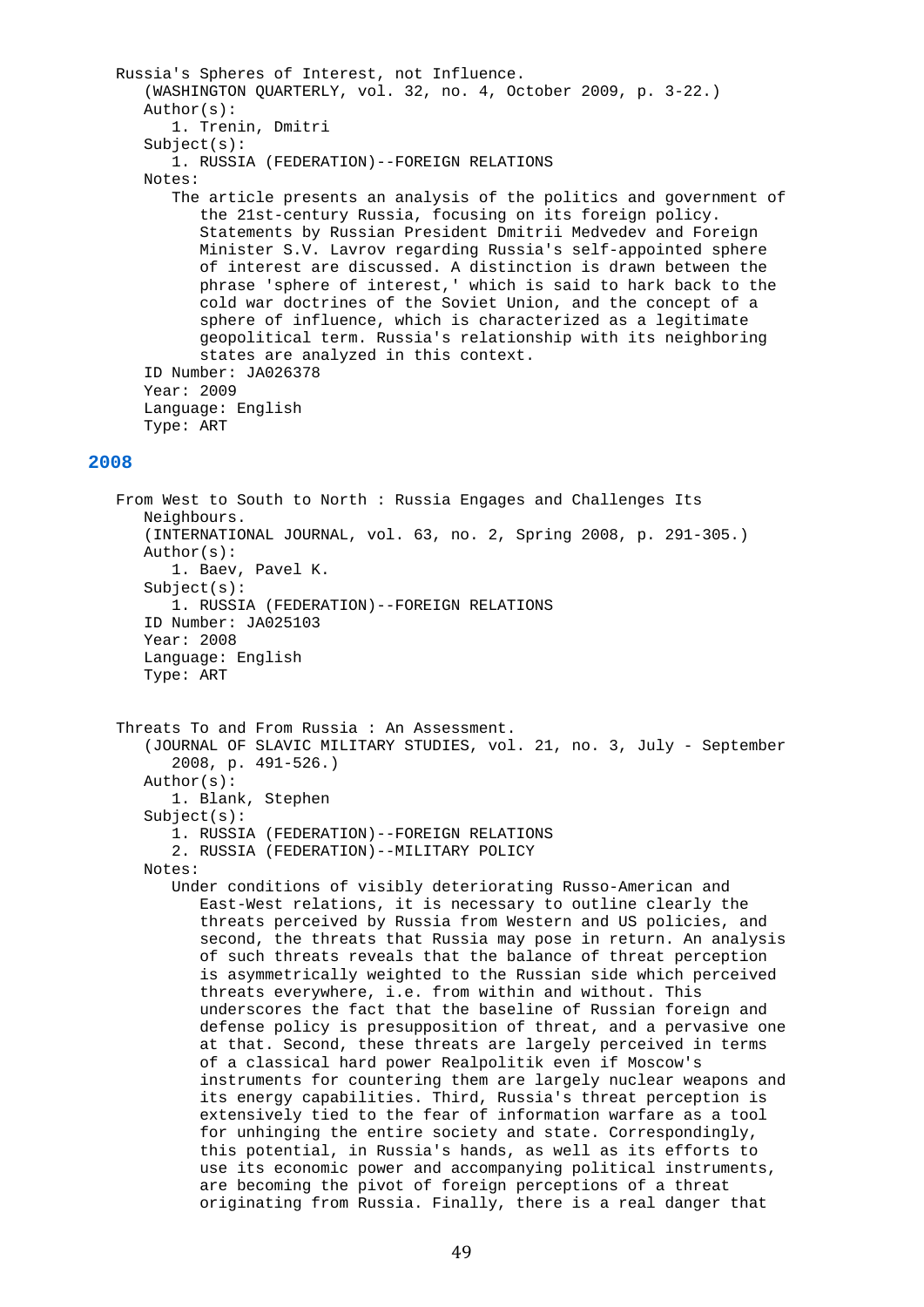the United States and Russia will increasingly come to see each other's military, and/or especially nuclear or missile defense forces as threats that, under conditions of ideological and political contestation, justify a new arms race. ID Number: JA025180 Year: 2008 Language: English Type: ART Putin's Choice. (WASHINGTON QUARTERLY, vol. 31, no. 2, Spring 2008, p. 95-106.) Author(s): 1. Brzezinski, Zbigniev Subject(s): 1. RUSSIA (FEDERATION)--POLITICS AND GOVERNMENT 2. RUSSIA (FEDERATION)--ECONOMIC POLICY 3. RUSSIA (FEDERATION)--FOREIGN RELATIONS 4. PUTIN, VLADIMIR VLADIMIROVICH, 1952- Notes: How will history judge Vladimir Putin ? He had alternatives, but his decisions, despite their apparent short-term success, are likely to have negative long-term effects on the Russian political system, economy, and geopolitical prospects. ID Number: JA024731 Year: 2008 Language: English Type: ART Le choix de Poutine. (COMMENTAIRE, vol. 31, no. 122, ete 2008, p. 429-444.) Author(s): 1. Brzezinski, Zbigniew Subject(s): 1. PUTIN, VLADIMIR VLADIMIROVICH, 1952- 2. RUSSIA (FEDERATION)--POLITICS AND GOVERNMENT 3. RUSSIA (FEDERATION)--ECONOMIC POLICY 4. RUSSIA (FEDERATION)--FOREIGN RELATIONS Notes: Comme President puis comme Premier ministre, Poutine a dirige et dirige la Russie. Autocratie ? Democratie ? L'une melee a l'autre ? La forme politique importe. La Russie importe aussi pour l'Europe et pour le monde. ID Number: JA025008 Year: 2008 Language: French Type: ART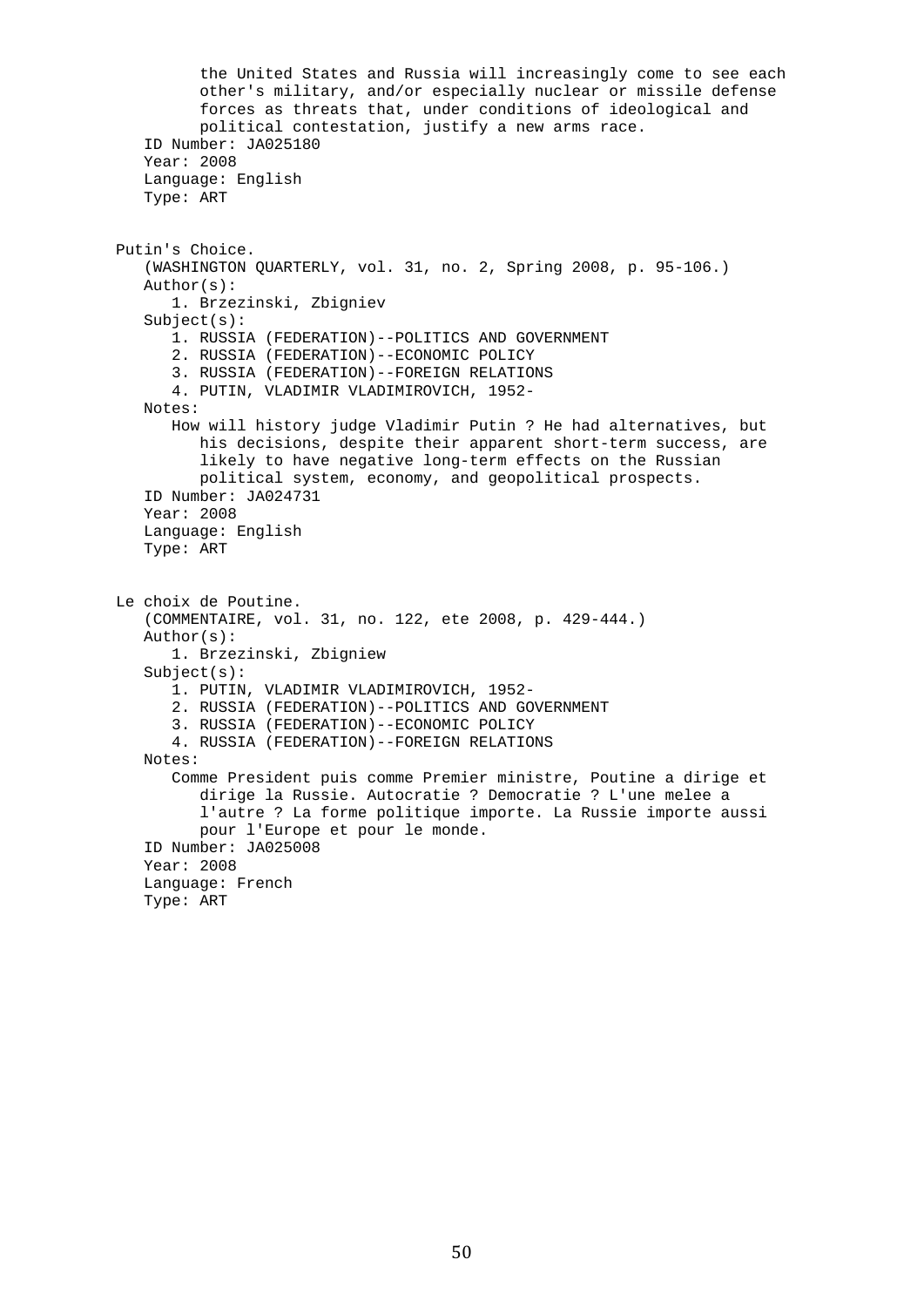La decision de Putin, el futuro de Rusia. (POLITICA EXTERIOR, vol. 22, no. 125, septiembre - octubre 2008, p. 97-119.) Author(s): 1. Brzezinski, Zbigniew Subject(s): 1. PUTIN, VLADIMIR VLADIMIROVICH, 1952- 2. RUSSIA (FEDERATION)--POLITICS AND GOVERNMENT 3. RUSSIA (FEDERATION)--FOREIGN RELATIONS 4. RUSSIA (FEDERATION)--ECONOMIC POLICY Notes: Detener y luego invertir la evolucion democratica de Rusia ha sido una eleccion, no una necesidad. Pese a los alardes nacionalistas de la potencia energetica, el Kremlin no tiene una vision para el futuro de un pais que hoy desarrolla 20 veces menos tecnologia innovadora que China. ID Number: JA025147 Year: 2008 Language: Spanish Type: ART The Foreign Policy Concept of the Russian Federation. (INTERNATIONAL AFFAIRS (Minneapolis), vol. 54, no. 5, 2008, p. 8-28.) Subject(s): 1. RUSSIA (FEDERATION)--FOREIGN RELATIONS ID Number: JA025308 Year: 2008 Language: English Type: ART Russia Alone Forever ? The Kremlin's Strategic Solitude. (POLITIQUE ETRANGERE, 73e annee, Special Issue, 2008, p. 23-33.) Author(s): 1. Gomart, Thomas Subject(s): 1. RUSSIA (FEDERATION)--FOREIGN RELATIONS Notes: The Russian leadership clearly understands that Russia needs real strategic partnerships. In practice, however, the Kremlin is reluctant to forge them because international solitude is hard-wired in its strategic mindset. ID Number: JA025270 Year: 2008 Language: English Type: ART Confrontation or Cooperation ?. (INTERNATIONALE POLITIK, vol. 9, no. 3, Fall 2008, p. 76-81.) Author(s): 1. Karaganov, Sergei Subject(s): 1. INTERNATIONAL RELATIONS 2. RUSSIA (FEDERATION)--FOREIGN RELATIONS Notes: Many of the world's up-and-coming new powers neither embrace nor aspire to the Western model of liberal democracy. This makes the idea of an 'alliance of democracies' a nonstarter. The new powers include authoritarian regimes and they demand a role in global governance. Russia is ready to cooperate, if the West is ready to take it seriously. ID Number: JA025267 Year: 2008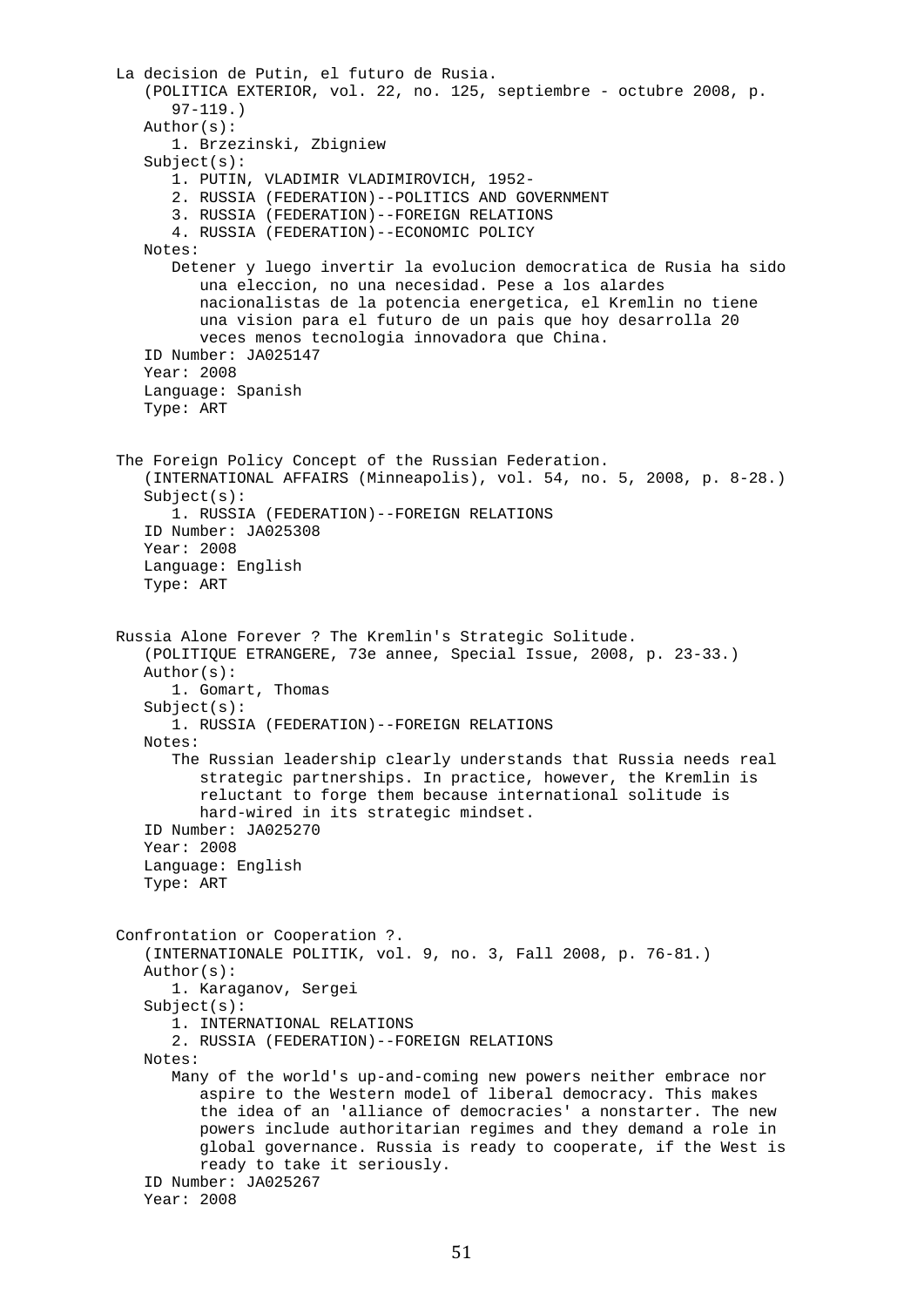Language: English Type: ART The Ideology of Russia's Foreign Policy Concept. (INTERNATIONAL AFFAIRS (Minneapolis), vol. 54, no. 5, 2008, p. 29-38.) Author(s): 1. Kramarenko, Aleksandr Subject(s): 1. RUSSIA (FEDERATION)--FOREIGN RELATIONS ID Number: JA025309 Year: 2008 Language: English Type: ART What Russia Wants. (FOREIGN POLICY, no. 166, May - June 2008, p. 48-51.) Author(s): 1. Krastev, Ivan Subject(s): 1. RUSSIA (FEDERATION)--FOREIGN RELATIONS Notes: From Gorbachev to Yeltsin to Putin, every new Russian president has drastically altered his country's relationship with the world. How will President Dmitry Medvedev change it again ? Here are the clues that reveal what the Kremlin is thinking, and, more importantly, what it really wants. ID Number: JA024778 Year: 2008 Language: English Type: ART G8 and Russian Foreign Policy : Overcoming Shortcomings. (WORLD TODAY, vol. 64, no. 6, June 2008, p. 21-23.) Author(s): 1. Lough, John Subject(s): 1. RUSSIA (FEDERATION)--FOREIGN RELATIONS Notes: Dmitri Medvedev's appearance at the G8 Summit in Hokkaido will be his first step on the wide international stage that Vladimir Putin occupied with such a swagger. Expectations of change will be high, but they are likely to be unrealistic at such an early stage in Medvedev's presidency. Putin's foreign policy legacy is a heavy one and he has made it clear that Medvedev will be no soft touch, but will his approach ultimately be more productive ? ID Number: JA024951 Year: 2008 Language: English Type: ART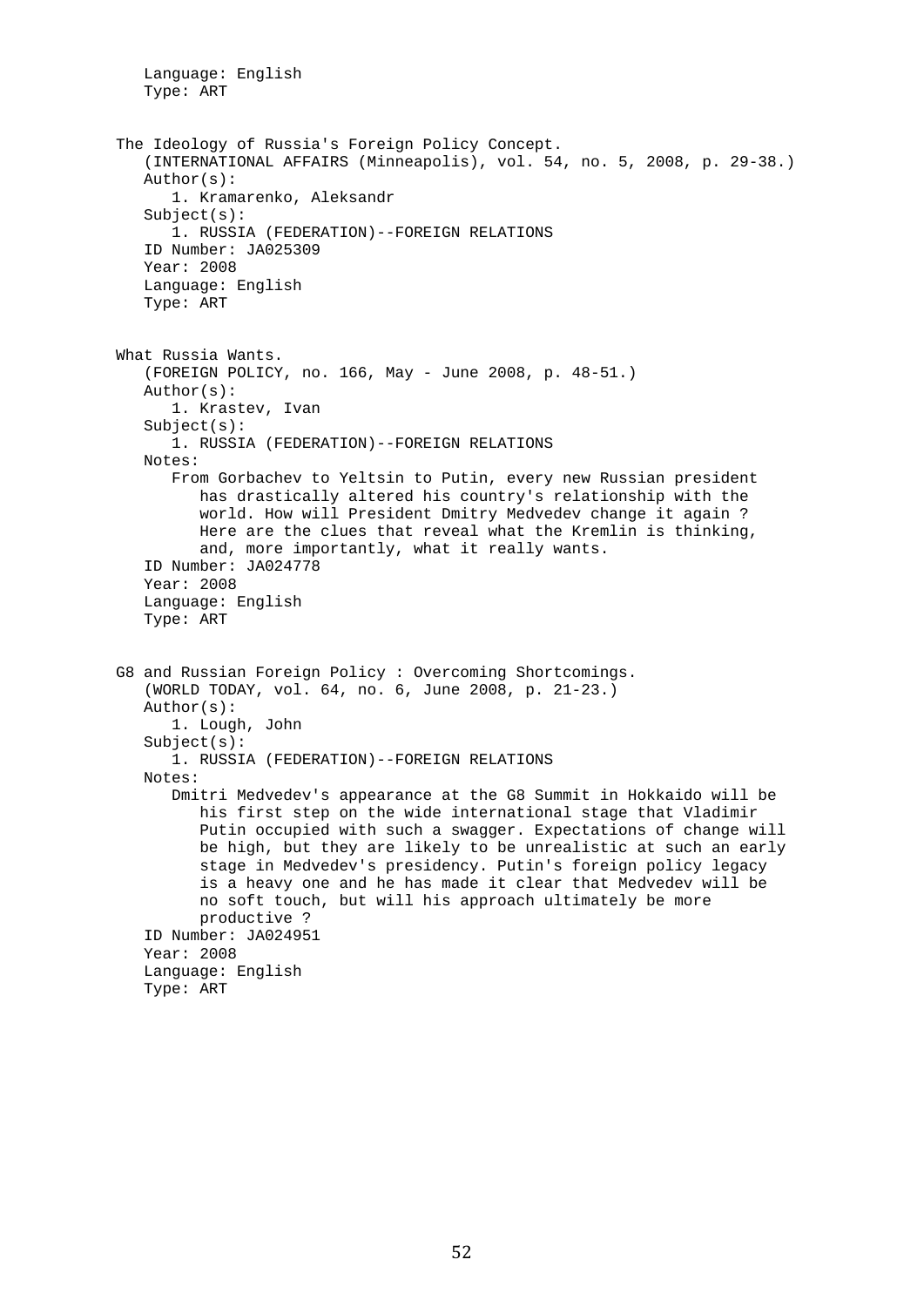EU-Russia Security Relations and the Survey of Russian Federation Foreign Policy : One Year On. (EUROPEAN SECURITY, vol. 17, nos. 2 - 3, 2008, p. 185-208.) Author(s): 1. Marsh, Steve Subject(s): 1. EU--RUSSIA (FEDERATION) 2. RUSSIA (FEDERATION)--FOREIGN RELATIONS Notes: The Kremlin's change of leadership on 7 May 2008 and growing international fear of Russia's resurgence, especially in the aftermath of the Georgian conflict, make this an interesting time to reflect upon EU-Russian security relations. This article does so by examining closely the Survey of Russian Federation Foreign Policy and, one year from its approval, drawing upon subsequent developments as preliminary corollary or otherwise of its bearing on policy. On balance, it seems that the Kremlin's evolving perception of Russia and international relations has encouraged revised priorities and objectives and a more forceful foreign policy that not only show progress in filling the Common Spaces, but also increase the likehood of Russia-EU competition especially in their shared neighbourhood. ID Number: JA025507 Year: 2008 Language: English Type: ART New Man in the Kremlin : What Future for Russian Foreign Policy ?. (INTERNATIONAL SPECTATOR, vol. 43, no. 2, June 2008, p. 21-34.) Author(s): 1. Mehdiyeva, Nazrin Subject(s): 1. RUSSIA (FEDERATION)--FOREIGN RELATIONS 2. MEDVEDEV, DMITRY Notes: President Dmitry Medvedev is neither a 'liberal' nor a 'puppet' of his mentor, Vladimir Putin. He is a capable politician, who appears genuinely to believe in the rule of law. Yet his formative policy experience has been overwhelmingly dirigiste, the approach that is unlikely to change fundamentally under his presidency. Medvedev's personal preferences in foreign policy are largely in line with the policies initiated by Putin, although his rhetoric and style will likely be more conciliatory. He will inherit a plethora of problems created by Russia's assertive policy, both in its near and far abroad. Moreover, the institutional constraints and informal rules within which Medvedev will have to operate make policy continuity more likely than policy reversal. ID Number: JA025021 Year: 2008 Language: English Type: ART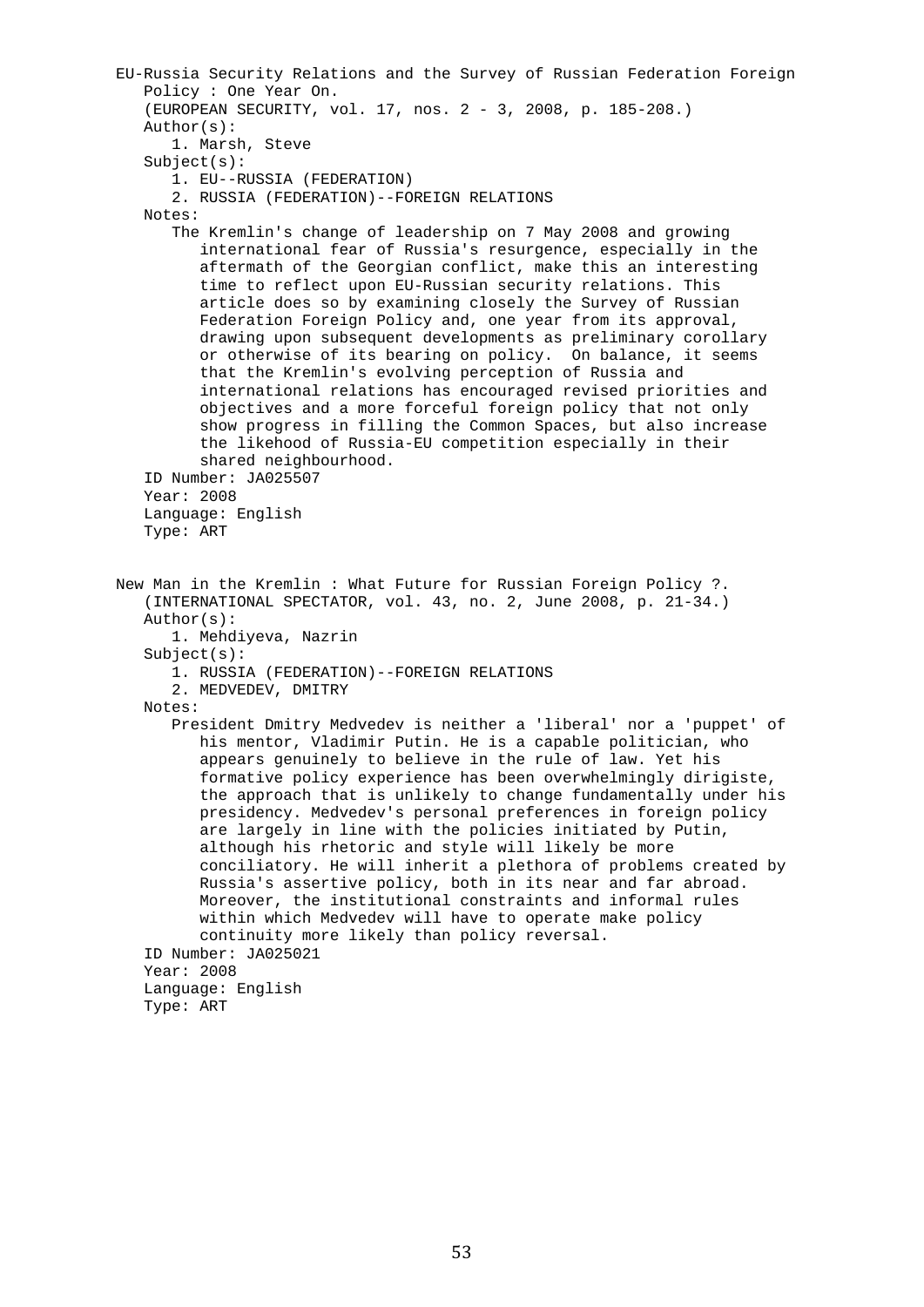'An Enemy at the Gates' or 'From Victory to Victory' ? Russian Foreign Policy. (INTERNATIONAL AFFAIRS, vol. 84, no. 4, July 2008, p. 717-733.) Author(s): 1. Monaghan, Andrew Subject(s): 1. RUSSIA (FEDERATION)--FOREIGN RELATIONS Notes: Russian foreign policy reflects an evolving balance between vulnerability and opportunity. For much of President Putin's second term, Russia has been on the defensive. Despite increasing economic strength, observed in greater activity and an apparently more confident rhetorical stance, Russian diplomacy reflected a sense of vulnerability in Moscow. Indeed, diplomacy was largely inward looking : on the one hand it was a tool with which to unite and mobilize the Russian population rather than confront the West; on the other hand, it was a means of preventing external interference in Russian domestic affairs. On another level, Moscow sees an international situation destabilized by the unilateral actions of the US and an attempt by the 'western alliance' to assert and export its value system. But Moscow also believes that the international situation has reached a moment of transition, one which presents an opportunity for a Russia that lays claim to a global role. Russian foreign policy reflects a broad consensus in Moscow that asserts Russia's status as a leading power with legitimate interests. This moment of opportunity coincides with Moscow's desire to rethink the results of the post-Cold War period and to establish Russia as a valid international player. Continuing constraints and recognition that its domestic priorities proscribe Moscow from seeking confrontation with the West, which it cannot afford. Nonetheless, the attempt to establish the legitimacy of sovereign democracy as an international model of development appears to represent an important development in how Russia will approach wider European politics. ID Number: JA025061 Year: 2008 Language: English Type: ART 'New Cold War' or Twenty Years' Crisis ? Russia and International Politics. (INTERNATIONAL AFFAIRS, vol. 84, no. 2, March 2008, p. 241-267.) Author(s): 1. Sakwa, Richard Subject(s): 1. RUSSIA (FEDERATION)--FOREIGN RELATIONS 2. COLD WAR Notes: President Vladimir Putin's foreign policy can be characterized as a 'new realism', repudiating some of the exaggerated ambitions of Yevgeny's Primakov's tenure as foreign minister in the late 1990s while asserting Russia's distinctive identity in world politics. Rather than acting as a classic 'balancing' power prescribed by classic realist theory as the response to the hegemonic power of a single state, Russia under Putin tended to 'bandwagon' and the country has been a vigorous 'joiner'. Putin insisted that Russia retains its 'autonomy' in international politics while moving away from earlier ideas that Russia could constitute the kernel of an alternative bloc. However, the opportunity to integrate Russia into the hegemonic international order may have been missed because of what is

seen in Moscow as the resolute hostility of groups in the West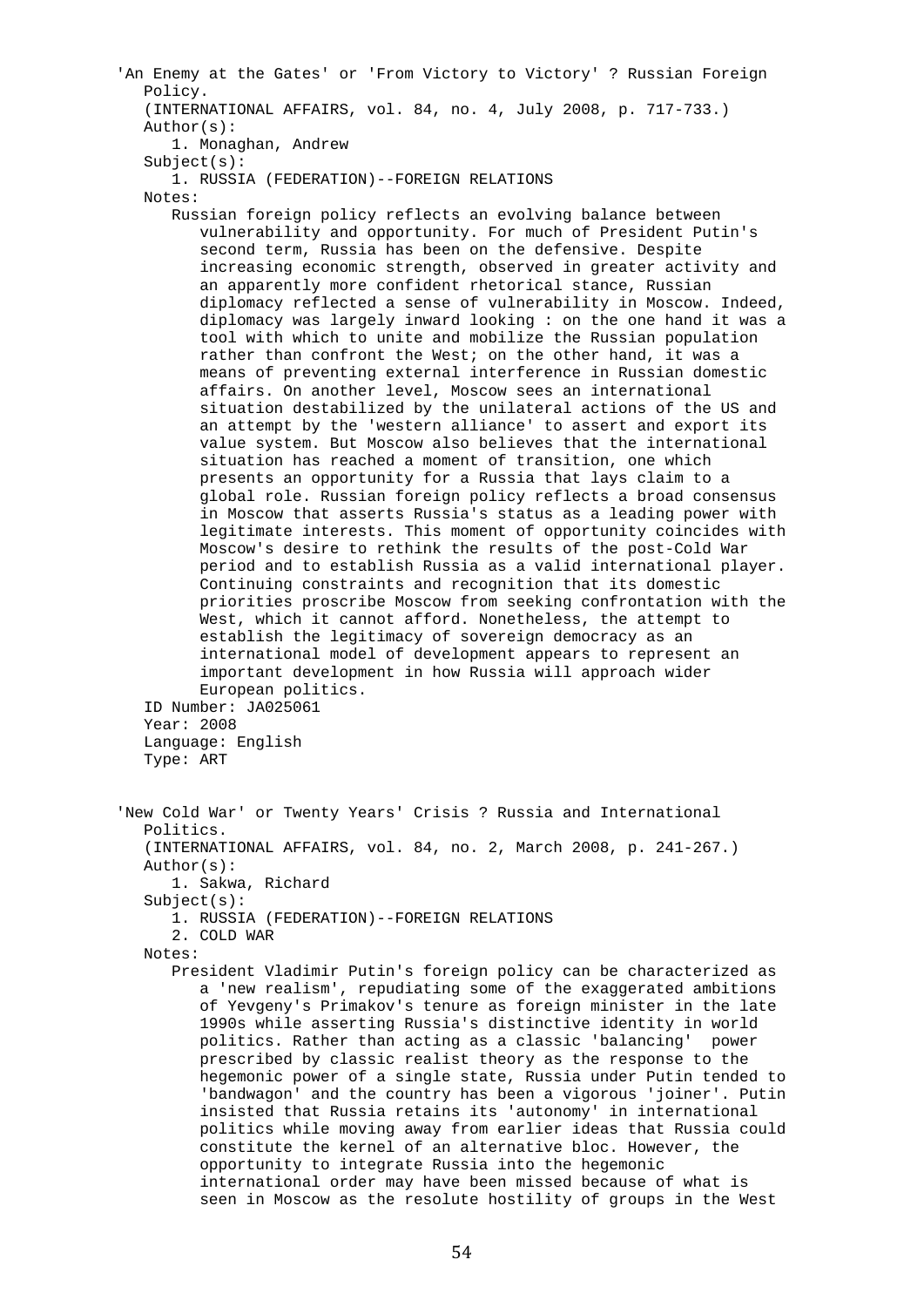who continue to pursue Cold War aims of isolating and containing Russia. The Cold War was transcended in an asymmetrical manner, and this has given rise to four major failures : political, strategic, intellectual and cultural. The world faces the danger of the onset of a new era of great power bloc politics, thus restoring a Cold War structure to the international system. With none of the major strategic issues facing the international community at the end of the Cold War yet resolved, we may be facing a new twenty years' crisis. ID Number: JA024666 Year: 2008 Language: English Type: ART

## **2007**

 Guerre et paix froides. (DEFENSE NATIONALE ET SECURITE COLLECTIVE, 63e annee, no. 12, decembre 2007, p. 6-10.) Author(s): 1. Betermier, Jean Subject(s): 1. RUSSIA (FEDERATION)--FOREIGN RELATIONS Notes: Serions-nous passes de la guerre froide a la paix froide ? Comment en sommes-nous arrives la ? Jusqu'ou et comment ne pas aller trop loin sur cette route ? L'auteur tente de repondre a ces questions rappelant le conseil de Churchill : 'N'humiliez jamais la Russie' ! ID Number: JA024304 Year: 2007 Language: French Type: ART Inside Out : Domestic Political Change and Foreign Policy in Vladimir Putin's First Term. (DEMOKRATIZATSIYA, vol. 15, no. 3, Summer 2007, p. 335-352.) Author(s): 1. Charap, Samuel Subject(s): 1. RUSSIA (FEDERATION)--FOREIGN RELATIONS Notes: In the 1990s, scholars began to investigate the impact of democratization on the foreign policy behavior of transition states such as Russia. In the era of President Vladimir Putin, however, such analyses became problematic in light of the contradictory nature of Russia's recent political development. The author suggests a new framework for analysis that focuses on the explanatory variable of executive strength. Executive strength is defined in terms of the degree of internal fragmentation and the relative authority of the executive vis-a-vis other political institutions. The author then analyzes two relevant aspects of political change in Putin's first term : center-regional dynamics and business-state relations. The strengthening of the executive that resulted from these two shifts had several important effects on Russian foreign policy. ID Number: JA023977 Year: 2007 Language: English Type: ART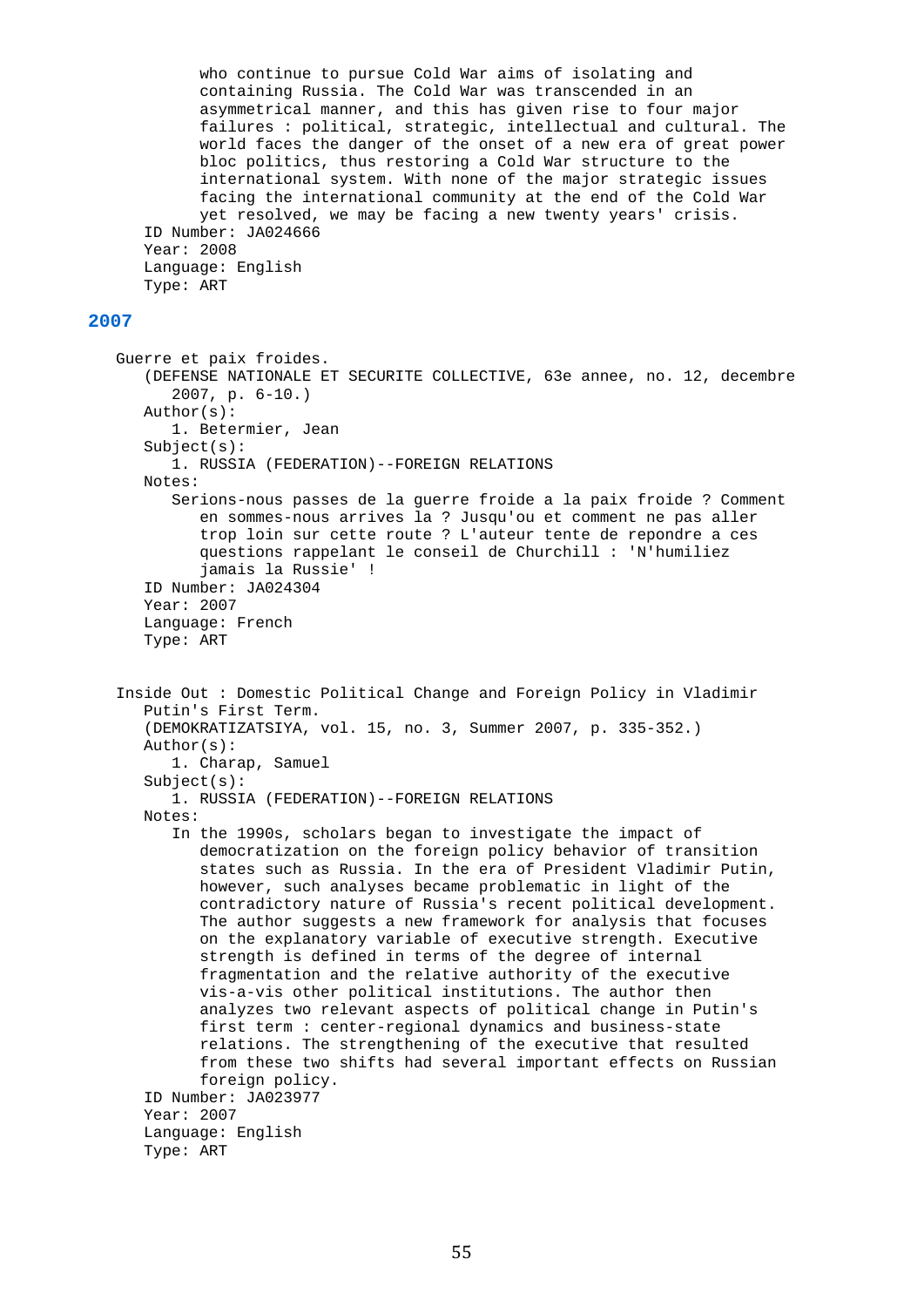Russland will sich auf der Weltbuhne wider Gehor verschaffen. (EUROPAISCHE SICHERHEIT, 56. Jg., Nr. 12, Dezember 2007, S. 18-19.) Author(s): 1. Clement, Rolf Subject(s): 1. RUSSIA (FEDERATION)--FOREIGN RELATIONS ID Number: JA024365 Year: 2007 Language: German Type: ART Comment la Russie voit-elle le monde ? Elements d'analyse d'une politique etrangere en mutation. (REVUE INTERNATIONALE ET STRATEGIQUE, no. 68, hiver 2007 - 2008, p. 133-141.) Author(s): 1. Delcour, Laure Subject(s): 1. RUSSIA (FEDERATION)--FOREIGN RELATIONS Notes: Depuis plusieurs annees, la Russie est plus presente et plus offensive sur la scene internationale. L'emploi d'une rhetorique tres ferme, l'usage de l'arme energetique et l'opposition a l'Occident sont frequemment interpretes a travers le prisme du retour a la puissance perdue. Pourtant, ces crispations refletent davantage une crise d'adaptation et une politique etrangere hybride qu'une rupture dans le rapport au monde. Dans ce contexte, le recours a des rapports de force ou methodes de destabilisation eprouvees du temps de l'URSS s'apparente a un reflexe. Alors que la diplomatie russe repose sur des fondements - la vision d'un monde multipolaire, la conscience d'une specificite - peu susceptibles de changer, l'attention portee a de nouveaux instruments (l'image, la langue) reflete une quete d'influence plus que de puissance. ID Number: JA024387 Year: 2007 Language: French Type: ART De Koude Oorlog is afgelopen. (INTERNATIONALE SPECTATOR, jg. 61, nr. 10, oktober 2007, p. 485-488.) Author(s): 1. Duran, Manuel Subject(s): 1. RUSSIA (FEDERATION)--FOREIGN RELATIONS Notes: The author deals with Russia's strained relations with the West. In this respect the term 'Cold War' for describing this relationship is increasingly used. A number of incidents give the impression that following a period of detente the former enemies are once more pulling their knives. Yet, there are few arguments that justify a revival of the Cold War. After the demise of the Soviet Union Russian foreign policy was exclusively oriented towards the West, but it became gradually clear that this policy particularly favoured the West. There was a shift towards a more pragmatic foreign policy that prioritised Russia's national interests. Current tensions between Russia and the West may thus rather be explained by a changed perception on foreign policy in Russia than by a new Cold War. ID Number: JA024155 Year: 2007 Language: Dutch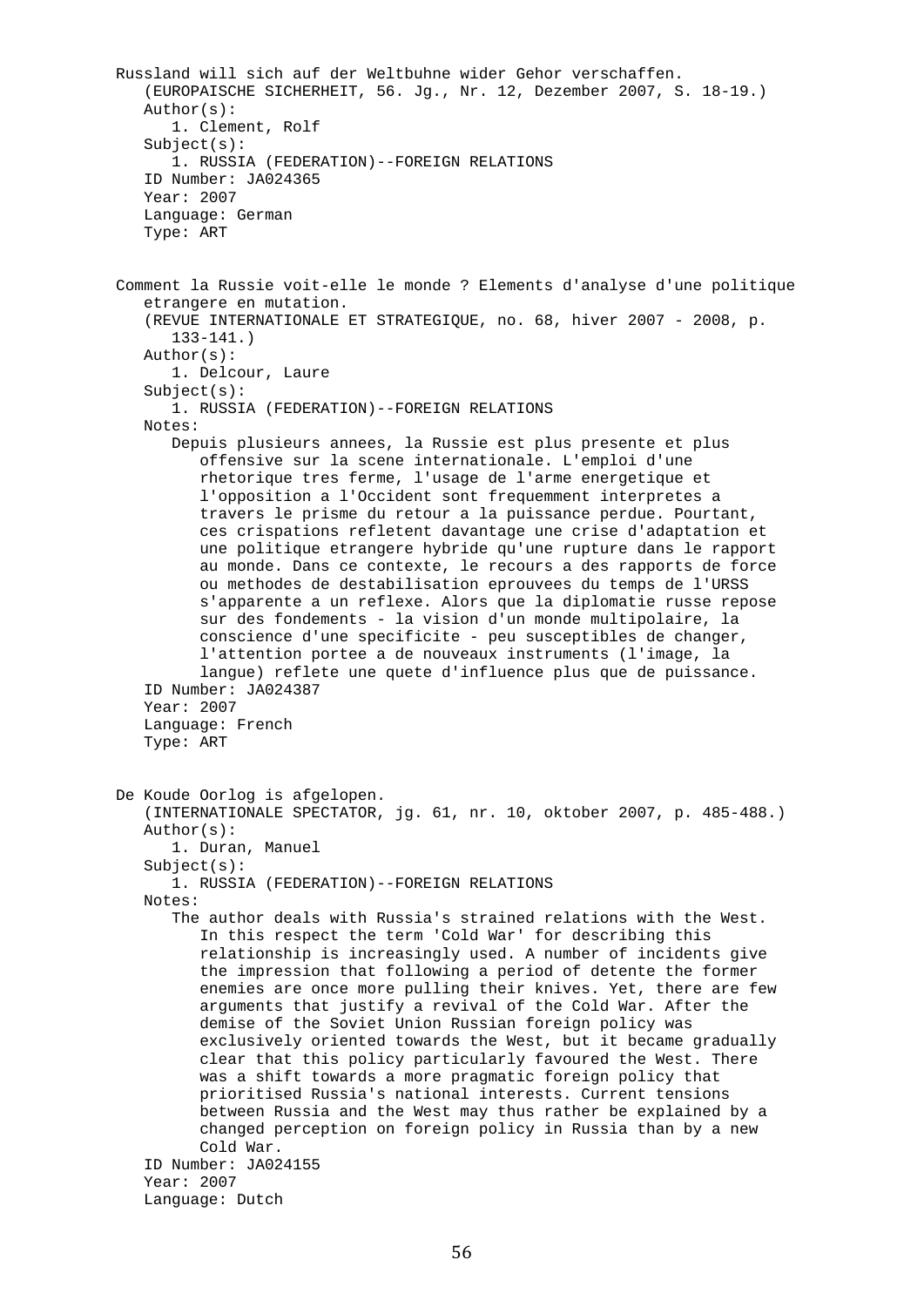Russia and the West : Mutually Assured Distrust. (CURRENT HISTORY, vol. 107, no. 702, October 2007, p. 314-320.) Author(s): 1. Goldman, Marshall I. Subject(s): 1. RUSSIA (FEDERATION)--FOREIGN RELATIONS Notes: What looks to the West like a retreat from democracy, the Russians see as recovery from weakness and disorder. ID Number: JA024131 Year: 2007 Language: English Type: ART Russia : 'European But Not Western' ?. (ORBIS, vol. 51, no. 1, Winter 2007, p. 129-140.) Author(s): 1. Gvosdev, Nikolas K.  $Subject(s):$  1. RUSSIA (FEDERATION)--FOREIGN RELATIONS 2. RUSSIA (FEDERATION)--FOREIGN RELATIONS--EUROPE 3. EUROPE--FOREIGN RELATIONS--RUSSIA (FEDERATION) Notes: The question whether Russia is part of the Western world has plagued Russian intellectuals and Western observers alike for the past two centuries. The question matters because where Russia 'belongs' is part of a larger debate about how one differentiates between 'the West' and 'the Rest' given changes in the Western family of nations, and because of larger questions of geopolitical alignment. The Slavophile vs. Westernizer paradigm, which suggests that throughout Russia there are two opposing camps engaged in a struggle to determine the course of the country is too simple to reflect the true complexity of post-Soviet Russia. Moreover, an equilibrium may have been reached where not answering the question of Russia's relationship to the West is desirable for all parties concerned. ID Number: JA023343 Year: 2007 Language: English Type: ART Russisch veiligheidsbeleid op ramkoers tegen het Westen ?. (INTERNATIONALE SPECTATOR, jg. 61, nr. 10, oktober 2007, p. 481-484.) Author(s): 1. Haas, Marcel de Subject(s): 1. RUSSIA (FEDERATION)--FOREIGN RELATIONS 2. RUSSIA (FEDERATION)--NATIONAL SECURITY Notes: The author analyses the current relationship between Russia and the West, by discussing Russian grievances, assessing a possible revival of the Cold War and by evaluating Russia's security policy. As to the position that the West should take in approaching an assertive Russia, he stresses that both sides should take each other seriously. Accordingly, Russia should refrain from anti-Western stances whereas the West should be careful in (military) action close to Russia's borders. Another policy option is to promote cooperation and exchanges between students and military personnel. Furthermore, by Western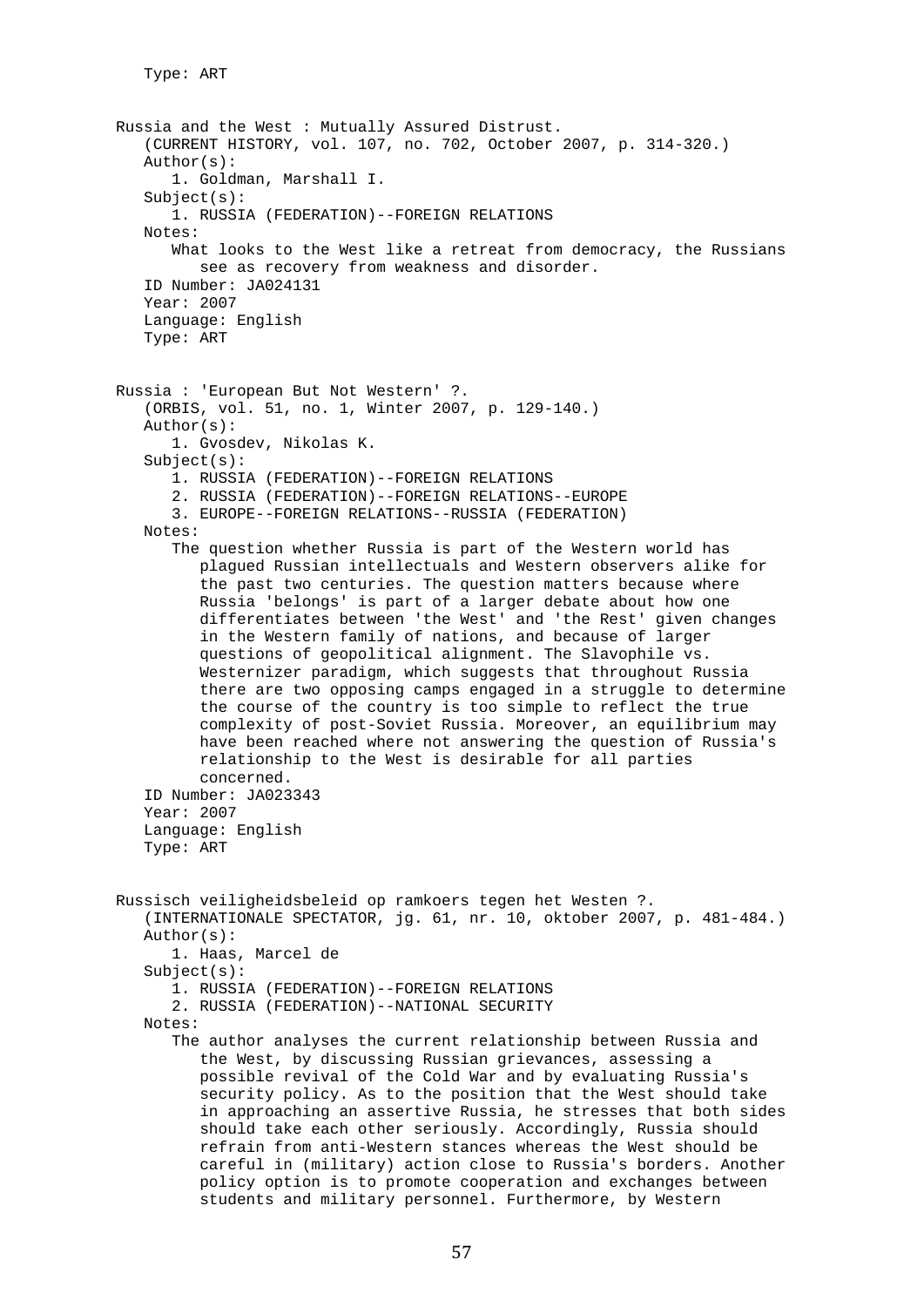promotion of a Russian middle class, in supporting the democratic opposition and human rights organisations, but also by encouraging Western economic investment. Such a middle class could have leverage on the autocratic ruling elite of the Kremlin. Finally, a consistent and united Western policy towards Russia is essential. This is lacking in the energy security dimension which without radical changes will be the West's Achilles' heel in its relationship with Russia. ID Number: JA024154 Year: 2007 Language: Dutch Type: ART Assertive, But Alone. (WORLD TODAY, vol. 63, no. 11, November 2007, p. 20-22.) Author(s): 1. Katz, Mark N. Subject(s): 1. RUSSIA (FEDERATION)--FOREIGN RELATIONS Notes: Some would say that Russian foreign policy has become belligerent. But the strident, confident tone is playing well at home in this election season. More discerning domestic commentators are pointing out that it is simply not working and may have unintended, longer-term consequences. ID Number: JA024323 Year: 2007 Language: English Type: ART Retour de la question russe, retour de la question europeenne. (DEFENSE NATIONALE ET SECURITE COLLECTIVE, 63eme annee, no. 11, novembre 2007, p. 83-92.) Author(s): 1. Kempf, Olivier Subject(s): 1. RUSSIA (FEDERATION)--FOREIGN RELATIONS 2. BALLISTIC MISSILE DEFENSES--USA 3. BALLISTIC MISSILE DEFENSES--EUROPE Notes: 'Inclure les Americains, exclure les Russes, maitriser les Allemands' : lord Ismay, premier secretaire general de l'Otan, definissait ainsi le role de l'organisation dans les annees 50; et tout le monde pensait que le projet etait revolu de nos jours. Tout le monde, sauf les Russes qui persistent a trouver que l'Otan cherche a les exclure. Sincere ou calculee, cette attitude a en tout cas anime l'annee 2007, au point qu'on peut parler d'un retour de la question russe en Europe, et donc de la question europeenne dans les priorites strategiques americaines; mais n'etait-ce pas l'objectif de Moscou ? ID Number: JA024209 Year: 2007 Language: French Type: ART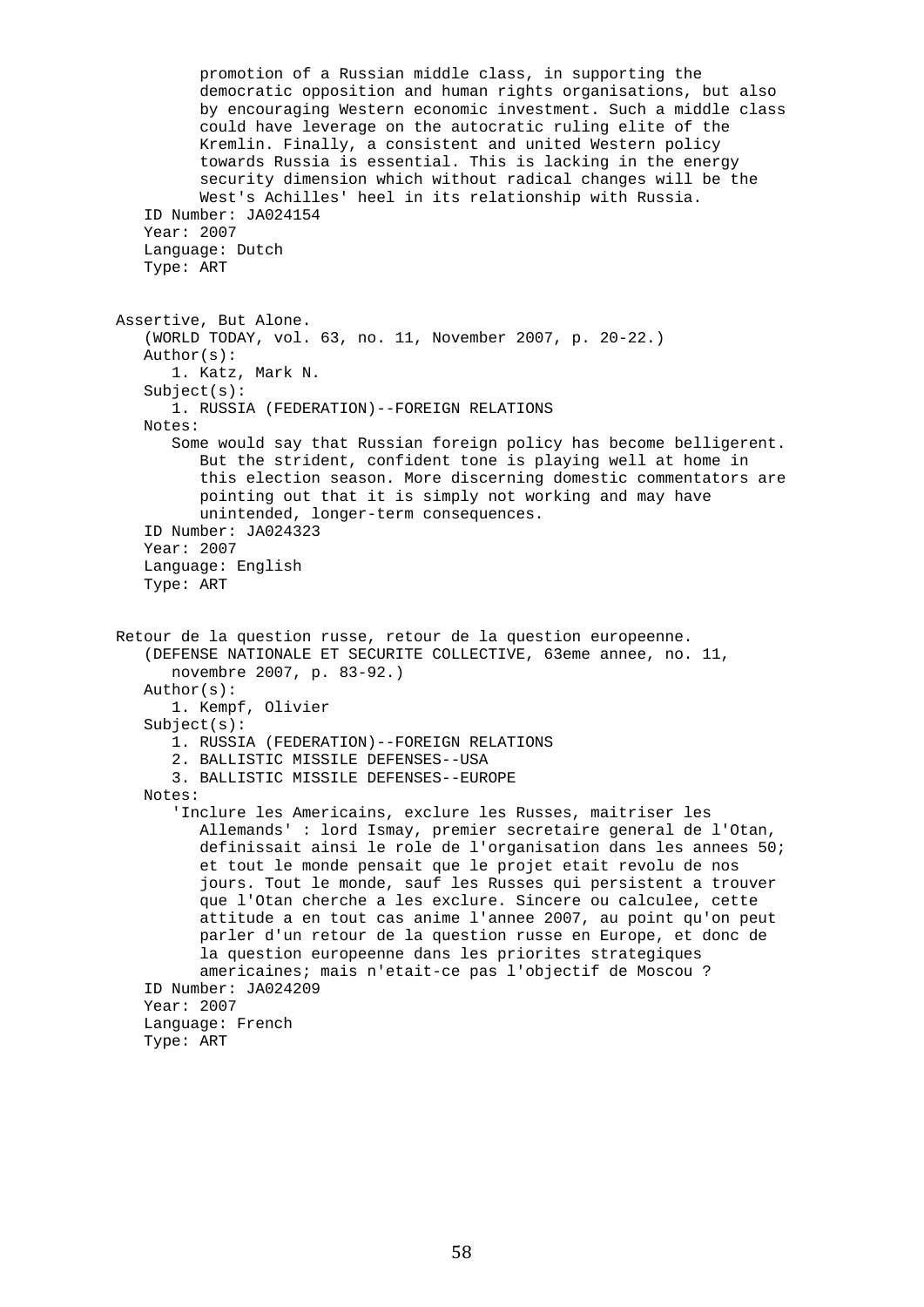```
 The Quest for Russia's Foreign Policy. 
    (INTERNATIONAL AFFAIRS (Minneapolis), vol. 53, no. 4, Autumn 2007, p. 
       64-73.) 
    Author(s): 
       1. Kuvaldin, Viktor 
    Subject(s): 
       1. RUSSIA (FEDERATION)--FOREIGN RELATIONS 
    ID Number: JA024011 
    Year: 2007 
    Language: English 
    Type: ART 
 The Mutual Responsibility and Irresponsibility of the West and Russia. 
    (INTERNATIONAL AFFAIRS (Minneapolis), vol. 53, no. 5, 2007, p. 21-33.) 
    Author(s): 
       1. Lieven 
    Subject(s): 
       1. RUSSIA (FEDERATION)--FOREIGN RELATIONS 
    ID Number: JA024339 
    Year: 2007 
    Language: English 
    Type: ART 
 The Cold War or the Normal Course of History ?. 
    (INTERNATIONAL AFFAIRS (Minneapolis), vol. 53, no. 6, 2007, p. 57-60.) 
    Author(s): 
       1. Maksimychev, I. 
    Subject(s): 
       1. COLD WAR 
       2. RUSSIA (FEDERATION)--FOREIGN RELATIONS 
    ID Number: JA024580 
    Year: 2007 
    Language: English 
    Type: ART 
 Russia and the West : Taking the Longer View. 
    (WASHINGTON QUARTERLY, vol. 30, no. 2, Spring 2007, p. 123-135.) 
    Author(s): 
       1. Mankoff, Jeffrey 
    Subject(s): 
       1. RUSSIA (FEDERATION)--FOREIGN RELATIONS 
    Notes: 
       Although relations with Russia are in a difficult phase, Moscow's 
          behavior in 2006 has been consistent with the strategy pursued 
          by the Kremlin for the past decade : not challenging Western 
          influence but proving that Moscow still matters 
          internationally. 
    ID Number: JA023586 
    Year: 2007 
    Language: English 
    Type: ART
```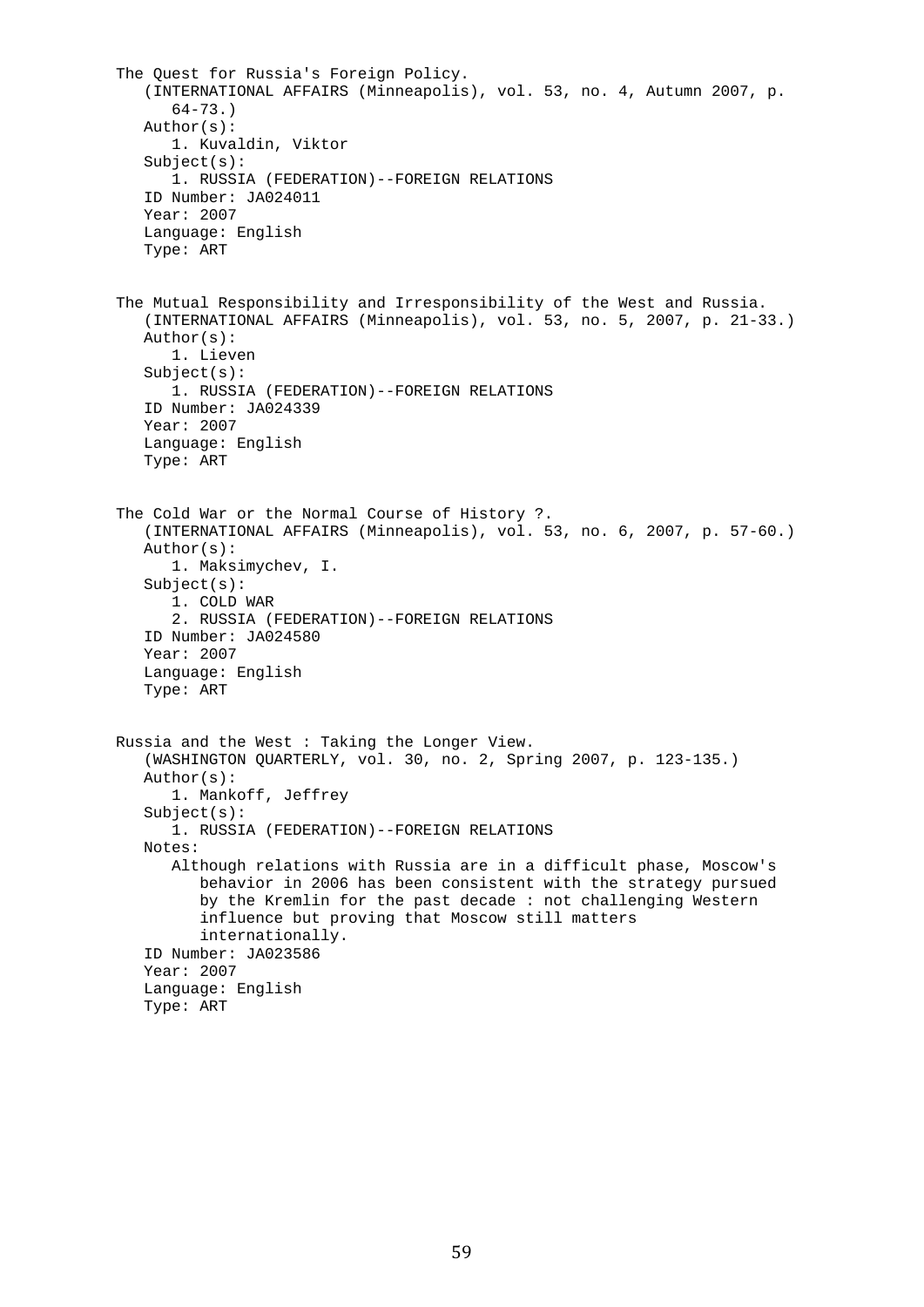```
 Post-Weimar Russia. 
    (INTERNATIONALE POLITIK, vol. 8, no. 3, Fall 2007, p. 86-93.) 
    Author(s): 
       1. Motyl, Alexander J. 
   Subject(s): 1. RUSSIA (FEDERATION)--FOREIGN RELATIONS 
       2. EU--RUSSIA (FEDERATION) 
    Notes: 
       Russia's combination of state weakness and growing foreign policy 
          assertiveness is a recipe for overreach and internal 
          destabilization. And it is Europe that will bear primary 
          responsibility for dealing with the instability - a challenge 
          for which the European Union is unprepared. 
    ID Number: JA024082 
    Year: 2007 
    Language: English 
    Type: ART 
 Le vrai bilan de Vladimir Poutine. 
    (POLITIQUE INTERNATIONALE, no. 115, printemps 2007, p. 323-342.) 
    Author(s): 
       1. Sapir, Jacques 
    Subject(s): 
       1. RUSSIA (FEDERATION)--POLITICS AND GOVERNMENT 
       2. RUSSIA (FEDERATION)--ECONOMIC POLICY 
       3. RUSSIA (FEDERATION)--FOREIGN RELATIONS 
    Notes: 
       Vladimir Putin will leave the Kremlin in March 2008. The time has 
          come to examine his legacy. The author argues that Putin has 
          won his bet. Elected in March 2000, Vladimir Putin arrived in 
          power at a time when the country was at the point of collapse : 
          unregulated privatizations in the 1990s had benefited only a 
          few oligarchs, while the rest of the population saw their 
          standard of living drop vertiginously. The Federation itself 
          risked imploding, with its constituent republics continuing to 
          take more power from the center. By conducting a resolutely 
          dirigiste policy, Putin resolved most of these problems. The 
          State confiscated and took control of key industrial assets 
          from a number of the oligarchs; the economy has registered 
          healthy growth thanks to oil prices, but also due to 
          state-sponsored technological innovations; and peripheral 
          republics have once again been integrated into the Federation. 
          The West may well condemn Putin, but his fellow citizens are 
          well aware of what they owe him. 
    ID Number: JA023711 
    Year: 2007 
    Language: French 
    Type: ART
```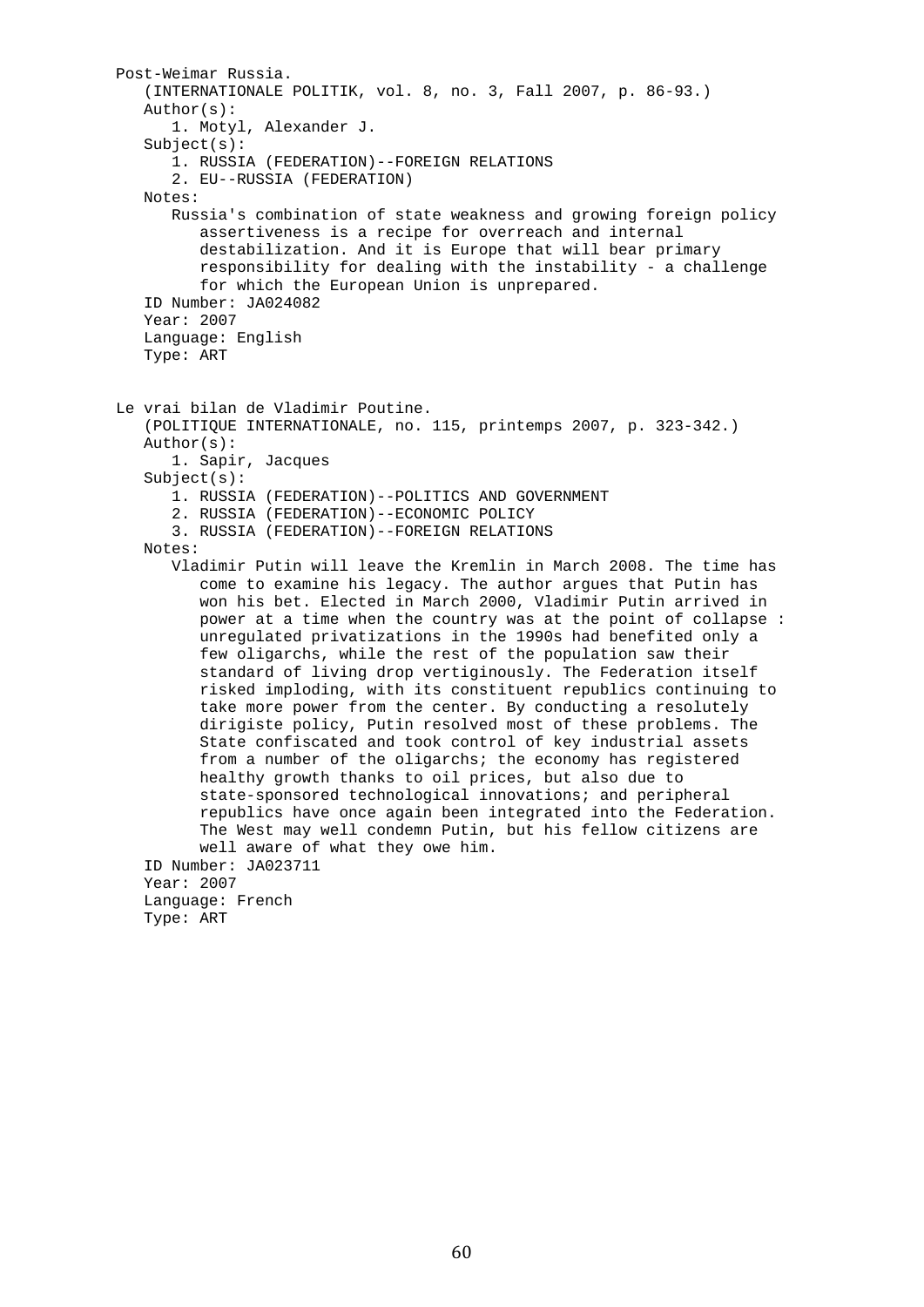```
 That Sinking Feeling. 
     (WORLD TODAY, vol. 63, no. 7, July 2007, p. 20-21.) 
     Author(s): 
        1. Trenin, Dmitri 
    Subject(s): 1. RUSSIA (FEDERATION)--FOREIGN RELATIONS 
     Notes: 
        Like the Dow Jones index in reverse, Russian-western relations are 
           hitting new record lows on a monthly, even weekly basis. So why 
           is this happening, how much deeper yet can the relationship 
           sink and what can be done about it ? Some critical questions 
           for United States President George Bush and Russian President 
           Vladimir Putin at their next meeting in Maine. 
     ID Number: JA023845 
     Year: 2007 
     Language: English 
     Type: ART 
  Containing Russia. 
     (FOREIGN AFFAIRS, vol. 86, no. 3, May - June 2007, p. 69-82.) 
     Author(s): 
        1. Tymoshenko, Yuliya 
     Subject(s): 
        1. RUSSIA (FEDERATION)--FOREIGN RELATIONS 
     Notes: 
        Russia's imperial ambitions did not end with the fall of the 
           Soviet Union. The Kremlin has returned to expansionism, trying 
           to recapture great-power status at the expense of its 
           neighbors. The United States and Europe must counter with a 
           strong response - one that keeps Russia in check without 
           sparking a new Cold War. 
     ID Number: JA023633 
     Year: 2007 
     Language: English 
     Type: ART 
  Russia and the Return of Geopolitics. 
     (JOINT FORCE QUARTERLY, no. 45, 2007, p. 8-15.) 
     Author(s): 
        1. Vego, Milan N. 
     Subject(s): 
        1. RUSSIA (FEDERATION)--FOREIGN RELATIONS 
        2. RUSSIA (FEDERATION)--POLITICS AND GOVERNMENT 
        3. RUSSIA (FEDERATION)--ARMED FORCES 
     ID Number: JA023489 
     Year: 2007 
     Language: English 
     Type: ART
```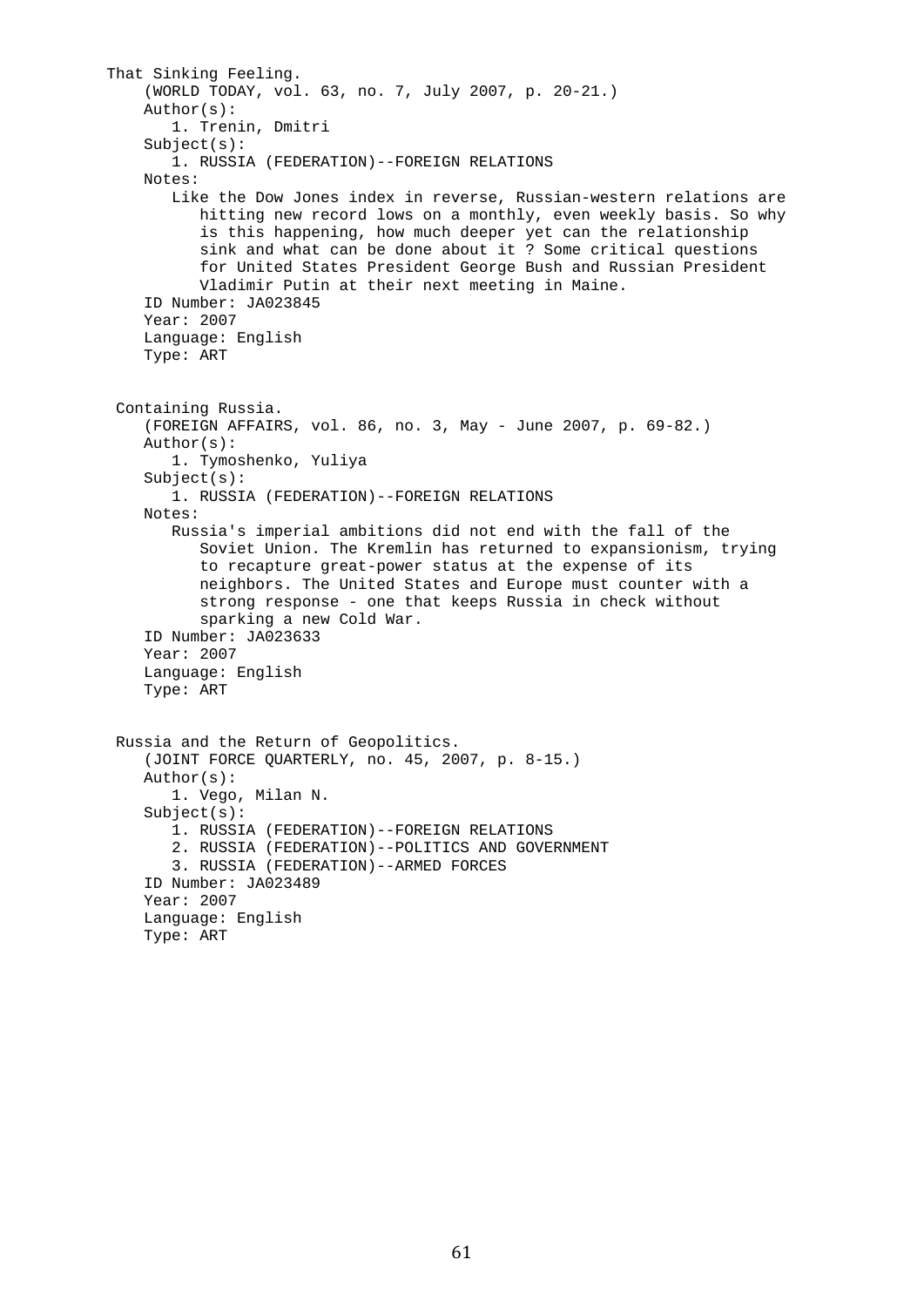```
 La Russie face a la mondialisation : la voie du trans-imperialisme. 
       (POLITIQUE ETRANGERE, 72e annee, no. 1, 2007, p. 83-96.) 
       Author(s): 
          1. Wallander, Celeste A. 
       Subject(s): 
          1. RUSSIA (FEDERATION)--FOREIGN ECONOMIC RELATIONS 
          2. RUSSIA (FEDERATION)--FOREIGN RELATIONS 
       Notes: 
          La Russie est de retour dans l'economie mondiale, grace a ses 
             ressources energetiques, dans son voisinage propre, et dans le 
             rapport global des puissances. Elle n'est ni post-imperiale, ni 
             neo-imperiale. Elle peut plutot etre qualifiee de 
             trans-imperiale, en ce sens qu'elle tente de reproduire a 
             l'echelle internationale le systeme des relations 
             patrons-clientele qui structure l'actuel pouvoir a Moscou. Ce 
             trans-imperialisme appelle une reponse coordonnee entre Europe 
             et Etats-Unis. 
       ID Number: JA023545 
       Year: 2007 
       Language: French 
       Type: ART 
    Russian Transimperialism and Its Implications. 
       (WASHINGTON QUARTERLY, vol. 30, no. 2, Spring 2007, p. 107-122.) 
       Author(s): 
          1. Wallander, Celeste A. 
       Subject(s): 
          1. RUSSIA (FEDERATION)--FOREIGN RELATIONS 
       Notes: 
          A fruitless debate has emerged over whether Russia is a 
             post-imperial power that seeks to control weaker countries. 
             Russian strategy is shaped by modern, or transnational, and 
             imperialist causes. In other words, it is a new, 
             transimperialist power requiring new strategies. 
       ID Number: JA023585 
       Year: 2007 
       Language: English 
       Type: ART 
2006 
   Wat moeten wij met Rusland - wat moet Rusland met ons ?.
       (INTERNATIONALE SPECTATOR, jg. 60, nr. 12, december 2006, p. 619-625.) 
       Author(s): 
          1. Baak, Joost van 
       Subject(s): 
          1. RUSSIA (FEDERATION)--POLITICS AND GOVERNMENT 
          2. RUSSIA (FEDERATION)--FOREIGN RELATIONS 
       Notes: 
          The author deals with political, economic, and social developments 
             in Russia against the background of some of the long-term 
             characteristics of Russian history and culture. The 
             post-communist rulers of Russia have been confronted with 
             rapidly changing local and global circumstances of various, and 
             often contradictory nature. The sudden and total evaporation of 
             the all-pervading ideology during almost eighty years has left 
             the country and its people in a confusing and even threatening 
             vacuum regarding much of its national history and cultural 
             identity, its socio-economic fabric, as well as its traditional 
             position in world politics. The present global energy situation 
             offers an unexpected bounty for Russia, and especially for its 
             rulers, but it is far from clear how this will affect the 
             country and its international position in the long term. The 
             political reflexes of the rulers point in the direction of
```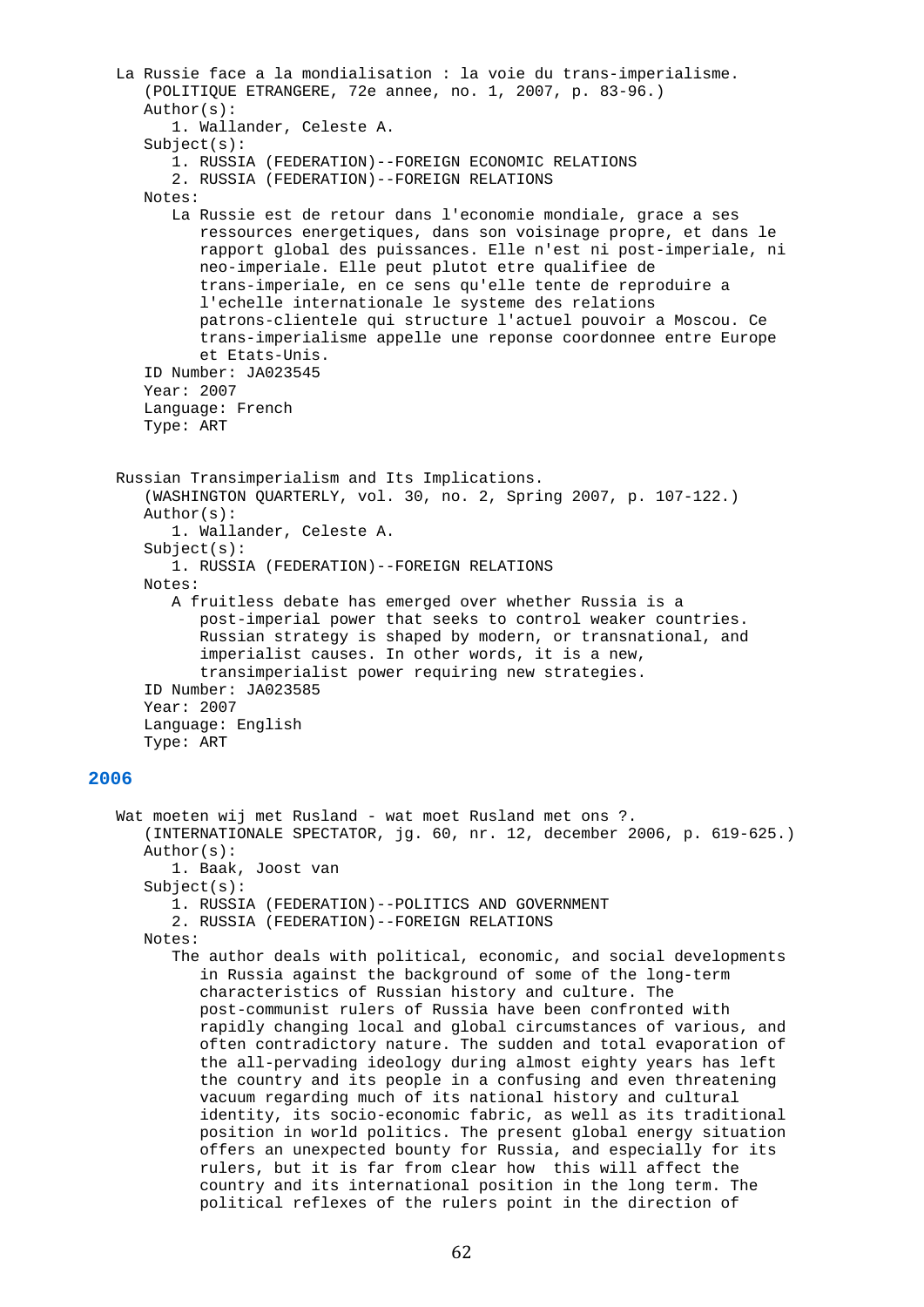traditional authoritarian rule, extension of control over society as a whole, and geopolitical arguments strongly determining foreign policy. Still, it remains to be seen to what extent this is just a phase in the post-communist development of Russia, and what the chances will be in the long run for the forces that favour the development of a civil society and a more open, transparent economy. ID Number: JA023246 Year: 2006 Language: Dutch Type: ART Tweede Koude Oorlog in aantocht : het nieuwe Rusland als oud probleem. (INTERNATIONALE SPECTATOR, jg. 60, nr. 12, december 2006, p. 626-629.) Author(s): 1. Dunk, Thomas von der Subject(s): 1. RUSSIA (FEDERATION)--FOREIGN RELATIONS Notes: The author predicts the emergence of a new Cold War. The old Cold War may have disappeared with the downfall of communism and its inherent ideological sharpness, the geopolitical position of Russia has nevertheless remained unaltered. The author argues that for the Western world, i.e. the United States and in particular the European Union, it is high time for sobering up as far as relations with Russia are concerned. Turning Russia into a decent European country has proved impossible. On the contrary, Russia is steadily drifting away from Europe. ID Number: JA023247 Year: 2006 Language: Dutch Type: ART Politique etrangere russe : l'etrange inconstance. (POLITIQUE ETRANGERE, 71e annee, no. 1, 2006, p. 25-36.) Author(s): 1. Gomart, Thomas Subject(s): 1. RUSSIA (FEDERATION)--FOREIGN RELATIONS Notes: La Russie de Vladimir Poutine a retrouve des marges internationales. Mais les objectifs de sa politique etrangere restent peu clairs, entre le poids de la constance - le tropisme militaire, les visions geopolitiques, le necessaire controle de l'empire, la reference a la richesse energetique et la tentation de l'inconstance - sur l'affaire iranienne ou sur l'option europeenne ... C'est parce que la politique exterieure russe est irreductible a nos normes qu'elle exige un constant decryptage. ID Number: JA022371 Year: 2006 Language: French Type: ART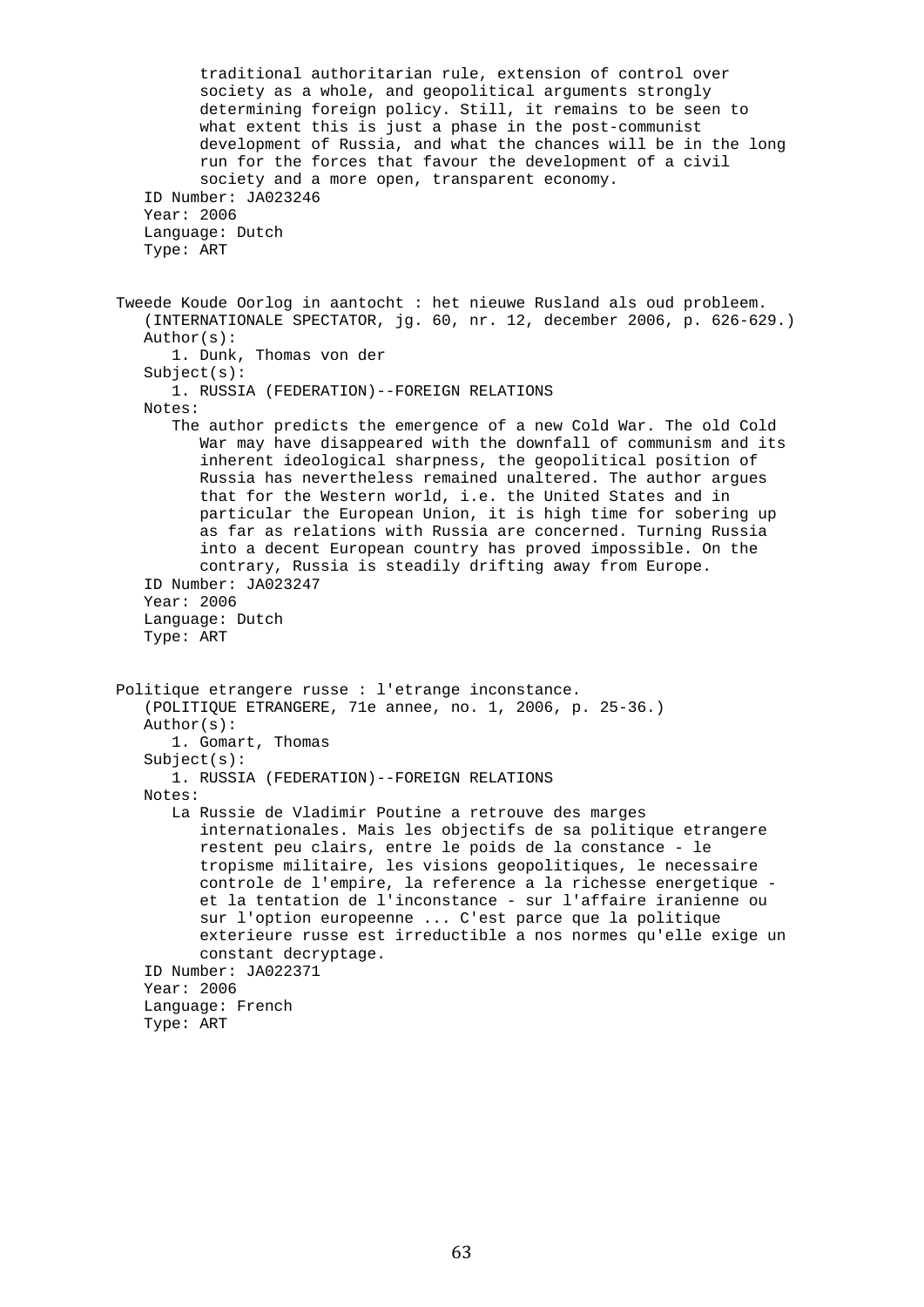```
 Moscow Discovers Soft Power. 
    (CURRENT HISTORY, vol. 105, no. 693, October 2006, p. 341-347.) 
    Author(s): 
       1. Hill, Fiona 
   Subject(s): 1. RUSSIA (FEDERATION)--FOREIGN RELATIONS 
    Notes: 
       Energy-rich Russia applies a kinder, gentler bear hug to extend 
          its influence in Eurasia. 
    ID Number: JA023264 
    Year: 2006 
    Language: English 
    Type: ART 
 Primakov Redux ? Putin's Pursuit of 'Multipolarism' in Asia. 
    (DEMOKRATIZATISIYA, vol. 14, no. 1, Winter 2006, p. 144-152.) 
    Author(s): 
       1. Katz, Mark N. 
    Subject(s): 
       1. RUSSIA (FEDERATION)--FOREIGN RELATIONS 
       2. RUSSIA (FEDERATION)--FOREIGN RELATIONS--ASIA 
       3. ASIA--FOREIGN RELATIONS--RUSSIA (FEDERATION) 
    Notes: 
       This article explores why Putin has revived Primakov's efforts to 
          build a 'multipolar' alliance challenging American 'hegemony' 
          and 'unipolarity', examines why he is pursuing it primarily in 
          Asia, and assesses how effective this policy has been and can 
          be. 
    ID Number: JA022737 
    Year: 2006 
    Language: English 
    Type: ART 
 Russia between European Choice and Asian Growth. 
    (INTERNATIONAL AFFAIRS (Minneapolis), vol. 52, no. 1, 2006, p. 1-9.) 
    Author(s): 
       1. Kosachev, Konstantin 
   Subject(s): 1. RUSSIA (FEDERATION)--FOREIGN RELATIONS 
    ID Number: JA022335 
    Year: 2006 
    Language: English 
    Type: ART 
 Russie : la transition inachevee. 
    (POLITIQUE ETRANGERE, 71e annee, no. 1, 2006, p. 11-23.) 
    Author(s): 
       1. Medish, Mark 
    Subject(s): 
       1. RUSSIA (FEDERATION)--POLITICS AND GOVERNMENT 
       2. RUSSIA (FEDERATION)--FOREIGN RELATIONS 
    Notes: 
       La croissance economique russe est spectaculaire; mais les echecs 
          sociaux et politiques du pays sont tout aussi nets. Vladimir 
          Poutine apparait a la fois comme l'homme des reformes 
          pragmatiques et comme l'initiateur d'une nouvelle glaciation 
          politique qui s'illustre dans la brutalisation croissante des 
          relations avec l'etranger proche. Les Occidentaux, divises et 
          largement impuissants, doivent redefinir et unifier leurs choix 
          politiques vis-a-vis d'une Russie pour le moins incertaine. 
    ID Number: JA022370 
    Year: 2006
```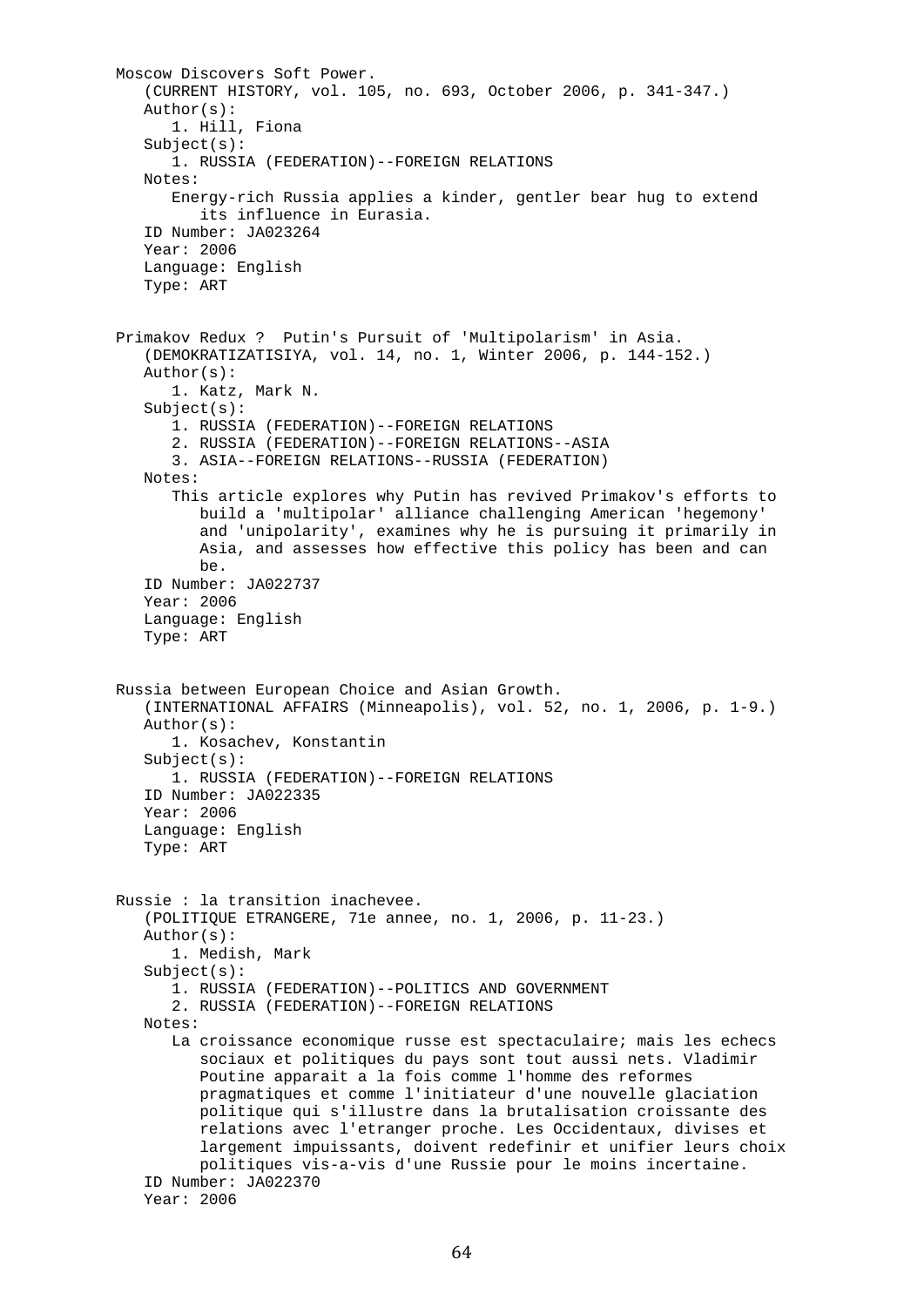```
 Language: French 
    Type: ART 
 The New OPEC. 
    (INTERNATIONALE POLITIK, vol. 7, no. 1, Spring 2006, p. 69-76.) 
    Author(s): 
       1. Rahr, Alexander 
    Subject(s): 
       1. ENERGY POLICY--RUSSIA (FEDERATION) 
       2. RUSSIA (FEDERATION)--FOREIGN RELATIONS 
    Notes: 
       Disappointed by the West, Moscow is now turning to Asia and 
          forging new geostrategic alliances. In order to reclaim its 
          lost status as a world power, Russia is purposefully mobilizing 
          its enormous energy resources. Europe and the West should take 
          this geopolitical challenge seriously. 
    ID Number: JA022446 
    Year: 2006 
    Language: English 
    Type: ART 
 Rusia, un nuevo sistema para salvar el antiguo regimen. 
    (POLITICA EXTERIOR, vol. 20, no. 110, marzo - abril 2006, p. 69-88.) 
    Author(s): 
       1. Shevtsova, Lilia 
    Subject(s): 
       1. RUSSIA (FEDERATION)--POLITICS AND GOVERNMENT 
       2. RUSSIA (FEDERATION)--FOREIGN RELATIONS 
    Notes: 
       Con esloganes nacionalistas y mensajes de superpotencia 
          energetica, el regimen de Vladimir Putin se desliza hacia el 
          autoritarismo. Desde Asia central, hasta la Union Europea y 
          Estados Unidos, las ambiciones rusas suscitan una creciente 
          desconfianza. 
    ID Number: JA022661 
    Year: 2006 
    Language: Spanish 
    Type: ART 
 Russia's Ersatz Democracy. 
    (CURRENT HISTORY, vol. 105, no. 693, October 2006, p. 307-314.) 
    Author(s): 
       1. Shevtsova, Lilia 
    Subject(s): 
       1. RUSSIA (FEDERATION)--POLITICS AND GOVERNMENT 
       2. RUSSIA (FEDERATION)--FOREIGN RELATIONS 
    Notes: 
       Russia's political evolution has entered a strange stage. The 
          ruling elite is trying to use popular elections to legitimize a 
          regime that is based on personified power and bureaucratic 
          authority. It is trying to buttress the social order by 
          restoring Russia's great power status while invoking nostalgia 
          for a past that the elite itself rejects and fears. In all of 
          these endeavors, Russia's leaders are experimenting with a 
          model of national transformation that attempts a unique fusion 
          of conflicting elements : of tradition and postmodernity; of 
         autocracy and democracy; of the market and state control; of
          partnership with the West and a rejection of Western values. 
    ID Number: JA022939 
    Year: 2006 
    Language: English 
    Type: ART
```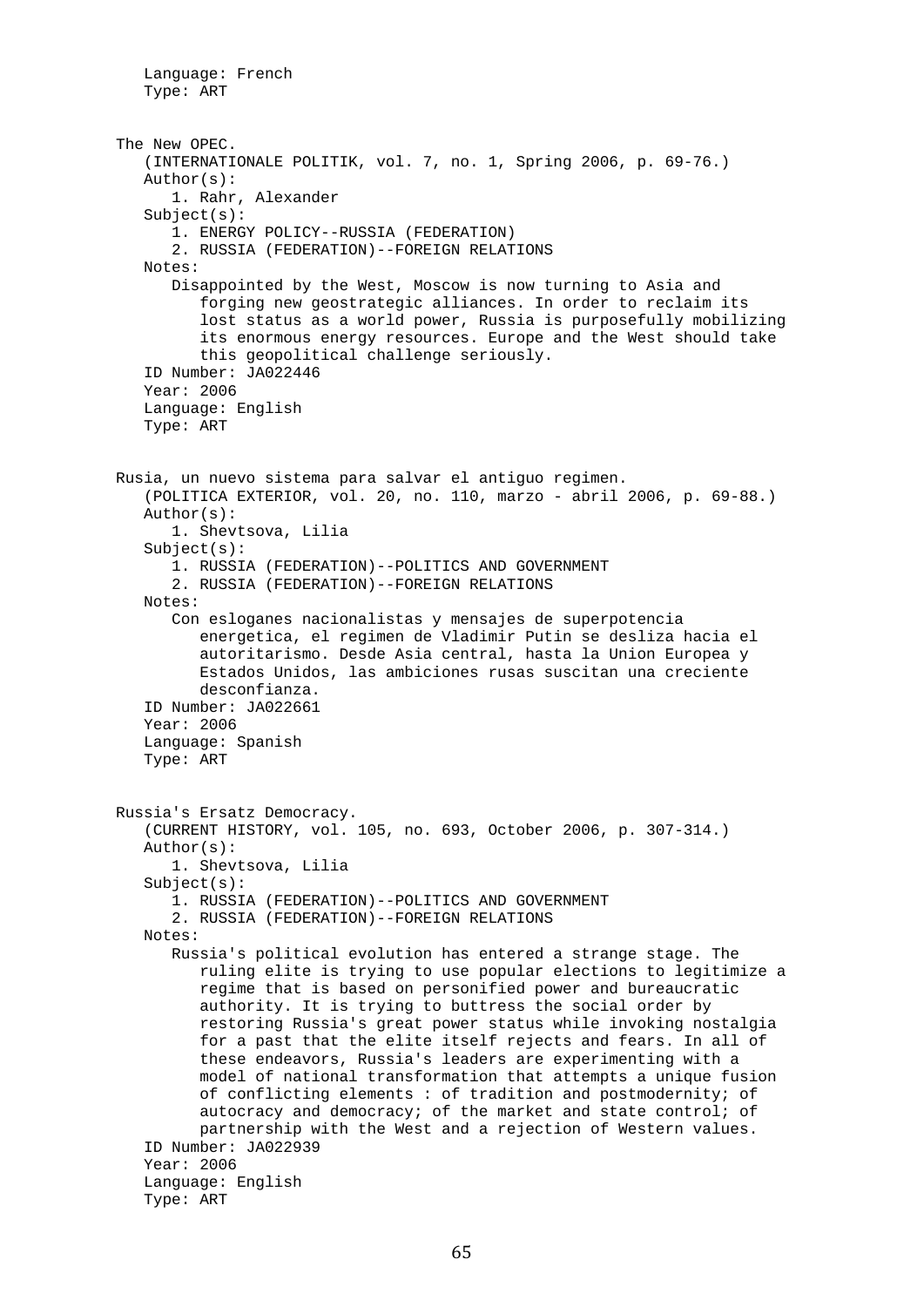The 'R' in BRICS : Is Russia an Emerging Power ?. (INTERNATIONAL AFFAIRS, vol. 82, no. 1, January 2006, p. 41-57.) Author(s): 1. Soares de Lima, Maria Regina 2. Hirst, Monica  $Subject(s):$  1. RUSSIA (FEDERATION)--FOREIGN RELATIONS Notes: The concept of emerging powers presupposes several features shared by the states in question including regional preponderance, aspiration to a global role and the contesting of US unipolarity. This article assesses the role of Russia as an emerging power. It asks how Russians interpret the international system, what kind of system they would prefer, what they are trying to do in the current system and why, and how these considerations affect their relations with the US hegemony, other centres of power such as the EU, and other emerging powers. The author discusses the structural, liberal and regional interpretations of state behaviour and how they relate to the Russian model, arguing that Russia's policy is strongly affected by its domestic economic and political context. Russia is highly responsive to trends in the former Soviet Union and regions it perceives to be in its own space (e.g. EU and NATO Europe and north-east Asia). In the larger international system, Russia's approach is a mix of partnership or acquiescence on matters of vital interest to the hegemonic power, and more competitive behaviour on issues deemed central to Russian but peripheral to US interests. The article concludes that Russia is not an emerging power in the conventional sense. Its foreign policy is dominated by efforts to reverse the decline of the 1980s and 1990s. This entails fostering international conditions conducive to allowing reconsolidation without external hindrance. Its second major priority is regional : to restore Russian influence over the former Soviet states. In essence, Russian policy aims to limit further losses and promote conditions that will allow it to re-emerge as a great power. ID Number: JA022199 Year: 2006 Language: English Type: ART Ground Work for the Future. (INTERNATIONAL AFFAIRS (Minneapolis), vol. 52, no. 2, 2006, p. 23-27.) Author(s): 1. Torkunov, Anatolii Subject(s): 1. RUSSIA (FEDERATION)--FOREIGN RELATIONS ID Number: JA022668 Year: 2006 Language: English Type: ART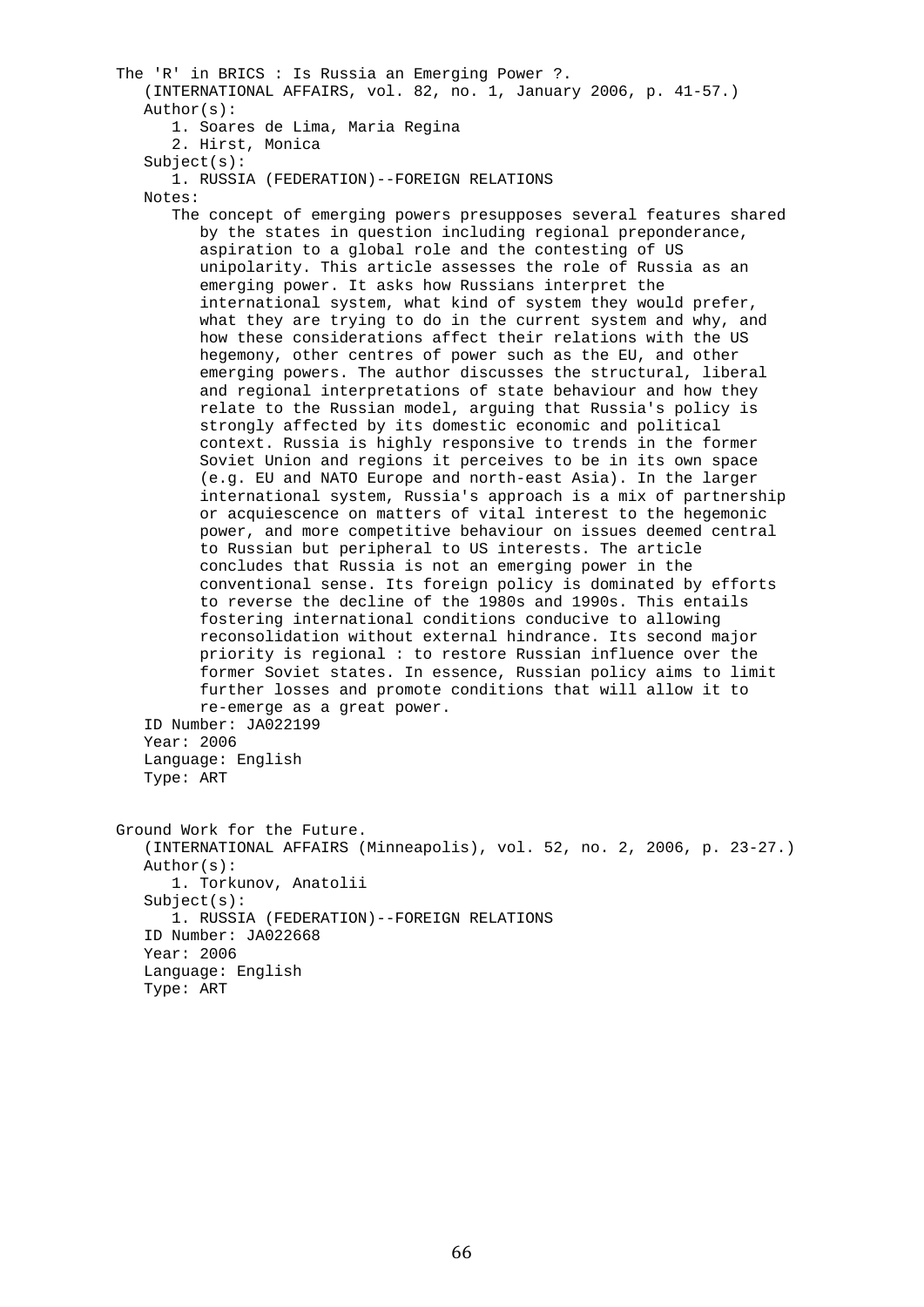Russia Leaves the West. (FOREIGN AFFAIRS, vol. 85, no. 4, July - August 2006, p. 87-96.) Author(s): 1. Trenin, Dmitri  $Subject(s):$  1. RUSSIA (FEDERATION)--FOREIGN RELATIONS Notes: Just 15 years after the Cold War's end, hopes of integrating Russia into the West have been dashed, and the Kremlin has started creating its own Moscow-centered system. But instead of just attacking this new Russian foreign policy, Washington must guard against the return of dangerous great-power rivalry. ID Number: JA022629 Year: 2006 Language: English Type: ART New Challenges for Putin's Foreign Policy. (ORBIS, vol. 50, no. 1, Winter 2006, p. 153-165.) Author(s): 1. Tsygankov, Andrei P. Subject(s): 1. RUSSIA (FEDERATION)--FOREIGN RELATIONS Notes: This article evaluates Russia's foreign policy after Vladimir Putin's reelection as president in March 2004. New challenges, such as the intensification of terrorist activities in the Northern Caucasus, the Orange Revolution in Ukraine, the destabilization of Central Asia, and the refusal by some European states to attend the celebration of the sixtieth anniversary of victory over fascism hosted in Moscow became important tests of Putin's strategy of great-power pragmatism. That strategy reflected a desire for Russia to be a normal great power and focused on cooperating with Western nations on a range of economic and security issues. This course had to be defended against criticisms at home in the context of intensified efforts by Western nations, particularly the United States, to influence developments in the former Soviet states. The article concludes by reflecting on some dilemmas that Putin's strategy is likely to encounter in the future. ID Number: JA022396 Year: 2006 Language: English Type: ART Projecting Confidence, Not Fear : Russia's Post-Imperial Assertiveness. (ORBIS, vol. 50, no. 4, Fall 2006, p. 677-690.) Author(s): 1. Tsygankov, Andrei P. Subject(s): 1. RUSSIA (FEDERATION)--FOREIGN RELATIONS Notes: Contrary to the increasingly popular image of Russia as an aggressive, imperialist state, the primary drivers in Russia's foreign policy are domestic. They include new economic confidence, new soft power, and remaining security vulnerabilities. In response to these conditions, Russia pursues opportunities for economic growth and stability, and it builds strategic alliances in the near and distant abroad in order to address increasing security threats. The often-used comparison of Russia's foreign policy assertiveness to the Soviet Cold War policy is inaccurate. A better parallel is to Russia's 1890s policy led by Finance Minister Sergei Witte :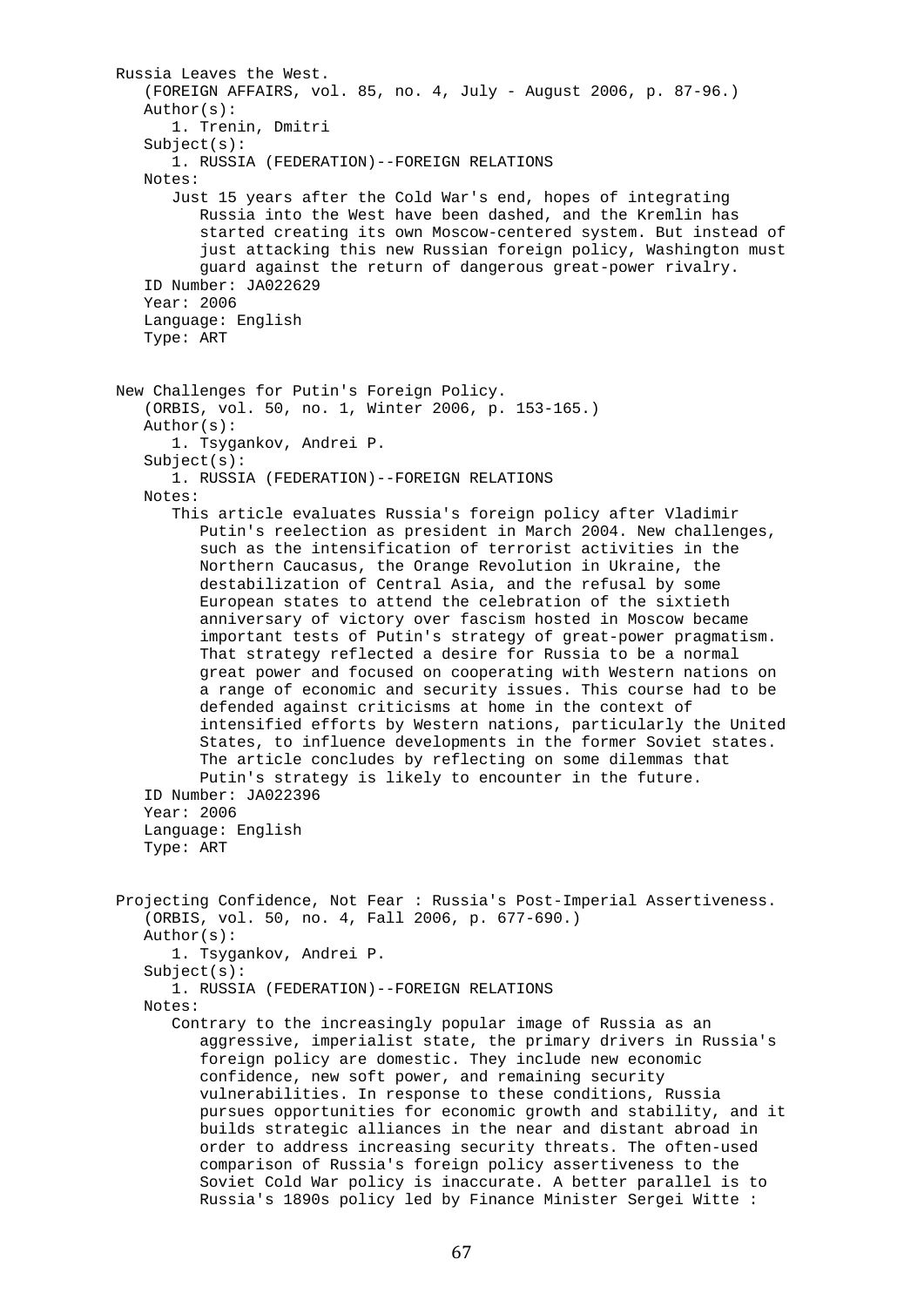strong internal economic development through state-driven liberalization, while avoiding foreign policy adventures. The United States should follow a policy of pragmatic substantive engagement, rather than neo-containment, toward Russia. ID Number: JA022843 Year: 2006 Language: English Type: ART

## **2005**

```
 Russia and the West : A Dangerous Drift. 
    (CURRENT HISTORY, vol. 104, no. 684, October 2005, p. 307-312.) 
    Author(s): 
       1. MacFaul, Michael 
    Subject(s): 
       1. RUSSIA (FEDERATION)--FOREIGN RELATIONS 
    Notes: 
       Moscow slides toward autocracy. Europeans look inward, and 
          Americans are otherwise occupied. Who will take up the task of 
          integrating Russia into the West ? 
    ID Number: JA021954 
    Year: 2005 
    Language: English 
    Type: ART
```
## **2004**

 Russia's Grand Strategic Alternatives at the Dawn of the New Century. (JOURNAL OF SLAVIC MILITARY STUDIES, vol. 17, no. 3, July - September 2004, p. 385-404.) Author(s): 1. Fakiolas, Tassos T. 2. Fakiolas, Efstathios T. Subject(s): 1. RUSSIA (FEDERATION)--FOREIGN RELATIONS Notes: Lacking the superpower status and global reach of the former Soviet Union, Russia is striving to tailor its power-status aspirations to the constraints and imperatives thrown up by the new international system and its domestic politics. The article sheds light on Russia's great power possibilities by examining the strategic alternatives through which it would be able to play its part in world politics. The argument set forth here is that putting on the role of a reliable strategic partner in global leadership with the EU is the most effective strategy for it to have a determining say in international affairs. ID Number: JA020928 Year: 2004 Language: English Type: ART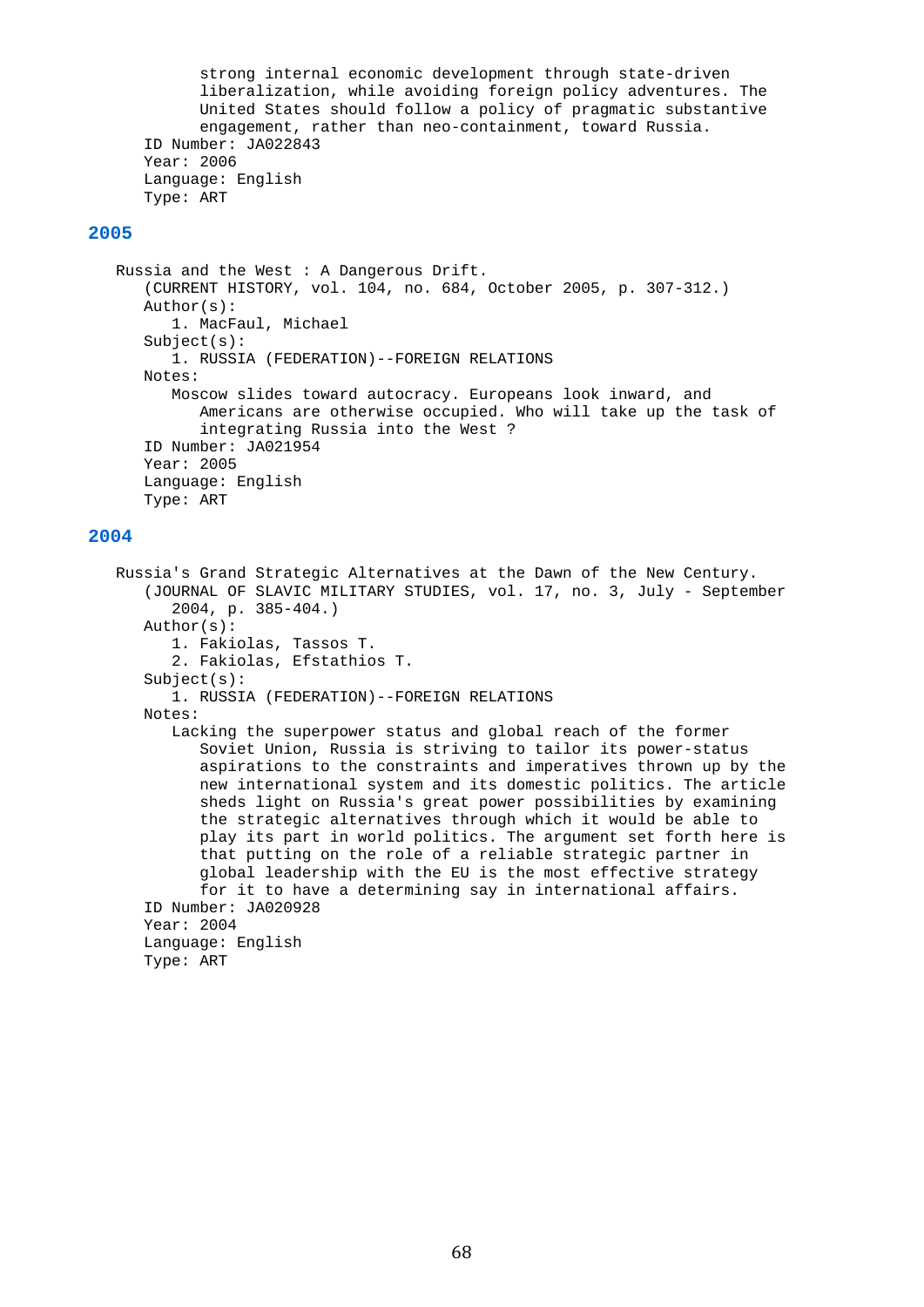```
 Exploiting Rivalries : Putin's Foreign Policy. 
    (CURRENT HISTORY, vol. 103, no. 675, October 2004, p. 337-341.) 
    Author(s): 
       1. Katz, Mark N. 
   Subject(s): 1. RUSSIA (FEDERATION)--FOREIGN RELATIONS 
    Notes: 
       Like previous Russian leaders - whether czarist, Soviet, or 
          post-Soviet - President Vladimir Putin is determined to see 
          Russia acknowledged as a great power. Indeed, many Russians 
          across the country's political spectrum share this goal. There 
          is, however, a serious obstacle in the path to achieving it : 
          Russia's diminished military and economic strength. That 
          strength underlay czarist and Soviet Russia's ability to act 
          and be acknowledged as a great power. Today, Russia's ability 
          to credibly threaten the use of force abroad has been 
          undermined by its inability to defeat Chechen rebels within its 
          own borders. 
    ID Number: JA020969 
    Year: 2004 
    Language: English 
    Type: ART 
 Le grand retour du sovietisme. 
    (POLITIQUE INTERNATIONALE, no. 106, hiver 2004 - 2005, p. 249-276.) 
    Author(s): 
       1. Mandeville, Laure 
    Subject(s): 
       1. RUSSIA (FEDERATION)--POLITICS AND GOVERNMENT 
       2. RUSSIA (FEDERATION)--FOREIGN RELATIONS 
    Notes: 
       The West has found a very curious ally in Vladimir Putin. Under 
          his iron hand, the Russian parliament has been transformed into 
          a docile body that simply rubber stamps presidential decisions. 
          Regional powers have been virtually eliminated and the media 
          has been reined in. The private sector finds itself threatened 
          by the appetite of the state. The war in Chechnya has started 
          up again, bloodier and more absurd than ever. But the Russian 
          president joined the 'sacred union' of those willing to combat 
          international terrorism, earning him the good graces of the 
          United States. At the same time, he joined the camp of the 
          multilateralists opposed to the US intervention in Iraq, 
          gaining the esteem of 'old Europe'. Such clever maneuvering did 
          not work out in the Ukrainian affair, however, where Putin's 
          stubborn support for 'his' candidate could well have gotten the 
          'ostriches' in the West to raise their heads and take a look at 
          the imperial reality of the authoritarian regime in Moscow. 
    ID Number: JA021269 
    Year: 2004 
    Language: French 
    Type: ART
```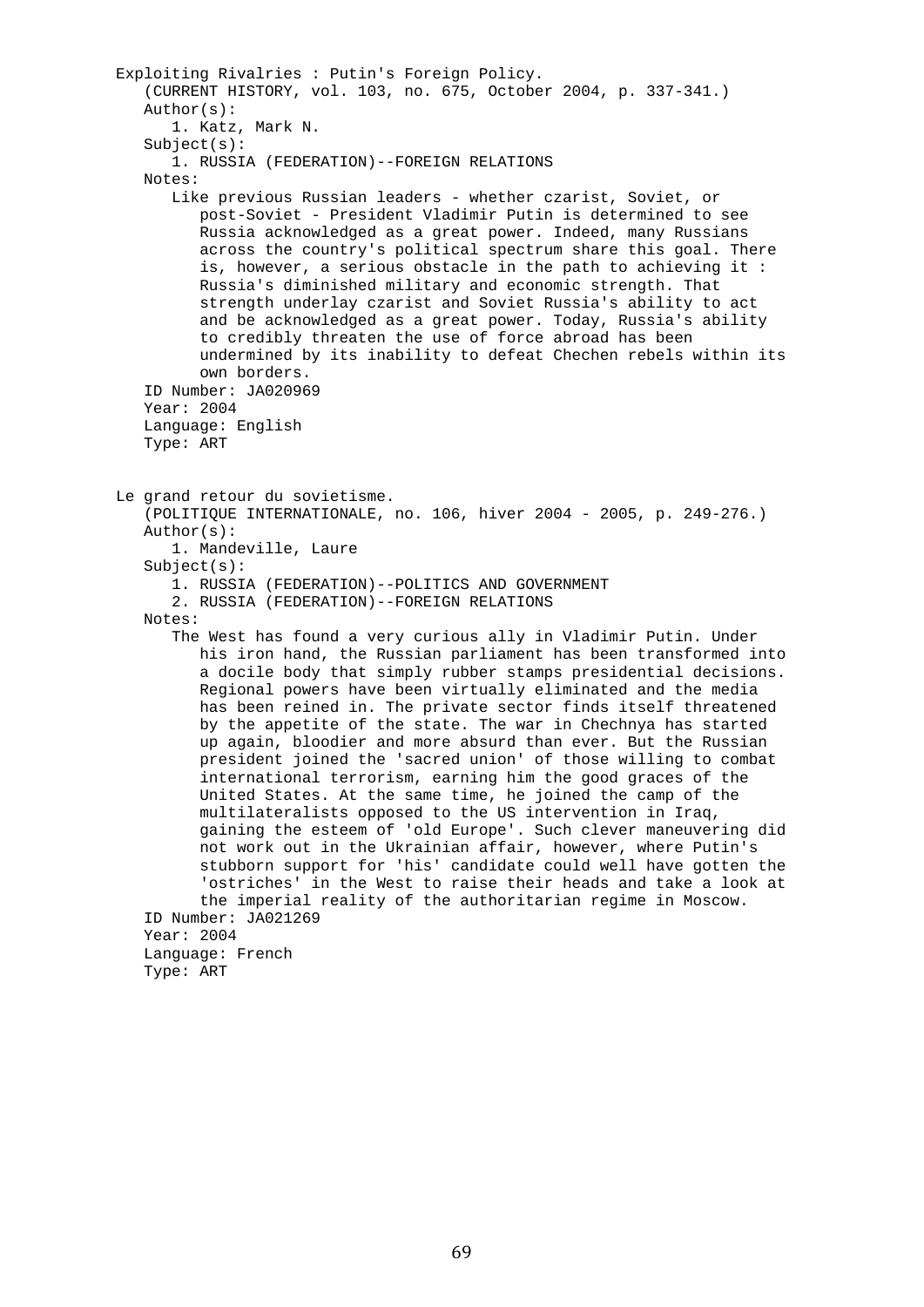Russia Will Never Accept the Role of a Poor Relation. (INTERNATIONAL AFFAIRS (Minneapolis), vol. 50, no. 4, 2004, p. 27-32.) Author(s): 1. Orlov, Aleksandr  $Subject(s):$  1. RUSSIA (FEDERATION)--FOREIGN RELATIONS ID Number: JA020901 Year: 2004 Language: English Type: ART War and Peace Building. (WASHINGTON QUARTERLY, vol. 27, no. 4, Autumn 2004, p. 127-136.) Author(s): 1. Stepanova, Ekaterina Subject(s): 1. RUSSIA (FEDERATION)--FOREIGN RELATIONS 2. RUSSIA (FEDERATION)--NATIONAL SECURITY 3. SEPTEMBER 11 TERRORIST ATTACKS, 2001 Notes: The september 11 attacks opened a strategic window through which Vladimir Putin could use antiterrorism cooperation to redefine Russia's relations with the West. They also elevated peace building on Russia's list of security priorities. ID Number: JA020893 Year: 2004 Language: English Type: ART Russia and Global Security Norms. (WASHINGTON QUARTERLY, vol. 27, no. 2, Spring 2004, p. 63-77.) Author(s): 1. Trenin, Dmitri Subject(s): 1. NUCLEAR NONPROLIFERATION--RUSSIA (FEDERATION) 2. ARMS TRANSFERS--RUSSIA (FEDERATION) 3. RUSSIA (FEDERATION)--FOREIGN RELATIONS Notes: Russia's attitude toward weapons of mass destruction, particularly nuclear proliferation, activities in the field of arms transfers, and its role in its post-Soviet neighborhood, will largely define Russia's international position in the beginning of this century. ID Number: JA020298 Year: 2004 Language: English Type: ART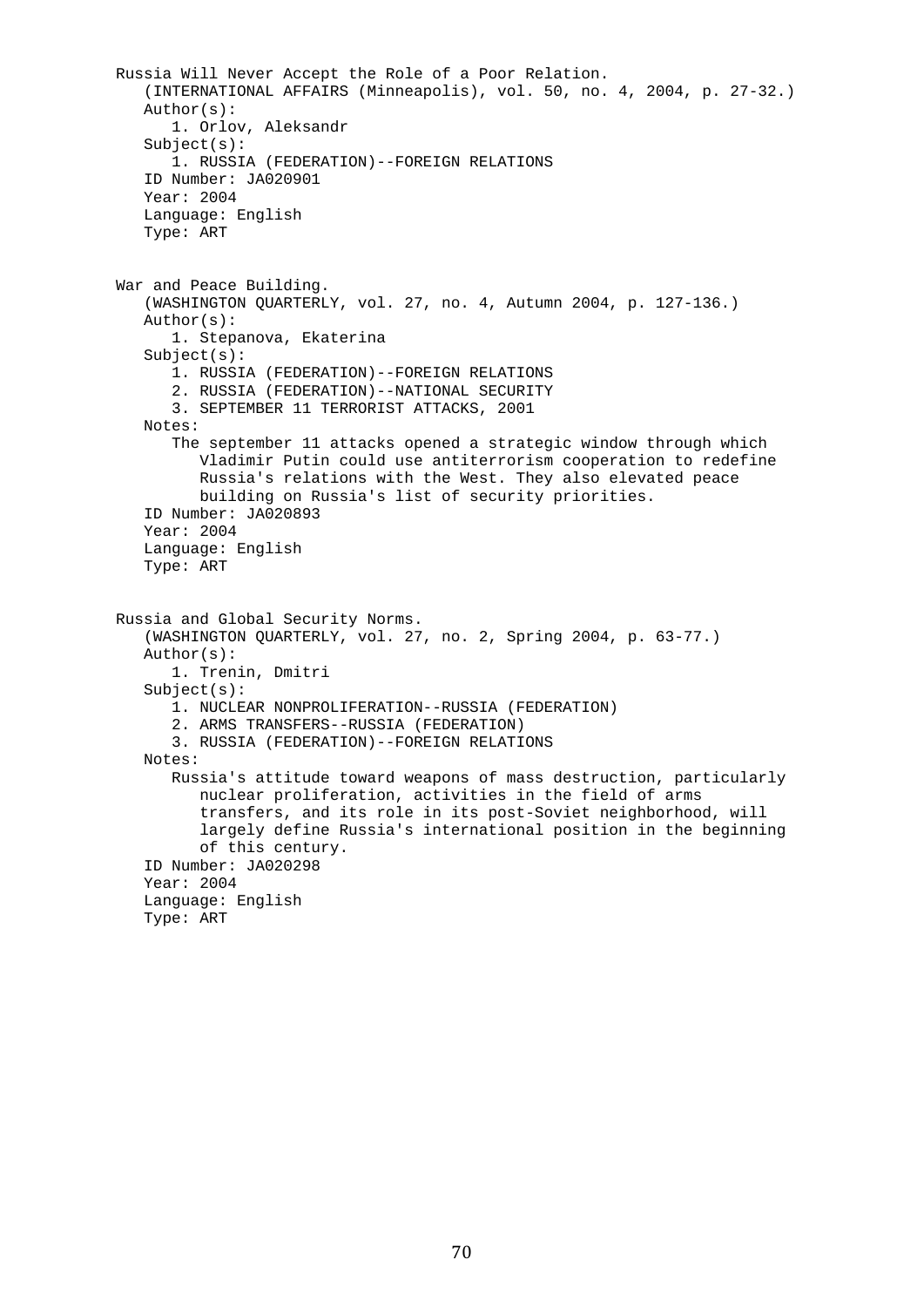```
 What You See Is What You Get. 
       (WORLD TODAY, vol. 60, no. 4, April 2004, p. 13-15.) 
       Author(s): 
          1. Trenin, Dmitri 
      Subject(s): 1. RUSSIA (FEDERATION)--FOREIGN RELATIONS 
       Notes: 
          Russia has completed its electoral cycle, installing Vladimir 
             Putin as president for another four years. The process has been 
             revealing, leaving westerners with a different impression of 
             how the country is evolving. Russia's foreign policy is 
             changing too, shrinking to its area of immediate concern. 
       ID Number: JA020406 
       Year: 2004 
       Language: English 
       Type: ART 
   Russian Diplomacy & New Information Challenges. 
       (INTERNATIONAL AFFAIRS (Minneapolis), vol. 50, no. 5, 2004, p. 48-54.) 
       Author(s): 
          1. Yakovenko, Aleksandr 
       Subject(s): 
          1. PUBLIC DIPLOMACY--RUSSIA (FEDERATION) 
          2. RUSSIA (FEDERATION)--FOREIGN RELATIONS 
       ID Number: JA021045 
       Year: 2004 
       Language: English 
       Type: ART 
    Iraq in the Context of Post-Soviet Foreign Policy. 
       (MEDITERRANEAN QUARTERLY, vol. 15, no. 2, Spring 2004, p. 83-102.) 
       Author(s): 
          1. Zlobin, Nikolai 
       Subject(s): 
          1. RUSSIA (FEDERATION)--FOREIGN RELATIONS--IRAQ 
          2. IRAQ--FOREIGN RELATIONS--RUSSIA (FEDERATION) 
          3. RUSSIA (FEDERATION)--FOREIGN RELATIONS 
       ID Number: JA020615 
       Year: 2004 
       Language: English 
       Type: ART 
2003 
   From Balancer to Ally ? Russo-American Relations in the Wake of 11 
       September. 
       (CONTEMPORARY SECURITY POLICY, vol. 24, no. 2, August 2003, p. 1-28.) 
       Author(s): 
          1. Ambrosio, Thomas 
       Subject(s): 
          1. RUSSIA (FEDERATION)--FOREIGN RELATIONS--USA 
          2. USA--FOREIGN RELATIONS--RUSSIA (FEDERATION) 
          3. RUSSIA (FEDERATION)--FOREIGN RELATIONS 
       Notes: 
          Since the mid-1990s, Russian policy-makers have consistently 
             rejected the American-led 'hegemonic coalition' of conservative 
             powers and the unipolar international system in which the 
             United States would be balanced and Russia could resist 
             American domination. After the terrorist attacks of 11 
             September, Russia has shifted its policy away from balancing US 
             power and toward supporting the American-led 'war on 
             terrorism'. This article examines this change in policy and 
             attempts to explain its root causes by focusing on Moscow's
```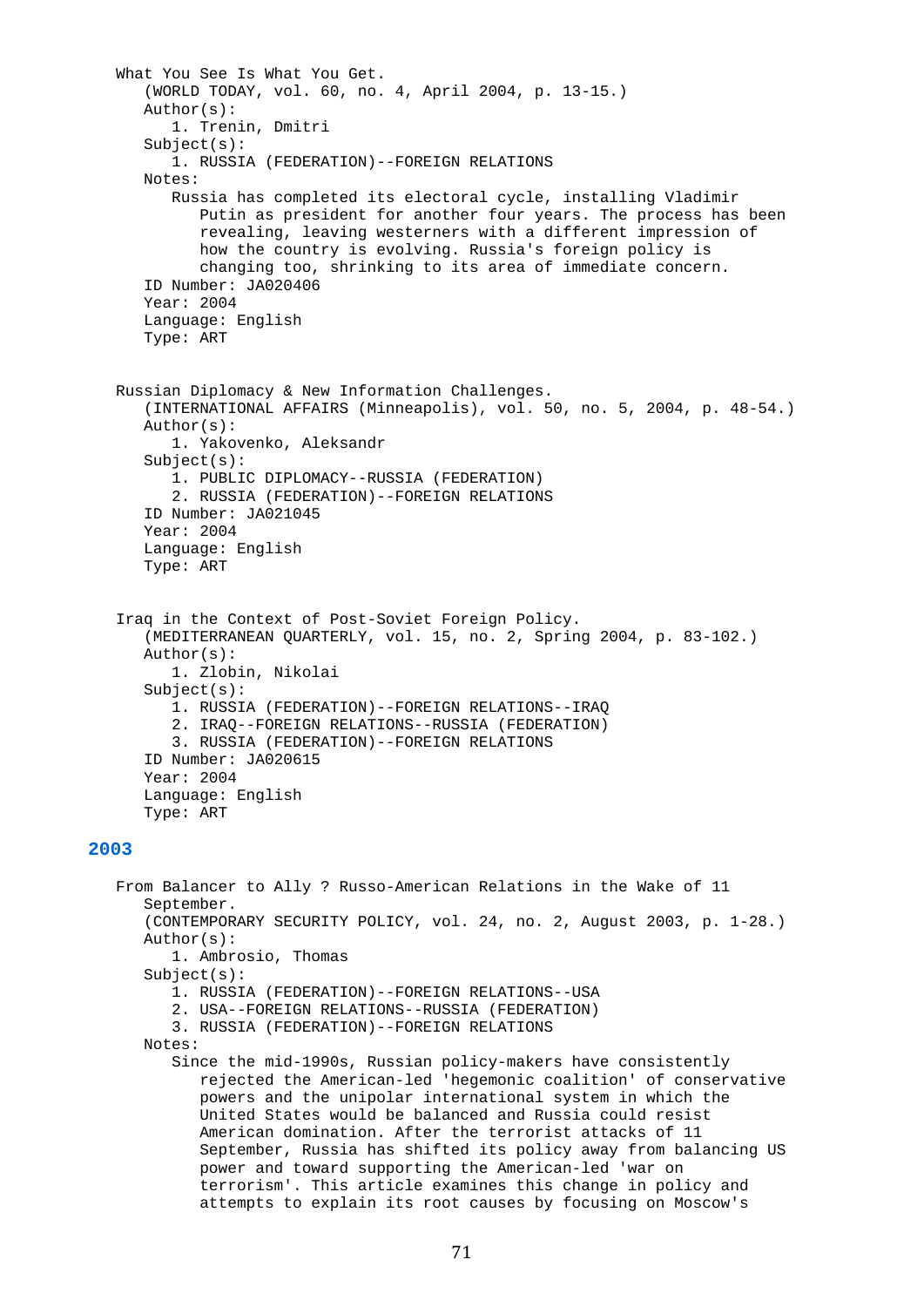views of the nature of the international system. In particular, it addresses the following questions : whether Russia's international grand strategy has truly shifted from one of balancing to bandwagoning in the wake of 11 September ? Whether this shift is durable ? How has the dispute over Iraq affected Russia's calculations about the nature of the international system and its grand strategy ? ID Number: JA020023 Year: 2003 Language: English Type: ART Putin's Strategic Partnership with the West : The Domestic Politics of Russian Foreign Policy. (COMPARATIVE STRATEGY, vol. 22, no. 3, 2003, p. 223-242.) Author(s): 1. Bukkvoll, Tor Subject(s): 1. RUSSIA (FEDERATION)--FOREIGN RELATIONS Notes: Russia's new strategic partnership with the West has both international and domestic causes. In terms of domestic causes, Bruce Bueno De Mesquita and James Lee Ray propose that domestic interest groups are likely to have a particular impact on foreign policy in semi-democratic states such as Russia. This is because the political leadership is more dependent on satisfying these group interests than on providing for public/national interests in order to stay in power. The case of Putin's new partnership with the West suggests that although the preferences of domestic interest groups, namely the military, the military-industrial complex, the civilian bureaucracy, the security services, and the oil and gas lobby, are an important part of the explanation for the new policy, there is more to the domestic explanation than interest group pressure. Putin has, in fact, defied the opinion of a majority of the Russian elite through the new partnership, and unless some serious elite rethinking takes place the strategic partnership will remain on shaky ground. ID Number: JA019557 Year: 2003 Language: English Type: ART Vladimir Poutine ou les avatars de la politique etrangere russe. (POLITIQUE ETRANGERE, 68e annee, no. 3 - 4, automne - hiver 2003, p. 789-802.) Author(s): 1. Gomart, Thomas Subject(s): 1. RUSSIA (FEDERATION)--FOREIGN RELATIONS Notes: Depuis son arrivee au pouvoir, Vladimir Poutine poursuit un double objectif : assurer le developpement economique de la Russie pour affirmer son independance, et multiplier les echanges diplomatiques pour devenir un interlocuteur privilegie des grandes puissances et peser dans le jeu international. Pour cela, il s'est beaucoup consacre a la politique etrangere en s'efforcant de reorganiser le processus de decision. Rompant avec l'isolement identitaire prone par son predecesseur, il mene ainsi une habile diplomatie, ou interets economiques rejoignent enjeux de securite, et emprunte la voie du dialogue multilateral pour faire entendre son pays. Enfin, la lutte contre le terrorisme international se surajoute a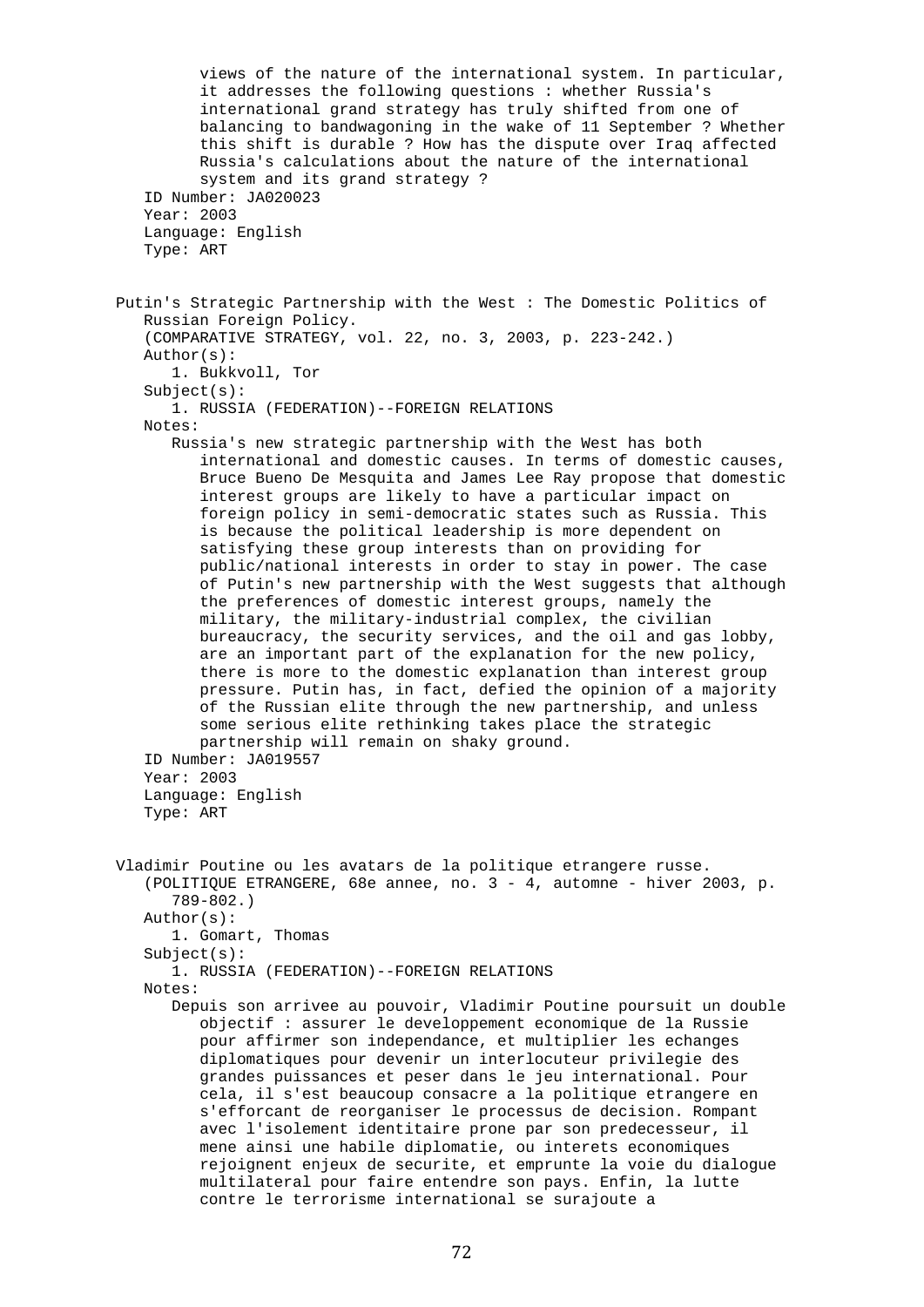l''economisation' de la politique etrangere russe et facilite encore l'integration du pays dans une sorte de globalisation militarisee. ID Number: JA020052 Year: 2003 Language: French Type: ART Ideology and National Identity in Post-Communist Foreign Policies. (JOURNAL OF COMMUNIST STUDIES AND TRANSITION POLITICS, vol. 19, no. 3, September 2003, Special Issue.)  $Subject(s):$  1. EUROPE, EASTERN--FOREIGN RELATIONS 2. RUSSIA (FEDERATION)--FOREIGN RELATIONS 3. FORMER SOVIET REPUBLICS--FOREIGN RELATIONS Notes: This collection is concerned with countries drawn from the geographical expanse of post-communist Europe plus parts of the Soviet interior : Russia, Moldova, Georgia, Poland, the Czech Republic, Estonia, Kazakhstan and Kyrgyzstan. In each case national identity and perceptions of relative location and belonging in Europe and the world had to be identified and confirmed or created. Foreign policy provided a crucial aspect of this process. These papers are concerned with the extent to which an ideology can be found still to exist in post-communist foreign policies and, second, what else might have supplanted the officially central role held until only a few years ago by Marxism-Leninism. The extend to which the construction of a national identity governs foreign policy and the extent to which foreign policy is used to express within and outside the country this new or renewed national identity becomes the central issue pursued. While often lacking in causal explanation, a frequent assertion is that communist ideology has been replaced by nationalism. This is because, to take one example of such thinking, nationalism often provides 'a critical source of social cohesion for states in the midst of profound transformation'. ID Number: JA019791 Year: 2003 Language: English Type: ART Russia - A Question of Trust. (RUSI JOURNAL, vol. 148, no. 2, April 2003, p. 36-42.) Author(s): 1. Kendall, Bridget Subject(s): 1. RUSSIA (FEDERATION)--POLITICS AND GOVERNMENT 2. RUSSIA (FEDERATION)--FOREIGN RELATIONS ID Number: JA019067 Year: 2003 Language: English Cost: 0.00 EU Type: ART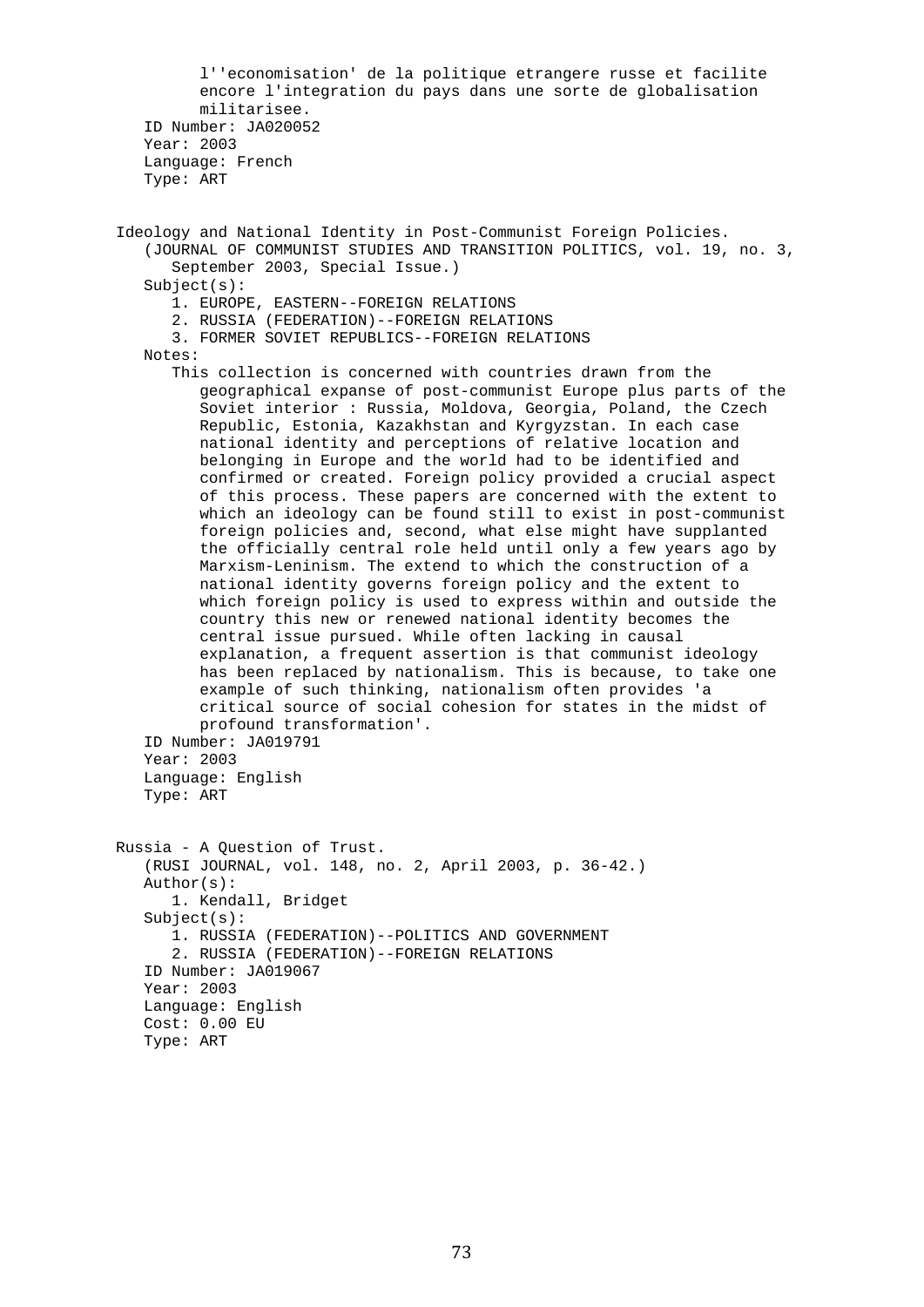```
 La politique etrangere russe : a l'Ouest, rien de nouveau !. 
    (COURRIER DES PAYS DE L'EST, no. 1038, septembre 2003, p. 24-41.) 
    Author(s): 
       1. Rucker, Laurent 
   Subject(s): 1. RUSSIA (FEDERATION)--FOREIGN RELATIONS 
    Notes: 
       Des son arrivee au Kremlin, le President russe a engage une 
          reorientation de la politique etrangere, afin de mettre un 
          terme a l'isolement de la Russie sur la scene internationale. 
          Il a renoue les liens avec l'UE, l'OTAN et les Etats-Unis, 
          distendus par la crise du Kosovo. Les evenements du 11 
          septembre 2001 lui ont permis d'accelerer ce processus, 
          sous-tendu de plus par l'idee que l'Ouest avait change sa 
          position a l'egard de son pays. Une alliance a alors ete 
          conclue avec les Etats-Unis, fondee sur quatre piliers : la 
          lutte contre le terrorisme, la gestion collective de l'Asie 
          centrale, un nouveau cadre strategique et un partenariat 
          energetique. A peine mise en oeuvre, cette politique menaca 
          d'etre remise en cause par les projets americains de guerre en 
          Irak. Malgre l'opposition de Moscou a cette intervention armee, 
          et des moments de fortes tensions, la relation russo-americaine 
          a resiste a l'epreuve irakienne. Mais l'avenir parait moins 
          assure. La faiblesse des echanges economiques et la 
          meconnaissance reciproque des societes, l'absence de consensus 
          interieur sur la politique etrangere en Russie, la derive 
          autoritaire du regime de V. Poutine sont autant d'obstacles qui 
          risquent de freiner, voire d'empecher, une pleine integration 
          de la Russie a l'Occident. 
    ID Number: JA019975 
    Year: 2003 
    Language: French 
    Type: ART 
 Russia : Power in Weakness ?. 
    (WASHINGTON QUARTERLY, vol. 27, no. 1, Winter 2003 - 2004, p. 57-73.) 
    Author(s): 
       1. Rumer, Eugene B. 
       2. Wallander, Celeste A. 
    Subject(s): 
       1. RUSSIA (FEDERATION)--POLITICS AND GOVERNMENT 
       2. RUSSIA (FEDERATION)--ECONOMIC CONDITIONS 
       3. RUSSIA (FEDERATION)--SOCIAL CONDITIONS 
       4. RUSSIA (FEDERATION)--FOREIGN RELATIONS 
    Notes: 
       Russian leadership faces internal political, economic, societal, 
          and defense challenges that will preclude Russia from achieving 
          great-power status in the near future. What is notable is not 
          Russia's power but its weakness. 
    ID Number: JA020144 
    Year: 2003 
    Language: English 
    Type: ART
```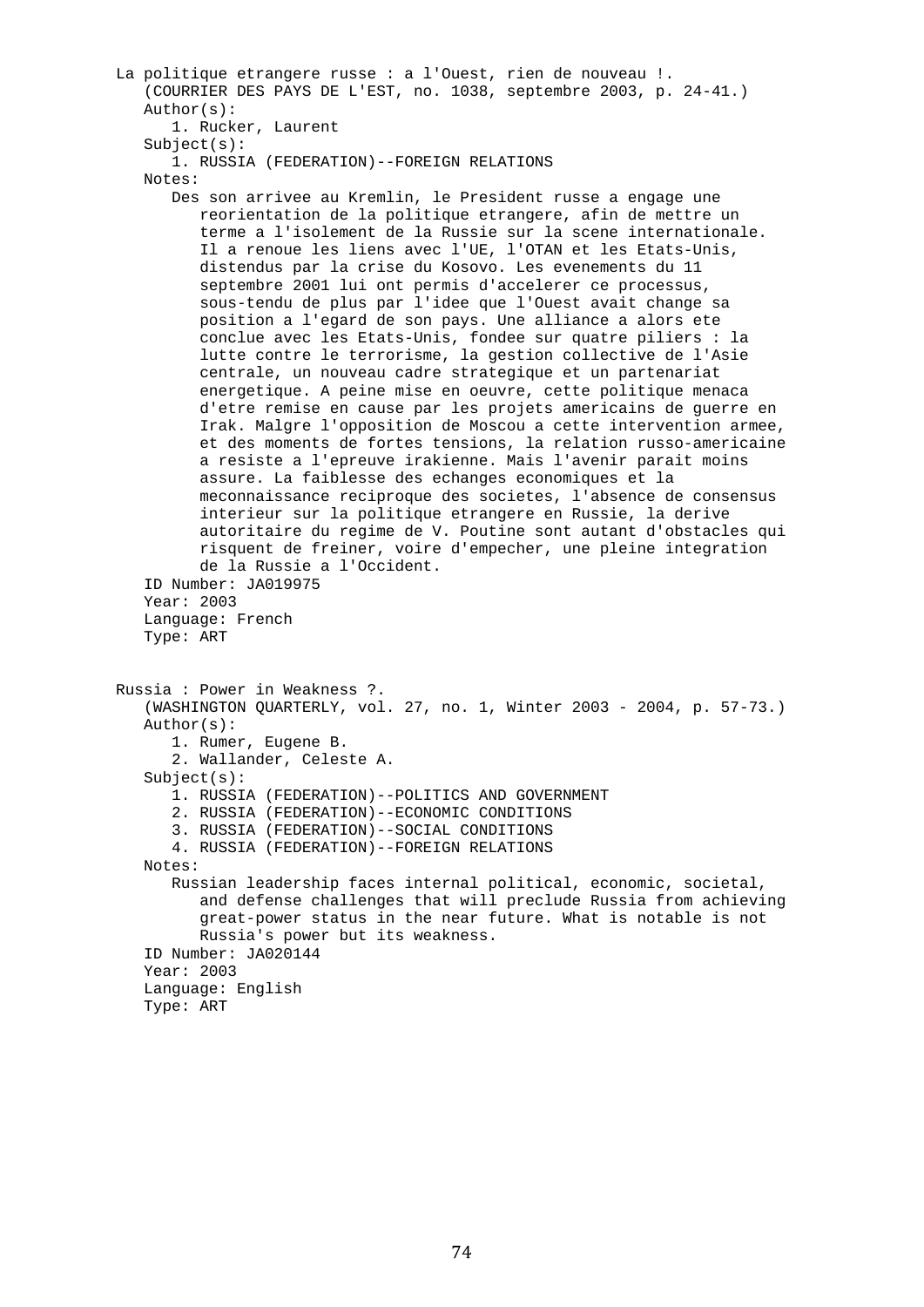```
 NATO : The Only West That Russia Has ?. 
    (DEMOKRATIZATSIYA, vol. 11, no. 2, Spring 2003, p. 229-269.) 
    Author(s): 
       1. Straus, Ira 
    Subject(s): 
       1. NATO--RUSSIA (FEDERATION) 
       2. RUSSIA (FEDERATION)--FOREIGN RELATIONS 
    ID Number: JA019379 
    Year: 2003 
    Language: English 
    Type: ART 
 Pirouettes and Priorities. 
    (NATIONAL INTEREST, no. 74, Winter 2003 - 2004, p. 76-83.) 
    Author(s): 
       1. Trenin, Dmitri 
    Subject(s): 
       1. RUSSIA (FEDERATION)--FOREIGN RELATIONS 
    Notes: 
       The question to ask is whether Putin's vaunted pragmatism is 
          Russia's sole guiding foreign policy light, or does Russia 
          actually have a foreign policy doctrine ? 
    ID Number: JA020119 
    Year: 2003 
    Language: English 
    Type: ART 
 Russia in the New Global Order. 
    (INTERNATIONALE POLITIK, vol. 4, no. 1, Spring 2003, p. 47-52.) 
    Author(s): 
       1. Trenin, Dmitri 
    Subject(s): 
       1. RUSSIA (FEDERATION)--FOREIGN RELATIONS 
    Notes: 
       President Vladimir Putin has changed the entire agenda and 
          accepted that Russia's business is Russia, not the world. 
          Western technology and capital are essential to avoid 
          'third-worldization'. The road to modernization lies in a 
          special relationship with the US and integration with Europe. 
          What Russia can offer in return is cooperation against 
          terrorism - and energy exports. And now that China is on the 
          ascent and Russia in decline for the first time in centuries, 
          Putin seeks stable economic relations to the east too. 
    ID Number: JA019007 
    Year: 2003 
    Language: English 
    Type: ART
```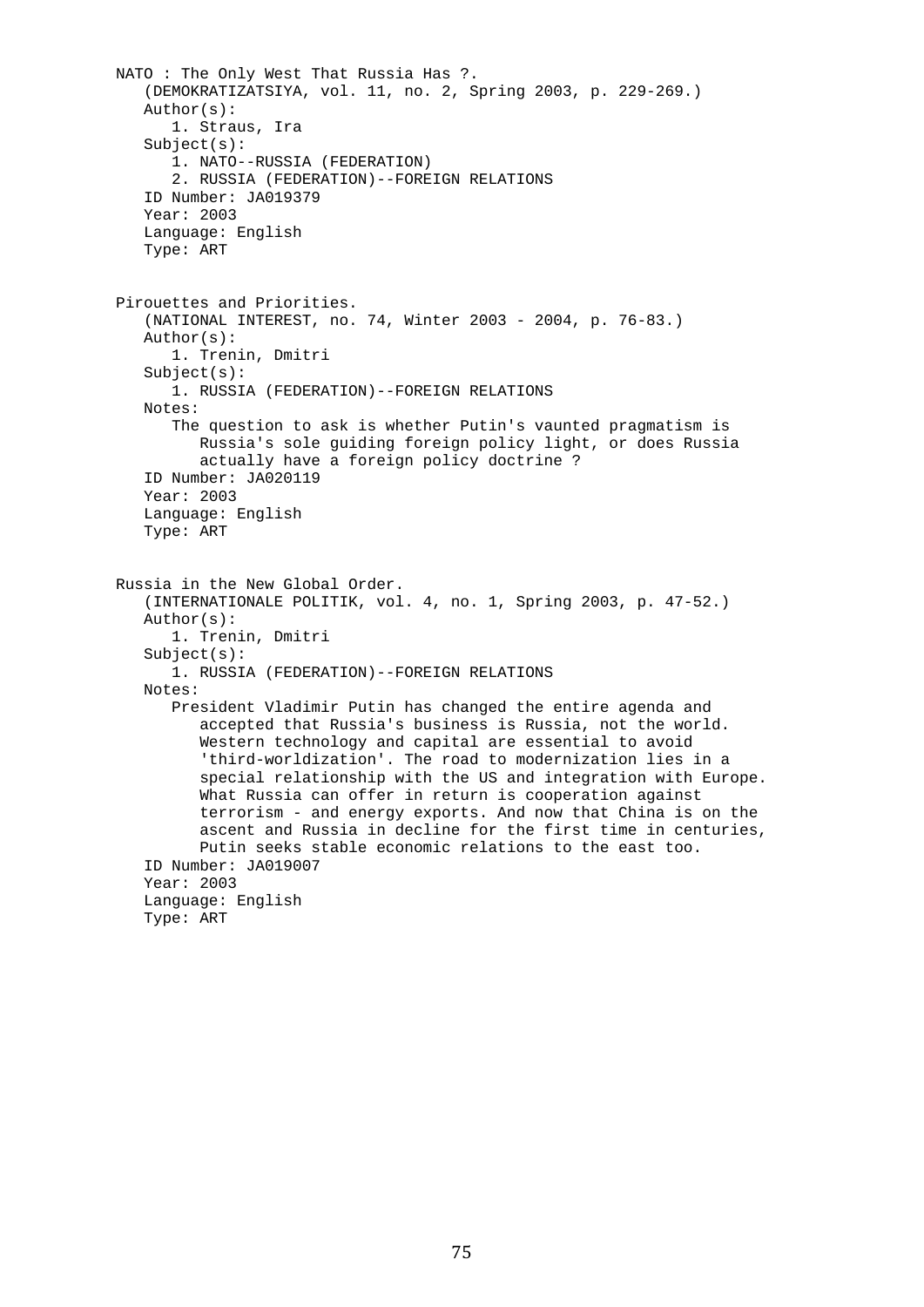## **2002**

```
 11 septembre : une vision russe. 
    (POLITIQUE ETRANGERE, 67e annee, no. 1, janvier - mars 2002, p. 9-20.) 
    Author(s): 
       1. Baranovsky, Vladimir 
   Subject(s): 1. SEPTEMBER 11 TERRORIST ATTACKS, 2001 
       2. USA--FOREIGN RELATIONS 
       3. RUSSIA (FEDERATION)--FOREIGN RELATIONS 
       4. INTERNATIONAL RELATIONS 
    Notes: 
       Les attentats du 11 septembre a New York et Washington vont se 
          traduire, vus de Moscou, par une evolution significative de la 
          politique etrangere des Etats-Unis, par une redefinition des 
          relations internationales et par le renouveau de la position de 
          la Russie. Les Etats-Unis pourraient ainsi reagir de deux 
          facons : en durcissant des tendances unilateralistes deja a 
          l'oeuvre ou, au contraire, en s'ouvrant davantage a de 
          nouvelles formes de cooperation internationale dans le cadre, 
          et meme au-dela, de la lutte antiterroriste. La meme 
          incertitude existe en matiere de relations internationales : 
          les evenements du 11 septembre pourraient soit renforcer la 
          cooperation existant dans de nombreux domaines, y compris 
          economiques, soit favoriser les forces productrices de chaos. 
          La Russie, enfin, en s'associant a la coalition antiterroriste, 
          a change sa position sur la scene internationale : tout en se 
          rapprochant de l'Occident, elle a rappele qu'elle entendait 
          jouer un role de premier plan vis-a-vis du monde musulman, 
          notamment en Asie centrale. 
    ID Number: JA017709 
    Year: 2002 
    Language: French 
    Type: ART 
 Putin's Twelve-Step Program. 
    (WASHINGTON QUARTERLY, vol. 25, no. 1, Winter 2002, p. 147-160.) 
    Author(s): 
       1. Blank, Stephen J. 
    Subject(s): 
       1. RUSSIA (FEDERATION)--FOREIGN RELATIONS 
       2. RUSSIA (FEDERATION)--POLITICS AND GOVERNMENT 
    Notes: 
       Historically, Moscow's foreign policy has sought to preserve 
          Russia's integrity, restore primacy across the CIS, and revise 
          the status quo. Putin has devised and implemented 12 steps, 
          starting with the war in Chechnya, to pursue these same goals. 
    ID Number: JA017529 
    Year: 2002 
    Language: English 
    Type: ART
```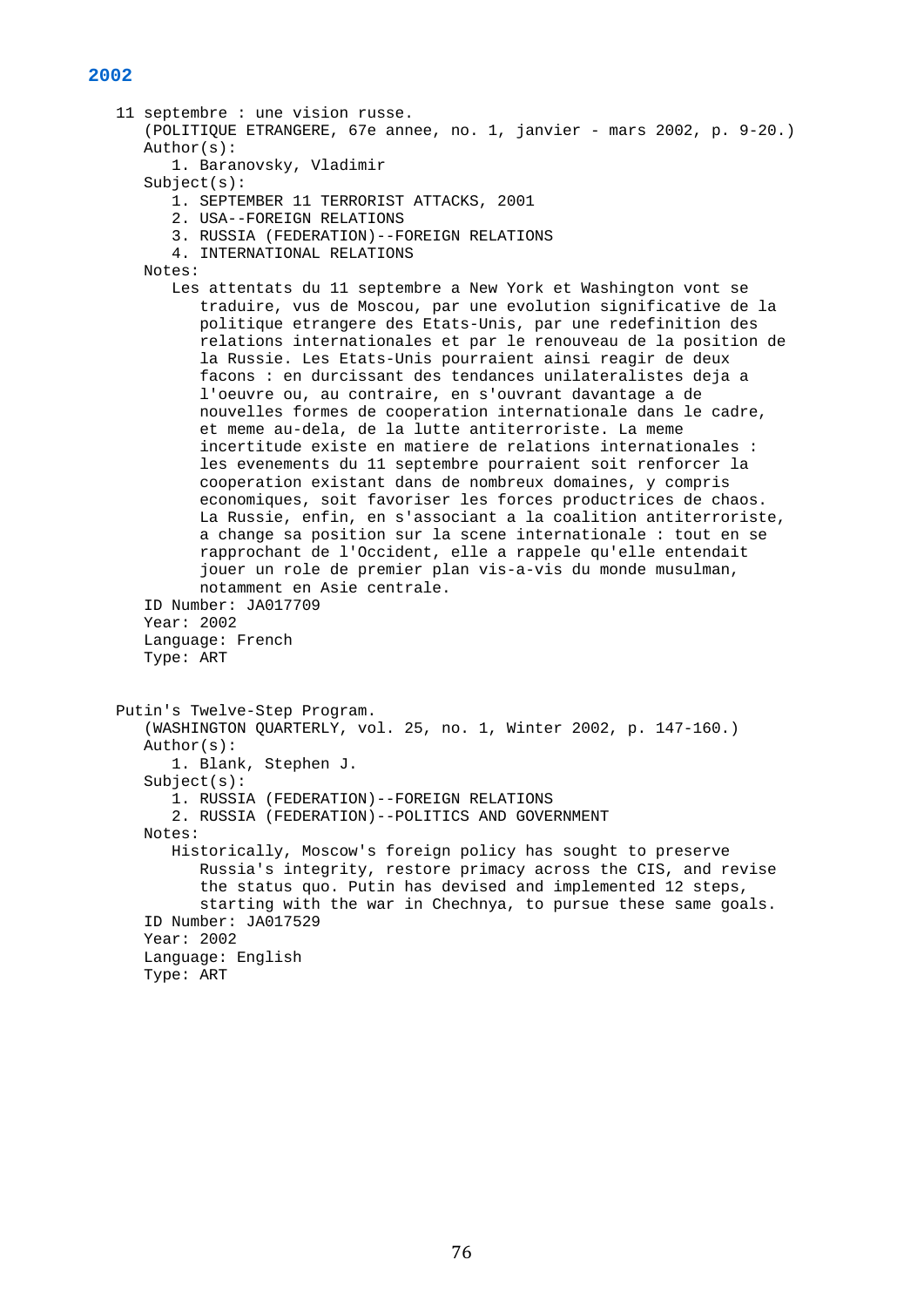```
 Putin en Occidente : una apuesta estrategica ?. 
    (POLITICA EXTERIOR, vol. 16, no. 85, enero - febrero 2002, p. 14-20.) 
    Author(s): 
       1. Claudin, Carmen 
    Subject(s): 
       1. RUSSIA (FEDERATION)--FOREIGN RELATIONS 
       2. SEPTEMBER 11 TERRORIST ATTACKS, 2001 
    Notes: 
       Tras el 11 de septiembre se ha producido un cambio radical en las 
          relaciones de Rusia con Estados Unidos y Europa. De esta 
          actitud podria surgir un nuevo diseno en las relaciones 
          internacionales. 
    ID Number: JA017555 
    Year: 2002 
    Language: Spanish 
    Type: ART 
 Correcting the Incorrigible ? Russia's Relations with the West over 
    Chechnya. 
    (JOURNAL OF COMMUNIST STUDIES AND TRANSITION POLITICS, vol. 18, no. 1, 
       March 2002, p. 3-20.) 
    Author(s): 
       1. Fawn, Rick 
    Subject(s): 
       1. CHECHNYA (RUSSIA)--HISTORY--CIVIL WAR, 1994- 
       2. CHECHNYA (RUSSIA)--HISTORY--CIVIL WAR, 1994- 
       3. RUSSIA (FEDERATION)--FOREIGN RELATIONS 
    Notes: 
       One of the potentially most difficult cases of applying Western 
          standards to change post-communist state behavior relates to 
          Russia's behaviour in Chechnya. This involves Russia, a state 
          convinced of an enduring international status that renders it 
          above international criticism, and an issue that Russian 
          leaders have overwhelmingly exempted from such criticism. The 
          Council of Europe has made particular efforts to influence 
          Russia over this issue, and these efforts have been reflected 
          in changes in the rhetoric and practice of Russian media in 
          reporting the conflict. Despite this worst-case scenario of a 
          major power rejecting international attention or interference 
          over a highly sensitive, militarized secessionist issue, there 
          has nevertheless been moderate success in at least making 
          Russia sensitive to external standards. 
    ID Number: JA018030 
    Year: 2002 
    Language: English 
    Type: ART
```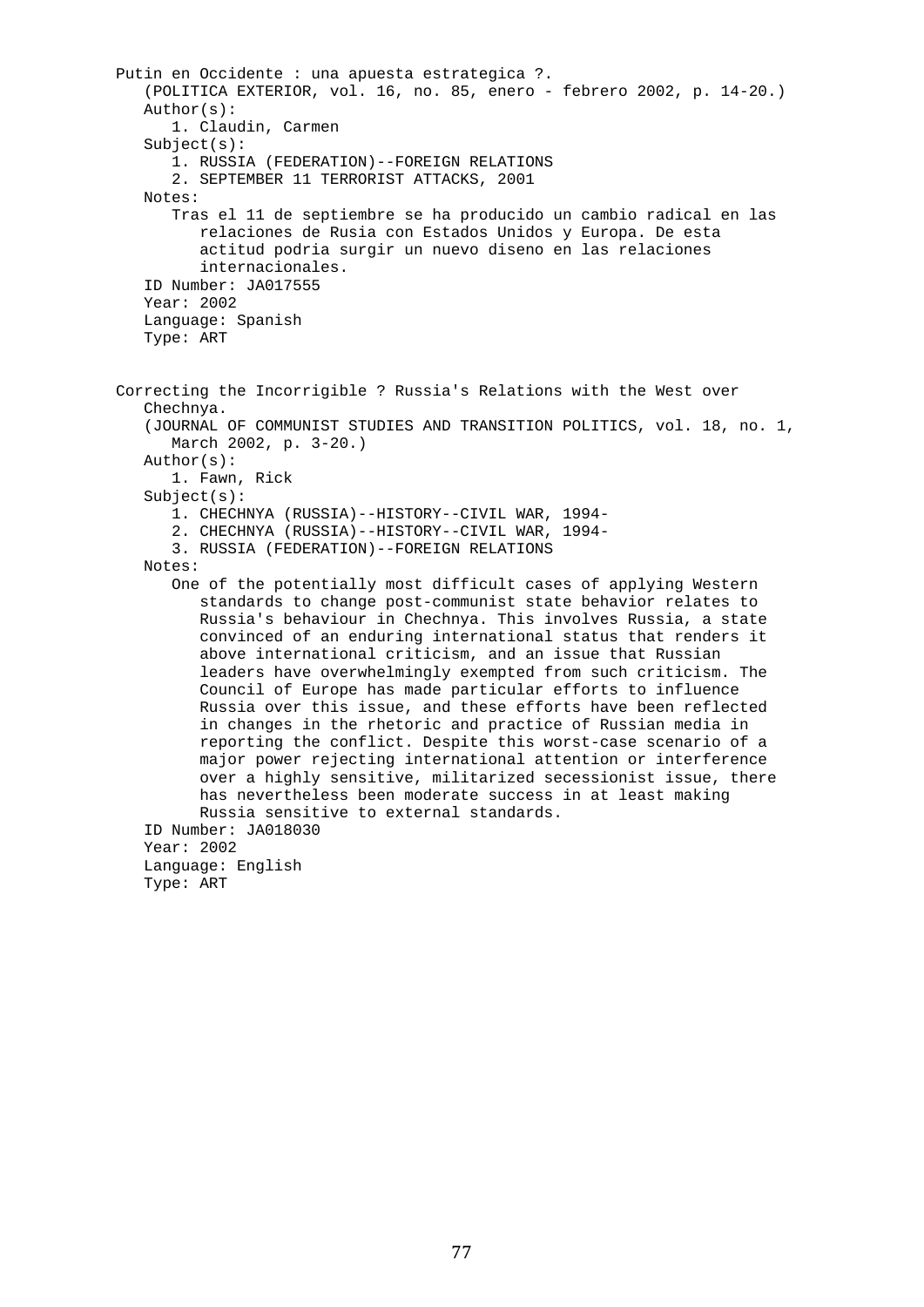Russisch buitenlands beleid na 11 september 2001 : radicale omwenteling of meer van hetzelfde ?. (INTERNATIONALE SPECTATOR, jg. 56, nr. 6, juni 2002, p. 330-333.) Author(s): 1. Haas, Marcel de Subject(s): 1. RUSSIA (FEDERATION)--FOREIGN RELATIONS Notes: The author analyses the changes in Russia's foreign policy as a result of the terror attacks of September 11. He introduces a comparison between the international developments and changes in Russian foreign policy after '9/11' and the corresponding principles of the Russian Foreign Policy Concept. Since September 2001 the deployment of American and other Western troops in Afghanistan and in a number of CIS countries has reduced Russian traditional economic and military influence in this region. President Putin has accepted Western/American security decisions, such as the annulment of the ABM treaty, the development of National Missile Defense and further enlargement of NATO, which are contrary to Russian foreign policy principles. With this policy Putin expects to strengthen Russia's economic power through close cooperation with the West, especially with the European Union. However, he also realizes that he has to take into account the Russian security elite, which has strongly condemned his positive attitude towards the West. This is the dilemma in Putin's foreign policy. Therefore Putin is not likely to change the present anti-Western contents of the Foreign Policy Concept. The recent changes of Russia's foreign policy are to be considered as opportunist. If national interests thus demand, cooperation with the West will be replaced by the traditional Russian approach of power and influence. There is no structural watershed in Russian foreign policy since September 11. ID Number: JA017964 Year: 2002 Language: Dutch Type: ART Russian Strategic Realignment and the Post-Post Cold War Era ?. (SECURITY DIALOGUE, vol. 33, no. 3, September 2002, p. 357-372.) Author(s): 1. Herd, Graeme P. 2. Akerman, Ella Subject(s): 1. RUSSIA (FEDERATION)--FOREIGN RELATIONS Notes: This article applies theories of foreign policy change to the question of Russia's 'strategic realignment' following the events of 11 September. In terms of Russian foreign policy change, 11 September was not fundamentally significant. It simply made overt and explicit the underlying trends and pressures that shape Russia's strategic orientation. However, 11 September has allowed President Putin to consolidate Russia's decisive strategic realignment westwards. And it has demonstrated the gulf, which has widened through the 1990s, between Russia's stated foreign and security policy objectives and preferences and its financial, military and institutional capacity to achieve these objectives. While accepting that a Russian strategic realignment has occurred under Putin, the article identifies its conditional nature and points to factors that could reverse the quality and depth, if not orientation, of such realignment. ID Number: JA018359

```
 Year: 2002
```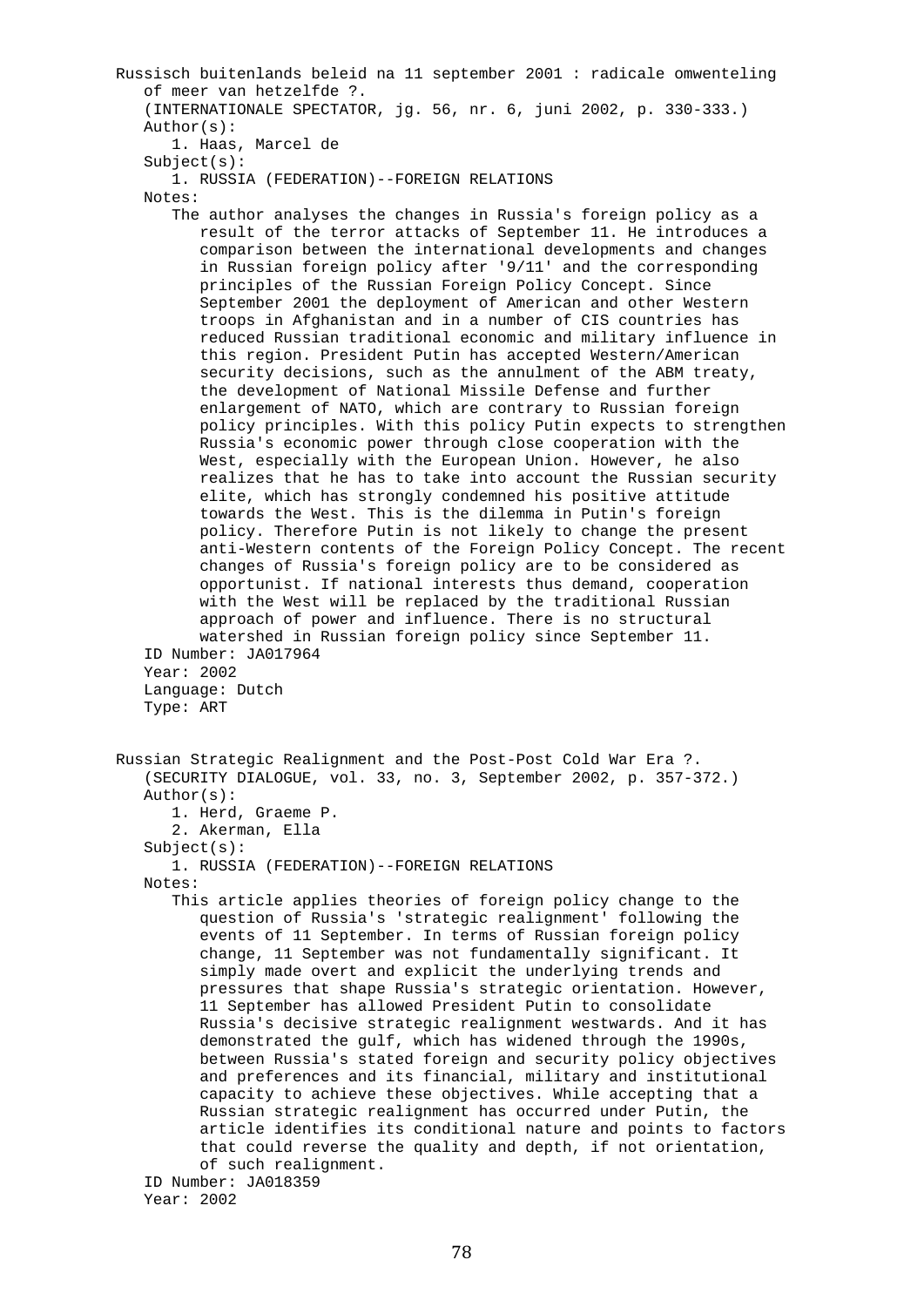```
 Language: English 
    Type: ART 
 Russia and the West. 
    (INTERNATIONALE POLITIK, vol. 3, no. 1, 2002, p. 21-25.) 
    Author(s): 
       1. Huterer, Manfred 
       2. Krumrei, Claus 
    Subject(s): 
       1. RUSSIA (FEDERATION)--FOREIGN RELATIONS 
    Notes: 
       Now that Putin has thrown in his lot with the US anti-terrorist 
          campaign, the West should seize the moment to promote the 
          difficult integration of Russia into the Western system. This 
          would increase Western access to Russian gas and oil - and, 
          more importantly, reinforce pragmatism in Moscow. 
    ID Number: JA017653 
    Year: 2002 
    Language: English 
    Type: ART 
 Securite et cooperations internationales. 
    (DEFENSE NATIONALE, 58eme annee, no. 12, decembre 2002, p. 13-25.) 
    Author(s): 
       1. Ivanov, Serguei 
    Subject(s): 
       1. RUSSIA (FEDERATION)--FOREIGN RELATIONS 
       2. RUSSIA (FEDERATION)--NATIONAL SECURITY 
    ID Number: JA018639 
    Year: 2002 
    Language: French 
    Type: ART 
 Maximizing Russia's Engagement with the West. 
    (INTERNATIONALE POLITIK, vol. 3, no. 4, 2002, p. 39-43.) 
    Author(s): 
       1. Karaganov, Sergei 
   Subject(s): 1. RUSSIA (FEDERATION)--FOREIGN RELATIONS 
    Notes: 
       Russia's much vaunted 'turn to the West' after the 9/11 attacks on 
          the US in fact serves Moscow's own long-term foreign-policy 
          interests. Russia and its American and European partners face 
          common threats - terrorism, WMD proliferation, chaotic unrest 
          in failed states - and they can best deal with them 
          cooperatively. The trick will be to maximize the benefits of 
          our commonalities, says the Russian presidential adviser. 
    ID Number: JA018739 
    Year: 2002 
    Language: English 
    Type: ART
```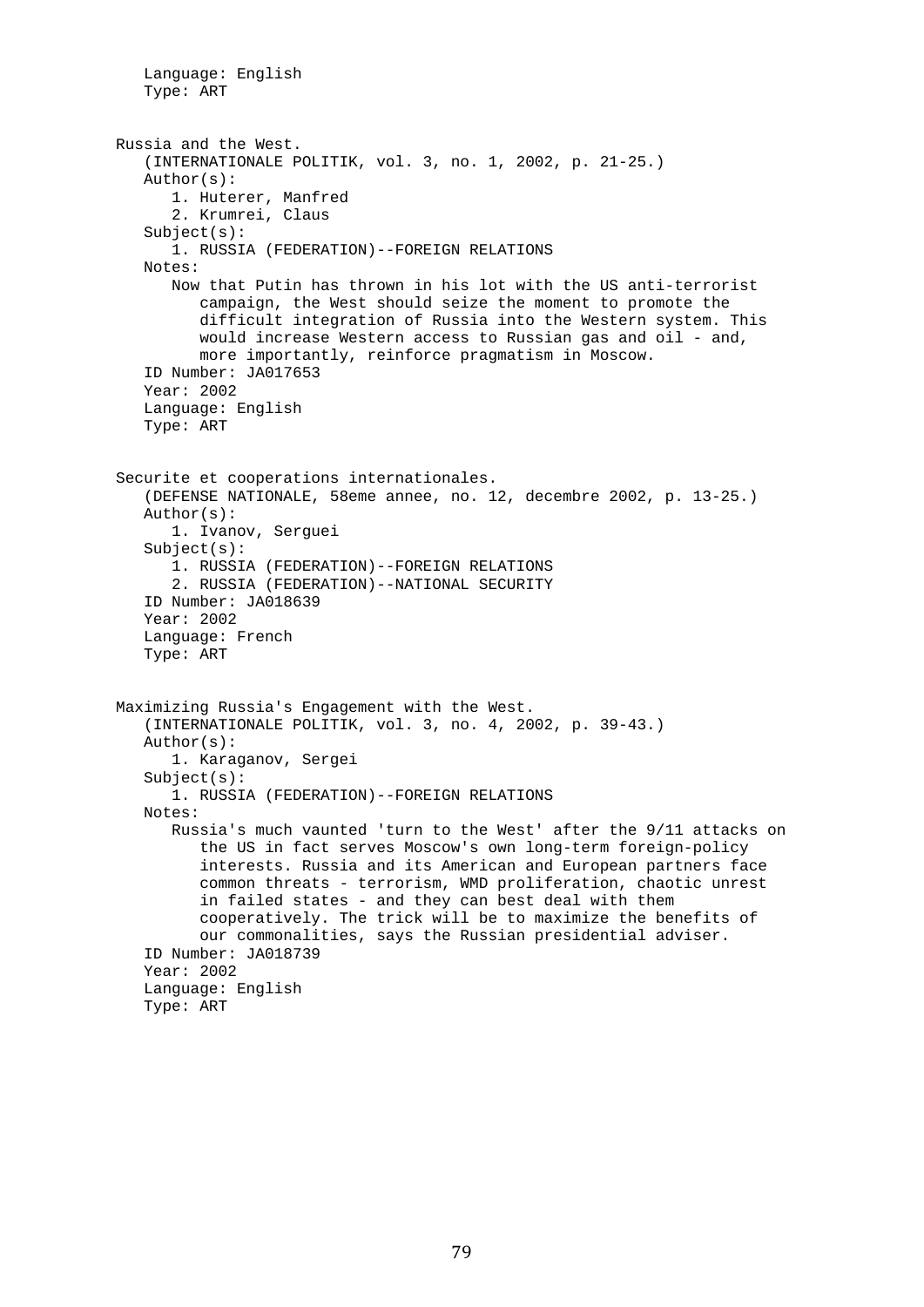```
 Russia : Look West. 
    (WORLD TODAY, vol. 58, no. 5, May 2002, p. 19-20.) 
    Author(s): 
       1. Kendall, Bridget 
   Subject(s): 1. RUSSIA (FEDERATION)--FOREIGN RELATIONS 
    Notes: 
       May is an important month for Russia. Its new partnership with 
          NATO is to be decided and a Moscow summit is the deadline for a 
          new Russian arms deal. But is America and its allies in danger 
          of taking President Vladimir Putin for granted ? His aim is to 
          turn Russia westwards - if he fails to take most of his people 
          with him, the consequences could be critical. 
    ID Number: JA017763 
    Year: 2002 
    Language: English 
    Type: ART 
 Is Russia a Superpower ?. 
    (INTERNATIONAL AFFAIRS (Minneapolis), vol. 48, no. 6, 2002, p. 
       100-125.) 
    Author(s): 
       1. Kokoshin, A. 
    Subject(s): 
       1. RUSSIA (FEDERATION)--FOREIGN RELATIONS 
    Notes: 
       The question of Russia's place in the post-Soviet system of 
          international relations is unresolved and still causes 
          discussions that at times develop into sharp contradictions. 
          Meanwhile, it is a cornerstone of a broad and stable consensus 
          among Russia's 'political class' and the nation as a whole over 
          the country's foreign policy and strategy of sustainable 
          domestic development of society and the state. 
    ID Number: JA018730 
    Year: 2002 
    Language: English 
    Type: ART 
 Explaining Mr. Putin : Russia's New Nuclear Diplomacy. 
    (ARMS CONTROL TODAY, vol. 32, no. 8, October 2002, p. 3-7.) 
    Author(s): 
       1. Kuchins, Andrew C. 
    Subject(s): 
       1. NUCLEAR WEAPONS--RUSSIA (FEDERATION) 
       2. SORT 
       3. RUSSIA (FEDERATION)--FOREIGN RELATIONS 
       4. NUCLEAR ARMS CONTROL AND DISARMAMENT--RUSSIA (FEDERATION) 
       5. NUCLEAR ARMS CONTROL AND DISARMAMENT--USA 
    Notes: 
       To understand the response of the Putin administration to the US 
          withdrawal from the ABM Treaty we must account for September 11 
          and changing Russian foreign policy priorities, the post-Cold 
         War structure of the international system, and - to the extent
          we can - the calculations of Putin in a domestic and foreign 
          political context. 
    ID Number: JA018482 
    Year: 2002 
    Language: English 
    Type: ART
```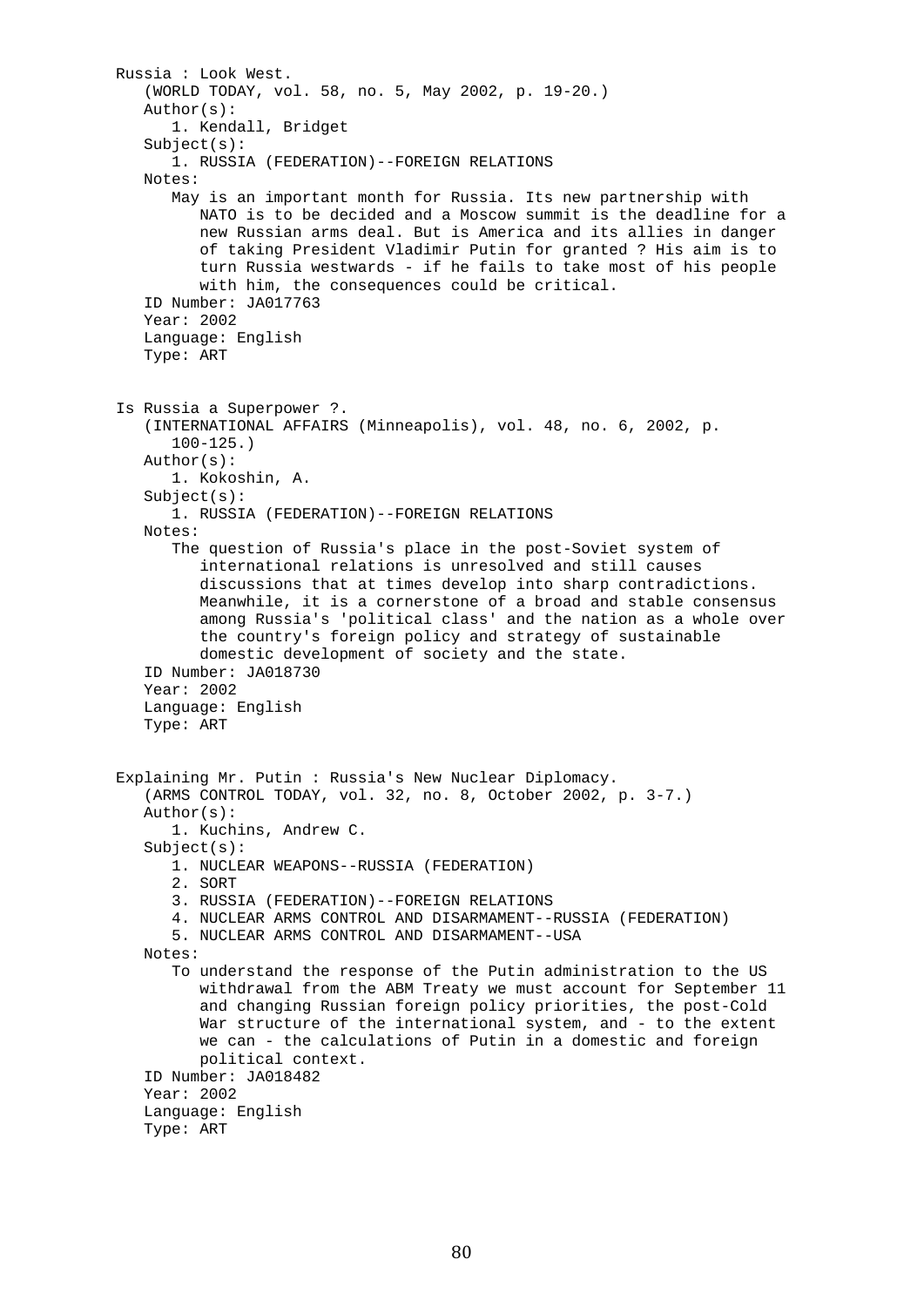```
 New Century, Greater Concerns. 
    (INTERNATIONAL AFFAIRS (Minneapolis), vol. 48, no. 2, 2002, p. 46-53.) 
    Author(s): 
       1. Lukin, V. 
    Subject(s): 
       1. RUSSIA (FEDERATION)--FOREIGN RELATIONS 
    ID Number: JA017899 
    Year: 2002 
    Language: English 
    Type: ART 
 The Evolution of Russian Foreign Policy in the 1990s. 
    (JOURNAL OF COMMUNIST STUDIES AND TRANSITION POLITICS, vol. 18, no. 1, 
       March 2002, p. 161-182.) 
    Author(s): 
       1. Lynch, Allen C. 
    Subject(s): 
       1. RUSSIA (FEDERATION)--FOREIGN RELATIONS 
    Notes: 
       Despite a disillusionment with early hopes for Russia's 
          integration into a North Atlantic political, economic and 
          security community and a decidedly nationalist tilt to much 
          foreign policy discourse, Russia throughout the 1990s remained 
          committed to a pragmatic, non-ideological course of asserting 
          specifically Russian state interests, notably its desire for 
          predominance within the CIS, without in the process 
          jeopardizing working relations with the Western world. Russian 
          relations with Eastern Europe and with the European Union, and 
          its diplomacy during the NATO military action against Serbia, 
          demonstrate that, despite its straitened economic 
          circumstances, Russia is capable of commanding the respect of a 
          large country, if no longer a great power. This departure from 
          liberalism to realism in diplomacy and foreign policy may well 
          also be highly realistic from Russia's perspective. 
    ID Number: JA018028 
    Year: 2002 
    Language: English 
    Type: ART 
 Topical Aspects of Russia's Foreign Policy. 
    (INTERNATIONAL AFFAIRS (Minneapolis), vol. 48, no. 3, 2002, p. 72-77.) 
    Author(s): 
       1. Meshkov, A. 
    Subject(s): 
       1. RUSSIA (FEDERATION)--FOREIGN RELATIONS 
    ID Number: JA018157 
    Year: 2002 
    Language: English 
    Type: ART
```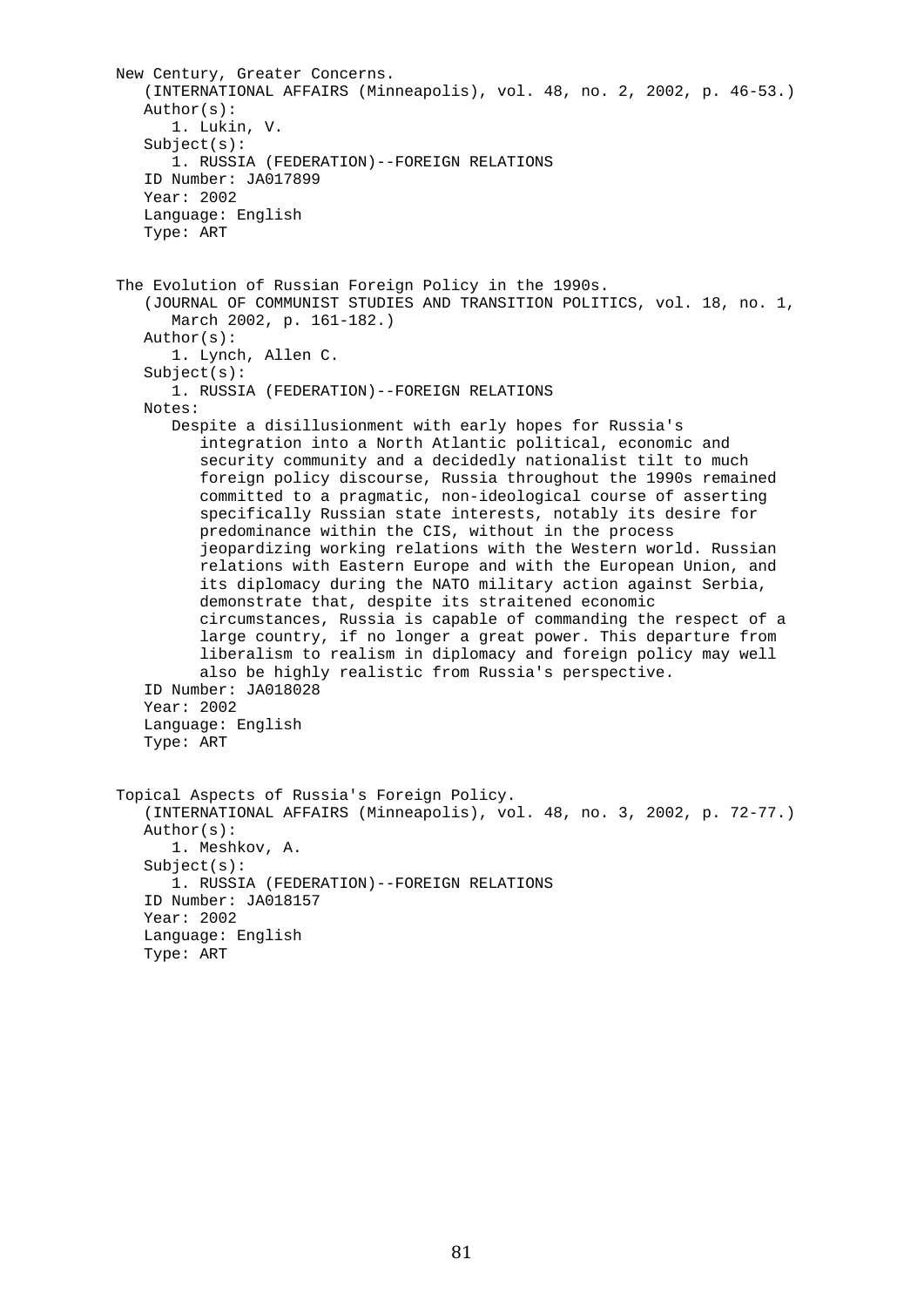Russia's Turn West : Sea Change or Opportunism ?. (WORLD POLICY JOURNAL, vol. 19, no. 4, Winter 2002 - 2003, p. 13-22.) Author(s): 1. Nichols, Thomas M. Subject(s): 1. RUSSIA (FEDERATION)--FOREIGN RELATIONS 2. RUSSIA (FEDERATION)--FOREIGN RELATIONS--USA 3. USA--FOREIGN RELATIONS--RUSSIA (FEDERATION) Notes: Lower tensions between Washington and Moscow are encouraging, but the question remains : is this indicative of a sea of change in Russian policy (and Russian political culture), or is Russia only seeking a tactical and opportunistic accommodation for its own ends ? ID Number: JA018936 Year: 2002 Language: English Type: ART Realignments in Russian Foreign Policy. (EUROPEAN SECURITY, vol. 11, no. 4, Winter 2002, Special Issue.) Subject(s): 1. RUSSIA (FEDERATION)--FOREIGN RELATIONS ID Number: JA019610 Year: 2002 Language: English Type: ART La Russie et les autres pays de la CEI, 2001-2002 : Ukraine, Bielorussie, Moldavie, Sud-Caucase, Asie centrale. (COURRIER DES PAYS DE L'EST, no. 1030, novembre - decembre 2002, numero special.) Subject(s): 1. RUSSIA (FEDERATION)--ECONOMIC CONDITIONS 2. RUSSIA (FEDERATION)--POLITICS AND GOVERNMENT 3. RUSSIA (FEDERATION)--FOREIGN RELATIONS 4. COMMONWEALTH OF INDEPENDENT STATES--ECONOMIC CONDITIONS 5. COMMONWEALTH OF INDEPENDENT STATES--POLITICS AND GOVERNMENT 6. COMMONWEALTH OF INDEPENDENT STATES--FOREIGN RELATIONS Notes: Les pays de la Communaute des Etats independants eprouvent les plus grandes difficultes a relever leurs defis interieurs. Partout, les tendances autoritaires se renforcent, les conflits se prolongent ou restent sans solution, le sort des populations ne s'ameliore guere. Les bonnes performances economiques reposent sur des bases fragiles parce que trop dependantes de la rente energetique et parce que les reformes structurelles sont loin d'etre achevees, quand elles ont ete entreprises. Mais surtout les economies sont lourdement handicapees par la crise du politique. La Russie de Vladimir Poutine pourrait faire figure d'ilot de stabilite. Elle a certes retrouve un role dynamique sur la scene internationale depuis le virage pro-occidental negocie apres le 11 septembre 2001, mais son deficit de puissance demeure une realite et une contrainte pour longtemps encore, y compris dans son 'etranger proche' ou l'influence americaine se renforce. Elle essaie pour l'heure de limiter les degats en raffermissant ses liens, notamment economiques, avec la plupart des Etats de la CEI. ID Number: JA019073 Year: 2002 Language: French Type: ART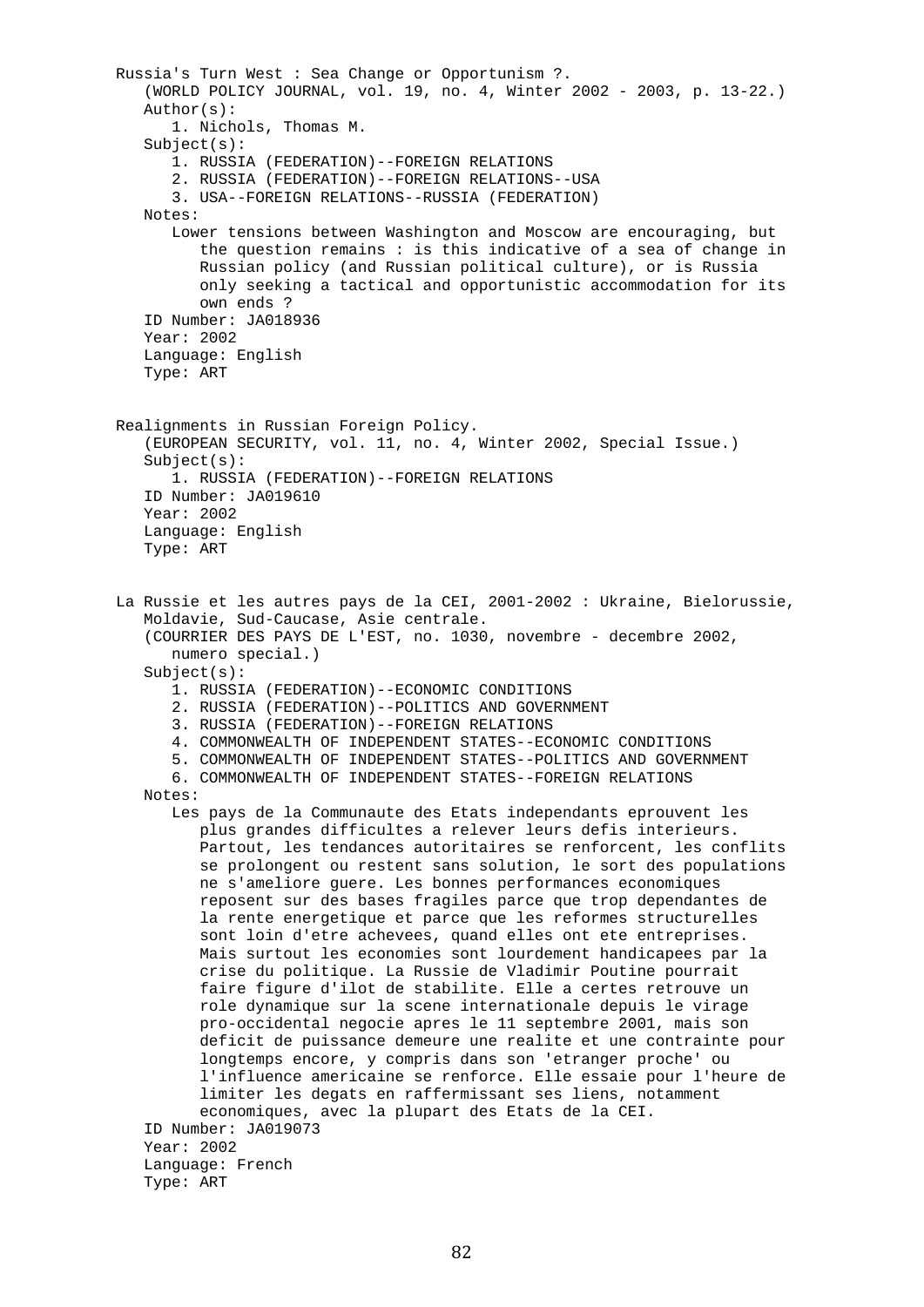Is the 'Greatness Syndrome' Eroding ?. (WASHINGTON QUARTERLY, vol. 25, no. 1, Winter 2002, p. 131-146.) Author(s): 1. Shlapentokh, Vladimir  $Subject(s):$  1. RUSSIA (FEDERATION)--FOREIGN RELATIONS Notes: Missile defenses and the terrorist attacks have led to a remarkable change in Putin's political strategy and Russian foreign policy. A new axis in Russian politics, centered on Russia's very perception of itself, has emerged. ID Number: JA017528 Year: 2002 Language: English Type: ART RF Foreign Policy and Catching-up Development. (INTERNATIONAL AFFAIRS (Minneapolis), vol. 48, no. 4, 2002, p. 34-45.) Author(s): 1. Simonia, N. Subject(s): 1. RUSSIA (FEDERATION)--FOREIGN RELATIONS ID Number: JA018398 Year: 2002 Language: English Type: ART Putin's Pragmatic Foreign Policy. (INTERNATIONAL AFFAIRS (Minneapolis), vol. 48, no. 3, 2002, p. 17-22.) Author(s): 1. Tretiakov, V. Subject(s): 1. RUSSIA (FEDERATION)--FOREIGN RELATIONS ID Number: JA018154 Year: 2002 Language: English Type: ART America : Imperial Ambitions Rekindled. (INTERNATIONAL AFFAIRS (Minneapolis), vol. 48, no. 5, 2002, p. 43-54.) Author(s): 1. Utkin, A. Subject(s): 1. USA--FOREIGN RELATIONS 2. IMPERIALISM 3. RUSSIA (FEDERATION)--FOREIGN RELATIONS 4. RUSSIA (FEDERATION)--FOREIGN RELATIONS--USA 5. USA--FOREIGN RELATIONS--RUSSIA (FEDERATION) ID Number: JA018525 Year: 2002 Language: English Type: ART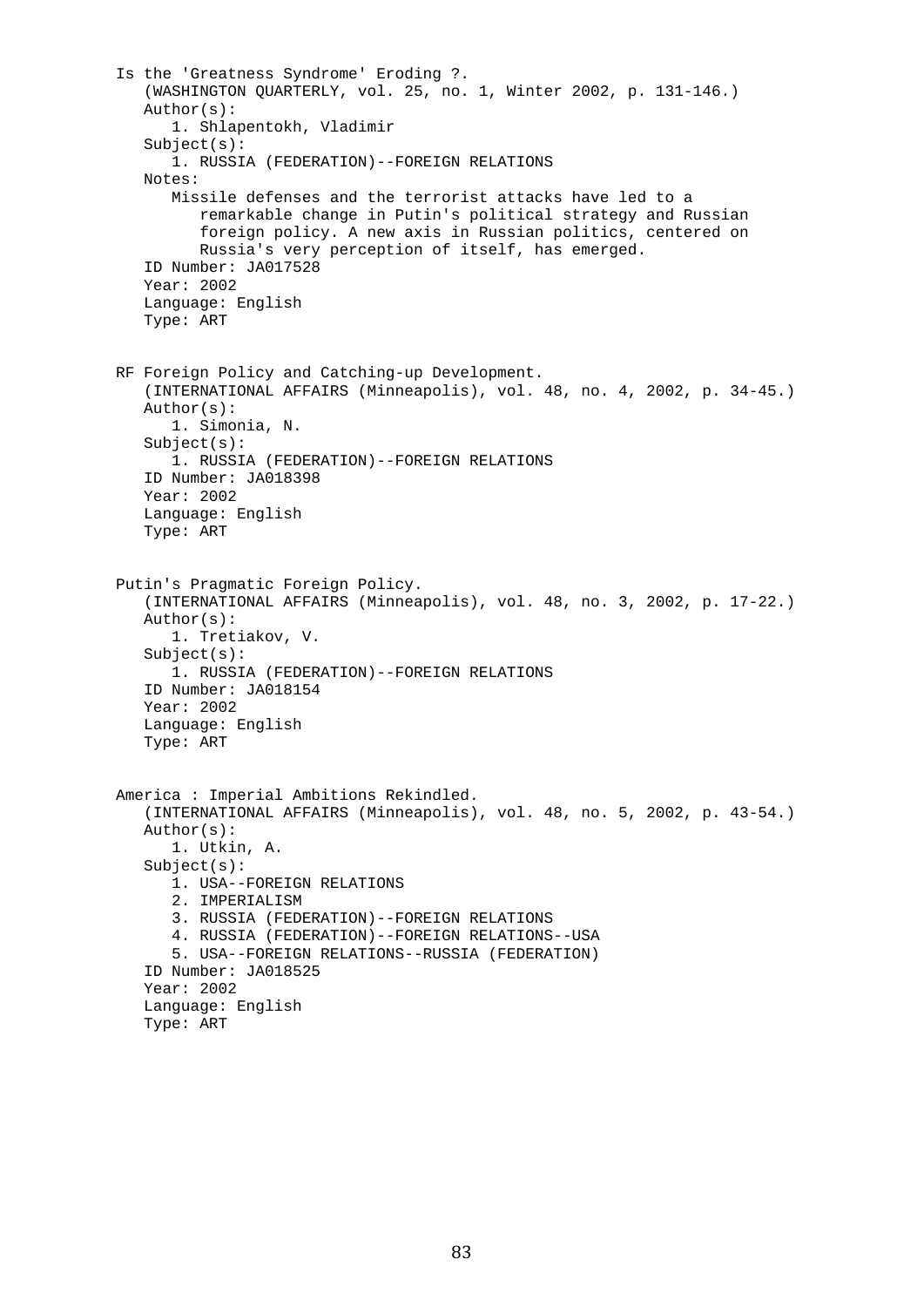```
 Lost and Found : Gorbachev's 'New Thinking'. 
       (WASHINGTON QUARTERLY, vol. 25, no. 1, Winter 2002, p. 117-129.) 
       Author(s): 
          1. Wallander, Celeste A. 
       Subject(s): 
          1. USSR--FOREIGN RELATIONS 
          2. RUSSIA (FEDERATION)--FOREIGN RELATIONS 
       Notes: 
          Fifteen years ago, Gorbachev encouraged 'new thinking', a set of 
             ideas that overturned the Leninist theory of international 
             relations underpinning Soviet foreign policy. What happened to 
             them ? After September 11, are they coming back ? 
       ID Number: JA017527 
       Year: 2002 
       Language: English 
       Type: ART 
2001 
   Russia's Quest for Multipolarity : A Response to US Foreign Policy in the 
       Post-Cold War Era. 
       (EUROPEAN SECURITY, vol. 10, no. 1, Spring 2001, p. 45-67.) 
       Author(s): 
          1. Ambrosio, Thomas 
       Subject(s): 
          1. RUSSIA (FEDERATION)--FOREIGN RELATIONS 
       Notes: 
          A good deal of attention has recently been focused on whether and 
             how new 'poles' will rise to challenge American hegemony. This 
             article examines the conscious effort by Russian policymakers 
             and commentators to foster a multipolar world designed to 
             resist American domination of the international system. In 
             particular, three policies are examined : the formation of a 
             Slavic Union with Belarus; the developing de facto alliance 
             with China; and the 'democratization' of international 
             politics. In light of Moscow's policies, the author concludes 
             that American foreign policy has become counterproductive by 
             sparking balancing behavior on the part of other great powers. 
       ID Number: JA016775 
       Year: 2001 
       Language: English 
       Type: ART 
   Putin's Gamble. 
       (SURVIVAL, vol. 43, no. 4, Winter 2001, p. 49-59.) 
       Author(s): 
          1. Antonenko, Oksana 
       Subject(s): 
          1. TERRORISM--GOVERNMENT POLICY--RUSSIA (FEDERATION)
```
- 2. WAR ON TERRORISM, 2001-2009
- 3. RUSSIA (FEDERATION)--FOREIGN RELATIONS

```
 Notes:
```
 For the first time since the Second World War, Russia, the United States and Europe are working together to address what all of them view as vital security interests. Russia is important not only for the war against Taliban and al-Qaeda, but also for longer-term goals such as targeting terrorist money flows, identifying and eliminating al-Qaeda cells throughout the world, addressing the proliferation of weapons-of-mass destruction (WMD) materials and technologies and finding effective responses to bio-terrorist threats. Russia President Vladimir Putin took a major gamble after 11 September, setting aside outstanding disagreements and offering full Russian support to the US-led coalition against terror. It is now up to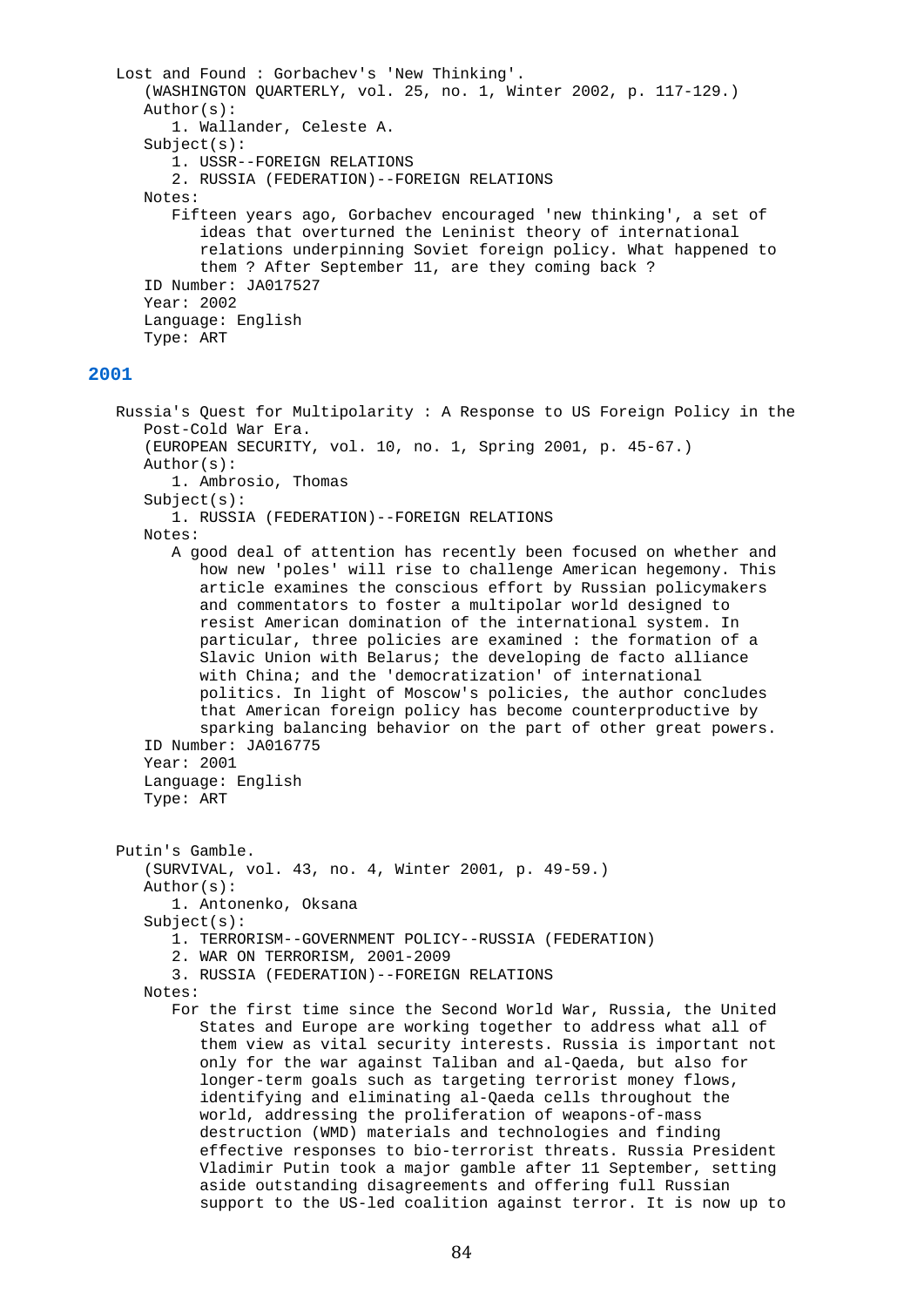the NATO allies to respond with similar imagination to accommodate Russia's legitimate strategic concerns and bring Moscow into the global economy. If this chance is missed, the next ten years are likely to resemble the 1990s as a decade of lost opportunities in Russian-Western relations. ID Number: JA017386 Year: 2001 Language: English Type: ART Theses sur la Russie passee et presente. (COMMENTAIRE, no. 94, ete 2001, p. 339-354.) Author(s): 1. Besancon, Alain Subject(s): 1. RUSSIA (FEDERATION)--POLITICS AND GOVERNMENT 2. RUSSIA (FEDERATION)--FOREIGN RELATIONS ID Number: JA016628 Year: 2001 Language: French Type: ART A Decade of Russia's Foreign Policy. (INTERNATIONAL AFFAIRS (Minneapolis), vol. 47, no. 4, 2001, p. 13-18.) Author(s): 1. Chubarian, Aleksandr Subject(s): 1. RUSSIA (FEDERATION)--FOREIGN RELATIONS ID Number: JA016993 Year: 2001 Language: English Type: ART De l'URSS a la Russie. (REVUE INTERNATIONALE ET STRATEGIQUE, no. 41, printemps 2001, p. 157-162.) Author(s): 1. Dubien, Arnaud Subject(s): 1. RUSSIA (FEDERATION)--FOREIGN RELATIONS 2. RUSSIA (FEDERATION)--ECONOMIC POLICY Notes: Jamais pays n'a connu en une decennie davantage de bouleversements que la Russie. Solder l'heritage sovietique, s'adapter a une perte manifeste de puissance, reformer le pays, autant de defis que la Russie est mise en demeure de relever. Fossoyeur de l'URSS, la Russie a fait les frais du declin de son influence au moment de l'echec de la CEI. Sur le plan economique, le caractere inacheve des reformes mises en branle l'a empechee de se doter d'une veritable economie de marche, cependant que la richesse nationale a connu un effondrement sans precedent. La decrepitude de son economie fait echo a l'instabilite politique chronique dont elle patit. Une nouvelle Russie peut-elle des lors emerger ? L'election de Vladimir Poutine, la refonte du systeme federal, la volonte affichee de mettre au pas les 'oligarques', la restauration de l'autorite de l'etat sembleraient le prouver. Mais cela ne va pas sans atteinte aux libertes fondamentales. ID Number: JA016415 Year: 2001 Language: French Type: ART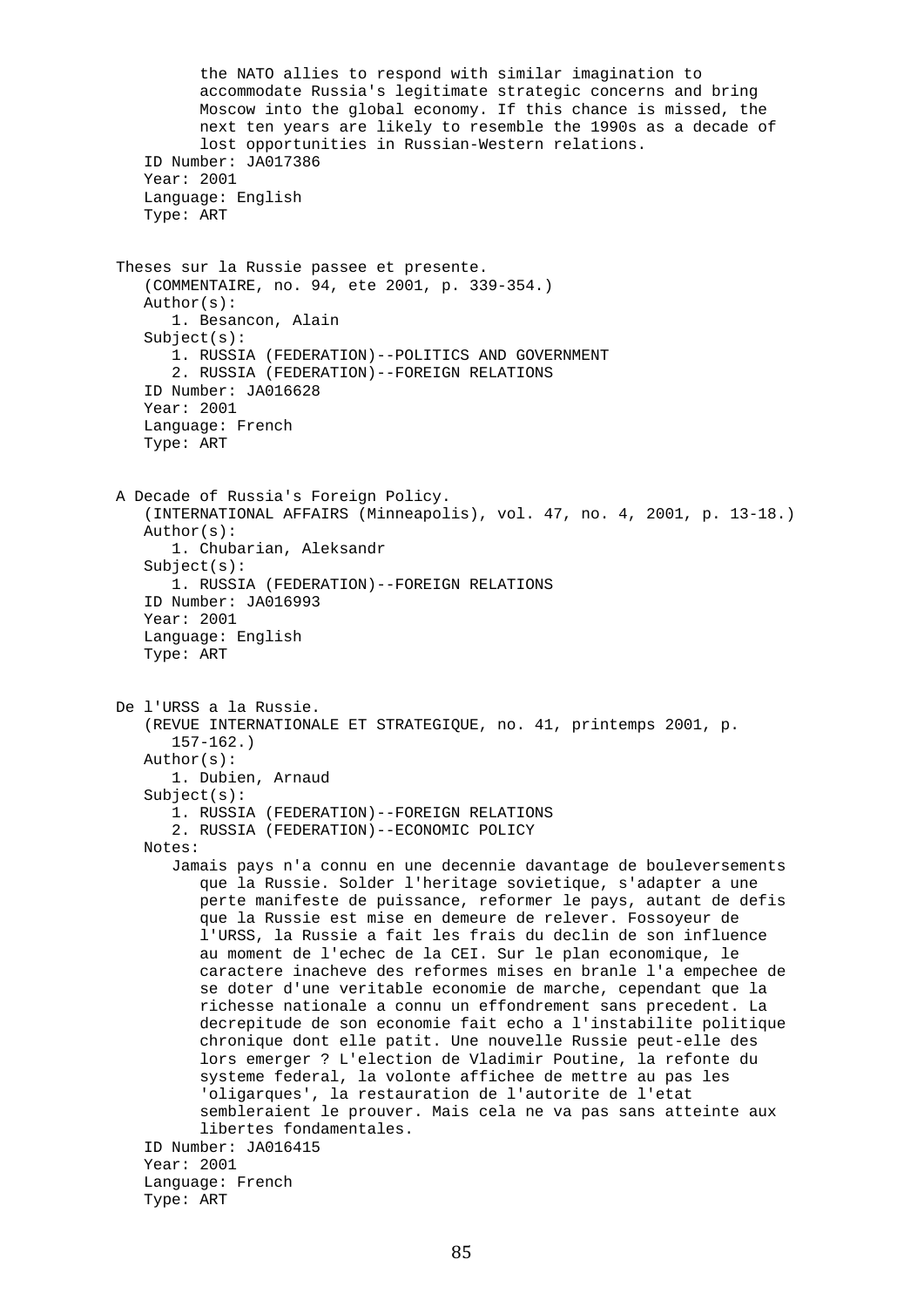```
 Russland und der Westen : eine schwierige Integrationsaufgabe. 
    (INTERNATIONALE POLITIK, 56. Jahr, Nr. 10, Oktober 2001, S. 27-34.) 
    Author(s): 
       1. Huterer, Manfred 
       2. Krumrei, Claus 
    Subject(s): 
       1. RUSSIA (FEDERATION)--FOREIGN RELATIONS 
    Notes: 
       Russland ist ein wichtiger Parner gerade auch bei der Bekampfung 
          neuer sicherheitspolitischer Bedrohungen im 21. Jahrhundert. Es 
          bleibt zu hoffen, dass die Modernisierung von Staat und 
          Gesellschaft einhergeht mit Europaisierung und 
          Demokratisierung; hierbei ist Geduld gefragt. 
    ID Number: JA017192 
    Year: 2001 
    Language: German 
    Type: ART 
 Formation of New Russian Foreign Policy Completed. 
    (INTERNATIONAL AFFAIRS (Minneapolis), vol. 47, no. 4, 2001, p. 1-7.) 
    Author(s): 
       1. Ivanov, I. 
    Subject(s): 
       1. RUSSIA (FEDERATION)--FOREIGN RELATIONS 
    ID Number: JA016991 
    Year: 2001 
    Language: English 
    Type: ART 
 The New Russian Identity : Innovation and Continuity in Russian Foreign 
    Policy. 
    (WASHINGTON QUARTERLY, vol. 24, no. 3, Summer 2001, p. 7-13.) 
    Author(s): 
       1. Ivanov, Igor 
    Subject(s): 
       1. RUSSIA (FEDERATION)--FOREIGN RELATIONS 
    Notes: 
       The Russian minister of foreign affairs outlines the new Russian 
          foreign policy concept and summarises the debates of the last 
          decade that formed it. 
    ID Number: JA016672 
    Year: 2001 
    Language: English 
    Type: ART 
 The Ideological Legacy in Russia's Foreign Policy. 
    (INTERNATIONAL AFFAIRS (Minneapolis), vol. 47, no. 3, 2001, p. 18-26.) 
    Author(s): 
       1. Kremeniuk, Viktor 
    Subject(s): 
       1. RUSSIA (FEDERATION)--FOREIGN RELATIONS 
    ID Number: JA016779 
    Year: 2001 
    Language: English 
    Type: ART
```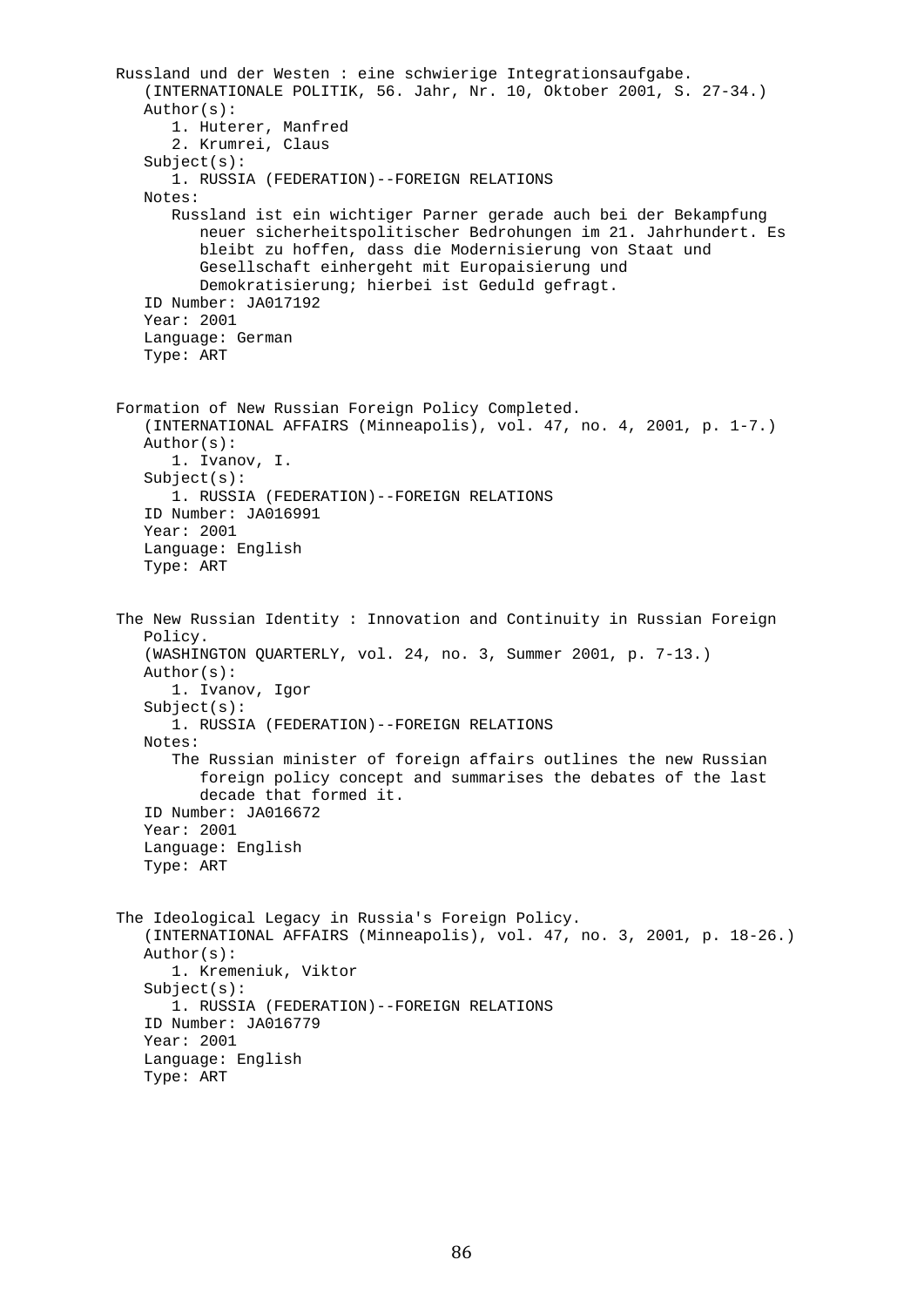```
 Notes on Geopolitical Issues. 
    (INTERNATIONAL AFFAIRS (Minneapolis), vol. 47, no. 3, 2001, p. 27-36.) 
    Author(s): 
       1. Krivokhizha, Vasilii 
    Subject(s): 
       1. RUSSIA (FEDERATION)--FOREIGN RELATIONS 
       2. GEOPOLITICS--RUSSIA (FEDERATION) 
    ID Number: JA016780 
    Year: 2001 
    Language: English 
    Type: ART 
 Russia's Unformed Foreign Policy. 
    (FOREIGN AFFAIRS, vol. 80, no. 5, September - October 2001, p. 62-75.) 
    Author(s): 
       1. Legvold, Robert 
    Subject(s): 
       1. RUSSIA (FEDERATION)--FOREIGN RELATIONS 
    Notes: 
       Although Russia has projected itself more forcefully on the world 
          stage since the beginning of the Putin era, its foreign policy 
          still lacks any sort of grand strategic vision. Russian leaders 
          continue to squabble over issues from NATO expansion to the 
          world economy. But they are particularly concerned about 
          Russia's identity, especially with regard to the post-Soviet 
          states. If the Bush administration fails to devise a coherent 
          policy of its own toward its formal rival, it may face serious 
          problems down the road. 
    ID Number: JA017445 
    Year: 2001 
    Language: English 
    Type: ART 
 Wild Theories. 
    (WORLD TODAY, vol. 57, no. 7, July 2001, p. 10-12.) 
    Author(s): 
       1. Light, Margot 
       2. White, Stephen 
    Subject(s): 
       1. RUSSIA (FEDERATION)--POLITICS AND GOVERNMENT 
       2. RUSSIA (FEDERATION)--FOREIGN RELATIONS 
    Notes: 
       In the two years since Vladimir Putin first assumed real political 
          power the inner circles of the Kremlin have become less 
          accessible to westerners. Despite growing exposure to 
          international summitry, the President has yet to develop his 
          own world view. But the theories put forward by those around 
          him are alarming indeed. 
    ID Number: JA016659 
    Year: 2001 
    Language: English 
    Type: ART
```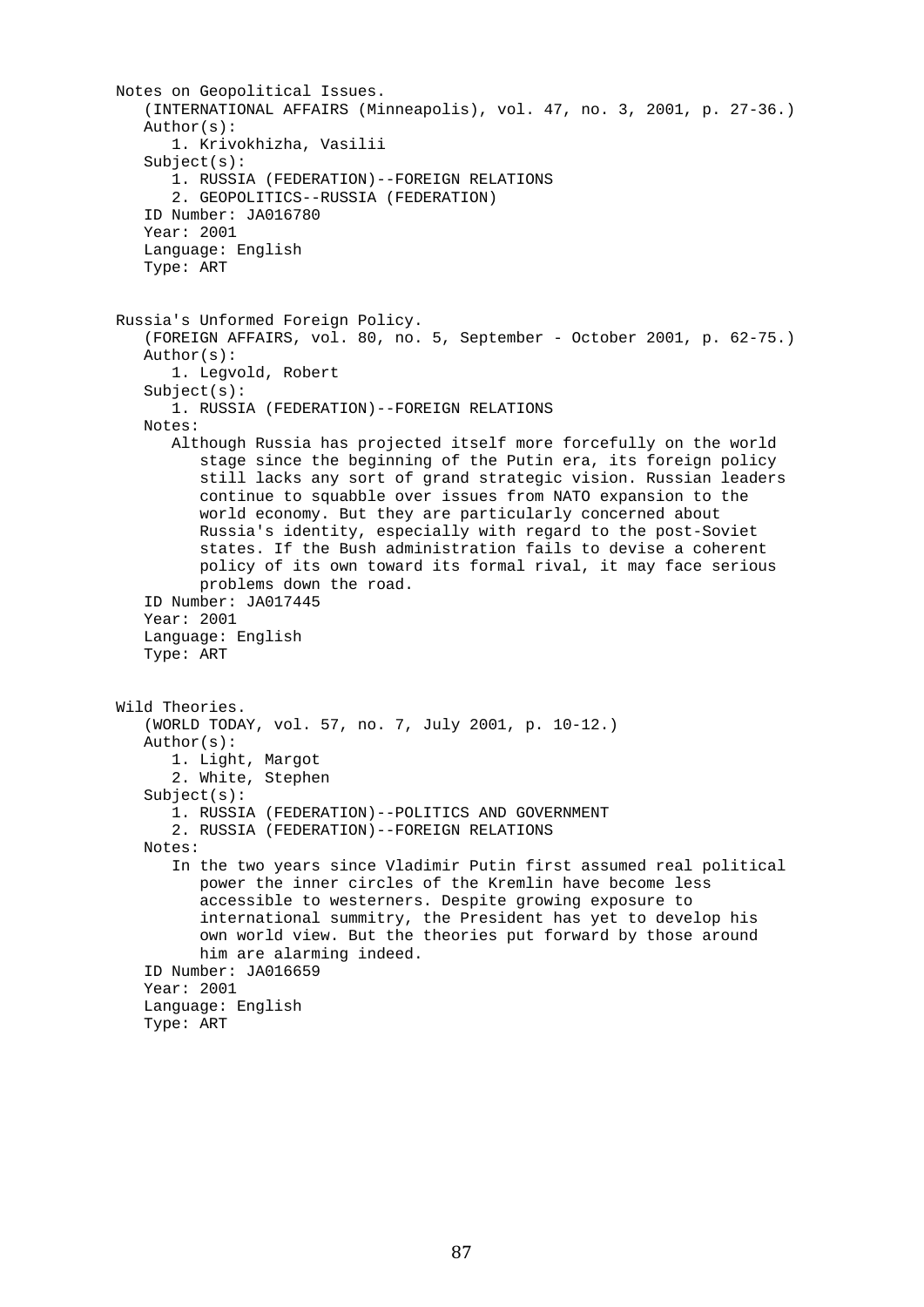```
 Russia : The Common Home at Last ?. 
    (INTERNATIONAL SPECTATOR, vol. 36, no. 2, April - June 2001, p. 
       91-100.) 
    Author(s): 
       1. Lloyd, John 
    Subject(s): 
       1. RUSSIA (FEDERATION)--FOREIGN RELATIONS 
       2. RUSSIA (FEDERATION)--FOREIGN RELATIONS--EUROPE 
       3. EUROPE--FOREIGN RELATIONS--RUSSIA (FEDERATION) 
    Notes: 
       After providing an overview of the current foreign policy 
          discourse in Russia, the author examines some major trends in 
          its relations with the US and Europe as well as the influence 
          that the intiatives undertaken by President Putin may have on 
          the transatlantic link. His conclusion is that Russia should 
          definitively renounce both its anachronistic aspiration to 
          regain superpower status and its futile attempts to stir up 
          divisions between the US and European governments and should 
          instead choose the EU as its main partner and, more generally, 
          embrace policies that can bring it into the 'European home'. 
          Finally, substantial and long-standing divergences exist 
          between the US and European countries over relations with a 
          number of 'states of concern'. 
    ID Number: JA016931 
    Year: 2001 
    Language: English 
    Type: ART 
 Aktuelle Entwicklungen in der Aussen- und Sicherhietspolitik Russlands. 
    (OSTERREICHISCHE MILITARISCHE ZEITSCHRIFT, 39. Jg., Heft 5, September 
       - Oktober 2001, S. 589-596.) 
    Author(s): 
       1. Lobova, Ludmilla 
    Subject(s): 
       1. RUSSIA (FEDERATION)--FOREIGN RELATIONS 
       2. RUSSIA (FEDERATION)--NATIONAL SECURITY 
    ID Number: JA017018 
    Year: 2001 
    Language: German 
    Type: ART 
 Structural Constraints on Russian Diplomacy. 
    (ORBIS, vol. 45, no. 4, Fall 2001, p. 579-596.) 
    Author(s): 
       1. Menon, Rajan 
    Subject(s): 
       1. RUSSIA (FEDERATION)--FOREIGN RELATIONS 
    Notes: 
       U.S. policy toward Russia attracted interest again in the wake of 
          the first Bush-Putin summit in June 2001. But irrespective of 
          whatever personal rapport may have been established between 
          their leaders, the old Cold War adversaries will find their 
          bilateral relations constrained by geopolitical and economic 
          structures of long standing. Thus, the author advises us not to 
          become too excited or chagrined over President Vladimir Putin's 
          rhetoric and instead focus on the strategic and financial woes 
          bound to drive the foreign policy of any Russian leader. 
    ID Number: JA017093 
    Year: 2001 
    Language: English 
    Type: ART
```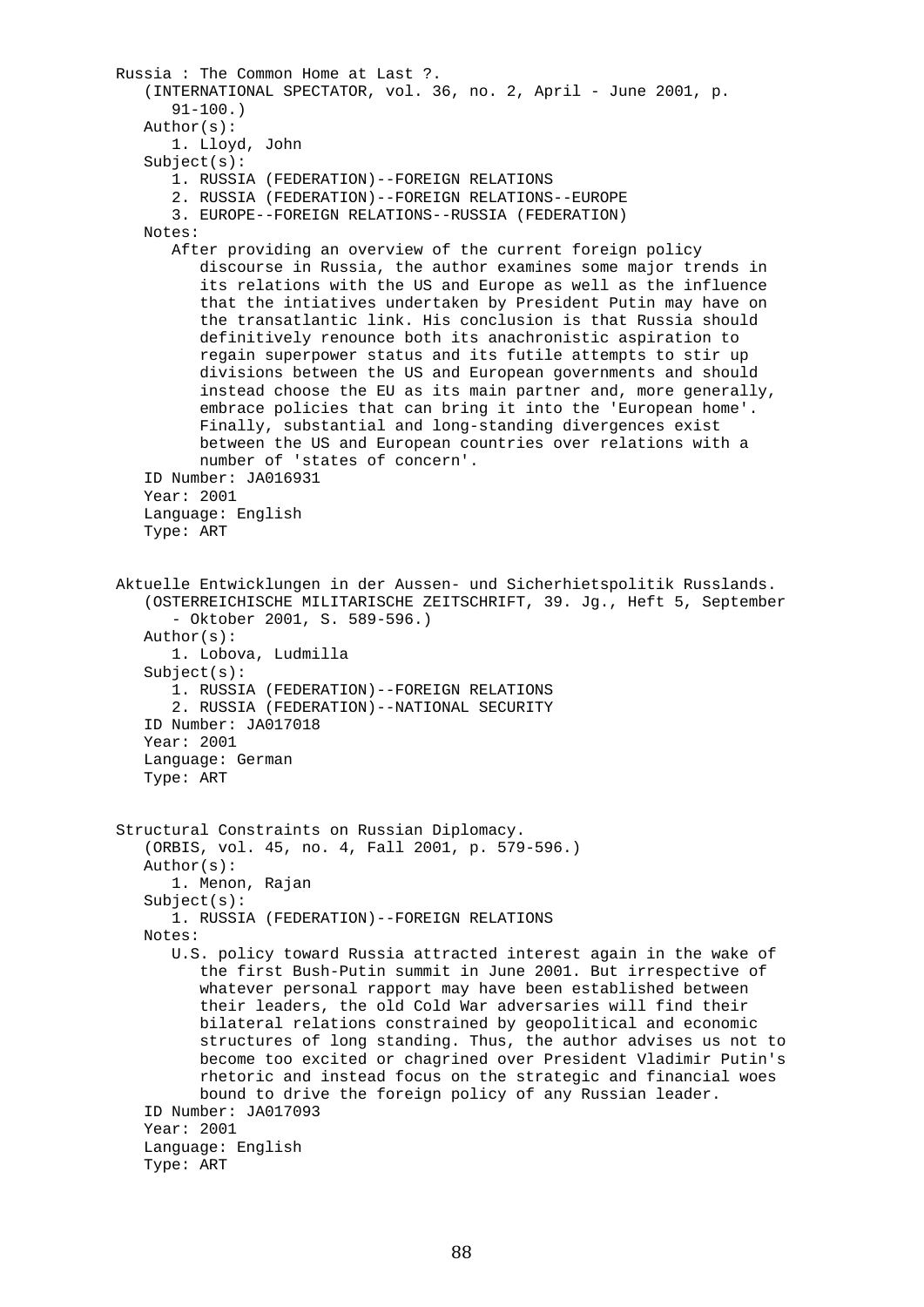```
 Hat Putin neue politische Optionen ? Russland zwischen dem Westen und 
    Asien. 
    (INTERNATIONALE POLITIK, 56. Jahr, Nr. 10, Oktober 2001, S. 35-40.) 
    Author(s): 
       1. Rahr, Alexander 
    Subject(s): 
       1. RUSSIA (FEDERATION)--FOREIGN RELATIONS 
    Notes: 
       Angesichts der geplanten Einbeziehung Russlands in den weltweiten 
          Kampf gegen den Terrorismus und der Tatsache, dass die 
          russisch-chinesische Allianz auf wackeligen Fussen steht, 
          stellt der Autor die Frage nach Russlands Rolle und Politik im 
          eurasischen Raum. 
    ID Number: JA017191 
    Year: 2001 
    Language: German 
    Type: ART 
 Russia Turns West. 
    (WORLD TODAY, vol. 57, no. 11, November 2001, p. 18-19.) 
    Author(s): 
       1. Sobell, Vlad 
    Subject(s): 
       1. RUSSIA (FEDERATION)--FOREIGN RELATIONS 
       2. SEPTEMBER 11 TERRORIST ATTACKS, 2001 
    Notes: 
       The campaign against terrorism is fundamentally changing the 
          international climate. Russia's relations with the west are 
          high on the list of areas under transformation. Ten years after 
          the collapse of the Soviet Union, Russia is finally arriving as 
          a fully-fledged member of the western community. 
    ID Number: JA017176 
    Year: 2001 
    Language: English 
    Type: ART 
 Russia's Potential Futures in the Euro-Atlantic-OECD World. 
    (DEMOKRATIZATSIYA, vol. 9, no. 4, Fall 2001, p. 485-497.) 
    Author(s): 
       1. Straus, Ira 
    Subject(s): 
       1. RUSSIA (FEDERATION)--FOREIGN RELATIONS 
    ID Number: JA017729 
    Year: 2001 
    Language: English 
    Type: ART 
 Western Common Homes and Russian National Identities : How Far East Can 
    the EU and NATO Go, and Where Does That Leave Russia ?. 
    (EUROPEAN SECURITY, vol. 10, no. 4, Winter 2001, p. 1-44.) 
    Author(s): 
       1. Straus, Ira 
    Subject(s): 
       1. RUSSIA (FEDERATION)--FOREIGN RELATIONS 
       2. NATO--RUSSIA (FEDERATION) 
       3. EU--RUSSIA (FEDERATION) 
       4. NATO--ENLARGEMENT 
       5. EU--ENLARGEMENT 
    Notes: 
       This article examines the dual problem of Russia's international 
          identity and its integration with the West, looking at it from 
          first the Eastern then the Western side. It argues that a
```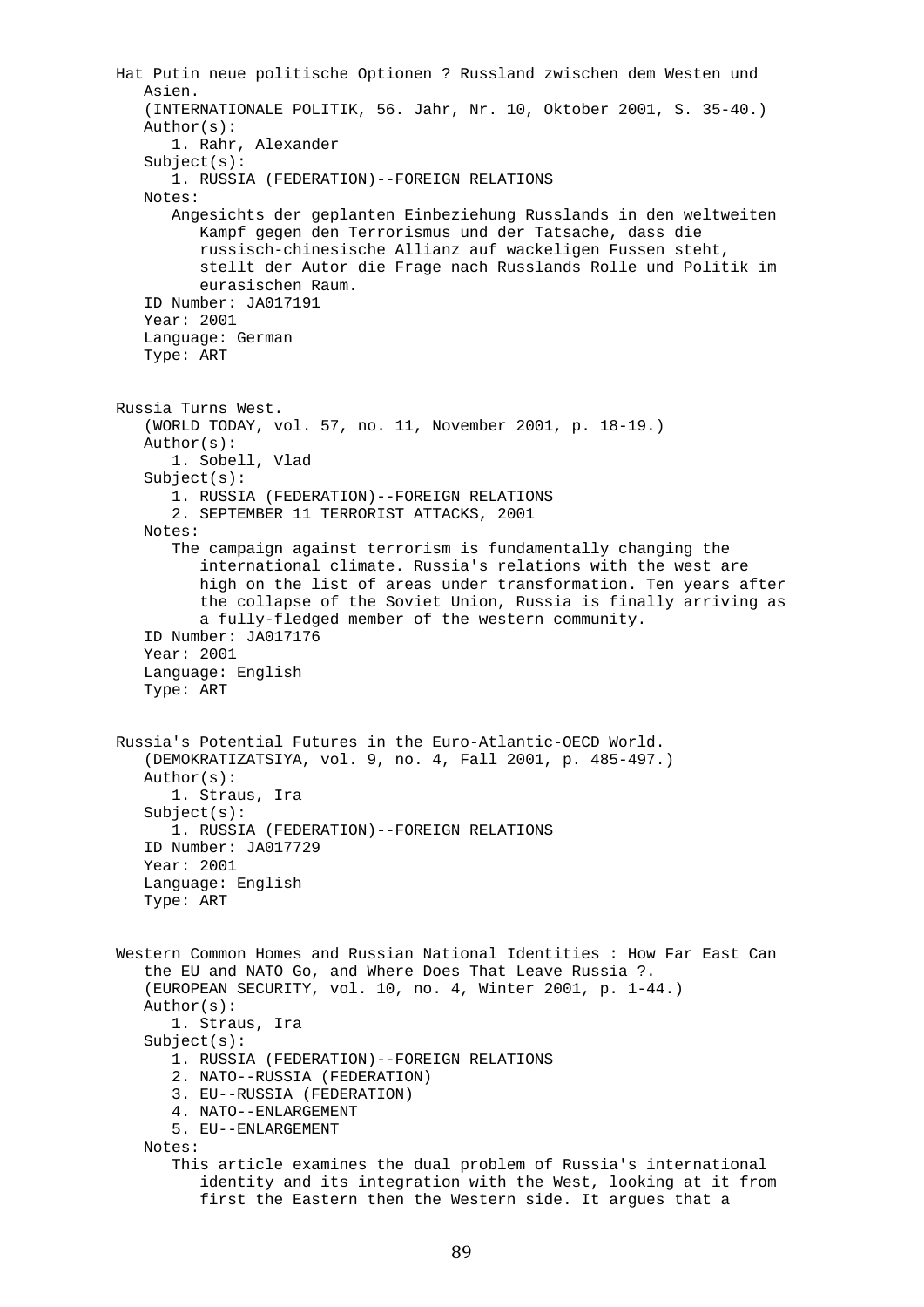Westernist state identity would be sustainable for Russia only if accompanied by integration with the Euro-Atlantic institutions, and that in some respects the prospects for this are not as bad as usually thought : Russia is in fact in the process of entering most of the minor institutions of the Atlantic system. However, NATO and the EU are the decisive institutions, and here Russia has fared poorly. Neither side conceptualizes NATO in a way that would lead to Russian entry. NATO affirms that Russia is eligible to join when it meets the conditions, but few people on either side believe it : the conditions were conceptualized for including only small countries, not Russia. The inertia of mutual counter-position remains strong. Many in NATO circles have raised a series of objections to ever including Russia, ranging from a visceral belief that NATO needs to have Russia as its external enemy to a more specific fear of a Russian veto power; and NATO has yet to undertake to make its decision-making arrangements more flexible, as would be necessary in order to address the fear of vetoes. In theory the obstacles could be overcome in the present period; in practice this does not seem likely. Presently Russia is instead speaking mainly of uniting with the EU, yet this has even fewer prospects : the EU is too small to take in a large Russia. The failure to find a substantial Western institutional home for Russia has meant, and is likely to continue to mean, undermining the viability of the recurrent attempts at a Westernist identity for Russia. ID Number: JA017613 Year: 2001 Language: English Type: ART Vladimir Poutine et l'Occident : l'heure est au pragmatisme. (POLITIQUE ETRANGERE, 66e annee, no. 3, juillet - septembre 2001, p. 515-533.) Author(s): 1. Tinguy, Anne de Subject(s): 1. RUSSIA (FEDERATION)--FOREIGN RELATIONS Notes: Le 31 decembre 1999, Vladimir Poutine arrive au pouvoir dans une Russie affaiblie qui a perdu beaucoup de son influence dans un monde en mutation. Face a la deterioration des echanges avec les Etats-Unis, le nouveau president s'engage dans l'urgence sur la double voie de l'alliance avec les pays europeens depassant le stade d'accords avec les seuls moteurs allemand, anglais et francais et se tournant desormais vers d'autres nations europeennes - et du renouveau de l'influence russe dans l'espace anciennement sovietique et en Asie. Retrouver une place qui, sans etre dominante, soit au moins reconnue sur la scene internationale est donc le pari aleatoire de Vladimir GoPAC Report Poutine pour son pays. Mais cette strategie pragmatique de rapprochement de la Russie avec ses voisins europeens et asiatiques comporte a ce jour une faiblesse : les alliances se construisent d'abord de facon negative, notamment a travers la lutte en common contre l'hegemonie americaine - la resistance au projet de bouclier antimissile de l'Administration Bush en constitue un parfait exemple - et se traduisent plus rarement par la recherche de partenariats positifs. ID Number: JA017332 Year: 2001 Language: French Type: ART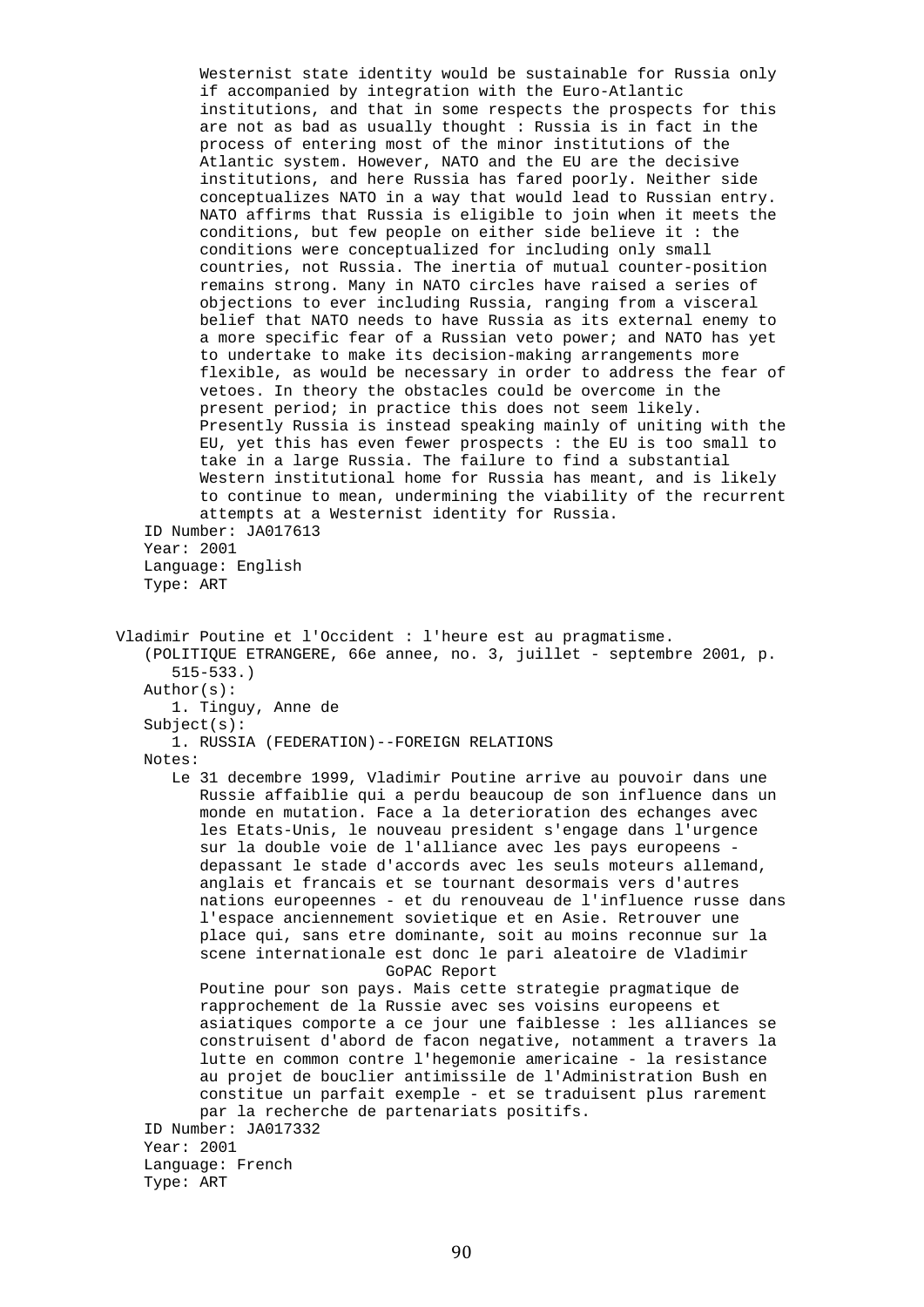## **2000**

```
 De Russische keizer heeft geen kleren meer. 
    (INTERNATIONALE SPECTATOR, jg. 54, nr. 6, juni 2000, p. 307-310.) 
    Author(s): 
       1. Baalen, Hans van 
    Subject(s): 
       1. RUSSIA (FEDERATION)--FOREIGN RELATIONS 
    Notes: 
       The author argues that Russia can no longer claim to be a great 
          power. Its economy, not its political rhetoric could secure 
          Russia's place in the world. In order to achieve structural 
          economic growth, Russia must first establish the rule of law, 
          create an independent Central Bank, allow free media and opt 
          for an efficient and politically neutral bureaucracy and 
          liquidate and/or privatise its state industry. In short, Russia 
          must become a modern civil society and free market democracy in 
          which private initiative will be rewarded. President Putin was 
          part of the Yeltsin oligarchy and the former KGB network and 
          Soviet nomenklatura. One could imagine better credentials for a 
          leader who has to guide Russia into the 21st century where the 
          position of a nation will not be determined by nostalgia for 
          the 20th century state structures. It is in Putin's hands : 
          either structural reform or structural decay. It remains to be 
          seen whether he is 'the man with whom we can do business' as 
          British Prime Minister Tony Blair, US President Bill Clinton 
          and Dutch Foreign Minister Jozias van Aartsen claim. The West 
          must judge Russia on its actual policy results. 
    ID Number: JA015473 
    Year: 2000 
    Language: Dutch 
    Type: ART 
 Russia's Chances in the 21st Century. 
    (INTERNATIONAL AFFAIRS (Minneapolis), vol. 46, no. 2, 2000, p. 
       143-151.) 
    Author(s): 
       1. Chernega, V. 
    Subject(s): 
       1. RUSSIA (FEDERATION)--FOREIGN RELATIONS 
    ID Number: JA015291 
    Year: 2000 
    Language: English 
    Type: ART 
 Russian Foreign Policy : Promise or Peril ?. 
    (WASHINGTON QUARTERLY, vol. 23, no. 1, Winter 2000, p. 135-144.) 
    Author(s): 
       1. Dobriansky, Paula 
    Subject(s): 
       1. RUSSIA (FEDERATION)--FOREIGN RELATIONS 
    Notes: 
       Russia's political and economic problems have been important 
          factors pushing Moscow towards a much more anti-Western course. 
          How does this bode for US-Russian relations in the near term ? 
    ID Number: JA014975 
    Year: 2000 
    Language: English 
    Type: ART
```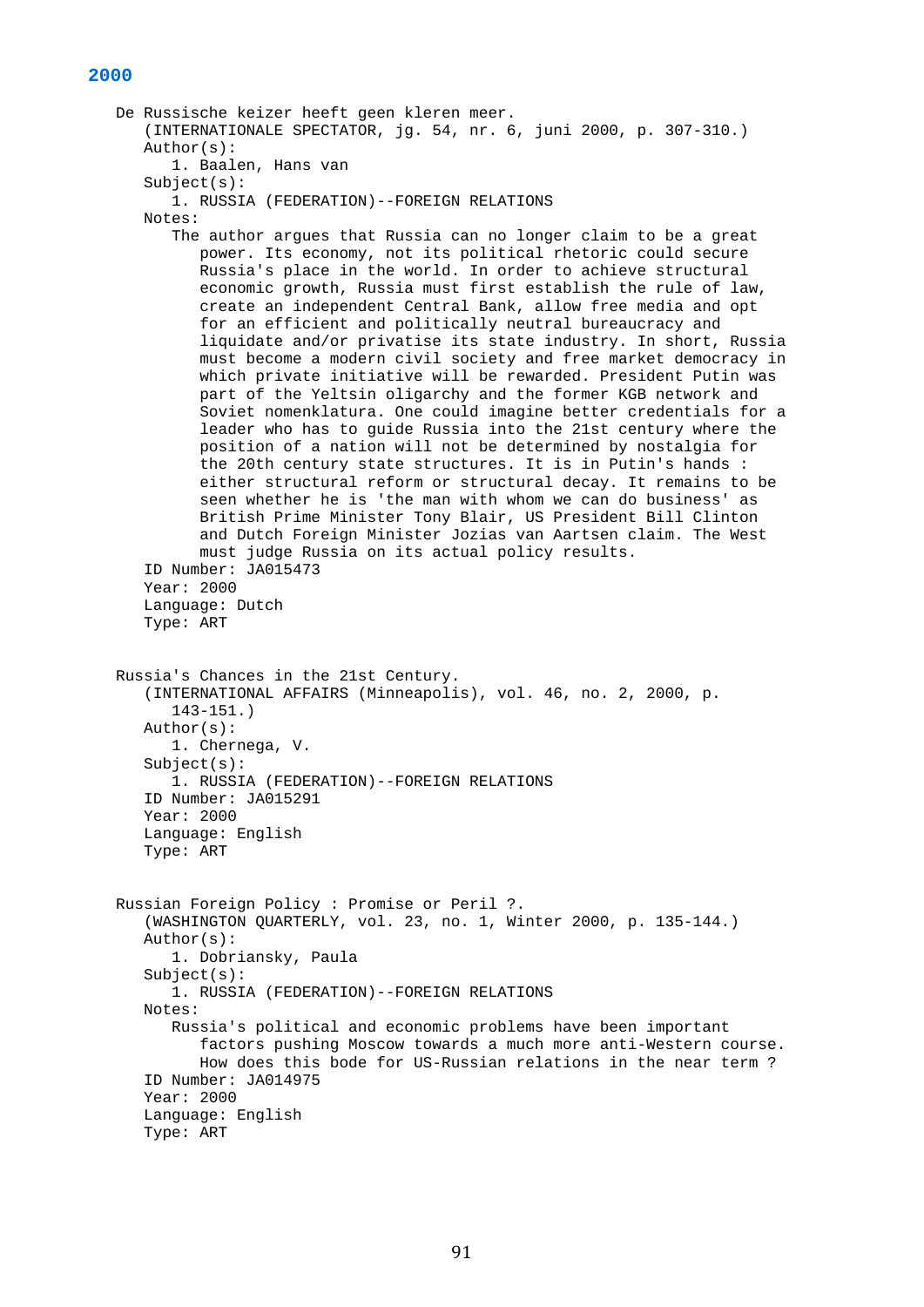```
 Russia and the World at the Boundary of Milleniums. 
    (INTERNATIONAL AFFAIRS (Minneapolis), vol. 46, no. 4, 2000, p. 1-6.) 
    Author(s): 
       1. Ivanov, Igor 
    Subject(s): 
       1. RUSSIA (FEDERATION)--FOREIGN RELATIONS 
    ID Number: JA015671 
    Year: 2000 
    Language: English 
    Type: ART 
 Neue Prioritaten russicher Aussenpolitik. 
    (INTERNATIONALE POLITIK, 55. Jahr, Nr. 8, August 2000, S. 65-70.) 
    Author(s): 
       1. Iwanow, Igor S. 
    Subject(s): 
       1. RUSSIA (FEDERATION)--FOREIGN RELATIONS 
    Notes: 
       Grundlage der russichen Aussenpolitik sei auch nach Verkundigung 
          eines neuen aussenpolitischern Konzepts der Kurs auf 
          Partnerschaft und die Suche nach gegenseitig annehmbaren 
          Losungen selbst bei schwierigsten Problemen. Fur die 
          Weltgemeinschaft, so der Autor, bleibe das in eine lange Phase 
          politischer und wirtschaflicher Stabilitat getretene Russland 
          ein zuverlassiger, verantwortungsvoller und kalkulierbarer 
          Partner. 
    ID Number: JA015784 
    Year: 2000 
    Language: German 
    Type: ART 
 Foreign Policy Dilemmas of Russia. 
    (INTERNATIONAL AFFAIRS (Minneapolis), vol. 46, no. 5, 2000, p. 79-87.) 
    Author(s): 
       1. Klepatskii, L. 
    Subject(s): 
       1. RUSSIA (FEDERATION)--FOREIGN RELATIONS 
    ID Number: JA015975 
    Year: 2000 
    Language: English 
    Type: ART 
 Russia and the West : Seeking the Right Distance. 
    (INTERNATIONAL AFFAIRS (Minneapolis), vol. 46, no. 6, 2000, p. 65-74.) 
    Author(s): 
       1. Kremeniuk, Viktor 
    Subject(s): 
       1. RUSSIA (FEDERATION)--FOREIGN RELATIONS 
    ID Number: JA016172 
    Year: 2000 
    Language: English 
    Type: ART
```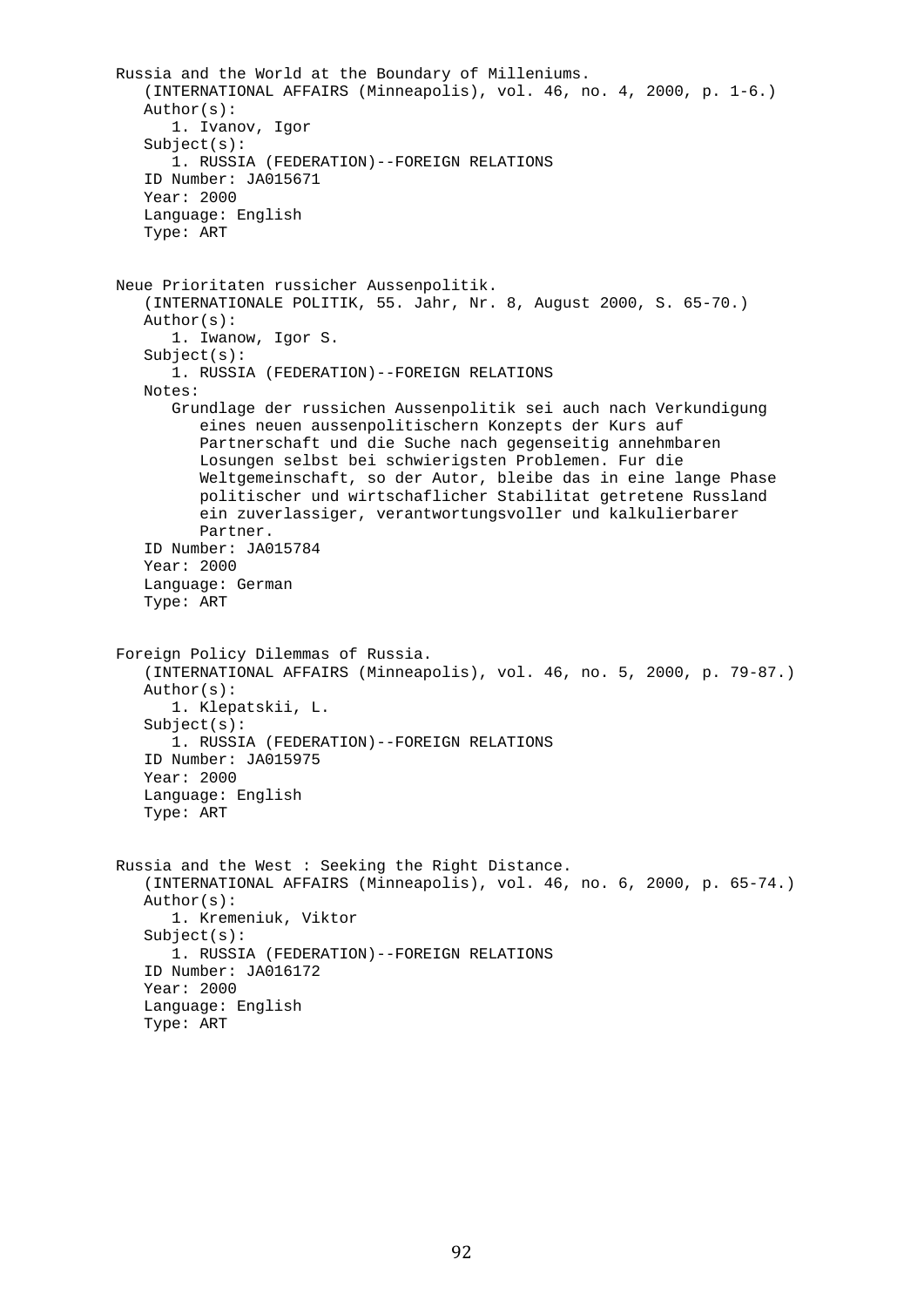```
 Putin's Russia. 
    (INTERNATIONAL JOURNAL, vol. 55, no. 4, Autumn 2000, p. 633-646.) 
    Author(s): 
       1. Leahy, Anne 
   Subject(s): 1. RUSSIA (FEDERATION)--POLITICS AND GOVERNMENT 
       2. RUSSIA (FEDERATION)--FOREIGN RELATIONS 
    ID Number: JA016187 
    Year: 2000 
    Language: English 
    Type: ART 
 Against Russophobia. 
    (WORLD POLICY JOURNAL, vol. 17, no. 4, Winter 2000 - 2001, p. 25-32.) 
    Author(s): 
       1. Lieven, Anatol 
    Subject(s): 
       1. RUSSIA (FEDERATION)--FOREIGN RELATIONS 
    ID Number: JA016191 
    Year: 2000 
    Language: English 
    Type: ART 
 Foreign Policy and Russia's Regions. 
    (INTERNATIONAL AFFAIRS (Minneapolis), vol. 46, no. 6, 2000, p. 81-92.) 
    Author(s): 
       1. Orlov, Valeriy 
    Subject(s): 
       1. RUSSIA (FEDERATION)--FOREIGN RELATIONS 
       2. REGIONALISM--RUSSIA (FEDERATION) 
    ID Number: JA016174 
    Year: 2000 
    Language: English 
    Type: ART 
 Elections russes et bascule strategique. 
    (DEFENSE NATIONALE, 56eme annee, no. 3, mars 2000, p. 58-70.) 
    Author(s): 
       1. Paris, Henri 
    Subject(s): 
       1. ELECTIONS--RUSSIA (FEDERATION) 
       2. RUSSIA (FEDERATION)--FOREIGN RELATIONS 
    ID Number: JA015065 
    Year: 2000 
    Language: French 
    Type: ART 
 Russia and the New World Order. 
    (INTERNATIONAL AFFAIRS (Minneapolis), vol. 46, no. 6, 2000, p. 4-17.) 
    Author(s): 
       1. Pushkov, Aleksei 
    Subject(s): 
       1. RUSSIA (FEDERATION)--FOREIGN RELATIONS 
    ID Number: JA016169 
    Year: 2000 
    Language: English 
    Type: ART
```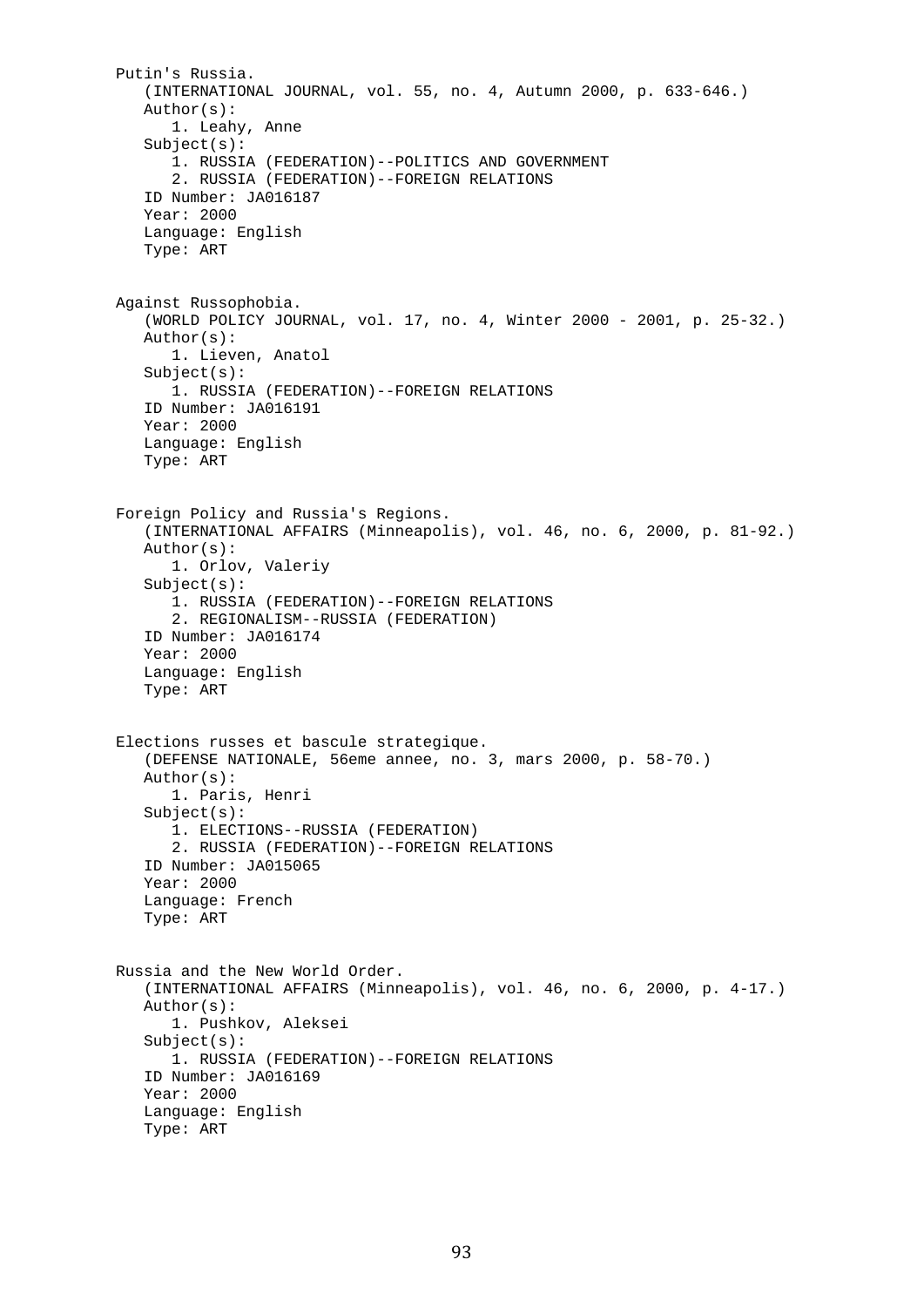```
 Russie : une nouvelle politique etrangere ?. 
    (COURRIER DES PAYS DE L'EST, no. 1005, mai 2000, p. 62-72.) 
    Author(s): 
       1. Rucker, Laurent 
   Subject(s): 1. RUSSIA (FEDERATION)--FOREIGN RELATIONS 
    Notes: 
       La politique etrangere de la Russie semble prendre de la vigueur 
          avec l'arrivee au pouvoir de V. Poutine. Apres l'adoption d'un 
          texte sur la securite nationale en janvier 2000, puis d'un 
          autre sur la doctrine militaire en avril, Moscou devrait 
          logiquement redefinir les grands principes censes guider sa 
          conduite sur la scene internationale. Sont presentes ici, au 
          travers de differents articles traduits de la presse russe, les 
          termes du debat entre experts. La teneur generale va au 
          realisme et nombreux sont ceux qui pronent le renoncement a 
          l'idee que la Russie doit a tout prix recouvrer son rang de 
          grande puissance. Mieux vaudrait pour elle adopter une 
          politique plus attentive a ses interets vitaux et immediats. 
          Des lors, il lui faut cesser de 'monter au creneau' pour 
          defendre des positions difficilement tenables dans un monde 
          domine en grande partie par les Etats-Unis et eviter ainsi 
          toute confrontation avec l'Ouest. A cet egard, les relations 
          entre Moscou et Washington, sur lesquelles pesent de nombreux 
          differends, doivent etre au plus vite normalisees et deboucher 
          sur un partenariat constructif, objectif a atteindre avec tous 
          les pays occidentaux. Enfin, les liens que la Russie entretient 
          avec les autres membres de la CEI doivent etre avant tout 
          fondes sur le pragmatisme et une attitude plus ferme en ce qui 
          concerne la dette contractee a son egard. 
    ID Number: JA015508 
    Year: 2000 
    Language: French 
    Type: ART 
 Regionen contra Zentrum : ihr Einfluss auf die russische Aussenpolitik. 
    (INTERNATIONALE POLITIK, 55. Jahr, Nr. 5, Mai 2000, S. 29-36.) 
    Author(s): 
       1. Sergunin, Alexander 
   Subject(s): 1. REGIONALISM--RUSSIA (FEDERATION) 
       2. RUSSIA (FEDERATION)--FOREIGN RELATIONS 
    Notes: 
       Russlands Regionalisierung muss keinesfalls zwingend zu einem 
          Zerfall des Landes fuhren - im Gegenteil : sie bewirke, so der 
          Wissenschaftler aus Nishnij Nowgorod, die fortschreitende 
          Demokratisierung des russischen Verwaltungssystems, die 
          Stimulierung eines Foderalismus-Modells 'von unten nach oben' 
          und ein Entgegenwirken der Marginalisierung oder 
          internationalen Isolation Russlands. 
    ID Number: JA015479 
    Year: 2000 
    Language: German 
    Type: ART
```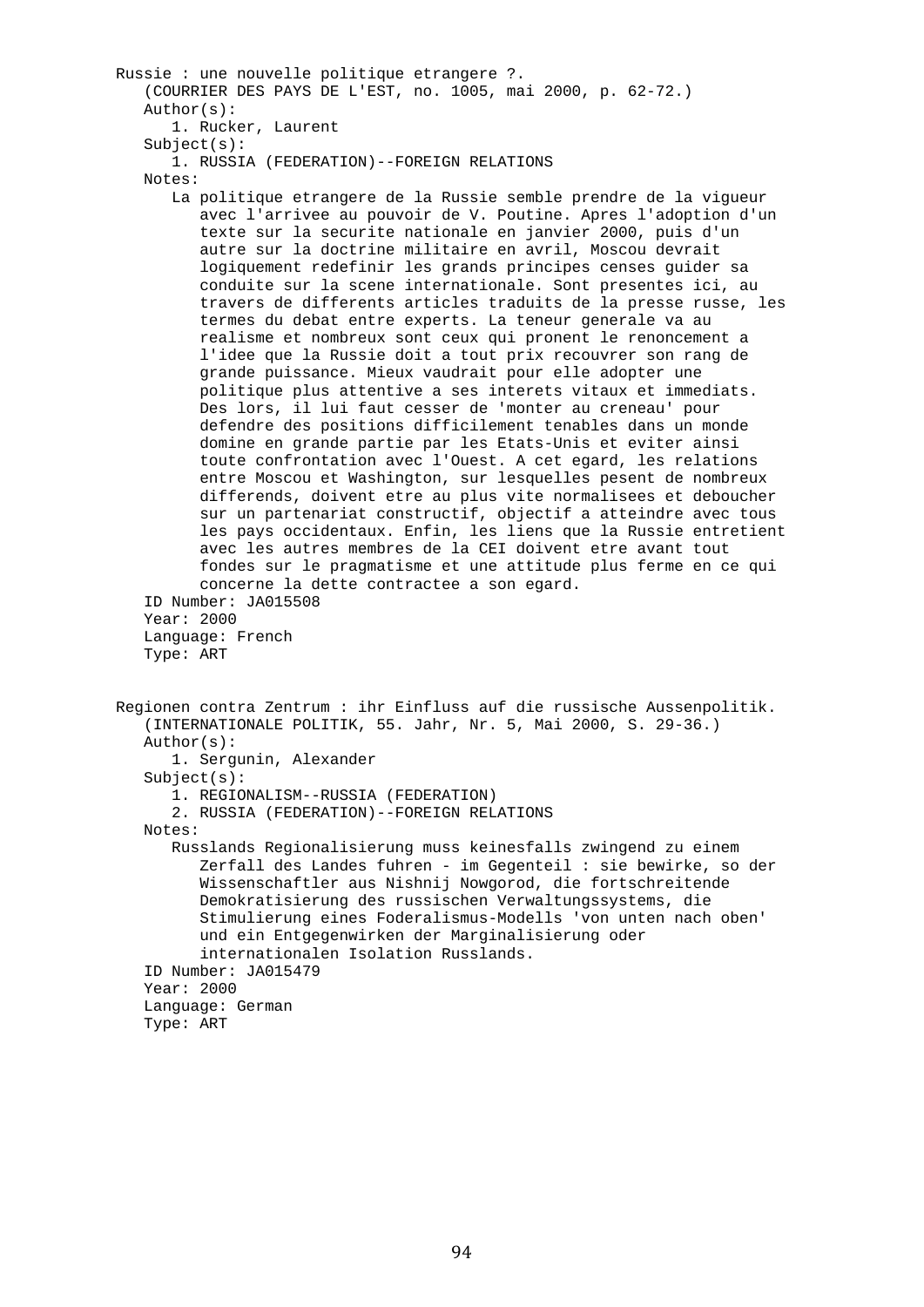```
 La Russie entre puissance et impuissance. 
    (REVUE INTERNATIONALE ET STRATEGIQUE, no. 38, ete 2000, p. 207-219.) 
    Author(s): 
       1. Tinguy, Anne de 
   Subject(s): 1. RUSSIA (FEDERATION)--FOREIGN RELATIONS 
    Notes: 
       'La Russie est et restera une grande puissance'. Toute relative 
          qu'elles soit, cette remarque recouvre tout de meme un certain 
          nombre de realites. En effet, si le concept meme de puissance a 
          fortement evolue depuis la fin de la guerre froide, il semble 
          toutefois difficile de se departir des representations qui ont 
          fonde, a un moment donne, la grandeur d'un pays. Aujourd'hui, 
          la place et le role accordes a la Russie sur la scene 
          internationale varient selon les discours et les perceptions 
          que l'on a de ce pays, mais egalement en fonction des zones 
          geographiques d'influence potentielle. En outre, ce qui est 
          plus ou moins remis en cause, concernant la Russie actuelle, ce 
          sont les sources censees fonder sa puissance, qui ne 
          correspondent plus aux criteres traditionnels, mais qui ne 
          l'empechent pas pour autant d'etre consideree comme un acteur 
          important des relations internationales. Entre grandeur et 
          decadence, et alors qu'elle traverse une periode de transition 
          sur tous les plans, la Russie se cherche un avenir a la taille 
          de ses nouveaux facteurs d'influence. 
    ID Number: JA015309 
    Year: 2000 
    Language: French 
    Type: ART 
 Russie - [URSS] - Russie. 
    (POLITIQUE ETRANGERE, 65e annee, no. 3-4, automne - hiver 2000, p. 
       757-770.) 
    Author(s): 
       1. Tiraspolsky, Anita 
    Subject(s): 
       1. RUSSIA (FEDERATION)--FOREIGN RELATIONS 
    Notes: 
       From Nicolas II to Vladimir Poutine, Russia passed through many 
          changes. To the tsarist empire succeeded the Union of the 
          Soviet Socialist Republics. To Lenin's international 
          revolutionary ambition succeeded Stalin's continental 
          imperialism, and later on Khrouchtchev's and Brejnev's world 
          imperialism. But the superpower 'homeland of socialism' could 
          not resist the explosion of the empire announced by the fall of 
          Berlin's wall, in 1989 : in 1991, Russia was reborn, and a new 
          page of Russian history was turned. But despite the 
          specificities and tensions which are still shaking the country, 
          between North and South, East and West, Christianity and Islam, 
          Russia wants eventually to be integrated into the world 
          community and to stop being considered as an alien actor on the 
          international stage. 
    ID Number: JA016246 
    Year: 2000 
    Language: French 
    Type: ART
```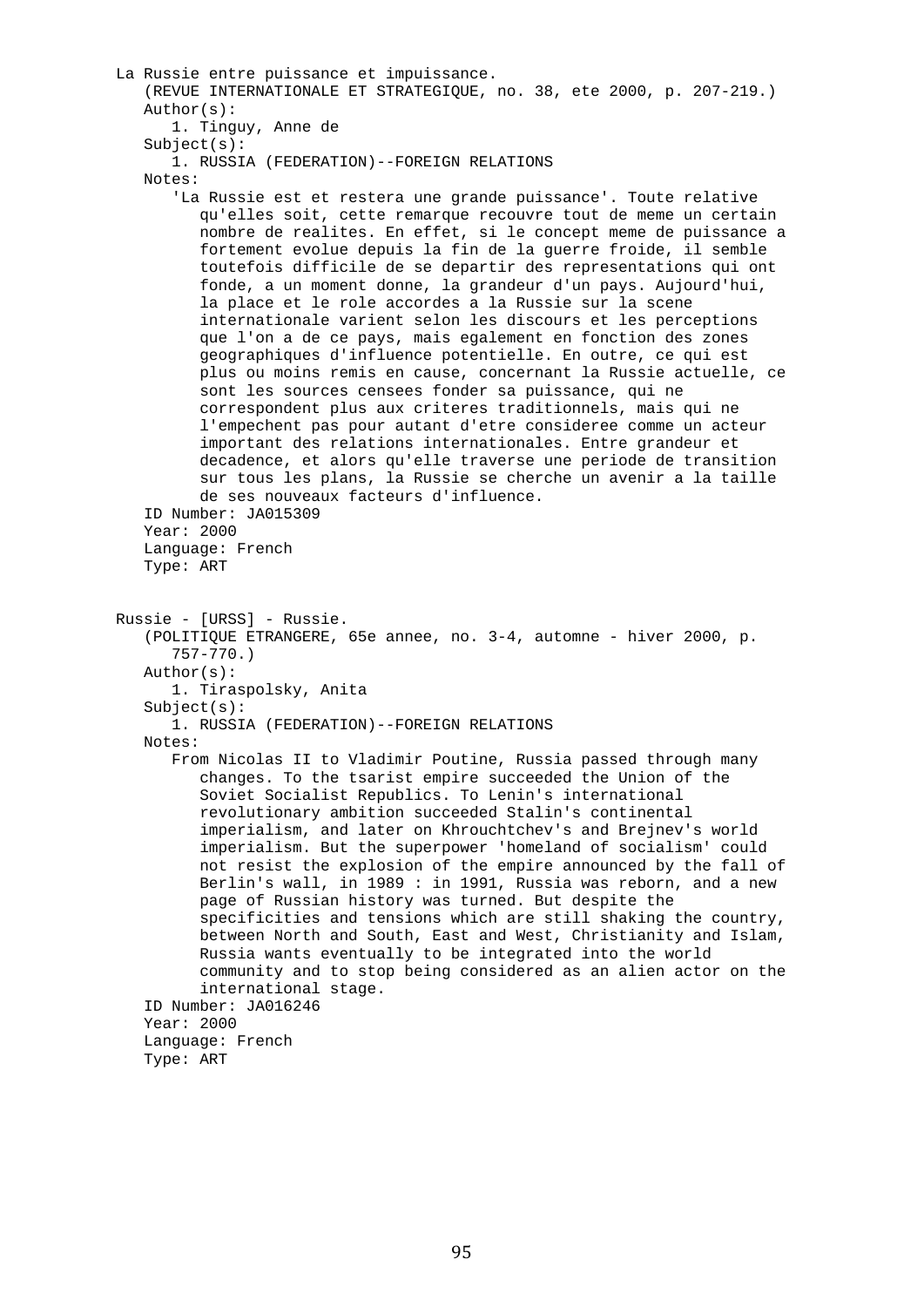```
 Russia as a 'Virtual Great Power' : Implications for Its Declining Role 
    in European and Eurasian Security. 
    (EUROPEAN SECURITY, vol. 9, no. 3, Autumn 2000, p. 87-122.) 
    Author(s): 
       1. Umbach, Frank 
    Subject(s): 
       1. RUSSIA (FEDERATION)--FOREIGN RELATIONS 
       2. RUSSIA (FEDERATION)--NATIONAL SECURITY 
    Notes: 
       Instead of analyzing just some recent developments of Russia's 
          domestic, foreign and security policies, this article focuses 
          in particular on mid- and long-term strategic trends and the 
          consequences of Russia's decline for European and Eurasian 
          Security. It argues that Russia is still in a long-term 
          socio-economic decline and it is unrealistic to expect that 
          Moscow will regain its former status as a Great Power or even 
          Superpower in the mid-term future even if its economy and 
          military power improve rapidly and substantially. Against this 
          background, two other powers of the Eurasian landmass, the EU 
          and China will surpass Russia in international standing and 
          secure great power status in the coming decades with 
          far-reaching consequences for the international system and 
          Russia's security as well as for its role in Europe and Central 
          as well as a East Asia. In this light, the article analyzes 
          strategic trends in domestic, foreign and security policies, 
          including the impact of often overlooked factors such as 
          demographic trends and the health crisis, of decentralization, 
          regionalization, and fragmentation within the Russian 
          Federation, the future of Russia's military reform policies 
          (including Russia's draft military doctrine of October 1999 and 
          its nuclear illusions) and their implications for Russia's 
          future foreign and security policies. 
    ID Number: JA016029 
    Year: 2000 
    Language: English 
    Type: ART
```